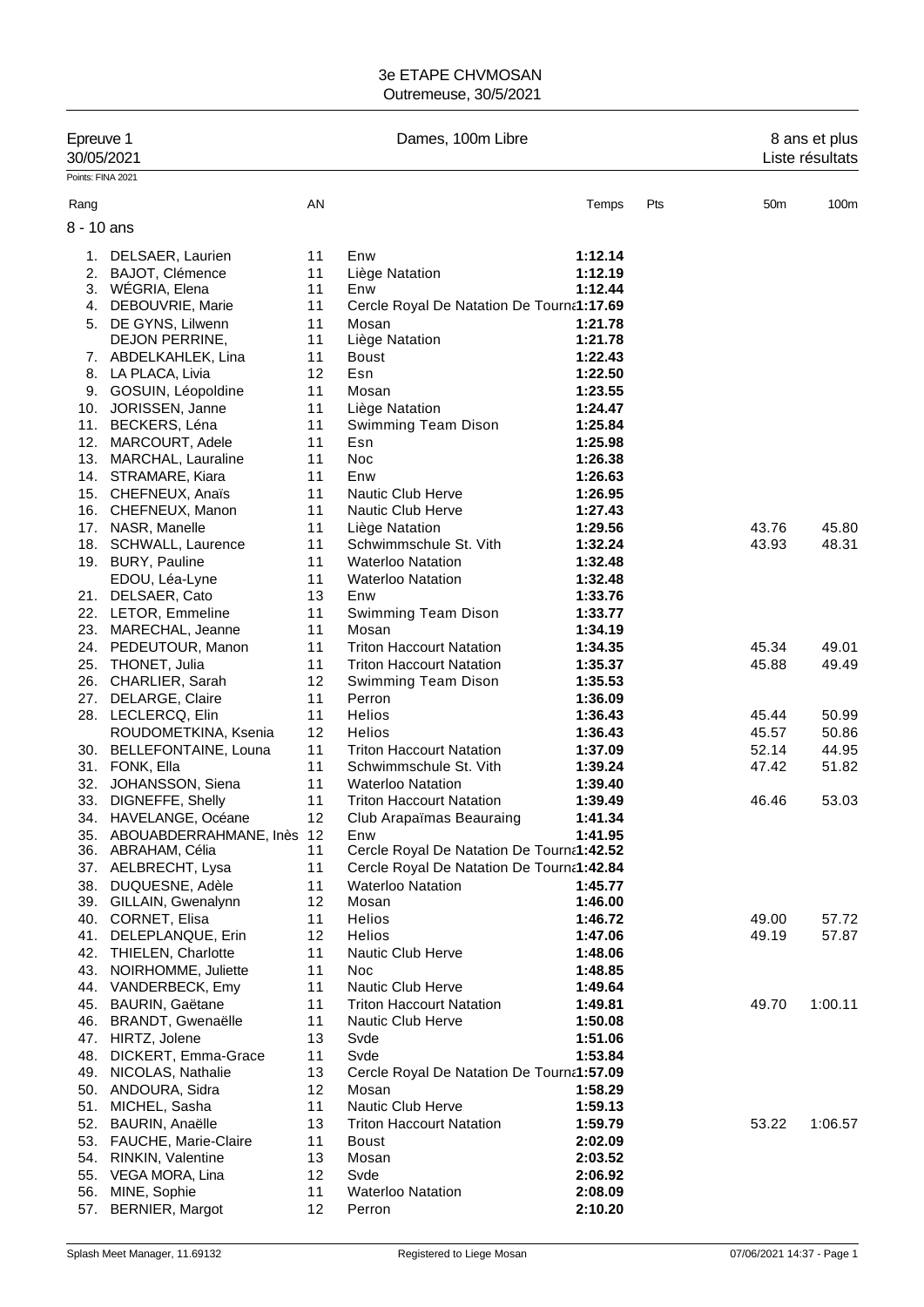|             | Epreuve 1, Filles, 100m Libre, 8 - 10 ans |    |                                           |         |     |                 |                  |
|-------------|-------------------------------------------|----|-------------------------------------------|---------|-----|-----------------|------------------|
| Rang        |                                           | AN |                                           | Temps   | Pts | 50 <sub>m</sub> | 100 <sub>m</sub> |
| 58.         | EDDEGDAG, Malak                           | 12 | Svde                                      | 2:13.06 |     |                 |                  |
|             | 59. ZYDAK, Olivia                         | 11 | Svde                                      | 2:13.95 |     |                 |                  |
|             | 60. DE OLIVERA, Cilia                     | 12 | Svde                                      | 2:16.24 |     |                 |                  |
|             | 61. CUELOVANI, Annastasia                 | 12 | Mosan                                     | 2:18.50 |     |                 |                  |
|             | 62. WOLFS, Lise                           | 13 | Perron                                    | 2:19.91 |     |                 |                  |
|             | 63. KAPALATA, Serena                      | 12 | Perron                                    | 2:21.18 |     |                 |                  |
|             | 64. AZZOUZI, Layla                        | 13 | Svde                                      | 2:21.77 |     |                 |                  |
|             | 65. SUAREZ BARBER, Laïa                   | 11 | <b>Triton Haccourt Natation</b>           | 2:24.01 |     | 1:02.58         | 1:21.43          |
|             | 66. JUDONG, Camille                       | 11 | Svde                                      | 2:27.20 |     |                 |                  |
|             | 67. EL GHOUCH, Nadia                      | 11 | <b>Boust</b>                              | 2:40.90 |     |                 |                  |
|             | 68. DZIDZIGURI, Ana                       | 12 | Mosan                                     | 2:41.92 |     |                 |                  |
|             | 69. BASTIN, Pauline                       | 12 | Perron                                    | 2:46.81 |     |                 |                  |
| 11 - 12 ans |                                           |    |                                           |         |     |                 |                  |
| 1.          | JACRI, Maeva                              | 09 | Enw                                       | 1:05.33 |     |                 |                  |
|             | 2. GILLET, Maelle                         | 09 | Enw                                       | 1:05.91 |     |                 |                  |
|             | 3. CATAKLI, Nazra                         | 09 | Esn                                       | 1:07.90 |     |                 |                  |
|             | 4. GILLET, Erynn                          | 09 | Enw                                       | 1:08.39 |     |                 |                  |
|             | 5. MOUHTADI, Yaelle                       | 09 | Esn                                       | 1:08.71 |     |                 |                  |
|             | 6. LEGRAND, Constance                     | 09 | Cercle Royal De Natation De Tourna1:10.48 |         |     |                 |                  |
|             | 7. LAHBIBI, Amira                         | 09 | Esn                                       | 1:10.89 |     |                 |                  |
|             | 8. VACHAUDEZ, Ella                        | 09 | Enln                                      | 1:11.17 |     |                 |                  |
|             | 9. PAQUES, Célya                          | 09 | Liège Natation                            | 1:11.37 |     |                 |                  |
|             | DEJON, Marylou                            | 09 | Liège Natation                            | 1:11.37 |     |                 |                  |
|             | 11. PAQUES, Typhanie                      | 09 | Liège Natation                            | 1:11.69 |     |                 |                  |
|             | 12. ANDOURA, Judie                        | 09 | Mosan                                     | 1:12.27 |     |                 |                  |
|             | 13. SEVRIN, Clémence                      | 09 | Swimming Team Dison                       | 1:13.34 |     |                 |                  |
|             | 14. BAUVIGNET, Louise                     | 09 | Enln                                      | 1:13.50 |     |                 |                  |
|             | 15. RANCILLON, Eline                      | 09 | Aqua Club Braine l'Alleud                 | 1:13.79 |     |                 |                  |
| 16.         | MULONE, Chiara                            | 09 | Mosan                                     | 1:13.92 |     |                 |                  |
|             | 17. ROUX, Nina                            | 10 | Mhn                                       | 1:14.20 |     |                 |                  |
|             | 18. CARLOS DA SILVA, Ilana Luiza 10       |    | Mosan                                     | 1:14.57 |     |                 |                  |
|             | 19. RONI, Victorine                       | 09 | Mosan                                     | 1:15.16 |     |                 |                  |
|             | 20. LHOIR, Eloïse                         | 10 | Aqua Club Braine l'Alleud                 | 1:15.22 |     |                 |                  |
| 21.         | MARDAGA, Anaïs                            | 10 | Liège Natation                            | 1:15.36 |     |                 |                  |
|             | 22. PAVAN, Nahla                          | 09 | Monturier Swimming-Team                   | 1:15.45 |     |                 |                  |
|             | 23. WILLEMYNS, Marie-Lou                  | 10 | Cercle Royal De Natation De Tourna1:15.61 |         |     |                 |                  |
|             | 24. POSSEN, Olivia                        | 10 | Svde                                      | 1:15.94 |     |                 |                  |
|             | 25. ANTONIAN, Juliette                    | 10 | Enw                                       | 1:16.20 |     |                 |                  |
| 26.         | DEPIERREUX, Eleonore                      | 10 | Esn                                       | 1:16.70 |     |                 |                  |
| 27.         | STRAET, Lucie                             | 09 | Nautic Club Herve                         | 1:16.88 |     |                 |                  |
| 28.         | JOHNEN, Emma                              | 10 | Nautic Club Herve                         | 1:17.12 |     |                 |                  |
|             | 29. BENNANI, Maryam                       | 10 | Mosan                                     | 1:17.21 |     |                 |                  |
|             | 30. CUYCKEN, Juliette                     | 10 | Enw                                       | 1:17.60 |     |                 |                  |
|             | 31. RESMINI, Giulia                       | 10 | Aqua Club Braine l'Alleud                 | 1:17.92 |     |                 |                  |
|             | 32. DURY, Elisabeth                       | 10 | Scr                                       | 1:18.07 |     |                 |                  |
|             | 33. BODEUX, Léa                           | 09 | Cnspa                                     | 1:18.13 |     |                 |                  |
|             | 34. LECLERCQ, Aline                       | 10 | Cercle Royal De Natation De Tourna1:18.73 |         |     |                 |                  |
|             | 35. FORTEMPS, Florine                     | 09 | Perron                                    | 1:19.99 |     |                 |                  |
|             | 36. ARNOULD, Laly                         | 09 | Enln                                      | 1:20.03 |     |                 |                  |
|             | 37. CHRISTIAENS, Camille                  | 10 | Mosan                                     | 1:20.28 |     |                 |                  |
|             | 38. HESSENS, Aurélie                      | 09 | Nautic Club Herve                         | 1:20.31 |     |                 |                  |
|             | 39. GILIS, Noémie                         | 09 | Perron                                    | 1:20.57 |     |                 |                  |
|             | 40. DE JESUS, Camille                     | 10 | Huy                                       | 1:20.97 |     |                 |                  |
|             | 41. CHAFWEHE, Vanina                      | 10 | Enw                                       | 1:22.15 |     |                 |                  |
|             | 42. LEUSCHEN, Hanna                       | 10 | Schwimmschule St. Vith                    | 1:22.37 |     | 39.55           | 42.82            |
|             | 43. POES, Louise                          | 10 | Liège Natation                            | 1:22.63 |     |                 |                  |
|             | 44. FONTAINE, Chloé                       | 09 | <b>Waterloo Natation</b>                  | 1:22.86 |     |                 |                  |
| 45.         | DESSART, Emma                             | 10 | Liège Natation                            | 1:23.12 |     |                 |                  |
|             | 46. AZZOUZI, Lina                         | 09 | Svde                                      | 1:24.06 |     |                 |                  |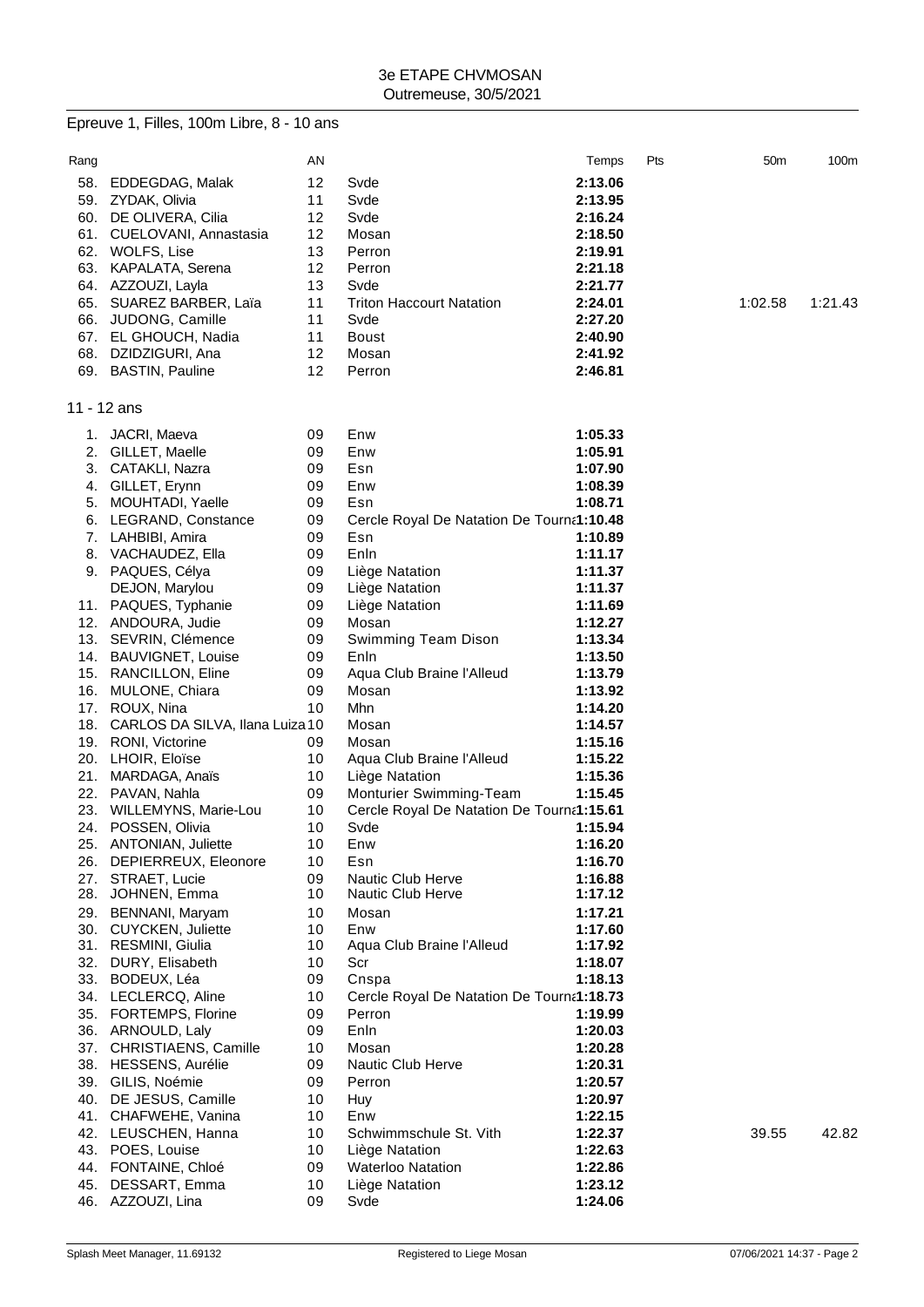## Epreuve 1, Filles, 100m Libre, 11 - 12 ans

| Rang     |                                        | AN       |                                                    | Temps   | Pts | 50 <sub>m</sub> | 100m    |
|----------|----------------------------------------|----------|----------------------------------------------------|---------|-----|-----------------|---------|
|          | 47. STEVENS, Eleonore                  | 09       | Aqua Club Braine l'Alleud                          | 1:24.54 |     |                 |         |
|          | 48. DOHN, Ninon                        | 10       | Noc                                                | 1:25.06 |     |                 |         |
|          | 49. LARROZE, Maëlys                    | 10       | Esn                                                | 1:25.69 |     |                 |         |
|          | 50. DELVAUX, Ellynn                    | 10       | <b>Triton Haccourt Natation</b>                    | 1:25.83 |     | 41.00           | 44.83   |
|          | 51. LICOP, Anaïs                       | 09       | Enln                                               | 1:26.14 |     |                 |         |
|          | 52. PRIOUX, Maélie                     | 10       | Cercle Royal De Natation De Tourna1:27.08          |         |     |                 |         |
|          | 53. MOLINA FUEYO, Marisa               | 10       | Aqua Club Braine l'Alleud                          | 1:27.43 |     |                 |         |
|          | 54. MASSCHELEIN, Charline              | 10       | Aqua Club Braine l'Alleud                          | 1:27.95 |     |                 |         |
|          | 55. JOVANOVIC, Lola                    | 09       | <b>Waterloo Natation</b>                           | 1:28.24 |     |                 |         |
|          | 56. FICHEFET, Agathe                   | 09       | Cnspa                                              | 1:28.37 |     |                 |         |
|          | 57. HALL, Sofia                        | 10       | <b>Waterloo Natation</b>                           | 1:28.63 |     |                 |         |
|          | 58. STRAETEN, Jeanne                   | 10       | Perron                                             | 1:28.89 |     |                 |         |
|          | MERTENS-GOOSSENS, Manu(10              |          | Scr                                                | 1:28.89 |     |                 |         |
|          | 60. VANDERSTICHELEN, Zélie             | 10       | Cercle Royal De Natation De Tourna1:29.38          |         |     |                 |         |
|          | 61. STAS, Eléa                         | 10       | Liège Natation                                     | 1:29.56 |     | 42.91           | 46.65   |
|          | 62. PAUWELS, Perinne                   | 09       | Monturier Swimming-Team                            | 1:29.97 |     |                 |         |
|          | 63. GUARINI, Violette                  | 09       | Enln                                               | 1:30.10 |     |                 |         |
|          | 64. MICHEL, Charline                   | 09       | Monturier Swimming-Team                            | 1:30.50 |     |                 |         |
|          | 65. GODEFROID, Charlize                | 10       | Scr                                                | 1:31.57 |     |                 |         |
|          | 66. PONSEN, Maéva                      | 10       | Swimming Team Dison                                | 1:32.14 |     |                 |         |
|          | 67. VOKAR, Camille                     | 09       | Cnspa                                              | 1:32.82 |     |                 |         |
|          | 68. HERMANS, Lucie                     | 10       | <b>Helios</b>                                      | 1:32.85 |     | 43.52           | 49.33   |
|          | 69. BRUNEE, Emilie                     | 10       | Helios                                             | 1:33.37 |     | 44.97           | 48.40   |
|          | 70. NOISETTE, Julie                    | 10       | <b>Triton Haccourt Natation</b>                    | 1:33.79 |     | 43.46           | 50.33   |
|          | 71. KAPALATA, yanina                   | 10       | Perron                                             | 1:34.31 |     |                 |         |
|          | 72. GASPARD, Olivia                    | 10       | Cnb                                                | 1:34.43 |     |                 |         |
|          | 73. DETHIER, Mélinda                   | 10       | Nautic Club Herve                                  | 1:35.46 |     |                 |         |
|          | 74. DURAND, Eléonore                   | 09       | Cercle Royal De Natation De Tourna1:36.06          |         |     |                 |         |
|          | 75. BUSTO, Léonore                     | 10       | Scr                                                | 1:36.56 |     |                 |         |
|          | 76. NEVILLE, Cara                      | 10       | Scr                                                | 1:36.66 |     |                 |         |
|          | 77. BALDE, Djenabu                     | 10       | Mosan                                              | 1:36.83 |     |                 |         |
|          | 78. MAGHUE, Nina                       | 09       | Monturier Swimming-Team                            | 1:39.38 |     |                 |         |
|          | 79. DEDOYARD, Mazarine                 | 10       | <b>Triton Haccourt Natation</b>                    | 1:39.73 |     | 48.32           | 51.41   |
|          | 80. VERLINDEN, Alina                   | 10       | Liège Natation                                     | 1:40.90 |     | 47.40           | 53.50   |
|          | 81. SURAHY, Célia                      | 10       | Club Arapaïmas Beauraing                           | 1:41.30 |     |                 |         |
|          | 82. MARTELEUR, Elodie                  | 10       | <b>Boust</b>                                       | 1:41.55 |     |                 |         |
|          | 83. DELIGNIERE, Eva                    | 10       | Cnb                                                | 1:44.57 |     |                 |         |
|          | 84. BLEHEN, Zoe                        | 10       | Svde                                               | 1:44.91 |     |                 |         |
|          | 85. DA SILVEIRA, Mélissa               | 10       | Perron                                             | 1:47.48 |     |                 |         |
|          | 86. NOWAK, Anaïs                       | 10       | Nautic Club Herve                                  | 1:48.31 |     |                 |         |
| 87.      | DUMONT, Luan                           | 10       | <b>Helios</b>                                      | 1:51.83 |     | 51.25           | 1:00.58 |
|          | malade FONTAINE, Heloise               | 10       | <b>Noc</b>                                         |         |     |                 |         |
|          |                                        |          |                                                    |         |     |                 |         |
|          | $13 - 14$ ans                          |          |                                                    |         |     |                 |         |
|          | 1. LABASSE, Clémence                   | 07       | Mosan                                              | 1:01.65 |     |                 |         |
|          | 2. DUPONT, Shannah                     | 07       | Cercle Royal De Natation De Tourna1:01.84          |         |     |                 |         |
|          | 3. MICHAUX, Valentine                  | 07       | <b>Helios</b>                                      | 1:02.19 |     | 30.50           |         |
|          |                                        | 08       | <b>Helios</b>                                      |         |     |                 | 31.69   |
| 5.       | 4. RINCHON, Rachel<br>DEBOUVRIE, Klara | 07       | Cercle Royal De Natation De Tourna1:02.50          | 1:02.44 |     | 30.36           | 32.08   |
|          |                                        |          |                                                    |         |     |                 |         |
| 6.<br>7. | DEBOUVRIE, Lyse<br>MONTEGAUDIO, Elisa  | 08<br>07 | Cercle Royal De Natation De Tourna1:04.08<br>Mosan | 1:04.29 |     |                 |         |
| 8.       |                                        | 07       | Esn                                                | 1:04.47 |     |                 |         |
|          | PARLA, Charlotte<br>9. DAVID, Ryana    | 08       | Perron                                             | 1:04.75 |     |                 |         |
|          | 10. ZELLER, Pauline                    | 07       | <b>Noc</b>                                         | 1:05.25 |     |                 |         |
| 11.      | <b>MAYERES, Tess</b>                   | 07       | Nautic Club Herve                                  | 1:05.49 |     |                 |         |
| 12.      | NICOLAS, Julie                         | 07       | Cercle Royal De Natation De Tourna1:05.63          |         |     |                 |         |
|          | 13. DE BECKER, Aurore                  | 07       | <b>Waterloo Natation</b>                           | 1:06.03 |     |                 |         |
|          | 14. PUGENGER, Marine                   | 08       | Enln                                               | 1:06.17 |     |                 |         |
|          |                                        |          |                                                    |         |     |                 |         |

15. HUISMAN BRUNIN, Laura 07 Waterloo Natation **1:06.51** 16. GILLET, Nohra 07 Cnb **1:06.65**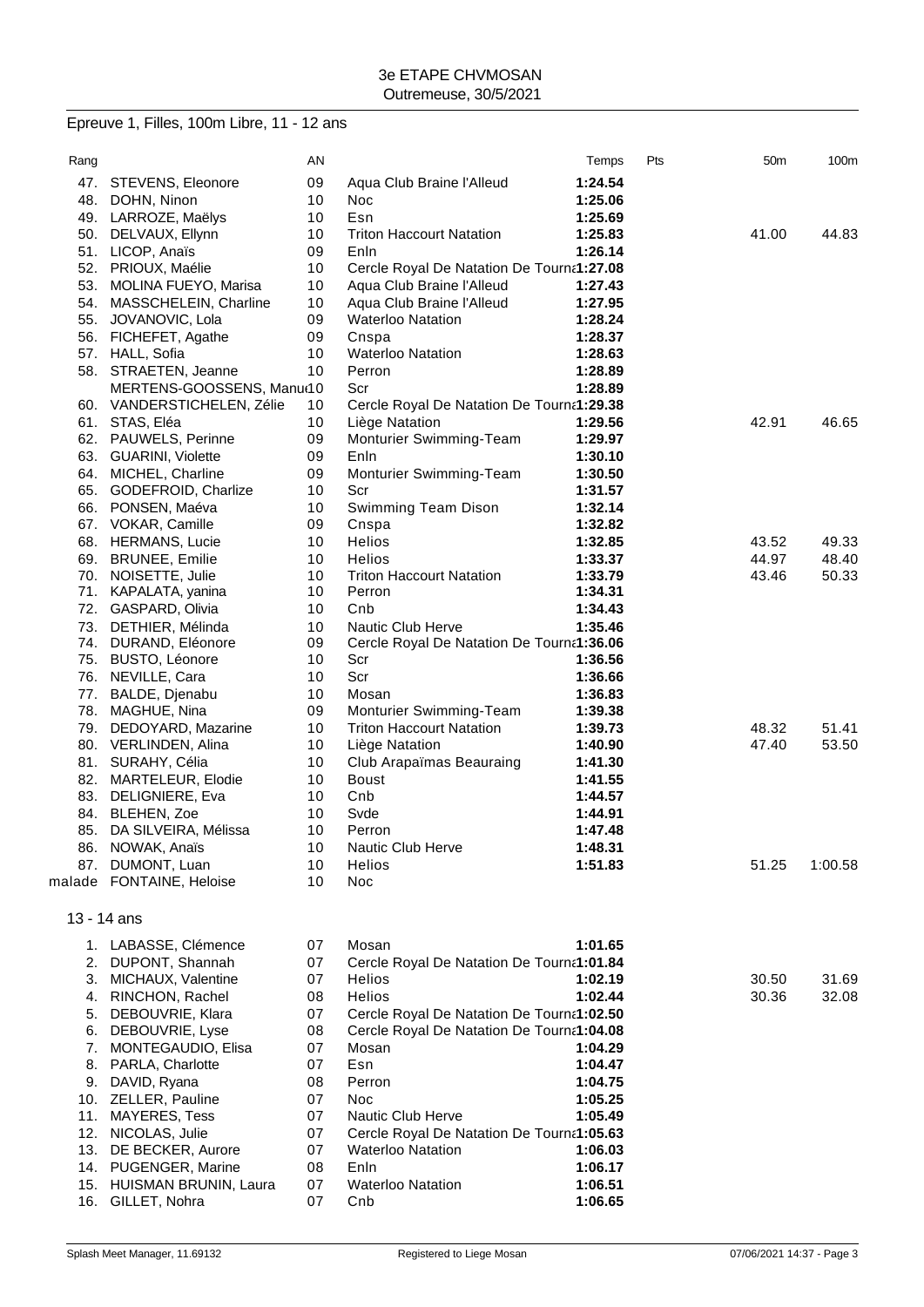# Epreuve 1, Filles, 100m Libre, 13 - 14 ans

| Rang       |                                      | AN       |                                           | Temps              | Pts | 50 <sub>m</sub> | 100m  |
|------------|--------------------------------------|----------|-------------------------------------------|--------------------|-----|-----------------|-------|
| 17.        | DEVILLÉ, Hélene                      | 08       | Perron                                    | 1:06.68            |     |                 |       |
| 18.        | ÖZEN, Sena-Ayse                      | 08       | Helios                                    | 1:06.77            |     | 32.32           | 34.45 |
|            | 19. COLINET, Manon                   | 07       | Scr                                       | 1:06.81            |     |                 |       |
|            | 20. BECK, Maelle                     | 08       | Enw                                       | 1:07.22            |     |                 |       |
|            | 21. FONTAINE, Maelle                 | 07       | <b>Noc</b>                                | 1:07.46            |     |                 |       |
| 22.        | MOURMAUX, Célia                      | 07       | Enln                                      | 1:07.90            |     |                 |       |
| 23.        | FRANCOIS, Shannon                    | 07       | Helios                                    | 1:07.97            |     | 39.30           | 28.67 |
| 24.        | <b>THIRY, Alice</b>                  | 08       | Cnb                                       | 1:08.00            |     |                 |       |
|            | 25. WOLF BAYOT, Alix                 | 07       | Enln                                      | 1:08.70            |     |                 |       |
|            | MITU, Maria                          | 08       | Aqua Club Braine l'Alleud                 | 1:08.70            |     |                 |       |
|            | 27. COLINET, Charlotte               | 07       | Scr                                       | 1:08.71            |     |                 |       |
|            | 28. REMY, Clémentine                 | 07       | Mosan                                     | 1:10.14            |     |                 |       |
| 29.        | MERTENS-GOOSSENS, Milena07           |          | Scr                                       | 1:10.56            |     |                 |       |
| 30.        | POLITANO, Christina                  | 07       | Perron                                    | 1:10.96            |     | 33.90           | 37.06 |
| 31.        | FALZONE, Eva                         | 08       | Enln                                      | 1:10.99            |     |                 |       |
|            | 32. LETOR, Claire                    | 07       | Swimming Team Dison                       | 1:11.09            |     |                 |       |
| 33.        | DEMOULIN, Célia                      | 07       | Nautic Club Herve                         | 1:11.28            |     |                 |       |
|            | 34. GILLAIN, Gabrielle               | 08       | Mosan                                     | 1:11.40            |     |                 |       |
|            | ZANANE, Aycha                        | 07       | Mosan                                     | 1:11.40            |     |                 |       |
|            | 36. CABELLO RUIZ, Eleonore           | 07       | Esn                                       | 1:11.60            |     |                 |       |
|            | MACHER, Florine                      | 07       | <b>Waterloo Natation</b>                  | 1:11.60            |     |                 |       |
| 38.        | NAZIANZENO, Méline                   | 07       | Enln                                      | 1:11.66            |     |                 |       |
|            | 39. AERTS, Océane                    | 08       | Mosan                                     | 1:11.80            |     |                 |       |
|            | 40. COUNARD, Emilie                  | 07       | Enw                                       | 1:12.18            |     |                 |       |
| 41.        | BACZYNSKI, Tya                       | 08       | <b>Triton Haccourt Natation</b>           | 1:12.27            |     | 34.84           | 37.43 |
| 42.        | YORUMEZ, Lara                        | 07       | Noc                                       | 1:12.40            |     |                 |       |
| 43.        | GLINKA, Ada                          | 08       | Scr                                       | 1:12.48            |     |                 |       |
| 44.        | FRANKINET, Margaux                   | 08       | Mosan                                     | 1:12.58            |     |                 |       |
| 45.        | MOUREAU, Victoria                    | 08       | <b>Waterloo Natation</b>                  | 1:12.87            |     |                 |       |
| 46.        | DURU, Sasha                          | 08       | Nautic Club Herve                         | 1:13.40            |     |                 |       |
| 47.<br>48. | LAOUREUX, Juliette                   | 07<br>07 | Noc<br>Svde                               | 1:13.64            |     |                 |       |
| 49.        | HANF-BRAIBANT, kim                   | 07       | Mosan                                     | 1:13.76            |     |                 |       |
|            | ZOUHAD, Sofia<br>50. PAIROUX, Eloise | 08       | Perron                                    | 1:13.77<br>1:13.84 |     |                 |       |
| 51.        | <b>BOCK, Annouk</b>                  | 08       | Cnb                                       | 1:13.87            |     |                 |       |
|            | 52. LECLERCQ, Anaïs                  | 07       | Cercle Royal De Natation De Tourna1:14.07 |                    |     |                 |       |
| 53.        | DUCOMBLE, Anne                       | 07       | <b>Waterloo Natation</b>                  | 1:14.50            |     |                 |       |
| 54.        | CARBAJAL, Vic                        | 08       | <b>Triton Haccourt Natation</b>           | 1:15.85            |     | 37.42           | 38.43 |
| 55.        | DEMOULIN, Anaïs                      | 07       | Mhn                                       | 1:17.12            |     |                 |       |
|            | 56. LENAERTS, Romane                 | 07       | <b>Triton Haccourt Natation</b>           | 1:17.35            |     | 37.02           | 40.33 |
| 57.        | HALLEUX, Clothilde                   | 07       | Perron                                    | 1:17.36            |     |                 |       |
| 58.        | BERNARD, Erin                        | 07       | Huy                                       | 1:17.76            |     |                 |       |
| 59.        | BOULOGNE, Hannah                     | 08       | Aqua Club Braine l'Alleud                 | 1:18.61            |     |                 |       |
| 60.        | <b>BOULANGER, Juliette</b>           | 08       | Enln                                      | 1:19.44            |     |                 |       |
| 61.        | DELEPLANQUE, Emma                    | 08       | Helios                                    | 1:19.61            |     | 38.78           | 40.83 |
| 62.        | DOHN, Mae                            | 08       | Noc                                       | 1:21.12            |     |                 |       |
| 63.        | DE BEYS, Valentine                   | 08       | <b>Waterloo Natation</b>                  | 1:22.18            |     |                 |       |
| 64.        | SEGUIDO ALVAREZ, Leonor              | 08       | Huy                                       | 1:23.11            |     |                 |       |
|            | 65. VONCKEN, Maurane                 | 08       | Country SC La Calamine                    | 1:23.37            |     | 40.29           | 43.08 |
| 66.        | BAIWY, Manea                         | 07       | Cnspa                                     | 1:24.24            |     |                 |       |
| 67.        | NEYCKEN, Inés                        | 07       | Mosan                                     | 1:24.42            |     |                 |       |
|            | 68. BERNIER, Pauline                 | 08       | Perron                                    | 1:25.63            |     |                 |       |
|            | 69. SBRAZZATO, Valentina             | 08       | Enln                                      | 1:26.48            |     |                 |       |
|            | 70. ZYDAK, Emma                      | 08       | Svde                                      | 1:26.63            |     |                 |       |
| 71.        | DE PASCALE, Olivia                   | 07       | Swimming Team Chapelle 1                  | 1:26.78            |     |                 |       |
|            | 72. RONDAGS, Lilou                   | 08       | <b>Waterloo Natation</b>                  | 1:27.08            |     |                 |       |
| 73.        | STROOBANTS, Léa                      | 08       | Swimming Team Chapelle 1                  | 1:27.29            |     | 41.13           | 46.16 |
|            | 74. LEGRAND, Angel                   | 08       | Monturier Swimming-Team                   | 1:34.80            |     |                 |       |
|            | 75. LAMBERT, Zoe                     | 08       | Noc                                       | 1:37.74            |     |                 |       |
| 76.        | MELIN, Lalou                         | 08       | Perron                                    | 1:37.82            |     |                 |       |
| 77.        | SZECEL, Noémie                       | 07       | Monturier Swimming-Team                   | 1:52.36            |     |                 |       |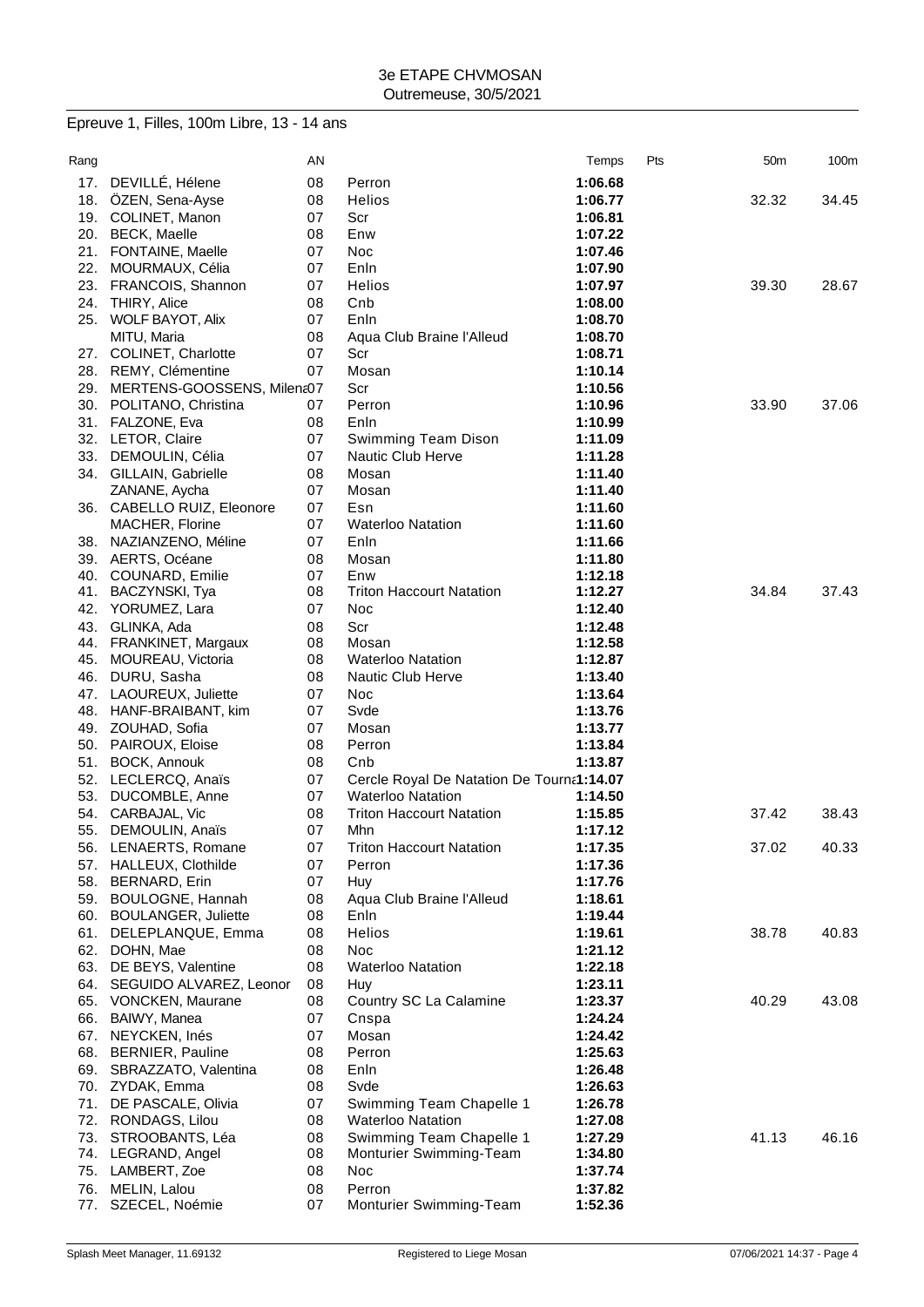#### Epreuve 1, Dames, 100m Libre

#### 15 - 16 ans

|     | 1. PUISSANT, Lise<br>2. DRUEZ, Lena | 05<br>05 | Mhn<br>Mhn                                | 59.11<br>1:00.28 |       |       |
|-----|-------------------------------------|----------|-------------------------------------------|------------------|-------|-------|
|     | 3. LANG, Ciara                      | 06       | Mhn                                       | 1:01.46          |       |       |
|     | 4. CHABOT, Camille                  | 06       | Perron                                    | 1:02.05          | 30.09 | 31.96 |
|     |                                     | 06       | Mosan                                     | 1:03.59          |       |       |
|     | 5. JURDAN, Yanaëlle                 |          |                                           |                  |       |       |
|     | 6. WOLF BAYOT, Margaux              | 05       | Enln                                      | 1:03.88          |       |       |
|     | 7. SITLIVY, Florence                | 05       | Mosan                                     | 1:04.33          |       |       |
|     | 8. LA PLACA, Erin                   | 06       | Esn                                       | 1:04.54          |       |       |
|     | 9. DAVID, Sarah                     | 06       | Perron                                    | 1:04.81          | 31.81 | 33.00 |
|     | 10. MOUTHUY, Marion                 | 06       | Enln                                      | 1:05.52          |       |       |
|     | 11. RASK, Marie                     | 06       | <b>Waterloo Natation</b>                  | 1:05.57          |       |       |
|     | 12. BOUTET, Line                    | 05       | Nautic Club Herve                         | 1:05.88          |       |       |
|     | 13. PICARD, Chiara                  | 05       | Mosan                                     | 1:06.25          |       |       |
|     | 14. BAYETTO, Shania                 | 06       | Swimming Team Dison                       | 1:06.57          |       |       |
|     | 15. ETIENNE, Constance              | 06       | Boust                                     | 1:06.60          |       |       |
|     | 16. LEMAL, Alice                    | 05       | Mhn                                       | 1:06.86          |       |       |
|     | 17. BOCQUET, Julia                  | 05       | Cercle Royal De Natation De Tourna1:06.95 |                  |       |       |
|     | 18. PICARD, Inès                    | 05       | Mosan                                     | 1:07.21          |       |       |
|     | 19. QUADFLIEG, Clarisse             | 06       | Nautic Club Herve                         | 1:07.40          |       |       |
|     | 20. JAMAR, Laura                    | 05       | Perron                                    | 1:07.75          | 32.83 | 34.92 |
|     | 21. FRANZINI, Lena                  | 06       | Esn                                       | 1:08.44          |       |       |
|     | 22. FAEMS, Elise                    | 05       | Scr                                       | 1:08.58          |       |       |
|     | 23. DENEF, Anne-Laure               | 06       | Scr                                       | 1:08.72          |       |       |
|     | 24. BEAUFORT, Héloise               | 06       | <b>Boust</b>                              | 1:09.23          |       |       |
|     | 25. STROOBANTS, Pauline             | 05       | Swimming Team Chapelle 1                  | 1:09.57          | 32.08 | 37.49 |
|     | 26. HOUET, Céline                   | 06       | Nautic Club Herve                         | 1:09.63          |       |       |
|     | 27. DULLIER, Déborah                | 06       | <b>Helios</b>                             | 1:09.76          | 33.52 | 36.24 |
|     | 28. CAVALERU, Teodora               | 05       | Aqua Club Braine l'Alleud                 | 1:10.28          |       |       |
|     | 29. MOLLE, Eline                    | 05       | Enln                                      | 1:11.84          |       |       |
|     | 30. BAURIN, Romane                  | 06       | <b>Triton Haccourt Natation</b>           | 1:11.93          | 34.13 | 37.80 |
|     | 31. DULLIER, Coralie                | 06       | Helios                                    | 1:12.31          | 34.59 | 37.72 |
|     | 32. RONDEAU, Julie                  | 05       | Enln                                      | 1:12.46          |       |       |
|     | 33. DORADO VERREYDT, Satu           | 06       | <b>Waterloo Natation</b>                  | 1:12.73          |       |       |
|     | 34. BURET, Adèle                    | 06       | Cercle Royal De Natation De Tourna1:13.40 |                  |       |       |
|     | 35. MISONNE, Alessandra             | 06       | Enln                                      | 1:14.12          |       |       |
|     | 36. GREGOIRE, Heloïse               | 05       | Cnb                                       | 1:15.50          |       |       |
|     | 37. DAMOISEAU, Fleur                | 06       | Enln                                      | 1:16.55          |       |       |
|     | 38. BERNARD, Maureen                | 05       | Huy                                       | 1:16.84          |       |       |
|     | 39. ROUX, Zoé                       | 06       | <b>Waterloo Natation</b>                  | 1:17.10          |       |       |
|     | 40. PARENT, Alexie                  | 05       | Club Arapaïmas Beauraing                  | 1:20.29          |       |       |
| 41. | BEUDIN, Laura                       | 05       | Cercle Royal De Natation De Tourna1:20.58 |                  |       |       |
|     | 42. STEVIGNY, Célia                 | 06       | <b>Waterloo Natation</b>                  | 1:21.16          |       |       |
|     | 43. DI BALLO, Olivia                | 06       | Monturier Swimming-Team                   | 1:23.01          |       |       |
|     | 44. SITDINOVA, Adeline              | 06       | Mosan                                     | 1:24.67          |       |       |
|     | 45. VERTEREN, Célina                | 06       | Monturier Swimming-Team                   | 1:27.07          |       |       |
|     | malade LIESSE, Aurore               | 06       | Cnb                                       |                  |       |       |
|     | 17 - 18 ans                         |          |                                           |                  |       |       |
|     |                                     |          |                                           |                  |       |       |
|     | 1. PISANE, Alisée                   | 03       | Enw                                       | 1:00.61          |       |       |
|     | 2. HERMANS, Célia                   | 04       | <b>Boust</b>                              | 1:01.19          |       |       |
|     | 3. GHELEYNS, Juliette               | 04       | Cercle Royal De Natation De Tourna1:01.66 |                  |       |       |
|     | 4. GARRAUX, Eva                     | 03       | Perron                                    | 1:02.36          |       |       |
|     | 5. BEAUDOT, Laly                    | 04       | Noc                                       | 1:02.44          |       |       |
|     | 6. PEETERS, Elisa                   | 04       | <b>Boust</b>                              | 1:03.05          |       |       |
|     | 7. GOREUX, Léa                      | 04       | Enw                                       | 1:03.42          |       |       |
| 8.  | DARGE, Zoé                          | 04       | Scr                                       | 1:03.97          |       |       |
|     | 9. LAVET, Mélusine                  | 04       | Nautic Club Herve                         | 1:06.02          |       |       |

- 9. LAVET, Mélusine **1:06.02**<br>10. DERBAIX, Emilie **1:06.06** 04 Perron **1:06.06** 1:06.06 10. DERBAIX, Emilie 04 Perron **1:06.06**
- 11. GOIRE, Charlotte 04 Enw **1:07.32** 12. VANDUILLE, Noémie 04 Cercle Royal De Natation De Tourna1:09.83
-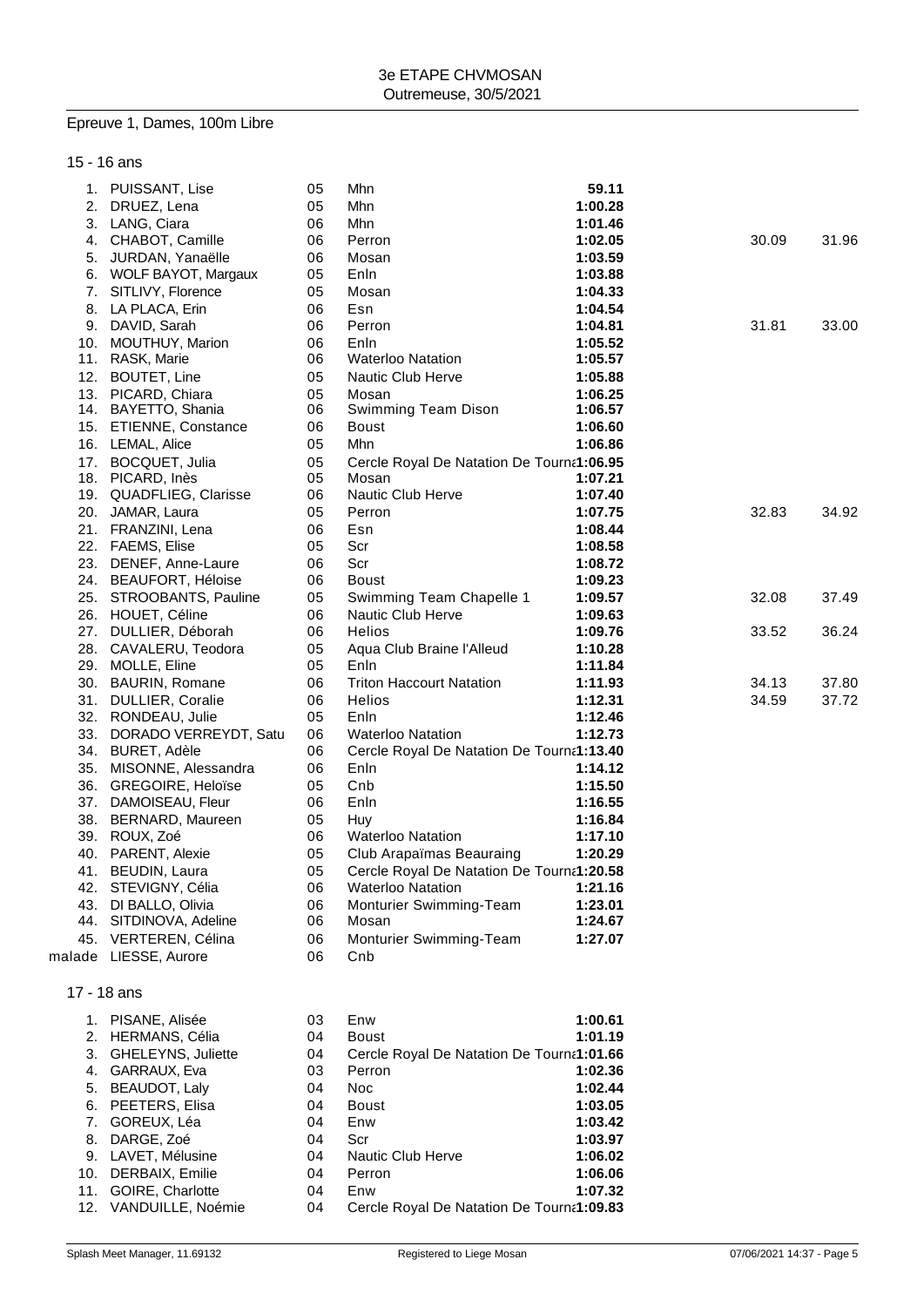## Epreuve 1, Dames, 100m Libre, 17 - 18 ans

| Rang      |                         | AN |                                           | Temps   | Pts | 50 <sub>m</sub> | 100m          |
|-----------|-------------------------|----|-------------------------------------------|---------|-----|-----------------|---------------|
| 13.       | DALLENNE, Noémie        | 04 | <b>Waterloo Natation</b>                  | 1:13.52 |     |                 |               |
| 14.       | <b>BRAL, Marie</b>      | 03 | Cercle Royal De Natation De Tourna1:13.94 |         |     |                 |               |
| 15.       | LOURTIE, Flavie         | 03 | Perron                                    | 1:14.84 |     | 36.96           | 37.88         |
| 16.       | <b>VERCHEVAL, Elise</b> | 04 | <b>Triton Haccourt Natation</b>           | 1:16.67 |     | 36.30           | 40.37         |
| 17.       | GHEERARDYN, juliette    | 03 | Mhn                                       | 1:19.35 |     |                 |               |
| 18.       | CASSEZ, Rosalie         | 03 | Monturier Swimming-Team                   | 1:23.35 |     |                 |               |
| 19.       | IOANNIDIS, Elisa        | 03 | Monturier Swimming-Team                   | 1:39.78 |     |                 |               |
|           | 19 ans et plus          |    |                                           |         |     |                 |               |
| 1.        | MARION, Gladys          | 01 | Esn                                       | 1:01.51 |     |                 |               |
| 2.        | MAKA, Emilie            | 02 | Esn                                       | 1:02.80 |     |                 |               |
| 3.        | VAN DESSEL, Erika       | 98 | Enln                                      | 1:04.89 |     |                 |               |
| 4.        | STREPENNE, Elisa        | 00 | Perron                                    | 1:06.06 |     |                 |               |
| 5.        | ARGUN, Linda            | 02 | Schwimmschule St. Vith                    | 1:06.15 |     | 32.00           | 34.15         |
| 6.        | ARGUN, Laura            | 02 | Schwimmschule St. Vith                    | 1:06.45 |     | 31.77           | 34.68         |
| 7.        | MATHY, Leah             | 02 | Nautic Club Herve                         | 1:07.28 |     |                 |               |
| 8.        | VAEL, Ornella           | 00 | Enln                                      | 1:08.07 |     |                 |               |
| 9.        | HENNEBERT, Alyssa       | 96 | Enln                                      | 1:10.56 |     |                 |               |
| 10.       | <b>JANDRAIN, Claire</b> | 02 | <b>Triton Haccourt Natation</b>           | 1:12.09 |     | 34.71           | 37.38         |
| 11.       | WILLAYE, Lola           | 02 | Mhn                                       | 1:14.41 |     |                 |               |
| 12.       | ESSAIDI, Samia          | 02 | Perron                                    | 1:15.65 |     | 36.50           | 39.15         |
| 13.       | BACZYNSKI, Alizéa       | 02 | <b>Triton Haccourt Natation</b>           | 1:15.85 |     | 37.42           | 38.43         |
|           | hc. PIERLOT, Amelie     | 07 | Perron                                    |         |     |                 |               |
| Epreuve 2 |                         |    | Messieurs, 100m Libre                     |         |     |                 | 8 ans et plus |

|            | $-$ pivuiv $-$<br>30/05/2021 |                   |                                           |         |     | o ano or prao<br>Liste résultats |       |  |
|------------|------------------------------|-------------------|-------------------------------------------|---------|-----|----------------------------------|-------|--|
|            | Points: FINA 2021            |                   |                                           |         |     |                                  |       |  |
| Rang       |                              | AN                |                                           | Temps   | Pts | 50 <sub>m</sub>                  | 100m  |  |
| 8 - 10 ans |                              |                   |                                           |         |     |                                  |       |  |
| 1.         | JAENEN, Per                  | 11                | Enw                                       | 1:12.11 |     |                                  |       |  |
| 2.         | ALBORES-SANCHEZ, Rafael      | 11                | Mosan                                     | 1:15.44 |     |                                  |       |  |
| 3.         | GLODKIEWICZ, Alexandre       | 11                | Enw                                       | 1:18.35 |     |                                  |       |  |
| 4.         | RENSON, Esteban              | 11                | Enw                                       | 1:19.18 |     |                                  |       |  |
| 5.         | GEYSENBERGHS, Mathys         | 11                | Liège Natation                            | 1:20.97 |     |                                  |       |  |
| 6.         | CHAU, Duarte                 | 11                | Enw                                       | 1:21.18 |     |                                  |       |  |
| 7.         | <b>KERGUIDUFF, Tristan</b>   | 11                | <b>Waterloo Natation</b>                  | 1:23.43 |     |                                  |       |  |
| 8.         | DUBRUNQUEZ, Antoine          | 12 <sup>2</sup>   | Enw                                       | 1:25.89 |     |                                  |       |  |
| 9.         | FICHER, Arsène               | 12 <sup>2</sup>   | Nautic Club Herve                         | 1:27.90 |     |                                  |       |  |
| 10.        | SOORS, Nicolas               | 11                | <b>Nautic Club Herve</b>                  | 1:28.56 |     |                                  |       |  |
| 11.        | JACRI, Thibault              | 11                | Enw                                       | 1:29.65 |     |                                  |       |  |
| 12.        | CHABOTTIER, Largo            | 12 <sup>2</sup>   | Enw                                       | 1:29.88 |     |                                  |       |  |
| 13.        | GILSON, Max                  | 11                | Schwimmschule St. Vith                    | 1:29.97 |     | 42.92                            | 47.05 |  |
| 14.        | JEANFILS, Jules              | $12 \overline{ }$ | Enw                                       | 1:30.03 |     |                                  |       |  |
| 15.        | DENEUBOURG, Kylhian          | 11                | <b>Helios</b>                             | 1:31.94 |     | 42.05                            | 49.89 |  |
| 16.        | COLIENNE, Hugo               | 11                | Schwimmschule St. Vith                    | 1:32.15 |     | 44.78                            | 47.37 |  |
|            | 17. FRAUENKRON, Luca         | 11                | Schwimmschule St. Vith                    | 1:32.70 |     | 45.29                            | 47.41 |  |
| 18.        | VANWERS, Térence             | 12 <sup>2</sup>   | Nautic Club Herve                         | 1:33.60 |     |                                  |       |  |
| 19.        | GENOVA, Rafaël               | 11                | <b>Triton Haccourt Natation</b>           | 1:34.51 |     | 45.28                            | 49.23 |  |
| 20.        | LEGROSCOLLARD, Romain        | 11                | Mosan                                     | 1:34.70 |     |                                  |       |  |
| 21.        | PITOT, Odilon                | 11                | <b>Waterloo Natation</b>                  | 1:34.71 |     |                                  |       |  |
| 22.        | VASQUEZ, Julien              | 11                | Esn                                       | 1:35.20 |     |                                  |       |  |
| 23.        | RONI, Marcelin               | 11                | Mosan                                     | 1:36.26 |     |                                  |       |  |
| 24.        | <b>SCHEPERS, Thimothee</b>   | 12 <sup>2</sup>   | Perron                                    | 1:36.48 |     |                                  |       |  |
| 25.        | MICHEL, Eliott               | 11                | Monturier Swimming-Team                   | 1:36.81 |     |                                  |       |  |
| 26.        | VAN REETH, Maxime            | 11                | <b>Triton Haccourt Natation</b>           | 1:37.57 |     | 46.30                            | 51.27 |  |
|            | 27. VARVENNES, Valentin      | 12                | Cercle Royal De Natation De Tourna1:37.58 |         |     |                                  |       |  |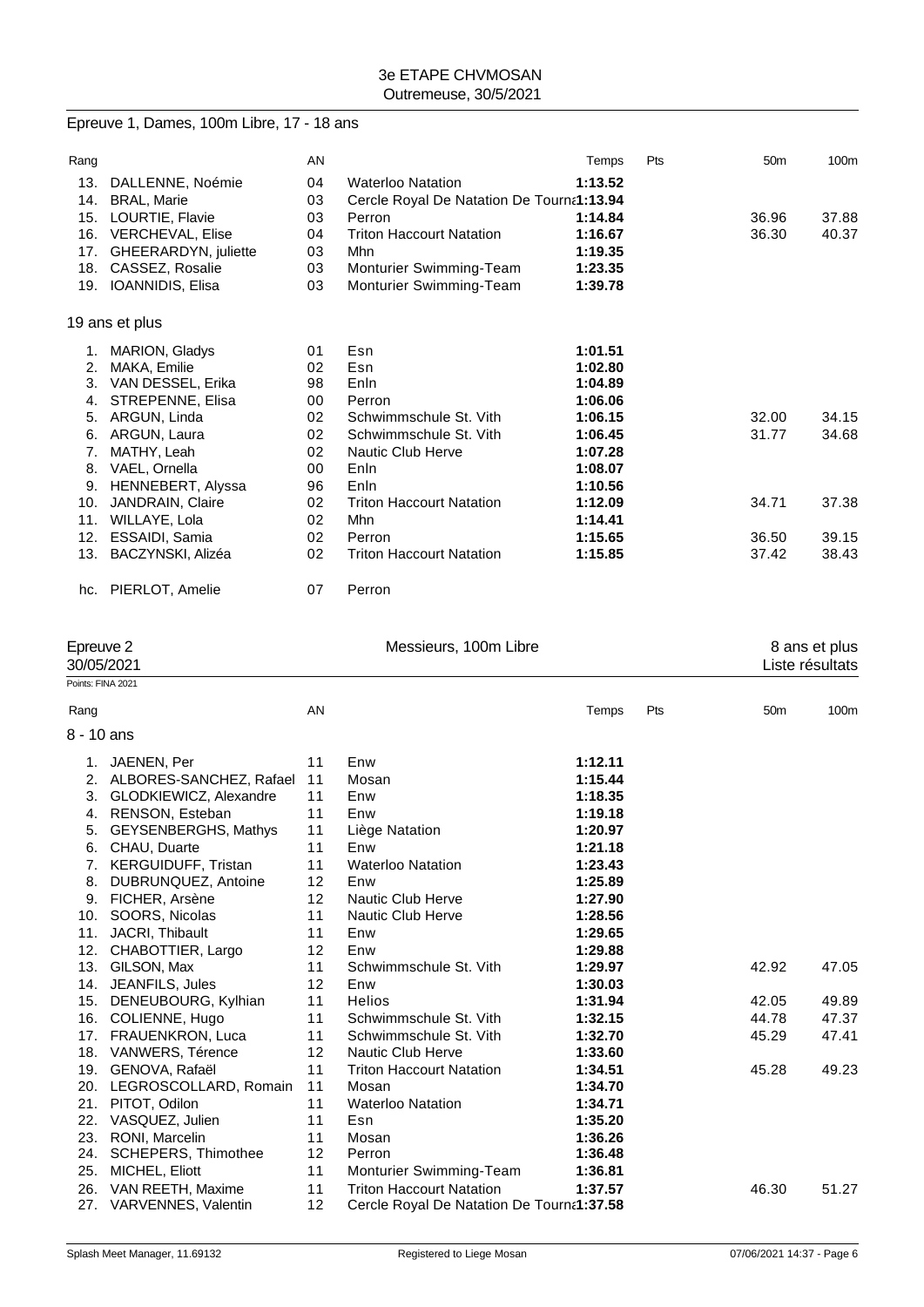# Epreuve 2, Garçons, 100m Libre, 8 - 10 ans

| Rang |                                        | AN |                                           | Temps   | Pts | 50 <sub>m</sub> | 100m  |
|------|----------------------------------------|----|-------------------------------------------|---------|-----|-----------------|-------|
| 28.  | CORDIER, Cesar                         | 11 | Mhn                                       | 1:37.94 |     |                 |       |
| 29.  | ALONGI, Calogero                       | 11 | Mhn                                       | 1:38.35 |     |                 |       |
| 30.  | FERRARI, Maxime                        | 11 | Perron                                    | 1:38.50 |     |                 |       |
|      | 31. CHÉRON, Théo                       | 11 | Monturier Swimming-Team                   | 1:38.83 |     |                 |       |
| 32.  | MARTIN VIRSEDA, Ruben                  | 12 | <b>Triton Haccourt Natation</b>           | 1:38.84 |     | 45.40           | 53.44 |
| 33.  | KETTELS, Clément                       | 11 | Esn                                       | 1:39.51 |     |                 |       |
| 34.  | AMRI, Yassin                           | 12 | Mosan                                     | 1:42.09 |     |                 |       |
| 35.  | NETEN, Hugo                            | 11 | Perron                                    | 1:45.09 |     |                 |       |
| 36.  | MANON, Antoine                         | 12 | <b>Boust</b>                              | 1:46.58 |     |                 |       |
| 37.  | OTOUL, Simon                           | 12 | <b>Triton Haccourt Natation</b>           | 1:47.01 |     | 50.22           | 56.79 |
| 38.  | OCHEJ, Arne                            | 11 | Svde                                      | 1:47.23 |     |                 |       |
| 39.  | RAMET, Etan                            | 12 | <b>Swimming Team Dison</b>                | 1:47.34 |     |                 |       |
| 40.  | HOUBION, Ulysse                        | 11 | Cnspa                                     | 1:49.82 |     |                 |       |
| 41.  | <b>BAMPS, Martin</b>                   | 13 | Perron                                    | 1:50.32 |     |                 |       |
| 42.  | MOTTISS, Rayan                         | 12 | Mosan                                     | 1:51.88 |     |                 |       |
| 43.  | HELLEBRANDT, Florian                   | 11 | Nautic Club Herve                         | 1:53.31 |     |                 |       |
| 44.  | SAMIN, Nicolas                         | 13 | <b>Boust</b>                              | 1:54.44 |     |                 |       |
| 45.  | CARLOS DA SILVA, Elal                  | 13 | Mosan                                     | 2:02.71 |     |                 |       |
| 46.  | SEYDI, Yanis                           | 12 | <b>Boust</b>                              | 2:03.34 |     |                 |       |
| 47.  | <b>BEELEN, Maximilien</b>              | 13 | <b>Boust</b>                              | 2:07.56 |     |                 |       |
|      | 48. LERICHE, Thomas                    | 13 | Mosan                                     | 2:14.63 |     |                 |       |
| 49.  | DEVILLE, mael                          | 12 | Perron                                    | 2:19.23 |     |                 |       |
| 50.  | POSSEN, Vivien                         | 13 | Svde                                      | 2:19.92 |     |                 |       |
| 51.  | LATTE, Maxandre                        | 12 | <b>Boust</b>                              | 2:20.06 |     |                 |       |
|      | 52. LIENARD, Alexandre                 | 11 | <b>Boust</b>                              | 2:29.78 |     |                 |       |
|      | 11 - 12 ans                            |    |                                           |         |     |                 |       |
|      |                                        | 09 | <b>Waterloo Natation</b>                  | 59.64   |     |                 |       |
| 2.   | 1. BUTTARELLI, Claudio                 | 09 |                                           | 1:03.06 |     |                 |       |
| 3.   | PELLE, Luca-Alexandru<br>MAKA, Nicolas | 09 | Aqua Club Braine l'Alleud<br>Esn          | 1:09.12 |     |                 |       |
|      | LAMBERT, Noah                          | 10 | Liège Natation                            | 1:09.12 |     |                 |       |
| 5.   | DERKENNE, Matéo                        | 09 | <b>Triton Haccourt Natation</b>           | 1:09.87 |     | 34.44           | 35.43 |
| 6.   | STRUYS, Gabriel                        | 09 | Swimming Team Dison                       | 1:09.96 |     |                 |       |
| 7.   | DUBRUNQUEZ, Alexandre                  | 10 | Enw                                       | 1:10.03 |     |                 |       |
| 8.   | GILLARD, Sacha                         | 10 | Esn                                       | 1:10.98 |     |                 |       |
| 9.   | PERREAULT-MOONEY, Benjar09             |    | <b>Waterloo Natation</b>                  | 1:11.35 |     |                 |       |
| 10.  | WATTIAUX, Thomas                       | 10 | Mhn                                       | 1:12.24 |     |                 |       |
| 11.  | DUCARME, Mathis                        | 09 | Monturier Swimming-Team                   | 1:12.52 |     |                 |       |
|      | 12. DE BAENE, Mathys                   | 09 | <b>Waterloo Natation</b>                  | 1:12.90 |     |                 |       |
| 13.  | NEGRIN, Samuel                         | 09 | Mhn                                       | 1:13.18 |     |                 |       |
| 14.  | HANKART, Mathias                       | 09 | Liège Natation                            | 1:13.48 |     |                 |       |
|      | 15. THILL, Esteban                     | 10 | Enln                                      | 1:13.91 |     |                 |       |
| 16.  | LETOR, Quentin                         | 09 | <b>Swimming Team Dison</b>                | 1:13.95 |     |                 |       |
| 17.  | MACHER, Gaspard                        | 09 | <b>Waterloo Natation</b>                  | 1:14.32 |     |                 |       |
| 18.  | DOMINICZAK, Sully                      | 10 | Liège Natation                            | 1:15.07 |     |                 |       |
|      | 19. CHEN, Peter                        | 09 | Mhn                                       | 1:15.20 |     |                 |       |
|      | 20. ABRAHAM, Noa                       | 09 | Cercle Royal De Natation De Tourna1:15.24 |         |     |                 |       |
|      | 21. GREGOIRE, Maxime                   | 09 | Esn                                       | 1:15.70 |     |                 |       |
| 22.  | KHEDIMALLAH, Rayan                     | 10 | Enw                                       | 1:16.21 |     |                 |       |
|      | 23. CABO, Nolan                        | 09 | Enln                                      | 1:16.39 |     |                 |       |
| 24.  | GÉRARD, Nils                           | 09 | Enw                                       | 1:16.71 |     |                 |       |
|      | 25. WERY, Simon                        | 09 | <b>Nautic Club Herve</b>                  | 1:17.38 |     |                 |       |
| 26.  | DAVID, Alan                            | 10 | Perron                                    | 1:17.79 |     |                 |       |
| 27.  | HOES, Tom Alexander                    | 10 | Mhn                                       | 1:17.82 |     |                 |       |
| 28.  | LEBRUN, Julien                         | 09 | Huy                                       | 1:17.90 |     |                 |       |
| 29.  | REMY, Martin                           | 09 | Mosan                                     | 1:17.93 |     |                 |       |
| 30.  | DESMET, Nicolas                        | 09 | Mosan                                     | 1:18.04 |     |                 |       |
| 31.  | GEHLEN, Milan                          | 10 | Country SC La Calamine                    | 1:18.54 |     | 36.74           | 41.80 |
|      | 32. VASSART, Benjamin                  | 09 | Scr                                       | 1:19.05 |     |                 |       |
| 33.  | PIERLOT, Adrien                        | 09 | Perron                                    | 1:19.17 |     |                 |       |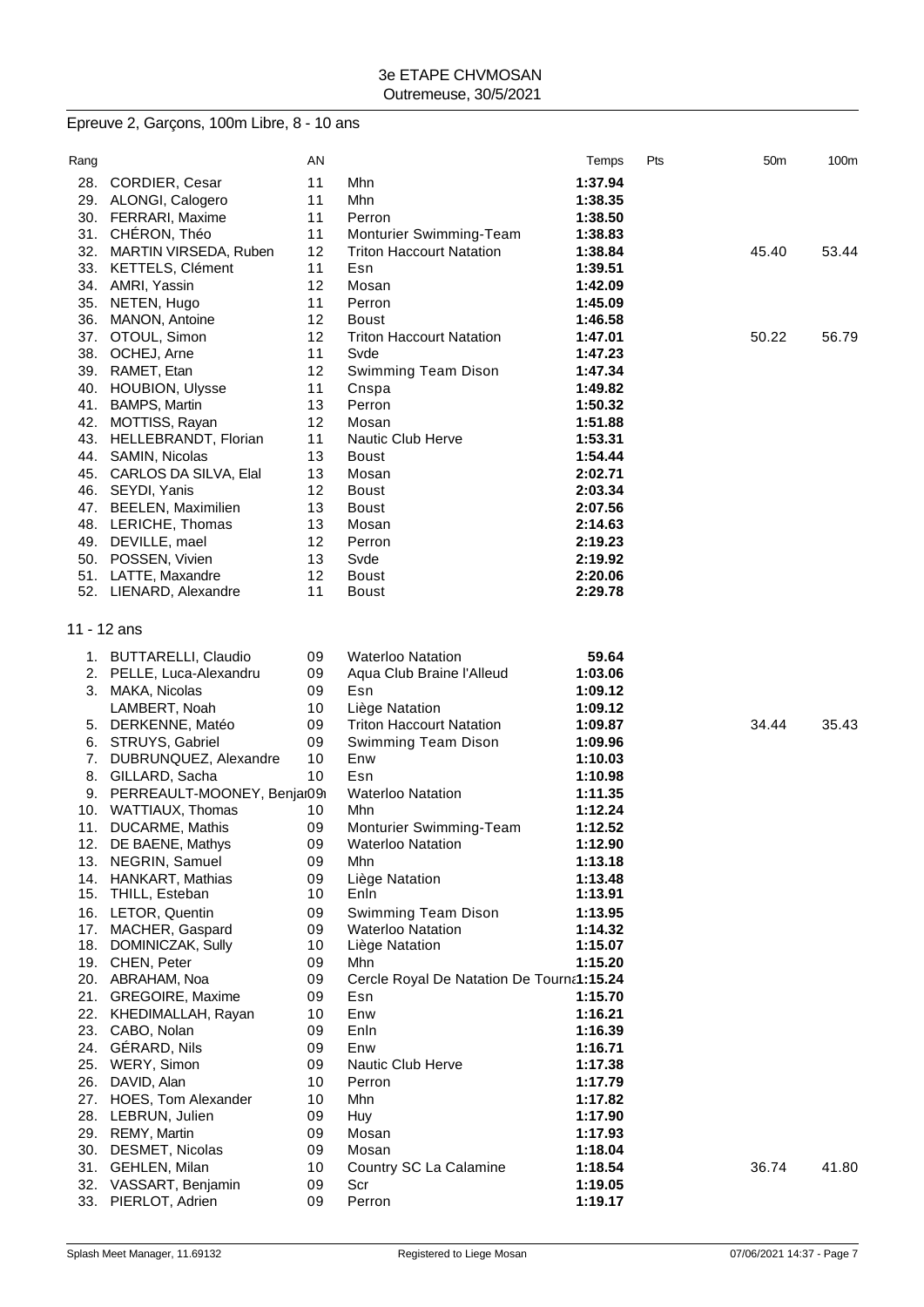# Epreuve 2, Garçons, 100m Libre, 11 - 12 ans

| Rang |                          | AN |                                           | Temps   | Pts | 50 <sub>m</sub> | 100m    |
|------|--------------------------|----|-------------------------------------------|---------|-----|-----------------|---------|
| 34.  | SYLVIO, Sacha            | 10 | Monturier Swimming-Team                   | 1:19.52 |     |                 |         |
| 35.  | YAZAG, Amayas            | 09 | Mhn.                                      | 1:19.96 |     |                 |         |
| 36.  | COURTOIS, Thomas         | 10 | Liège Natation                            | 1:20.19 |     |                 |         |
| 37.  | NEZER, Tom               | 10 | Mosan                                     | 1:20.49 |     |                 |         |
| 38.  | DUREZ, Oliver            | 10 | Enln                                      | 1:21.06 |     |                 |         |
| 39.  | FONTAINE, Mathis         | 10 | Enln                                      | 1:21.48 |     |                 |         |
| 40.  | DE BECKER, Aurélien      | 10 | <b>Waterloo Natation</b>                  | 1:21.61 |     |                 |         |
| 41.  | COLONERUS, Jonas         | 10 | Schwimmschule St. Vith                    | 1:21.76 |     | 38.23           | 43.53   |
|      | 42. CHAU, Noah           | 10 | Enw                                       | 1:21.87 |     |                 |         |
|      | EDDEGDAG, Amir           | 09 | Svde                                      | 1:21.87 |     |                 |         |
|      | 44. NICOLAES, Jeremy     | 10 | Country SC La Calamine                    | 1:21.88 |     | 38.91           | 42.97   |
| 45.  | MURER, Thimeo            | 09 | Monturier Swimming-Team                   | 1:22.36 |     |                 |         |
| 46.  | BRAGANO, Timéo           | 10 | Nautic Club Herve                         | 1:22.86 |     |                 |         |
|      | 47. FALZONE, Raphaël     | 10 | Enln                                      | 1:22.96 |     |                 |         |
|      | MASAITIS, Mantas         | 10 | Aqua Club Braine l'Alleud                 | 1:22.96 |     |                 |         |
|      | 49. NICOLAS, Charles     | 09 | Cercle Royal De Natation De Tourna1:23.11 |         |     |                 |         |
| 50.  | HENRY, Lucas             | 09 | <b>Nautic Club Herve</b>                  | 1:23.73 |     |                 |         |
| 51.  | FAUTRE, Raphael          | 09 | Aqua Club Braine l'Alleud                 | 1:24.16 |     |                 |         |
| 52.  | DELATTRE, Shain          | 10 | Enln                                      | 1:24.84 |     |                 |         |
| 53.  | <b>WANTIER, Diego</b>    | 10 | <b>Waterloo Natation</b>                  | 1:25.36 |     |                 |         |
| 54.  | DUBOIS, Simon            | 09 | Mosan                                     | 1:25.50 |     |                 |         |
| 55.  | DELECROIX, Gabriel       | 09 | Cercle Royal De Natation De Tourna1:26.27 |         |     |                 |         |
| 56.  | FAYS, Romain             | 09 | Liège Natation                            | 1:26.70 |     |                 |         |
| 57.  | LOPEZ, Xavi              | 10 | Mosan                                     | 1:27.07 |     |                 |         |
|      | 58. LUYCKX, Joey         | 10 | <b>Waterloo Natation</b>                  | 1:28.11 |     |                 |         |
|      | 59. FAUCHE, Emile        | 10 | <b>Boust</b>                              | 1:28.28 |     |                 |         |
|      | 60. CUELOVANI, Demetre   | 10 | Mosan                                     | 1:28.66 |     |                 |         |
|      | 61. VAN HAUWAERT, Jérôme | 09 | Boust                                     | 1:29.05 |     |                 |         |
| 62.  | MATHEW, Jared            | 09 | <b>Waterloo Natation</b>                  | 1:29.08 |     |                 |         |
| 63.  | INZILLO, Hugo            | 09 | <b>Nautic Club Herve</b>                  | 1:29.45 |     |                 |         |
| 64.  | DIEDEREN, Lucas          | 10 | <b>Nautic Club Herve</b>                  | 1:30.15 |     |                 |         |
|      | 65. HEYMANS, Alexandre   | 09 | <b>Waterloo Natation</b>                  | 1:30.72 |     |                 |         |
| 66.  | ESLAMI, Sam              | 10 | <b>Waterloo Natation</b>                  | 1:31.84 |     |                 |         |
| 67.  | MONTEFORTE, Noe          | 09 | Esn                                       | 1:32.54 |     |                 |         |
| 68.  | PAELINCK, Yanis          | 09 | Esn                                       | 1:32.73 |     |                 |         |
| 69.  | DE BOCK, Harry           | 10 | <b>Waterloo Natation</b>                  | 1:32.79 |     |                 |         |
| 70.  | KLINKENBERG, Lyam        | 09 | Country SC La Calamine                    | 1:33.05 |     | 42.94           | 50.11   |
| 71.  | <b>KERFF, Peter</b>      | 10 | Mosan                                     | 1:33.09 |     |                 |         |
| 72.  | PEYRIÈRE, noah           | 10 | Perron                                    | 1:33.59 |     |                 |         |
| 73.  | GOOSSENS, Sacha          | 09 | <b>Waterloo Natation</b>                  | 1:33.65 |     |                 |         |
|      | 74. VAN POUCKE, Jimmy    | 09 | <b>Waterloo Natation</b>                  | 1:34.12 |     |                 |         |
| 75.  | <b>HOUBION, Victor</b>   | 10 | Cnspa                                     | 1:35.03 |     |                 |         |
| 76.  | LONCOUR, Titouan         | 10 | Scr                                       | 1:35.57 |     |                 |         |
|      | 77. EL BOUSTANE, Dawood  | 10 | Mosan                                     | 1:35.64 |     |                 |         |
| 78.  | DIGNEFFE, Noah           | 09 | <b>Triton Haccourt Natation</b>           | 1:36.59 |     | 47.54           | 49.05   |
| 79.  | KOH, William             | 10 | <b>Waterloo Natation</b>                  | 1:36.90 |     |                 |         |
| 80.  | CONROTTE, Jehan          | 10 | Cnb                                       | 1:39.44 |     |                 |         |
| 81.  | DOCQUIER, Mat            | 10 | Swimming Team Dison                       | 1:39.76 |     |                 |         |
| 82.  | DEMONTHY, Liam           | 10 | Country SC La Calamine                    | 1:42.03 |     | 45.35           | 56.68   |
| 83.  | MATROULE, Mattéo         | 10 | Nautic Club Herve                         | 1:42.27 |     |                 |         |
| 84.  | MOUHSSIN, Yanis          | 09 | <b>Waterloo Natation</b>                  | 1:42.34 |     |                 |         |
| 85.  | <b>ERNST, Corentin</b>   | 10 | Svde                                      | 1:43.56 |     |                 |         |
| 86.  | WOLFS, guillaume         | 10 | Perron                                    | 1:44.71 |     |                 |         |
| 87.  | LEBRAS, Téo              | 10 | <b>Waterloo Natation</b>                  | 1:45.11 |     |                 |         |
| 88.  | TRAN, Bao-Duc            | 10 | <b>Boust</b>                              | 1:48.11 |     |                 |         |
|      | 89. CHAPELIER, martin    | 10 | Perron                                    | 1:48.31 |     |                 |         |
| 90.  | GUILLAUME, Thibault      | 09 | Club Arapaïmas Beauraing                  | 1:53.97 |     |                 |         |
|      | 91. KARWAS, Roman        | 10 | Helios                                    | 2:18.48 |     | 1:01.00         | 1:17.48 |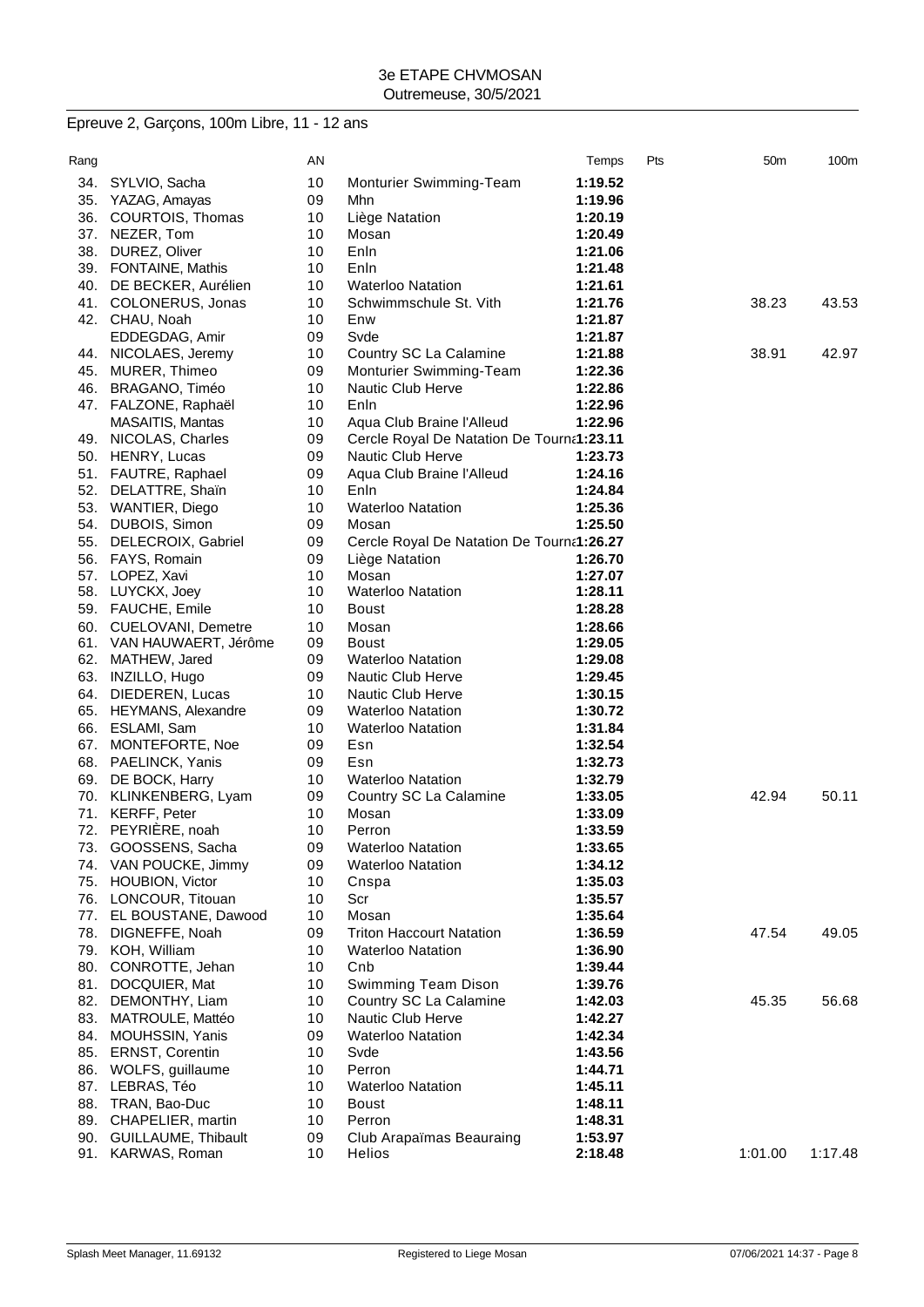# Epreuve 2, Messieurs, 100m Libre

13 - 14 ans

| 1. LOURTIE, Clément           | 07 | Perron                                    | 57.22   | 27.44 | 29.78 |
|-------------------------------|----|-------------------------------------------|---------|-------|-------|
| 2. FICHER, Augustin           | 07 | Nautic Club Herve                         | 59.76   |       |       |
| 3. HESSENS, Tristan           | 07 | Nautic Club Herve                         | 1:00.17 |       |       |
| 4. TAIS, Henri                | 07 | <b>Boust</b>                              | 1:00.78 |       |       |
| 5. CABO, Esteban              | 07 | Enln                                      | 1:00.98 |       |       |
| 6. PERREAULT-MOONEY, Leo      | 07 | <b>Waterloo Natation</b>                  | 1:01.04 |       |       |
| 7. LAVIOLETTE, Simon          | 08 | Scr                                       | 1:01.98 |       |       |
| 8. LECOCQ, Justin             | 08 | Mosan                                     | 1:02.05 |       |       |
| 9. VAELEN, Sam                | 07 | Perron                                    | 1:02.23 |       |       |
| 10. BENNANI, Walid            | 07 | Mosan                                     | 1:02.25 |       |       |
| 11. RENSON, Titouan           | 07 | Enw                                       | 1:02.26 |       |       |
| 12. DUFOND, Nathan            | 08 | Enln                                      | 1:02.38 |       |       |
| 13. VARVENNES, Arthur         | 07 | Cercle Royal De Natation De Tourna1:02.66 |         |       |       |
| 14. NICOLAES, Aidan Noah      | 07 | Country SC La Calamine                    | 1:02.75 | 30.22 | 32.53 |
| 15. NOWAK, Adrien             | 08 | Nautic Club Herve                         | 1:03.23 |       |       |
| 16. ANTONIAN, Movses          | 07 | Enw                                       | 1:03.41 |       |       |
| 17. ESCHETTE, Louis           | 07 | Cnb                                       | 1:04.48 |       |       |
| 18. DEVILLE, Manu             | 08 | Perron                                    | 1:04.92 | 31.25 | 33.67 |
| 19. COQUILLAT, Dorian         | 07 | <b>Waterloo Natation</b>                  | 1:04.95 |       |       |
| 20. JANSSENS, Arthur          | 07 | <b>Waterloo Natation</b>                  | 1:05.30 |       |       |
| 21. VANWERS, Etan             | 08 | Nautic Club Herve                         | 1:05.40 |       |       |
|                               |    |                                           |         |       |       |
| 22. MUNARON, Théo             | 08 | Enln                                      | 1:06.05 |       |       |
| 23. MESTDAGT, Arnaud          | 08 | Esn                                       | 1:06.28 |       |       |
| 24. VANSPITAEL, Mathys        | 08 | Enw                                       | 1:06.30 |       |       |
| 25. GOIRE, Arnaud             | 08 | Enw                                       | 1:06.52 |       |       |
| 26. VAN HEIRWEGHE, Maxime     | 08 | Agua Club Braine l'Alleud                 | 1:06.63 |       |       |
| 27. STEVENS, Mattéo           | 07 | Swimming Team Dison                       | 1:06.65 |       |       |
| 28. DE JESUS, Hugo            | 07 | Huy                                       | 1:07.00 |       |       |
| 29. SLEPOV, Bogdan            | 08 | Enln                                      | 1:07.07 |       |       |
| 30. CORNET, Evan              | 07 | Helios                                    | 1:07.09 | 32.74 | 34.35 |
| 31. VAN WANROIJ, Nathaniel    | 08 | Aqua Club Braine l'Alleud                 | 1:07.53 |       |       |
| 32. LECLERCQ, Lucas           | 07 | Swimming Team Dison                       | 1:07.62 |       |       |
| 33. MAGREMANNE, Mattéo        | 08 | <b>Waterloo Natation</b>                  | 1:07.66 |       |       |
| 34. HASTANIN, Antoine         | 07 | Esn                                       | 1:07.76 |       |       |
| 35. RIDREMONT, Thomas         | 07 | Monturier Swimming-Team                   | 1:08.01 |       |       |
| 36. DALLENNE, Gabriel         | 07 | <b>Waterloo Natation</b>                  | 1:08.04 |       |       |
| 37. CHRISTIAENS, Théo         | 08 | Mosan                                     | 1:08.13 |       |       |
| 38. THYSSEN, Mattéo           | 08 | Swimming Team Dison                       | 1:08.24 |       |       |
| 39. JEGHERS, Maël             | 08 | Nautic Club Herve                         | 1:08.80 |       |       |
| 40. MAMBOUR, Philippe         | 08 | Scr                                       | 1:09.34 |       |       |
| 41. VANDERSTICHELEN, Oscar 08 |    | Cercle Royal De Natation De Tourna1:09.63 |         |       |       |
| 42. BRUNEE, Jules             | 08 | Helios                                    | 1:10.09 | 34.05 | 36.04 |
| 43. DOUBEK, Simon             | 08 | <b>Waterloo Natation</b>                  | 1:10.21 |       |       |
| 44. VONCKEN, Lorys            | 08 | Country SC La Calamine                    | 1:10.38 | 34.56 | 35.82 |
| DOUBEK, Adam                  | 08 | <b>Waterloo Natation</b>                  | 1:10.38 |       |       |
| 46. DE BACKER, Sébastien      | 07 | <b>Waterloo Natation</b>                  | 1:10.66 |       |       |
| 47. MILOS, Sacha              | 07 | Mosan                                     | 1:10.70 |       |       |
| 48. CHENNOUF, Yassine         | 07 | Enln                                      | 1:11.18 |       |       |
| 49. MINNE, Thomas             | 07 | Aqua Club Braine l'Alleud                 | 1:11.37 |       |       |
| 50. MARECHAL, Alexis          | 08 | Mosan                                     | 1:13.07 |       |       |
| 51. WERY, Pierre-Alexandre    | 08 | Nautic Club Herve                         | 1:13.42 |       |       |
| RUQUOIS, Tibalt               | 07 | <b>Waterloo Natation</b>                  | 1:13.42 |       |       |
| 53. BRAGANO, Mattéo           | 08 | Nautic Club Herve                         | 1:13.60 |       |       |
| 54. BOURDON, Gaspard          | 08 | Svde                                      | 1:13.62 |       |       |
| 55. ANKAERT, Léon             | 08 | Enln                                      | 1:14.15 |       |       |
| DIDY, Antoine                 | 07 | Schwimmschule St. Vith                    | 1:14.15 | 35.99 | 38.16 |
| 57. VANNEROM, Nathan          | 08 | Perron                                    | 1:14.31 |       |       |
| 58. URBAIN, Raphael           | 08 | Schwimmschule St. Vith                    | 1:14.37 | 36.14 | 38.23 |
|                               |    | Enw                                       |         |       |       |
| 59. CHAFWEHE, Théo            | 08 | Mosan                                     | 1:15.31 |       |       |
| 60. CUELOVANI, Datar          | 08 |                                           | 1:16.56 |       |       |
| 61. PLUVINAGE, Marius         | 08 | Cercle Royal De Natation De Tourna1:16.78 |         |       |       |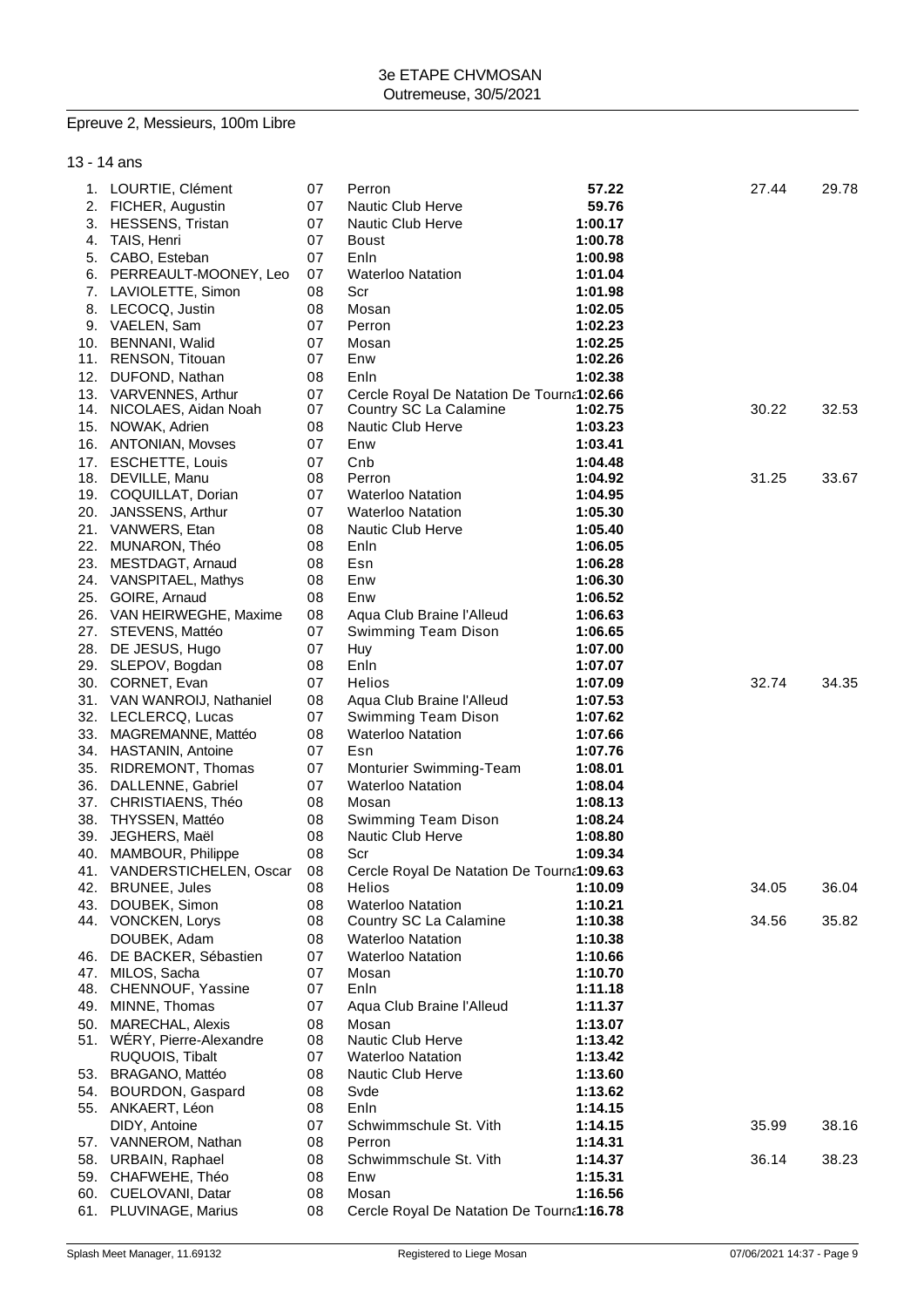# Epreuve 2, Garçons, 100m Libre, 13 - 14 ans

| Rang       |                                            | AN       |                                           | Temps              | Pts | 50 <sub>m</sub> | 100m  |
|------------|--------------------------------------------|----------|-------------------------------------------|--------------------|-----|-----------------|-------|
| 62.        | <b>RENIER, Maurice</b>                     | 08       | Country SC La Calamine                    | 1:17.00            |     | 36.75           | 40.25 |
| 63.        | <b>REICHLING, Victor</b>                   | 08       | Cnb                                       | 1:17.51            |     |                 |       |
| 64.        | DUMONT, Victor                             | 08       | Perron                                    | 1:17.87            |     | 37.89           | 39.98 |
| 65.        | MASSON, Arthur                             | 08       | <b>Triton Haccourt Natation</b>           | 1:19.61            |     | 38.86           | 40.75 |
| 66.        | DAMOUNI, Abdelhakim                        | 08       | <b>Helios</b>                             | 1:21.84            |     | 38.49           | 43.35 |
| 67.        | KALEK, Tom                                 | 07       | Swimming Team Chapelle 1                  | 1:22.20            |     | 38.49           | 43.71 |
| 68.        | <b>ERNST, Alexis</b>                       | 08       | Nautic Club Herve                         | 1:23.81            |     |                 |       |
| 69.        | NEVILLE, Daniel                            | 08       | Scr                                       | 1:24.01            |     |                 |       |
| 70.        | MARIAGE, Emilien                           | 07       | Swimming Team Chapelle 1                  | 1:26.32            |     |                 |       |
|            | 71. HENRY, Milo                            | 08       | Club Arapaïmas Beauraing                  | 1:26.53            |     |                 |       |
| 72.<br>73. | TISSOT, Luka                               | 07<br>08 | Club Arapaïmas Beauraing<br>Scr           | 1:27.84            |     |                 |       |
|            | CLANCY, Andreas<br>74. LHOIST, Arthur      | 08       | Cnspa                                     | 1:29.95<br>1:35.06 |     |                 |       |
|            | 75. GEORGES, Olivier                       | 08       | Country SC La Calamine                    | 1:42.30            |     | 47.80           | 54.50 |
|            | 15 - 16 ans                                |          |                                           |                    |     |                 |       |
|            |                                            |          | Mosan                                     |                    |     |                 |       |
|            | 1. HUSQUINET, Louis                        | 05<br>06 |                                           | 55.52<br>55.66     |     |                 |       |
| 3.         | 2. VANHECKE, Raphaël<br>LABYE, Romain      | 05       | <b>Waterloo Natation</b><br>Mosan         | 55.98              |     |                 |       |
| 4.         | COURBOIS, Thomas                           | 05       | Enw                                       | 56.36              |     |                 |       |
| 5.         | VERMAUT, Arthur                            | 06       | Aqua Club Braine l'Alleud                 | 56.47              |     |                 |       |
| 6.         | PETRE, Olivier                             | 06       | Enln                                      | 56.86              |     |                 |       |
| 7.         | SIAS, Simone                               | 05       | Perron                                    | 57.28              |     | 27.81           | 29.47 |
| 8.         | DA SILVA E SÀ, Filipe                      | 06       | Helios                                    | 57.89              |     | 28.24           | 29.65 |
| 9.         | CAPITTE, Baptiste                          | 06       | Enln                                      | 58.16              |     |                 |       |
| 10.        | MOENS, Julien                              | 05       | Svde                                      | 58.19              |     |                 |       |
| 11.        | REMACLE, Nathan                            | 06       | <b>Nautic Club Herve</b>                  | 58.72              |     |                 |       |
| 12.        | MAUDOUX, Loïc                              | 06       | <b>Boust</b>                              | 59.07              |     |                 |       |
| 13.        | DUFOND, Noah                               | 05       | Enln                                      | 59.11              |     |                 |       |
| 14.        | SCHMITZ, Dylan                             | 05       | Country SC La Calamine                    | 59.40              |     | 28.87           | 30.53 |
| 15.        | CRAPANZANO, Théo                           | 06       | Esn                                       | 59.56              |     |                 |       |
| 16.        | CROMBEL, Jean                              | 06       | Perron                                    | 59.62              |     |                 |       |
| 17.        | RIHON, Bastien                             | 06       | Enw                                       | 59.87              |     |                 |       |
|            | 18. LOURTIE, Nicolas                       | 05       | Perron                                    | 1:00.01            |     | 29.25           | 30.76 |
|            | 19. SOUILEM, Nezar                         | 06       | Perron                                    | 1:00.08            |     | 29.01           | 31.07 |
|            | 20. LEDUC, Thomas                          | 05       | Mosan                                     | 1:00.28            |     |                 |       |
| 21.        | GILSOUL, Sebastien                         | 05       | Noc                                       | 1:00.34            |     |                 |       |
| 22.        | SALIBBA, Milan                             | 06       | Enln                                      | 1:00.40            |     |                 |       |
| 24.        | 23. GRÉGOIRE, Nicolas<br>SALLMANN, Tristan | 06<br>06 | Enln<br><b>Waterloo Natation</b>          | 1:00.79<br>1:00.93 |     |                 |       |
| 25.        | GUERN, Malo                                | 06       | <b>Waterloo Natation</b>                  | 1:01.35            |     |                 |       |
| 26.        | MAES, Antoine                              | 06       | Scr                                       | 1:01.40            |     |                 |       |
| 27.        | <b>GREGOIRE, Corentin</b>                  | 06       | Esn                                       | 1:01.55            |     |                 |       |
| 28.        | LOUIS, Maxence                             | 05       | Mosan                                     | 1:01.80            |     |                 |       |
|            | 29. FONDEUR, Mael                          | 05       | Swimming Team Dison                       | 1:01.89            |     |                 |       |
| 30.        | DEPINOIS, William                          | 05       | Perron                                    | 1:02.21            |     |                 |       |
|            | 31. LAVIALLE, Alan                         | 05       | Enln                                      | 1:02.40            |     |                 |       |
|            | 32. GOSUIN, Cyril                          | 06       | Mosan                                     | 1:02.73            |     |                 |       |
| 33.        | <b>GERGIANAKIS, Georges</b>                | 05       | Cercle Royal De Natation De Tourna1:02.82 |                    |     |                 |       |
| 34.        | JAJKIEWICZ, Maxime                         | 05       | Mhn                                       | 1:03.83            |     |                 |       |
| 35.        | BERMUDEZ-ATENCIA, Joa                      | 05       | Perron                                    | 1:04.53            |     | 31.52           | 33.01 |
| 36.        | DOYEN, Noé                                 | 06       | Swimming Team Dison                       | 1:04.56            |     |                 |       |
|            | 37. SERBAN, Andrei                         | 05       | <b>Waterloo Natation</b>                  | 1:04.72            |     |                 |       |
|            | 38. FONTAINE, Alexis                       | 06       | Enln                                      | 1:04.86            |     |                 |       |
| 39.        | EDDEGDAG, Adam                             | 06<br>06 | Svde<br>Svde                              | 1:04.94<br>1:05.50 |     |                 |       |
| 41.        | 40. AZZOUZI, Yanis<br>GERGIANAKIS, Michaël | 05       | Cercle Royal De Natation De Tourna1:05.81 |                    |     |                 |       |
|            | 42. ZYDAK, Julian                          | 05       | Svde                                      | 1:05.84            |     |                 |       |
| 43.        | GOIRE, Antoine                             | 06       | Enw                                       | 1:05.95            |     |                 |       |
|            | 44. GRÉGOIRE, Jonas                        | 06       | Enln                                      | 1:06.01            |     |                 |       |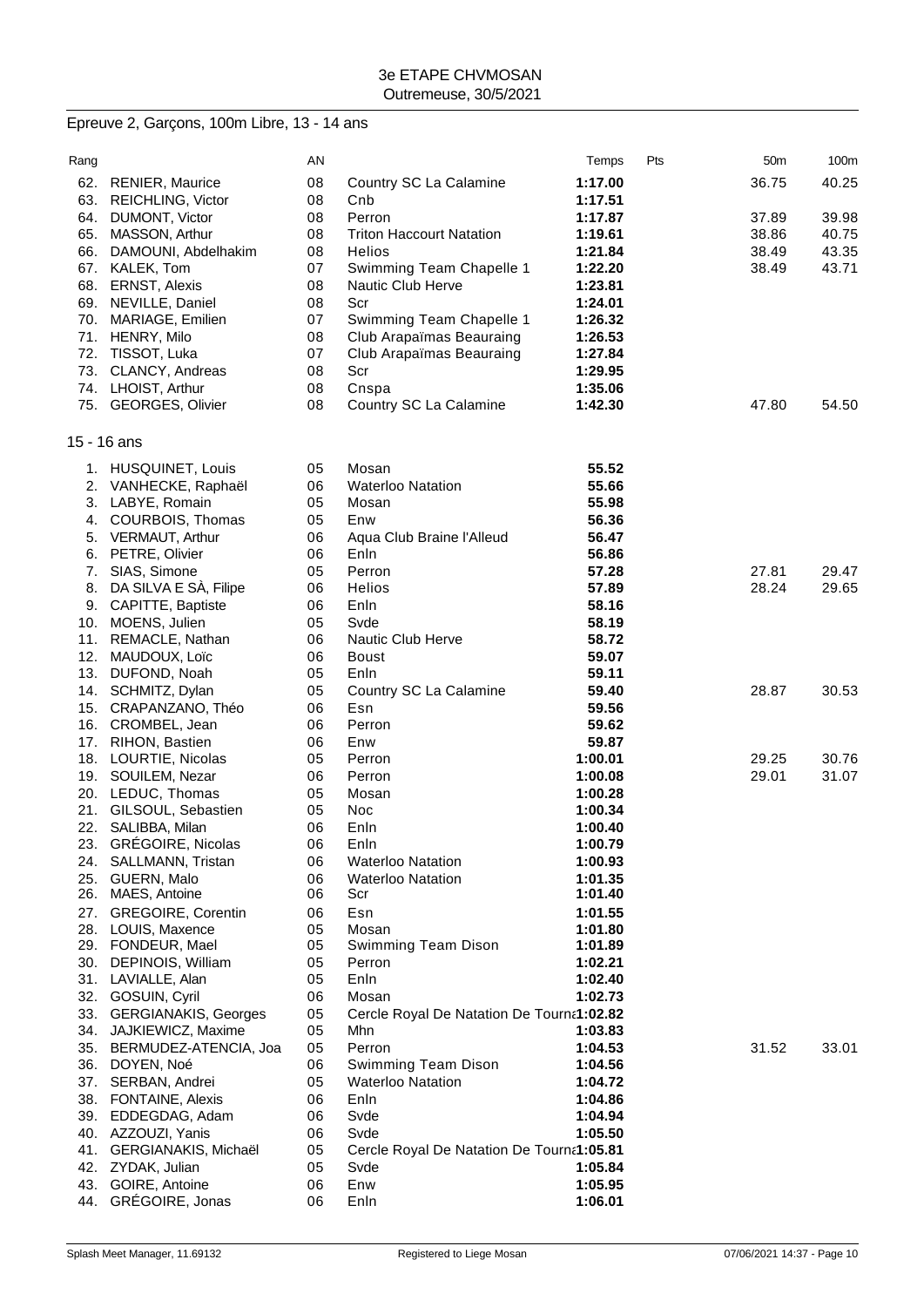# Epreuve 2, Garçons, 100m Libre, 15 - 16 ans

| Rang  |                         | AN |                                 | Temps   | Pts | 50 <sub>m</sub> | 100m  |
|-------|-------------------------|----|---------------------------------|---------|-----|-----------------|-------|
| 45.   | <b>GEHLEN, Marvin</b>   | 06 | Country SC La Calamine          | 1:06.10 |     | 31.74           | 34.36 |
| 46.   | RADOUX, Xavier          | 05 | <b>Triton Haccourt Natation</b> | 1:06.19 |     | 32.80           | 33.39 |
| 47.   | MARIE, Tom              | 06 | Huy                             | 1:06.67 |     |                 |       |
| 48.   | <b>BARATUCCI, Vinz</b>  | 06 | Helios                          | 1:07.20 |     | 32.09           | 35.11 |
| 49.   | MACHER, Aloïs           | 06 | <b>Waterloo Natation</b>        | 1:07.81 |     |                 |       |
| 50.   | BACZYNSKI, Eythan       | 05 | <b>Triton Haccourt Natation</b> | 1:08.31 |     | 34.38           | 33.93 |
| 51.   | RASSART, Nicolas        | 05 | Mosan                           | 1:08.54 |     |                 |       |
| 52.   | LEDENS, Victor          | 06 | Scr                             | 1:08.95 |     |                 |       |
| 53.   | GIANASSO, Nicolas       | 06 | <b>Waterloo Natation</b>        | 1:09.97 |     |                 |       |
|       | 54. AKKUS, Ervan        | 05 | Mosan                           | 1:10.42 |     |                 |       |
| 55.   | THIRY, Damien           | 05 | Svde                            | 1:14.02 |     |                 |       |
| 56.   | MENGHINI, Alessandro    | 06 | Swimming Team Chapelle 1        | 1:20.23 |     | 37.76           | 42.47 |
|       | 57. BARTHELEMY, Mathis  | 06 | Cnb                             | 1:20.44 |     |                 |       |
|       | 17 - 18 ans             |    |                                 |         |     |                 |       |
|       | 1. BIAD, Mehdi          | 03 | Mhn                             | 53.45   |     |                 |       |
| 2.    | REMACLE, Hugo           | 03 | Nautic Club Herve               | 53.50   |     |                 |       |
| 3.    | SAIVE, Antoine          | 04 | Esn                             | 53.65   |     |                 |       |
|       | 4. CROMBEL, Théo        | 03 | Perron                          | 54.67   |     |                 |       |
| 5.    | BERTRAND, Adrien        | 04 | Mhn                             | 54.82   |     |                 |       |
| 6.    | BULBO, Noah             | 03 | Enln                            | 54.93   |     |                 |       |
| 7.    | TAIS, Charles           | 04 | <b>Boust</b>                    | 55.80   |     |                 |       |
| 8.    | JANSSENS, Matéo         | 04 | <b>Boust</b>                    | 56.43   |     |                 |       |
|       | 9. DEVILLE, Louis       | 03 | Perron                          | 56.78   |     |                 |       |
|       | 10. GARRAUX, Aloïs      | 03 | Perron                          | 56.91   |     |                 |       |
|       | 11. HUBAUT, Theo        | 04 | Mhn                             | 56.99   |     |                 |       |
| 12.   | LECLERCQ, Justin        | 04 | <b>Helios</b>                   | 57.37   |     | 27.96           | 29.41 |
| 13.   | VAN WANROIJ, Sebastian  | 04 | Aqua Club Braine l'Alleud       | 57.41   |     |                 |       |
| 14.   | TAMIGNEAUX, Arthur      | 04 | Perron                          | 57.51   |     |                 |       |
| 15.   | MORREALE, Matheo        | 03 | Esn                             | 57.58   |     |                 |       |
|       | 16. LEROY, cedric       | 04 | Noc                             | 59.33   |     |                 |       |
|       | 17. CAUCHETEUR, Yann    | 04 | Mosan                           | 1:00.00 |     |                 |       |
|       | 18. RENARD, Enzo        | 04 | Cnb                             | 1:00.03 |     |                 |       |
| 19.   | BOURDIAUD'HUY, Alexis   | 03 | Monturier Swimming-Team         | 1:00.06 |     |                 |       |
|       | 20. CHO, Grégory        | 03 | <b>Waterloo Natation</b>        | 1:00.38 |     |                 |       |
| 21.   | LOURTIE, Théo           | 04 | Perron                          | 1:00.77 |     | 28.88           | 31.89 |
|       | 22. GRONDAL, Loup       | 03 | Perron                          | 1:01.62 |     |                 |       |
| 23.   | BODSON, Simon           | 04 | Esn                             | 1:01.65 |     |                 |       |
|       | 24. BRANDT, Thomas      | 03 | Cnb                             | 1:03.60 |     |                 |       |
| 25.   | CALCAGNO, Thibault      | 04 | Enln                            | 1:04.98 |     |                 |       |
| 26.   | ROUDOMETKIN, Vlad       | 04 | <b>Helios</b>                   | 1:05.28 |     | 31.68           | 33.60 |
|       | 27. ORTMANN, Noé        | 03 | Svde                            | 1:06.22 |     |                 |       |
|       | 28. HALLEUX, Guillaume  | 04 | Perron                          | 1:07.24 |     |                 |       |
| 29.   | JEHOULET, Célian        | 04 | Scr                             | 1:07.75 |     |                 |       |
| 30.   | VISENTI, Mathéo         | 03 | Monturier Swimming-Team         | 1:25.73 |     |                 |       |
| disq. | VANLIEFFERINGE, Mathias | 04 | Aqua Club Braine l'Alleud       |         |     |                 |       |
|       | 19 ans et plus          |    |                                 |         |     |                 |       |
|       | 1. DETHIER, Emerick     | 02 | Esn                             | 54.70   |     |                 |       |
|       | 2. FEUILLEN, David      | 99 | Esn                             | 55.42   |     |                 |       |
| 3.    | <b>BRUSTEN, Arthur</b>  | 95 | Enln                            | 55.48   |     |                 |       |
| 4.    | DEFRAINE, Quentin       | 01 | Esn                             | 55.54   |     |                 |       |
| 5.    | GIRS, Matheo            | 02 | Cnb                             | 56.99   |     |                 |       |
| 6.    | JANON, Guillaume        | 95 | Esn                             | 57.85   |     |                 |       |
| 7.    | BENZIGER, Sacha         | 02 | Perron                          | 58.87   |     |                 |       |
| 8.    | MASSIGNAN, Ilias        | 02 | Perron                          | 58.97   |     | 28.65           | 30.32 |
| 9.    | MICHEL, Leo             | 00 | Country SC La Calamine          | 59.57   |     | 29.18           | 30.39 |
|       | 10. JANON, Thibault     | 90 | Esn                             | 1:03.61 |     |                 |       |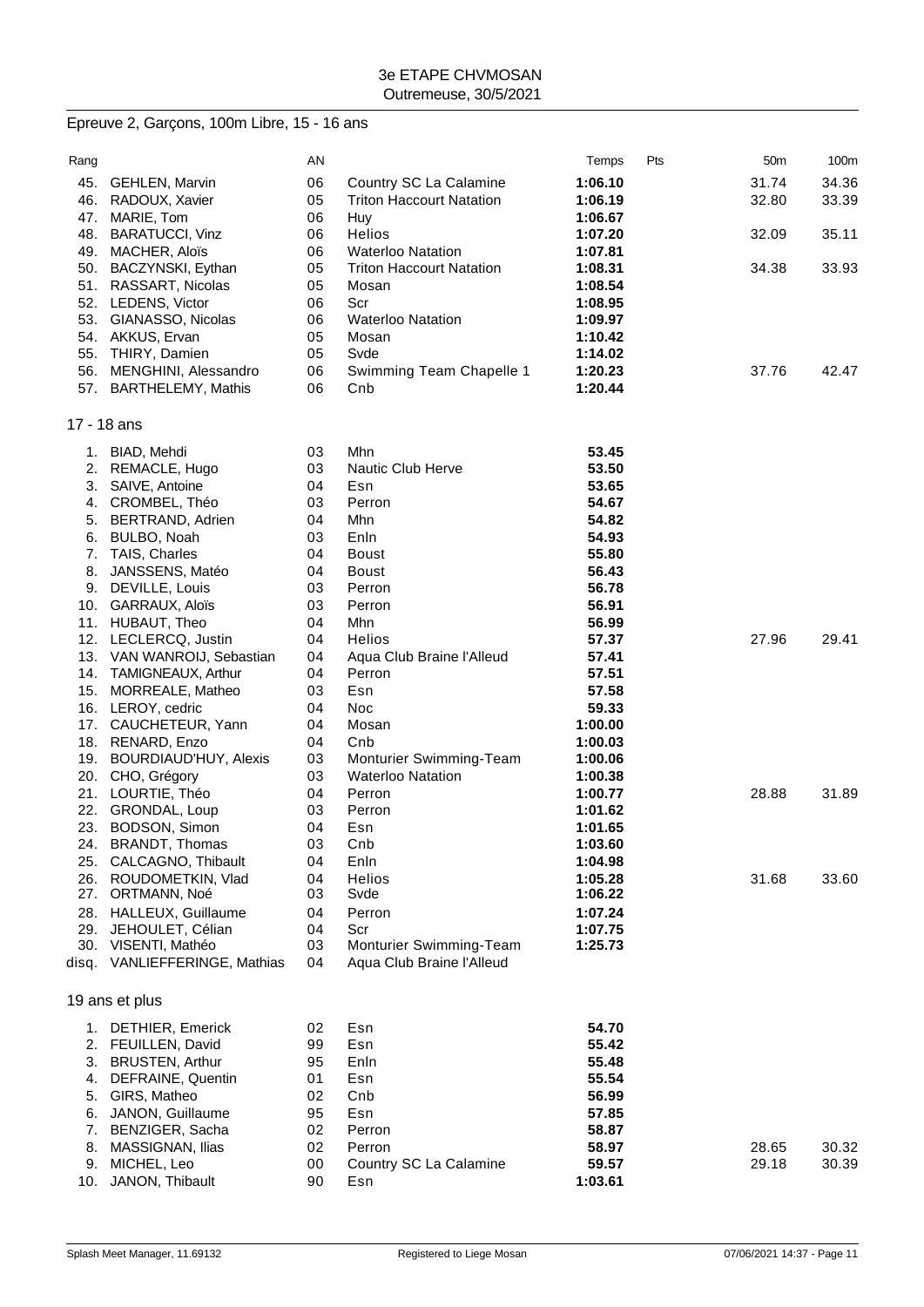| Epreuve 3<br>30/05/2021 |                                             |          | Dames, 100m Brasse                                                           | 8 ans et plus<br>Liste résultats |     |                 |         |
|-------------------------|---------------------------------------------|----------|------------------------------------------------------------------------------|----------------------------------|-----|-----------------|---------|
| Points: FINA 2021       |                                             |          |                                                                              |                                  |     |                 |         |
| Rang                    |                                             | AN       |                                                                              | Temps                            | Pts | 50 <sub>m</sub> | 100m    |
| $8 - 10$ ans            |                                             |          |                                                                              |                                  |     |                 |         |
|                         |                                             | 11       | Enw                                                                          |                                  |     |                 |         |
| 1.<br>2.                | DELSAER, Laurien<br>BAJOT, Clémence         | 11       | Liège Natation                                                               | 1:29.67<br>1:32.27               |     |                 |         |
|                         | 3. DEJON PERRINE,                           | 11       | Liège Natation                                                               | 1:36.94                          |     |                 |         |
| 4.                      | DE GYNS, Lilwenn                            | 11       | Mosan                                                                        | 1:38.72                          |     |                 |         |
| 5.                      | DEBOUVRIE, Marie                            | 11       | Cercle Royal De Natation De Tourna1:41.92                                    |                                  |     |                 |         |
| 6.                      | BECKERS, Léna                               | 11       | Swimming Team Dison                                                          | 1:43.66                          |     |                 |         |
|                         | 7. THONET, Julia                            | 11       | <b>Triton Haccourt Natation</b>                                              | 1:45.17                          |     | 49.36           | 55.81   |
| 8.                      | DIGNEFFE, Shelly                            | 11       | <b>Triton Haccourt Natation</b>                                              | 1:46.59                          |     | 50.60           | 55.99   |
| 9.                      | WÉGRIA, Elena                               | 11       | Enw                                                                          | 1:48.03                          |     |                 |         |
|                         | 10. THIELEN, Charlotte                      | 11       | Nautic Club Herve                                                            | 1:48.06                          |     |                 |         |
|                         | 11. GOSUIN, Léopoldine                      | 11       | Mosan                                                                        | 1:48.17                          |     |                 |         |
|                         | 12. SCHWALL, Laurence                       | 11       | Schwimmschule St. Vith                                                       | 1:49.28                          |     | 53.11           | 56.17   |
|                         | 13. MARCOURT, Adele                         | 11       | Esn                                                                          | 1:50.14                          |     |                 |         |
|                         | 14. EDOU, Léa-Lyne                          | 11       | <b>Waterloo Natation</b>                                                     | 1:50.51                          |     |                 |         |
|                         | 15. STRAMARE, Kiara                         | 11       | Enw                                                                          | 1:51.02                          |     |                 |         |
|                         | 16. CHEFNEUX, Manon                         | 11       | Nautic Club Herve                                                            | 1:51.13                          |     |                 |         |
|                         | 17. ABDELKAHLEK, Lina                       | 11       | <b>Boust</b>                                                                 | 1:52.03                          |     |                 |         |
|                         | 18. JORISSEN, Janne                         | 11       | Liège Natation                                                               | 1:52.32                          |     |                 |         |
|                         | 19. LA PLACA, Livia                         | 12<br>11 | Esn<br>Nautic Club Herve                                                     | 1:53.32<br>1:54.11               |     |                 |         |
|                         | 20. CHEFNEUX, Anaïs<br>21. PEDEUTOUR, Manon | 11       | <b>Triton Haccourt Natation</b>                                              | 1:54.30                          |     | 52.99           | 1:01.31 |
| 22.                     | <b>BURY, Pauline</b>                        | 11       | <b>Waterloo Natation</b>                                                     | 1:54.53                          |     |                 |         |
|                         | 23. NOIRHOMME, Juliette                     | 11       | <b>Noc</b>                                                                   | 1:54.76                          |     |                 |         |
|                         | 24. MARCHAL, Lauraline                      | 11       | <b>Noc</b>                                                                   | 1:55.21                          |     |                 |         |
|                         | 25. DELEPLANQUE, Erin                       | 12       | Helios                                                                       | 1:56.07                          |     | 55.00           | 1:01.07 |
| 26.                     | DELARGE, Claire                             | 11       | Perron                                                                       | 1:57.63                          |     |                 |         |
|                         | 27. LETOR, Emmeline                         | 11       | Swimming Team Dison                                                          | 1:57.81                          |     |                 |         |
|                         | 28. ROUDOMETKINA, Ksenia                    | 12       | <b>Helios</b>                                                                | 1:57.85                          |     | 56.76           | 1:01.09 |
| 29.                     | MARECHAL, Jeanne                            | 11       | Mosan                                                                        | 1:58.32                          |     |                 |         |
|                         | 30. FONK, Ella                              | 11       | Schwimmschule St. Vith                                                       | 1:58.34                          |     | 56.67           | 1:01.67 |
| 31.                     | DUQUESNE, Adèle                             | 11       | <b>Waterloo Natation</b>                                                     | 2:00.04                          |     |                 |         |
|                         | 32. ABRAHAM, Célia                          | 11       | Cercle Royal De Natation De Tourn 2:01.25                                    |                                  |     |                 |         |
| 33.                     | NASR, Manelle                               | 11       | Liège Natation                                                               | 2:01.91                          |     | 59.40           | 1:02.51 |
| 34.                     | DICKERT, Emma-Grace                         | 11       | Svde                                                                         | 2:02.25                          |     |                 |         |
|                         | 35. VANDERBECK, Emy                         | 11       | Nautic Club Herve                                                            | 2:03.25                          |     |                 |         |
|                         | 36. CORNET, Elisa                           | 11<br>12 | <b>Helios</b>                                                                | 2:04.11<br>2:04.56               |     | 1:00.28         | 1:03.83 |
|                         | 37. CHARLIER, Sarah<br>NICOLAS, Nathalie    |          | Swimming Team Dison                                                          |                                  |     |                 |         |
| 38.<br>39.              | BELLEFONTAINE, Louna                        | 13<br>11 | Cercle Royal De Natation De Tourna2:05.00<br><b>Triton Haccourt Natation</b> | 2:05.07                          |     | 59.26           | 1:05.81 |
|                         | 40. LECLERCQ, Elin                          | 11       | Helios                                                                       | 2:06.00                          |     | 1:00.63         | 1:05.37 |
|                         | 41. GILLAIN, Gwenalynn                      | 12       | Mosan                                                                        | 2:09.43                          |     |                 |         |
|                         | 42. ANDOURA, Sidra                          | 12       | Mosan                                                                        | 2:10.33                          |     |                 |         |
| 43.                     | MINE, Sophie                                | 11       | <b>Waterloo Natation</b>                                                     | 2:11.35                          |     |                 |         |
| 44.                     | DELSAER, Cato                               | 13       | Enw                                                                          | 2:12.16                          |     |                 |         |
| 45.                     | HAVELANGE, Océane                           | 12       | Club Arapaïmas Beauraing                                                     | 2:12.83                          |     |                 |         |
| 46.                     | HIRTZ, Jolene                               | 13       | Svde                                                                         | 2:14.16                          |     |                 |         |
|                         | 47. FAUCHE, Marie-Claire                    | 11       | <b>Boust</b>                                                                 | 2:14.41                          |     |                 |         |
|                         | 48. RINKIN, Valentine                       | 13       | Mosan                                                                        | 2:16.34                          |     |                 |         |
| 49.                     | <b>BRANDT, Gwenaëlle</b>                    | 11       | Nautic Club Herve                                                            | 2:17.82                          |     |                 |         |
|                         | 50. JUDONG, Camille                         | 11       | Svde                                                                         | 2:19.70                          |     |                 |         |
|                         | 51. ABOUABDERRAHMANE, Inès 12               |          | Enw                                                                          | 2:19.91                          |     |                 |         |
|                         | 52. EDDEGDAG, Malak                         | 12       | Svde                                                                         | 2:23.45                          |     |                 |         |
|                         | 53. ZYDAK, Olivia                           | 11       | Svde                                                                         | 2:29.31                          |     |                 |         |
|                         | 54. VEGA MORA, Lina<br>55. AZZOUZI, Layla   | 12<br>13 | Svde<br>Svde                                                                 | 2:30.42<br>2:33.49               |     |                 |         |
| 56.                     | <b>BERNIER, Margot</b>                      | 12       | Perron                                                                       | 2:33.67                          |     |                 |         |
|                         | 57. EL GHOUCH, Nadia                        | 11       | <b>Boust</b>                                                                 | 2:33.96                          |     |                 |         |
|                         |                                             |          |                                                                              |                                  |     |                 |         |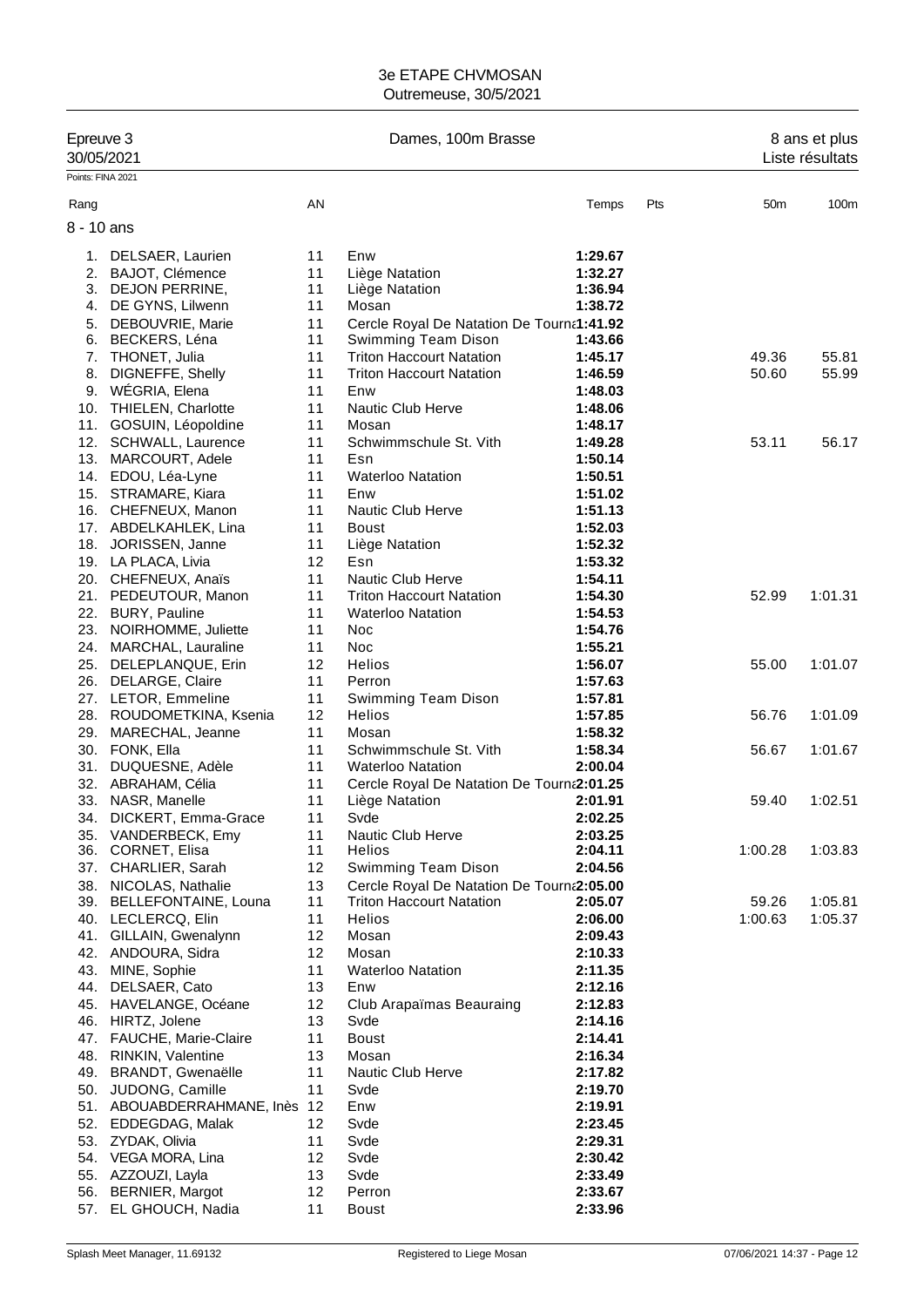# Epreuve 3, Filles, 100m Brasse, 8 - 10 ans

| Rang |                                   | ΑN       |                                           | Temps   | Pts | 50m     | 100m    |
|------|-----------------------------------|----------|-------------------------------------------|---------|-----|---------|---------|
| 58.  | DE OLIVERA, Cilia                 | 12       | Svde                                      | 2:34.18 |     |         |         |
| 59.  | CUELOVANI, Annastasia             | 12       | Mosan                                     | 2:40.09 |     |         |         |
|      |                                   | 13       | Svde                                      |         |     |         |         |
|      | 60. VISE, Lilly                   |          |                                           | 2:46.13 |     |         |         |
| 61.  | WOLFS, Lise                       | 13       | Perron                                    | 2:52.41 |     |         |         |
| 62.  | KAPALATA, Serena                  | 12       | Perron                                    | 2:56.10 |     |         |         |
| 63.  | DZIDZIGURI, Ana                   | 12       | Mosan                                     | 2:59.52 |     |         |         |
|      | 64. BASTIN, Pauline               | 12       | Perron                                    | 3:01.69 |     |         |         |
|      |                                   |          |                                           |         |     |         |         |
|      | 11 - 12 ans                       |          |                                           |         |     |         |         |
|      |                                   |          |                                           |         |     |         |         |
| 1.   | JACRI, Maeva                      | 09       | Enw                                       | 1:23.74 |     |         |         |
| 2.   | GILLET, Erynn                     | 09       | Enw                                       | 1:25.99 |     |         |         |
| 3.   | ANDOURA, Judie                    | 09       | Mosan                                     | 1:31.36 |     |         |         |
| 4.   | <b>FORTEMPS, Florine</b>          | 09       | Perron                                    | 1:32.28 |     |         |         |
| 5.   | PAVAN, Nahla                      | 09       | Monturier Swimming-Team                   | 1:32.89 |     |         |         |
| 6.   | RANCILLON, Eline                  | 09       | Aqua Club Braine l'Alleud                 | 1:33.08 |     |         |         |
| 7.   | LAHBIBI, Amira                    | 09       | Esn                                       | 1:34.50 |     |         |         |
| 8.   | LHOIR, Eloïse                     | 10       | Aqua Club Braine l'Alleud                 | 1:34.68 |     |         |         |
| 9.   | LEGRAND, Constance                | 09       | Cercle Royal De Natation De Tourna1:34.91 |         |     |         |         |
| 10.  | GILIS, Noémie                     | 09       | Perron                                    | 1:35.70 |     |         |         |
| 11.  | WILLEMYNS, Marie-Lou              | 10       | Cercle Royal De Natation De Tourna1:37.15 |         |     |         |         |
| 12.  | CARLOS DA SILVA, Ilana Luiza 10   |          | Mosan                                     | 1:37.22 |     |         |         |
| 13.  | POSSEN, Olivia                    | 10       | Svde                                      | 1:38.21 |     |         |         |
| 14.  | DEPIERREUX, Eleonore              | 10       | Esn                                       | 1:39.20 |     |         |         |
|      | 15. RESMINI, Giulia               | 10       | Aqua Club Braine l'Alleud                 | 1:40.44 |     |         |         |
| 16.  | MULONE, Chiara                    | 09       | Mosan                                     | 1:40.56 |     |         |         |
| 17.  | MARDAGA, Anaïs                    | 10       | Liège Natation                            | 1:40.57 |     |         |         |
| 18.  | PAQUES, Célya                     | 09       | Liège Natation                            | 1:41.14 |     |         |         |
| 19.  | DESSART, Emma                     | 10       | Liège Natation                            | 1:42.59 |     |         |         |
|      | 20. LEUSCHEN, Hanna               | 10       | Schwimmschule St. Vith                    | 1:43.50 |     | 49.52   | 53.98   |
| 21.  |                                   | 10       | Scr                                       |         |     |         |         |
|      | DURY, Elisabeth                   |          |                                           | 1:44.05 |     |         |         |
|      | 22. STRAETEN, Jeanne              | 10       | Perron                                    | 1:45.80 |     |         |         |
| 23.  | <b>BUSTO, Léonore</b>             | 10       | Scr                                       | 1:47.53 |     |         |         |
| 24.  | STEVENS, Eleonore                 | 09       | Aqua Club Braine l'Alleud                 | 1:48.18 |     |         |         |
| 25.  | GASPARD, Olivia                   | 10       | Cnb                                       | 1:48.44 |     |         |         |
| 26.  | ANTOINE, Anaïs                    | 09       | <b>Boust</b>                              | 1:48.53 |     |         |         |
| 27.  | POES, Louise                      | 10       | Liège Natation                            | 1:49.68 |     |         |         |
| 28.  | MAGHUE, Nina                      | 09       | Monturier Swimming-Team                   | 1:50.04 |     |         |         |
|      | 29. CHAFWEHE, Vanina              | 10       | Enw                                       | 1:51.71 |     |         |         |
| 30.  | BENNANI, Maryam                   | 10       | Mosan                                     | 1:51.84 |     |         |         |
| 31.  | NOWAK, Anaïs                      | 10       | Nautic Club Herve                         | 1:51.91 |     |         |         |
| 32.  | MERTENS-GOOSSENS, Manu(10         |          | Scr                                       | 1:52.79 |     |         |         |
|      | 33. VANDERSTICHELEN, Zélie        | 10       | Cercle Royal De Natation De Tourna1:53.43 |         |     |         |         |
| 34.  | LARROZE, Maëlys                   | 10       | Esn                                       | 1:53.62 |     |         |         |
|      | 35. CHRISTIAENS, Camille          | 10       | Mosan                                     | 1:54.12 |     |         |         |
|      | 36. VERLINDEN, Alina              | 10       | Liège Natation                            | 1:54.54 |     | 55.24   | 59.30   |
|      | 37. GODEFROID, Charlize           | 10       | Scr                                       | 1:54.66 |     |         |         |
|      | 38. AZZOUZI, Lina                 | 09       | Svde                                      | 1:55.48 |     |         |         |
|      | 39. PAUWELS, Perinne              | 09       | Monturier Swimming-Team                   | 1:56.66 |     |         |         |
| 40.  | MARTELEUR, Elodie                 | 10       | <b>Boust</b>                              | 1:58.53 |     |         |         |
| 41.  | MICHEL, Charline                  | 09       | Monturier Swimming-Team                   | 1:58.67 |     |         |         |
| 42.  | MASSCHELEIN, Charline             | 10       | Aqua Club Braine l'Alleud                 | 1:59.87 |     |         |         |
| 43.  | PONSEN, Maéva                     | 10       | Swimming Team Dison                       | 2:00.59 |     |         |         |
| 44.  | DA SILVEIRA, Mélissa              | 10       | Perron                                    | 2:00.72 |     |         |         |
|      | 45. BRUNEE, Emilie                | 10       | <b>Helios</b>                             | 2:02.84 |     | 1:00.63 | 1:02.21 |
| 46.  | STAS, Eléa                        | 10       | Liège Natation                            | 2:04.79 |     | 59.40   | 1:05.39 |
| 47.  | NEVILLE, Cara                     | 10       | Scr                                       | 2:05.03 |     |         |         |
| 48.  | MOLINA FUEYO, Marisa              | 10       | Aqua Club Braine l'Alleud                 | 2:05.55 |     |         |         |
|      |                                   |          | Svde                                      |         |     |         |         |
| 49.  | BLEHEN, Zoe<br>50. HALLOT, Louise | 10<br>09 | Nautic Club Herve                         | 2:08.09 |     |         |         |
|      |                                   |          |                                           | 2:13.95 |     |         |         |
| 51.  | DEDOYARD, Mazarine                | 10       | <b>Triton Haccourt Natation</b>           | 2:17.19 |     | 1:05.84 | 1:11.35 |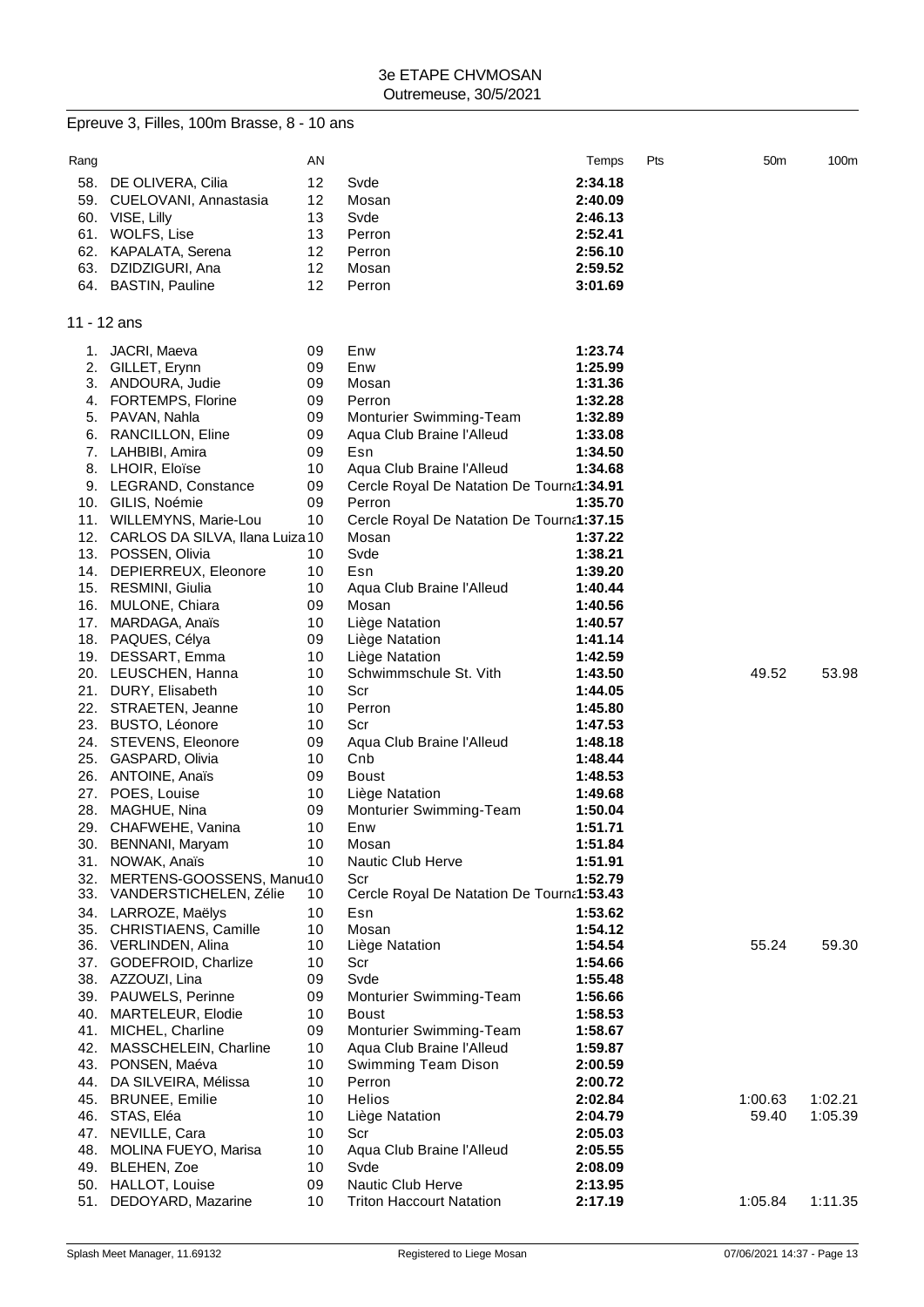|      | Epreuve 3, Filles, 100m Brasse, 11 - 12 ans |          |                                           |                    |     |                 |         |
|------|---------------------------------------------|----------|-------------------------------------------|--------------------|-----|-----------------|---------|
| Rang |                                             | AN       |                                           | Temps              | Pts | 50 <sub>m</sub> | 100m    |
|      | 52. DELIGNIERE, Eva                         | 10       | Cnb                                       | 2:25.95            |     |                 |         |
|      | malade FONTAINE, Heloise                    | 10       | Noc                                       |                    |     |                 |         |
|      | 13 - 14 ans                                 |          |                                           |                    |     |                 |         |
|      | 1. NICOLAS, Julie                           | 07       | Cercle Royal De Natation De Tourna1:14.57 |                    |     |                 |         |
|      | 2. DEBOUVRIE, Klara                         | 07       | Cercle Royal De Natation De Tourna1:18.76 |                    |     |                 |         |
|      | 3. COLINET, Charlotte                       | 07       | Scr                                       | 1:19.77            |     |                 |         |
| 4.   | MITU, Maria                                 | 08       | Aqua Club Braine l'Alleud                 | 1:21.25            |     |                 |         |
|      | 5. DUPONT, Shannah                          | 07       | Cercle Royal De Natation De Tourna1:22.41 |                    |     |                 |         |
|      | 6. DEBOUVRIE, Lyse                          | 08       | Cercle Royal De Natation De Tourna1:22.71 |                    |     |                 |         |
|      | 7. HUISMAN BRUNIN, Laura                    | 07       | <b>Waterloo Natation</b>                  | 1:23.15            |     |                 |         |
|      | 8. LABASSE, Clémence                        | 07       | Mosan                                     | 1:23.31            |     |                 |         |
|      | 9. COLINET, Manon                           | 07       | Scr                                       | 1:24.42            |     |                 |         |
|      | 10. DEVILLÉ, Hélene                         | 08       | Perron                                    | 1:24.83            |     |                 |         |
|      | 11. RINCHON, Rachel                         | 08       | Helios                                    | 1:24.84            |     | 40.87           | 43.97   |
|      | 12. MERTENS-GOOSSENS, Milen&07              |          | Scr                                       | 1:25.93            |     |                 |         |
|      | 13. PUGENGER, Marine                        | 08       | Enln                                      | 1:26.56            |     |                 |         |
|      | 14. THIRY, Alice                            | 08       | Cnb                                       | 1:27.02            |     |                 |         |
|      | 15. MONTEGAUDIO, Elisa                      | 07       | Mosan<br><b>Noc</b>                       | 1:27.37            |     |                 |         |
|      | 16. FONTAINE, Maelle<br>17. DAVID, Ryana    | 07       | Perron                                    | 1:27.94            |     |                 |         |
|      | 18. BRAUN, Emelie                           | 08<br>07 |                                           | 1:28.86            |     |                 |         |
|      | 19. ÖZEN, Sena-Ayse                         | 08       | Country SC La Calamine<br>Helios          | 1:30.08<br>1:30.98 |     |                 |         |
|      | 20. GILLET, Nohra                           | 07       | Cnb                                       | 1:33.00            |     |                 |         |
|      | 21. CARBAJAL, Vic                           | 08       | <b>Triton Haccourt Natation</b>           | 1:33.03            |     | 43.38           | 49.65   |
|      | 22. FRANCOIS, Shannon                       | 07       | Helios                                    | 1:33.18            |     | 44.75           | 48.43   |
|      | 23. FALZONE, Eva                            | 08       | Enln                                      | 1:33.31            |     |                 |         |
|      | 24. MACHER, Florine                         | 07       | <b>Waterloo Natation</b>                  | 1:33.70            |     |                 |         |
|      | 25. MICHAUX, Valentine                      | 07       | Helios                                    | 1:34.16            |     | 43.94           | 50.22   |
|      | 26. LENAERTS, Romane                        | 07       | <b>Triton Haccourt Natation</b>           | 1:34.27            |     | 44.58           | 49.69   |
|      | 27. DELEPLANQUE, Emma                       | 08       | Helios                                    | 1:35.23            |     | 45.64           | 49.59   |
|      | 28. POLITANO, Christina                     | 07       | Perron                                    | 1:35.32            |     | 45.82           | 49.50   |
|      | 29. FRANKINET, Margaux                      | 08       | Mosan                                     | 1:35.39            |     |                 |         |
|      | 30. BOCK, Annouk                            | 08       | Cnb                                       | 1:35.45            |     |                 |         |
|      | 31. PAIROUX, Eloise                         | 08       | Perron                                    | 1:35.83            |     |                 |         |
|      | 32. GILLAIN, Gabrielle                      | 08       | Mosan                                     | 1:36.00            |     |                 |         |
|      | 33. BOULANGER, Juliette                     | 08       | Enln                                      | 1:36.49            |     |                 |         |
|      | 34. HANF-BRAIBANT, kim                      | 07       | Svde                                      | 1:37.75            |     |                 |         |
|      | 35. DEMOULIN, Anaïs                         | 07       | Mhn                                       | 1:38.63            |     |                 |         |
|      | 36. AERTS, Océane                           | 08       | Mosan                                     | 1:39.78            |     |                 |         |
|      | 37. ZANANE, Aycha                           | 07       | Mosan                                     | 1:40.30            |     |                 |         |
|      | 38. HALLEUX, Clothilde                      | 07       | Perron                                    | 1:40.56            |     |                 |         |
|      | 39. GLINKA, Ada                             | 08       | Scr                                       | 1:41.62            |     |                 |         |
|      | 40. LEGRAND, Angel                          | 08       | Monturier Swimming-Team                   | 1:41.78            |     |                 |         |
|      | 41. MARECHAL, Laly                          | 08       | Nautic Club Herve                         | 1:42.25            |     |                 |         |
|      | 42. MUSSCHEBROECK, Raphaëll07               |          | Scr                                       | 1:42.28            |     |                 |         |
|      | 43. REMY, Clémentine                        | 07       | Mosan                                     | 1:42.33            |     |                 |         |
|      | 44. DOHN, Mae                               | 08       | Noc                                       | 1:42.90            |     |                 |         |
|      | 45. BERNIER, Pauline                        | 08       | Perron                                    | 1:45.31            |     |                 |         |
|      | 46. STROOBANTS, Léa                         | 08       | Swimming Team Chapelle 1                  | 1:48.53            |     | 51.70           | 56.83   |
|      | 47. SBRAZZATO, Valentina                    | 08       | Enln                                      | 1:48.78            |     |                 |         |
|      | 48. VONCKEN, Maurane                        | 08       | Country SC La Calamine                    | 1:50.12            |     | 52.98           | 57.14   |
| 49.  | NEYCKEN, Inés                               | 07       | Mosan                                     | 1:51.53            |     |                 |         |
| 50.  | SZECEL, Noémie                              | 07       | Monturier Swimming-Team                   | 1:56.92            |     |                 |         |
| 51.  | MELIN, Lalou                                | 08       | Perron                                    | 1:57.72            |     |                 |         |
| 52.  | DE PASCALE, Olivia                          | 07       | Swimming Team Chapelle 1                  | 2:20.14            |     | 1:07.33         | 1:12.81 |
|      | disq. BOULOGNE, Hannah                      | 08       | Aqua Club Braine l'Alleud                 |                    |     |                 |         |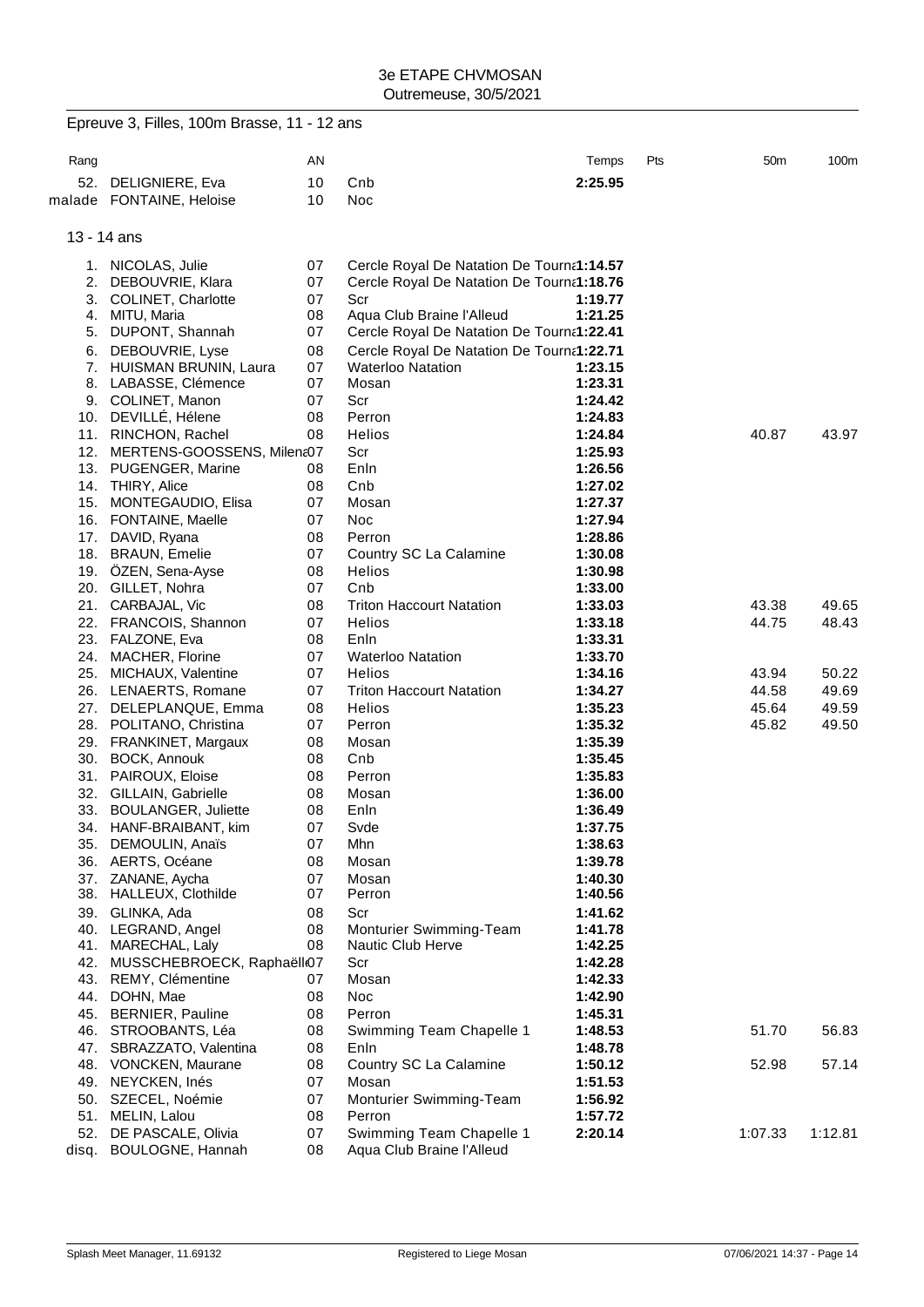#### Epreuve 3, Dames, 100m Brasse

15 - 16 ans

| 1. PETITJEAN, Elise     | 05       | Enw                                       | 1:15.15 |       |       |
|-------------------------|----------|-------------------------------------------|---------|-------|-------|
| 2. FAEMS, Elise         | 05       | Scr                                       | 1:20.53 |       |       |
| 3. DENEF, Anne-Laure    | 06       | Scr                                       | 1:21.52 |       |       |
| 4. BORRÉ, Chloé         | 05       | Perron                                    | 1:22.41 |       |       |
| 5. CHABOT, Camille      | 06       | Perron                                    | 1:22.79 | 39.58 | 43.21 |
| 6. LA PLACA, Erin       | 06       | Esn                                       | 1:23.92 |       |       |
| 7. DAVID, Sarah         | 06       | Perron                                    | 1:23.97 | 39.74 | 44.23 |
| 8. BOCQUET, Julia       | 05       | Cercle Royal De Natation De Tourna1:24.10 |         |       |       |
| 9. BAYETTO, Shania      | 06       | Swimming Team Dison                       | 1:24.91 |       |       |
| 10. FRANZINI, Lena      | 06       | Esn                                       | 1:25.13 |       |       |
| 11. STROOBANTS, Pauline | 05       | Swimming Team Chapelle 1                  | 1:26.20 | 39.86 | 46.34 |
| 12. SITLIVY, Florence   | 05       | Mosan                                     | 1:26.98 |       |       |
| 13. DULLIER, Déborah    | 06       | <b>Helios</b>                             | 1:29.01 | 42.14 | 46.87 |
| 14. BEAUFORT, Héloise   | 06       | <b>Boust</b>                              | 1:29.91 |       |       |
| 15. MOUTHUY, Marion     | 06       | Enln                                      | 1:30.35 |       |       |
| 16. PICARD, Inès        | 05       | Mosan                                     | 1:30.84 |       |       |
| 17. PICARD, Chiara      | 05       | Mosan                                     | 1:31.83 |       |       |
| 18. ROUX, Zoé           | 06       | <b>Waterloo Natation</b>                  | 1:31.85 |       |       |
| 19. JAMAR, Laura        | 05       | Perron                                    | 1:32.96 | 44.50 | 48.46 |
| 20. JURDAN, Yanaëlle    | 06       | Mosan                                     | 1:33.81 |       |       |
| 21. DAMOISEAU, Fleur    | 06       | Enln                                      | 1:34.72 |       |       |
| 22. BAXTER, Elizabeth   | 06       | Scr                                       | 1:39.21 |       |       |
| 23. DULLIER, Coralie    | 06       | Helios                                    | 1:40.37 | 42.16 | 58.21 |
| 24. VERTEREN, Célina    | 06       | Monturier Swimming-Team                   | 1:41.63 |       |       |
| 25. CAVALERU, Teodora   | 05       | Aqua Club Braine l'Alleud                 | 1:44.72 |       |       |
| 26. GREGOIRE, Heloïse   | 05       | Cnb                                       | 1:49.01 |       |       |
| 27. PARENT, Alexie      | 05       | Club Arapaïmas Beauraing                  | 1:51.02 |       |       |
|                         | 06       | Cnb                                       |         |       |       |
| malade LIESSE, Aurore   |          |                                           |         |       |       |
|                         |          |                                           |         |       |       |
| 17 - 18 ans             |          |                                           |         |       |       |
| 1. GHELEYNS, Juliette   | 04       | Cercle Royal De Natation De Tourna1:14.86 |         |       |       |
| 2. CUTILLO, Léna        | 03       | Mosan                                     | 1:19.29 |       |       |
| 3. RIHON, Chloé         | 04       | Enw                                       | 1:19.75 |       |       |
| 4. HERMANS, Célia       | 04       | <b>Boust</b>                              | 1:19.99 |       |       |
| 5. PEETERS, Elisa       | 04       | <b>Boust</b>                              | 1:21.60 |       |       |
| 6. CHABOT, Amélie       | 04       | Perron                                    | 1:22.75 | 39.32 | 43.43 |
| 7. HAAS, Kathrin        | 03       | Schwimmschule St. Vith                    | 1:24.98 | 40.38 | 44.60 |
| 8. LAVET, Mélusine      | 04       | <b>Nautic Club Herve</b>                  | 1:26.43 |       |       |
| 9. VERCHEVAL, Elise     | 04       | <b>Triton Haccourt Natation</b>           | 1:37.85 | 45.54 | 52.31 |
| 10. CASSEZ, Rosalie     | 03       | Monturier Swimming-Team                   | 1:39.32 |       |       |
|                         |          |                                           |         |       |       |
| 19 ans et plus          |          |                                           |         |       |       |
|                         |          |                                           |         |       |       |
| 1. STREPENNE, Elisa     | 00<br>02 | Perron<br>Enln                            | 1:17.64 |       |       |
| 2. SEBILLE, Chloé       |          |                                           | 1:28.85 |       |       |
| hc. PIERLOT, Amelie     | 07       | Perron                                    |         |       |       |
|                         |          |                                           |         |       |       |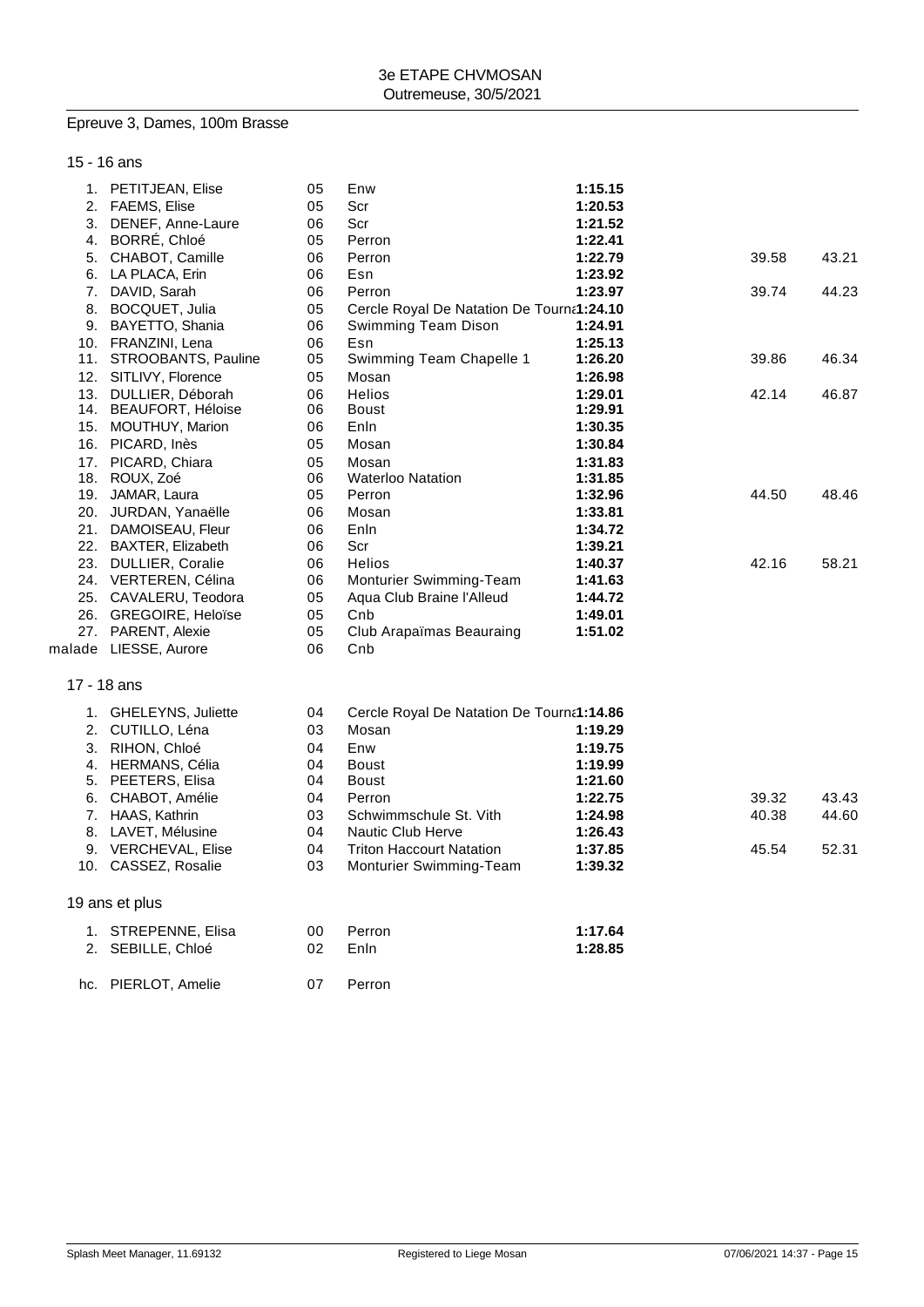| Epreuve 4<br>30/05/2021   |                                        |          | Messieurs, 100m Brasse                    | 8 ans et plus<br>Liste résultats |     |                 |         |
|---------------------------|----------------------------------------|----------|-------------------------------------------|----------------------------------|-----|-----------------|---------|
| Points: FINA 2021<br>Rang |                                        | AN       |                                           | Temps                            | Pts | 50 <sub>m</sub> | 100m    |
| 8 - 10 ans                |                                        |          |                                           |                                  |     |                 |         |
|                           |                                        |          |                                           |                                  |     |                 |         |
| 1.                        | JAENEN, Per                            | 11       | Enw                                       | 1:41.21                          |     |                 |         |
| 2.                        | RENSON, Esteban                        | 11       | Enw                                       | 1:42.61                          |     |                 |         |
| 4.                        | 3. CHAU, Duarte<br>KERGUIDUFF, Tristan | 11<br>11 | Enw<br><b>Waterloo Natation</b>           | 1:44.47<br>1:45.94               |     |                 |         |
| 5.                        | GILSON, Max                            | 11       | Schwimmschule St. Vith                    | 1:47.94                          |     | 52.40           | 55.54   |
| 6.                        | DUBRUNQUEZ, Antoine                    | 12       | Enw                                       | 1:49.43                          |     |                 |         |
| 7.                        | GEYSENBERGHS, Mathys                   | 11       | Liège Natation                            | 1:49.77                          |     |                 |         |
| 8.                        | VANWERS, Térence                       | 12       | Nautic Club Herve                         | 1:50.88                          |     |                 |         |
|                           | 9. CORDIER, Cesar                      | 11       | Mhn                                       | 1:51.88                          |     |                 |         |
|                           | 10. GLODKIEWICZ, Alexandre             | 11       | Enw                                       | 1:52.34                          |     |                 |         |
|                           | 11. CHABOTTIER, Largo                  | 12       | Enw                                       | 1:52.88                          |     |                 |         |
|                           | 12. ALBORES-SANCHEZ, Rafael            | 11       | Mosan                                     | 1:53.20                          |     |                 |         |
|                           | 13. JEANFILS, Jules                    | 12       | Enw                                       | 1:55.41                          |     |                 |         |
|                           | 14. JACRI, Thibault                    | 11       | Enw                                       | 1:56.69                          |     |                 |         |
|                           | 15. SOORS, Nicolas                     | 11       | <b>Nautic Club Herve</b>                  | 1:59.22                          |     |                 |         |
|                           | 16. DENEUBOURG, Kylhian                | 11       | Helios                                    | 1:59.26                          |     | 57.02           | 1:02.24 |
|                           | 17. RAMET, Etan                        | 12       | Swimming Team Dison                       | 1:59.51                          |     |                 |         |
|                           | 18. VASQUEZ, Julien                    | 11       | Esn                                       | 2:00.61                          |     |                 |         |
|                           | 19. FICHER, Arsène                     | 12       | <b>Nautic Club Herve</b>                  | 2:01.46                          |     |                 |         |
|                           | 20. VARVENNES, Valentin                | 12       | Cercle Royal De Natation De Tourna2:03.73 |                                  |     |                 |         |
|                           | 21. GENOVA, Rafaël                     | 11       | <b>Triton Haccourt Natation</b>           | 2:03.95                          |     | 58.44           | 1:05.51 |
|                           | 22. CHÉRON, Théo                       | 11       | Monturier Swimming-Team                   | 2:04.67                          |     |                 |         |
|                           | 23. COLIENNE, Hugo                     | 11       | Schwimmschule St. Vith                    | 2:04.75                          |     | 1:00.55         | 1:04.20 |
|                           | 24. MICHEL, Eliott                     | 11       | Monturier Swimming-Team                   | 2:04.81                          |     |                 |         |
|                           | 25. LEGROSCOLLARD, Romain              | 11       | Mosan                                     | 2:07.31                          |     |                 |         |
|                           | RONI, Marcelin                         | 11       | Mosan                                     | 2:07.31                          |     |                 |         |
|                           | 27. AMRI, Yassin                       | 12       | Mosan                                     | 2:08.39                          |     |                 |         |
|                           | 28. OCHEJ, Arne                        | 11       | Svde                                      | 2:09.56                          |     |                 |         |
|                           | 29. ALONGI, Calogero                   | 11<br>13 | Mhn<br><b>Boust</b>                       | 2:10.58<br>2:11.24               |     |                 |         |
| 31.                       | 30. SAMIN, Nicolas                     | 11       | <b>Waterloo Natation</b>                  | 2:11.35                          |     |                 |         |
| 32.                       | BONDA, Maxime<br>SCHEPERS, Thimothee   | 12       | Perron                                    | 2:13.08                          |     |                 |         |
| 33.                       | YANGINCI, Baris                        | 11       | <b>Waterloo Natation</b>                  | 2:13.12                          |     |                 |         |
|                           | 34. MANON, Antoine                     | 12       | Boust                                     | 2:13.81                          |     |                 |         |
|                           | 35. HOUBION, Ulysse                    | 11       | Cnspa                                     | 2:14.39                          |     |                 |         |
| 36.                       | PITOT, Odilon                          | 11       | <b>Waterloo Natation</b>                  | 2:14.51                          |     |                 |         |
|                           | 37. SEYDI, Yanis                       | 12       | <b>Boust</b>                              | 2:16.37                          |     |                 |         |
|                           | 38. FERRARI, Maxime                    | 11       | Perron                                    | 2:17.91                          |     |                 |         |
|                           | 39. OTOUL, Simon                       | 12       | <b>Triton Haccourt Natation</b>           | 2:22.69                          |     | 1:06.99         | 1:15.70 |
|                           | 40. HELLEBRANDT, Florian               | 11       | Nautic Club Herve                         | 2:22.98                          |     |                 |         |
|                           | 41. NETEN, Hugo                        | 11       | Perron                                    | 2:24.88                          |     |                 |         |
| 42.                       | POSSEN, Vivien                         | 13       | Svde                                      | 2:25.75                          |     |                 |         |
|                           | 43. LATTE, Maxandre                    | 12       | <b>Boust</b>                              | 2:26.88                          |     |                 |         |
|                           | 44. KETTELS, Clément                   | 11       | Esn                                       | 2:29.00                          |     |                 |         |
|                           | 45. LERICHE, Thomas                    | 13       | Mosan                                     | 2:31.33                          |     |                 |         |
|                           | 46. BEELEN, Maximilien                 | 13       | <b>Boust</b>                              | 2:31.91                          |     |                 |         |
| 47.                       | <b>BAMPS, Martin</b>                   | 13       | Perron                                    | 2:33.44                          |     |                 |         |
| 48.                       | MOTTISS, Rayan                         | 12       | Mosan                                     | 2:33.74                          |     |                 |         |
|                           | 49. CARLOS DA SILVA, Elal              | 13       | Mosan                                     | 2:38.38                          |     |                 |         |
| 50.                       | DEVILLE, mael                          | 12       | Perron                                    | 2:40.91                          |     |                 |         |
|                           | 51. LIENARD, Alexandre                 | 11       | <b>Boust</b>                              | 2:49.00                          |     |                 |         |
|                           | 52. ESSER, Noah                        | 13       | Svde                                      | 3:05.11                          |     |                 |         |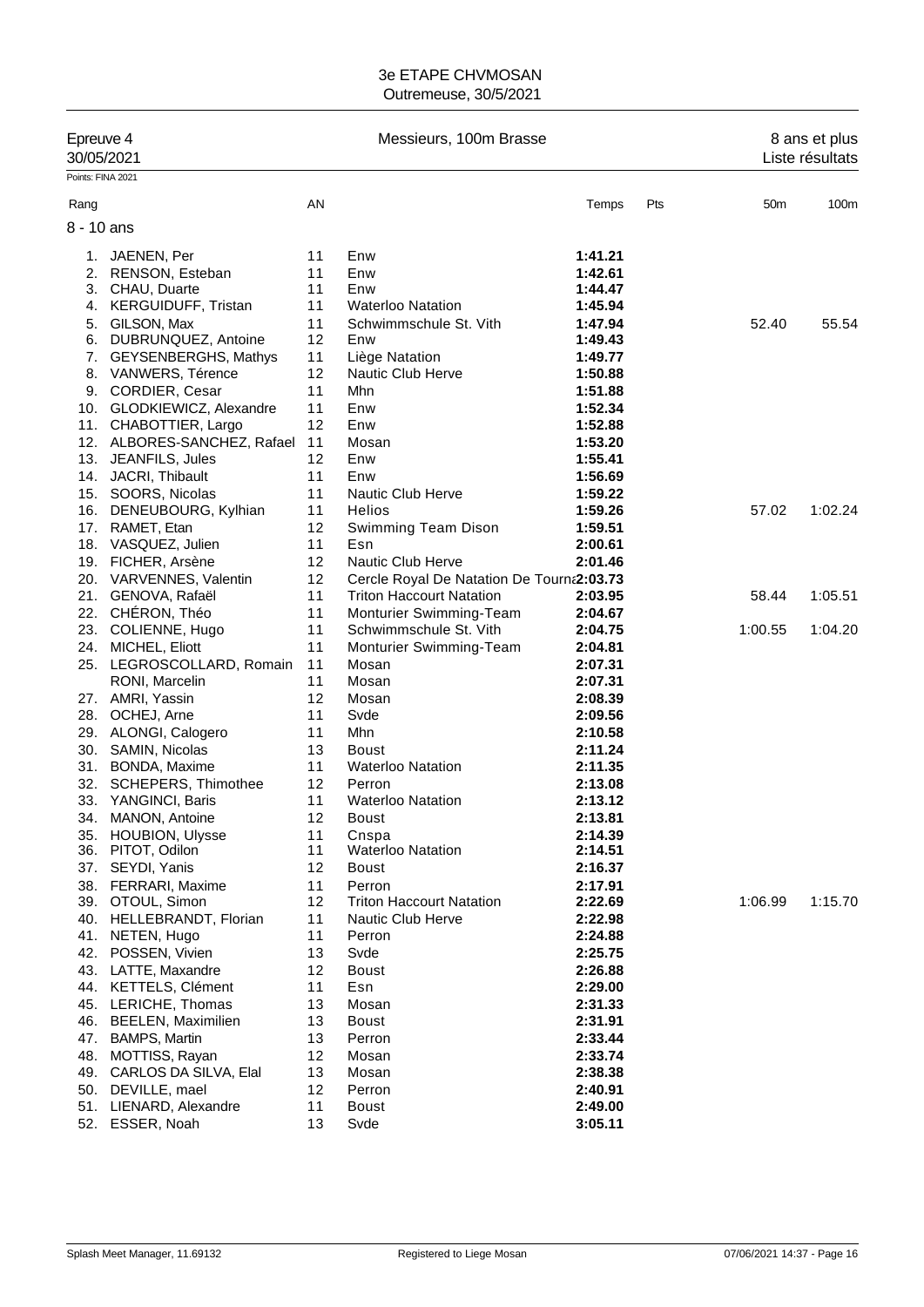## Epreuve 4, Messieurs, 100m Brasse

|     | 11 - 12 ans                      |          |                                           |                    |         |         |
|-----|----------------------------------|----------|-------------------------------------------|--------------------|---------|---------|
|     | 1. PELLE, Luca-Alexandru         | 09       | Aqua Club Braine l'Alleud                 | 1:25.55            |         |         |
|     | 2. PERREAULT-MOONEY, Benjar09i   |          | <b>Waterloo Natation</b>                  | 1:27.89            |         |         |
| 3.  | RIMBAULT, Enoha                  | 09       | Enw                                       | 1:30.35            |         |         |
|     | 4. NICOLAS, Charles              | 09       | Cercle Royal De Natation De Tourna1:32.33 |                    |         |         |
|     | WERY, Simon                      | 09       | <b>Nautic Club Herve</b>                  | 1:32.33            |         |         |
|     | 6. STRUYS, Gabriel               | 09       | Swimming Team Dison                       | 1:34.31            |         |         |
| 7.  | DUCARME, Mathis                  | 09       | Monturier Swimming-Team                   | 1:34.53            |         |         |
| 8.  | MURER, Thimeo                    | 09       | Monturier Swimming-Team                   | 1:34.71            |         |         |
|     | 9. GEHLEN, Milan                 | 10       | Country SC La Calamine                    | 1:35.37            | 46.05   | 49.32   |
|     | 10. HANKART, Mathias             | 09       | Liège Natation                            | 1:35.72            |         |         |
|     | 11. HENRY, Lucas                 | 09       | Nautic Club Herve                         | 1:41.30            |         |         |
| 12. | CABO, Nolan                      | 09       | Enln                                      | 1:42.74            |         |         |
|     | 13. GARCIA ZAMORA, Esteban       | 09       | Perron                                    | 1:43.31            |         |         |
|     | 14. DUBOIS, Simon                | 09       | Mosan                                     | 1:43.56            |         |         |
|     | 15. VASSART, Benjamin            | 09       | Scr                                       | 1:43.62            |         |         |
|     | 16. FALZONE, Raphaël             | 10       | Enln                                      | 1:43.70            |         |         |
| 17. | MASAITIS, Mantas                 | 10       | Aqua Club Braine l'Alleud                 | 1:43.85            |         |         |
|     | 18. FAUTRE, Raphael              | 09       | Aqua Club Braine l'Alleud                 | 1:44.39            |         |         |
|     | 19. GÉRARD, Nils                 | 09       | Enw                                       | 1:45.27            |         |         |
|     | 20. COUNARD, Matéo               | 10       | Enw                                       | 1:45.72            |         |         |
|     | 21. BERMUDEZ-ATENCIA, Timéo 09   |          | Perron                                    | 1:46.85            |         |         |
|     | 22. DAVID, Alan                  | 10       | Perron                                    | 1:47.45            |         |         |
|     | 23. COURTOIS, Thomas             | 10       | Liège Natation                            | 1:47.52            |         |         |
|     | 24. LONCOUR, Titouan             | 10       | Scr                                       | 1:48.38            |         |         |
|     | 25. GEURTS, Valentin             | 10       | <b>Waterloo Natation</b>                  | 1:48.47            |         |         |
|     | 26. PIERLOT, Adrien              | 09       | Perron                                    | 1:50.85            |         |         |
|     | 27. FAYS, Romain                 | 09       | Liège Natation                            | 1:50.89            |         |         |
|     | 28. CHAU, Noah                   | 10       | Enw                                       | 1:51.21            |         |         |
|     | 29. EDDEGDAG, Amir               | 09       | Svde                                      | 1:51.40            |         |         |
| 30. | DESMET, Nicolas                  | 09       | Mosan                                     | 1:53.72            |         |         |
|     | 31. INZILLO, Hugo                | 09       | <b>Nautic Club Herve</b>                  | 1:53.89            |         |         |
| 32. | REMY, Martin                     | 09       | Mosan                                     | 1:54.50            |         |         |
| 33. | CONROTTE, Jehan                  | 10       | Cnb                                       | 1:55.10            |         |         |
|     | 34. NEZER, Tom                   | 10       | Mosan                                     | 1:55.40            |         |         |
| 35. | DOCQUIER, Mat                    | 10       | Swimming Team Dison                       | 1:55.50            |         |         |
| 36. | NICOLAES, Jeremy                 | 10       | Country SC La Calamine                    | 1:56.19            | 53.82   | 1:02.37 |
|     | 37. FONTAINE, Mathis             | 10       | Enln                                      | 1:57.99            |         |         |
| 38. | WOLFS, guillaume                 | 10       | Perron                                    | 1:58.19            |         |         |
|     | 39. LOPEZ, Xavi                  | 10       | Mosan                                     | 1:58.33            |         |         |
|     | 40. PEYRIÈRE, noah               | 10       | Perron                                    | 1:59.77            |         |         |
| 41. | MONTEFORTE, Noe                  | 09       | Esn                                       | 1:59.97            |         |         |
| 42. | DEMONTHY, Liam                   | 10       | Country SC La Calamine                    | 2:03.44            | 57.67   | 1:05.77 |
|     | 43. EL BOUSTANE, Dawood          | 10<br>09 | Mosan<br><b>Triton Haccourt Natation</b>  | 2:03.80            |         | 1:05.67 |
|     | 44. DIGNEFFE, Noah               |          |                                           | 2:05.71            | 1:00.04 |         |
|     | 45. CUELOVANI, Demetre           | 10       | Mosan                                     | 2:08.88            |         |         |
|     | 46. TRAN, Bao-Duc                | 10       | <b>Boust</b>                              | 2:09.55            |         |         |
| 48. | 47. KERFF, Peter<br>SZECEL, Remi | 10<br>10 | Mosan<br>Monturier Swimming-Team          | 2:10.36<br>2:10.70 |         |         |
|     | 49. KARWAS, Roman                | 10       | Helios                                    | 2:11.21            | 1:00.61 | 1:10.60 |
|     | 50. PAELINCK, Yanis              | 09       | Esn                                       | 2:11.54            |         |         |
|     | 51. CHAPELIER, martin            | 10       | Perron                                    | 2:12.01            |         |         |
|     | 52. KLINKENBERG, Lyam            | 09       | Country SC La Calamine                    | 2:16.31            | 1:02.97 | 1:13.34 |
|     | 53. FAUCHE, Emile                | 10       | <b>Boust</b>                              | 3:31.63            |         |         |
|     |                                  |          |                                           |                    |         |         |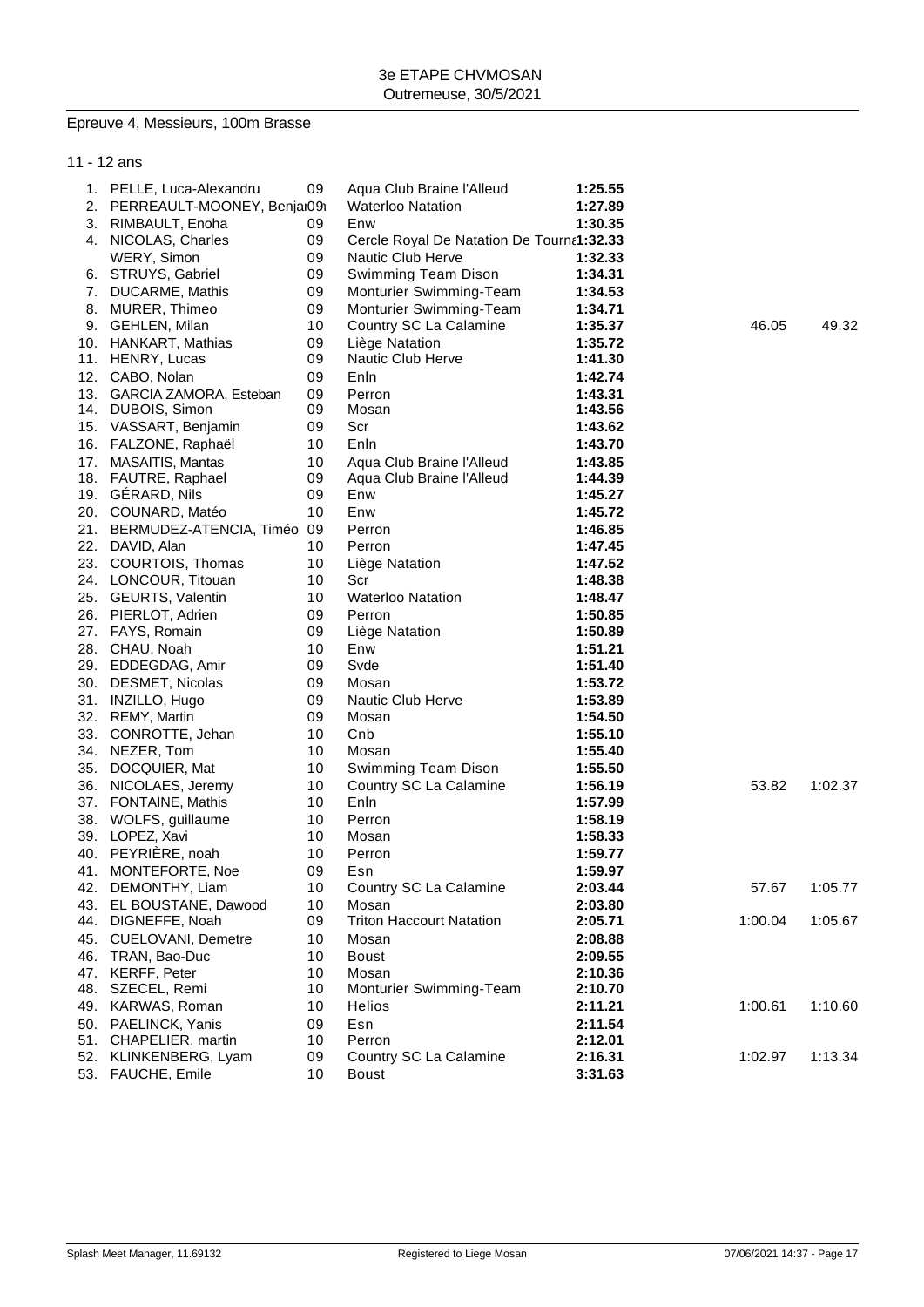# Epreuve 4, Messieurs, 100m Brasse

## 13 - 14 ans

|     | 1. FICHER, Augustin          | 07 | Nautic Club Herve         | 1:11.90 |       |         |
|-----|------------------------------|----|---------------------------|---------|-------|---------|
|     | 2. LOURTIE, Clément          | 07 | Perron                    | 1:14.11 | 34.28 | 39.83   |
| 3.  | BENNANI, Walid               | 07 | Mosan                     | 1:19.04 |       |         |
| 4.  | JANSSENS, Arthur             | 07 | <b>Waterloo Natation</b>  | 1:19.76 |       |         |
| 5.  | LEMPEREUR, Simon             | 07 | Perron                    | 1:19.91 |       |         |
| 6.  | LAVIOLETTE, Simon            | 08 | Scr                       | 1:20.26 |       |         |
| 7.  | NICOLAES, Aidan Noah         | 07 | Country SC La Calamine    | 1:22.30 | 39.39 | 42.91   |
| 8.  | BAETS, Ethan                 | 07 | Esn                       | 1:23.74 |       |         |
| 9.  | MAMBOUR, Philippe            | 08 | Scr                       | 1:24.03 |       |         |
| 10. | LECOCQ, Justin               | 08 | Mosan                     | 1:24.35 |       |         |
| 11. | TAIS, Henri                  | 07 | <b>Boust</b>              | 1:24.57 |       |         |
|     | 12. ESCHETTE, Louis          | 07 | Cnb                       | 1:25.37 |       |         |
| 13. | THYSSEN, Mattéo              | 08 | Swimming Team Dison       | 1:26.05 |       |         |
| 14. | DOUBEK, Simon                | 08 | <b>Waterloo Natation</b>  | 1:26.24 |       |         |
| 15. | JEGHERS, Maël                | 08 | Nautic Club Herve         | 1:26.25 |       |         |
|     | 16. BRUNEE, Jules            | 08 | Helios                    | 1:26.45 |       |         |
| 17. | DIDY, Antoine                | 07 | Schwimmschule St. Vith    | 1:28.47 | 42.42 | 46.05   |
|     | 18. LECLERCQ, Lucas          | 07 | Swimming Team Dison       | 1:28.54 |       |         |
|     | 19. MUNARON, Théo            | 08 | Enln                      | 1:28.91 |       |         |
|     | 20. DEVILLE, Manu            | 08 | Perron                    | 1:29.95 | 43.38 | 46.57   |
| 21. | CORNET, Evan                 | 07 | Helios                    | 1:30.31 | 41.31 | 49.00   |
|     | 22. BUSTO, Gabriel           | 07 | Scr                       | 1:30.66 |       |         |
|     | 23. BRAGANO, Mattéo          | 08 | Nautic Club Herve         | 1:30.90 |       |         |
|     | 24. HASTANIN, Antoine        | 07 | Esn                       | 1:31.26 |       |         |
|     | 25. DALLENNE, Gabriel        | 07 | <b>Waterloo Natation</b>  | 1:31.49 |       |         |
|     |                              |    |                           |         |       |         |
|     | 26. CHRISTIAENS, Théo        | 08 | Mosan                     | 1:31.63 |       |         |
|     | 27. VONCKEN, Lorys           | 08 | Country SC La Calamine    | 1:33.05 | 44.58 | 48.47   |
|     | 28. RIDREMONT, Thomas        | 07 | Monturier Swimming-Team   | 1:34.35 |       |         |
|     | 29. VANNEROM, Nathan         | 08 | Perron                    | 1:35.44 |       |         |
|     | 30. URBAIN, Raphael          | 08 | Schwimmschule St. Vith    | 1:35.82 | 45.02 | 50.80   |
| 31. | BOURDON, Gaspard             | 08 | Svde                      | 1:36.06 |       |         |
|     | 32. ANKAERT, Léon            | 08 | Enln                      | 1:36.24 |       |         |
|     | 33. VAN HEIRWEGHE, Maxime    | 08 | Aqua Club Braine l'Alleud | 1:38.07 |       |         |
| 34. | MARIAGE, Emilien             | 07 | Swimming Team Chapelle 1  | 1:42.22 | 50.51 | 51.71   |
| 35. | MINNE, Thomas                | 07 | Aqua Club Braine l'Alleud | 1:42.41 |       |         |
|     | 36. RENIER, Maurice          | 08 | Country SC La Calamine    | 1:42.87 | 49.55 | 53.32   |
|     | 37. REICHLING, Victor        | 08 | Cnb                       | 1:44.40 |       |         |
| 38. | MARECHAL, Alexis             | 08 | Mosan                     | 1:44.77 |       |         |
| 39. | DAMOUNI, Abdelhakim          | 08 | <b>Helios</b>             | 1:45.28 |       |         |
| 40. | DUMONT, Victor               | 08 | Perron                    | 1:48.09 | 51.47 | 56.62   |
| 41. | CUELOVANI, Datar             | 08 | Mosan                     | 1:49.78 |       |         |
|     | 42. NEVILLE, Daniel          | 08 | Scr                       | 1:51.28 |       |         |
| 43. | <b>ERNST, Alexis</b>         | 08 | Nautic Club Herve         | 1:51.32 |       |         |
| 44. | CLANCY, Andreas              | 08 | Scr                       | 1:57.58 |       |         |
| 45. | <b>GEORGES, Olivier</b>      | 08 | Country SC La Calamine    | 1:58.42 | 55.58 | 1:02.84 |
| 46. | TISSOT, Luka                 | 07 | Club Arapaïmas Beauraing  | 1:59.44 |       |         |
|     | disq. VAN WANROIJ, Nathaniel | 08 | Aqua Club Braine l'Alleud |         |       |         |
|     |                              |    |                           |         |       |         |
|     | 15 - 16 ans                  |    |                           |         |       |         |
|     | 1. LABYE, Romain             | 05 | Mosan                     | 1:09.01 |       |         |
| 2.  | VANHECKE, Raphaël            | 06 | <b>Waterloo Natation</b>  | 1:09.49 |       |         |
| 3.  | VERMAUT, Arthur              | 06 | Aqua Club Braine l'Alleud | 1:11.87 |       |         |
| 4.  | SCHMITZ, Dylan               | 05 | Country SC La Calamine    | 1:13.50 | 34.94 | 38.56   |
| 5.  | DUFOND, Noah                 | 05 | Enln                      | 1:14.19 |       |         |
| 6.  | SALIBBA, Milan               | 06 | Enln                      | 1:14.28 |       |         |
| 7.  | SIAS, Simone                 | 05 | Perron                    | 1:14.56 | 34.19 | 40.37   |
|     | HUSQUINET, Louis             | 05 | Mosan                     |         |       |         |
| 8.  |                              |    |                           | 1:14.59 |       |         |
|     | 9. GUERN, Malo               | 06 | <b>Waterloo Natation</b>  | 1:14.68 |       |         |
| 10. | CROMBEL, Jean                | 06 | Perron                    | 1:15.12 |       |         |
| 11. | DA SILVA E SÀ, Filipe        | 06 | Helios                    | 1:15.84 |       |         |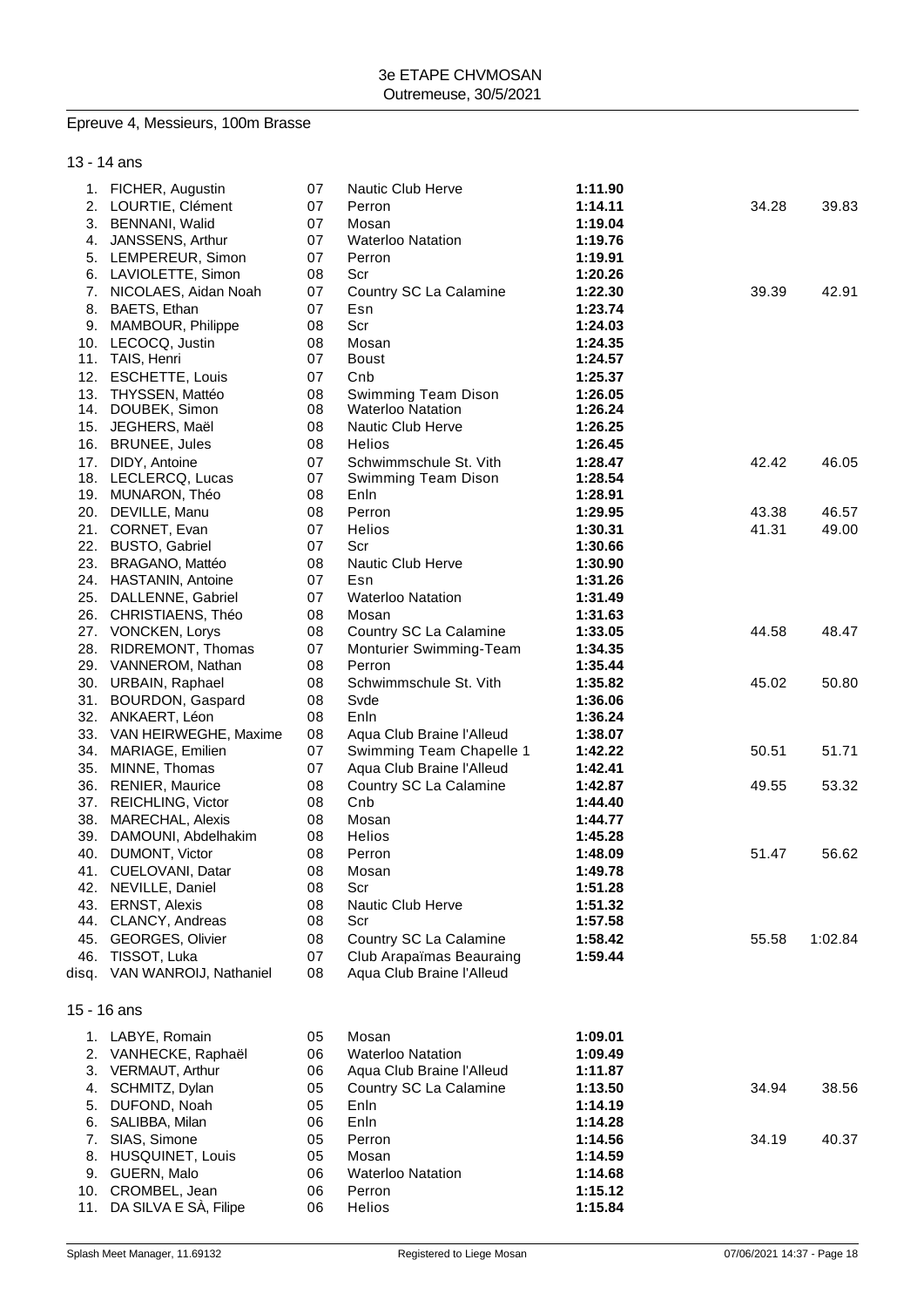# Epreuve 4, Garçons, 100m Brasse, 15 - 16 ans

| Rang  |                           | AN |                                           | Temps   | Pts | 50 <sub>m</sub> | 100m  |
|-------|---------------------------|----|-------------------------------------------|---------|-----|-----------------|-------|
| 12.   | GERGIANAKIS, Michaël      | 05 | Cercle Royal De Natation De Tourna1:16.03 |         |     |                 |       |
| 13.   | LAVIALLE, Alan            | 05 | Enln                                      | 1:17.71 |     |                 |       |
| 14.   | DOYEN, Noé                | 06 | Swimming Team Dison                       | 1:18.06 |     |                 |       |
| 15.   | GOSUIN, Cyril             | 06 | Mosan                                     | 1:19.54 |     |                 |       |
| 16.   | LOURTIE, Nicolas          | 05 | Perron                                    | 1:19.77 |     | 37.92           | 41.85 |
|       | 17. RIHON, Bastien        | 06 | Enw                                       | 1:20.43 |     |                 |       |
|       | 18. LEDUC, Thomas         | 05 | Mosan                                     | 1:20.94 |     |                 |       |
|       | 19. MOENS, Julien         | 05 | Svde                                      | 1:21.74 |     |                 |       |
|       | 20. RASSART, Nicolas      | 05 | Mosan                                     | 1:22.02 |     |                 |       |
| 21.   | <b>FRAITURE, Sullivan</b> | 06 | Schwimmschule St. Vith                    | 1:22.60 |     | 38.59           | 44.01 |
| 22.   | LEDECQ, Noé               | 05 | <b>Boust</b>                              | 1:23.22 |     |                 |       |
|       | 23. LEDENS, Victor        | 06 | Scr                                       | 1:24.37 |     |                 |       |
| 24.   | BACZYNSKI, Eythan         | 05 | <b>Triton Haccourt Natation</b>           | 1:24.97 |     | 41.40           | 43.57 |
|       | 25. EDDEGDAG, Adam        | 06 | Svde                                      | 1:25.17 |     |                 |       |
| 26.   | DEPINOIS, William         | 05 | Perron                                    | 1:25.23 |     |                 |       |
| 27.   | MAES, Antoine             | 06 | Scr                                       | 1:26.61 |     |                 |       |
| 28.   | SOUILEM, Nezar            | 06 | Perron                                    | 1:27.72 |     | 41.25           | 46.47 |
|       | 29. AZZOUZI, Yanis        | 06 | Svde                                      | 1:28.38 |     |                 |       |
| 30.   | BERMUDEZ-ATENCIA, Joa     | 05 | Perron                                    | 1:31.06 |     | 42.63           | 48.43 |
| 31.   | THIRY, Damien             | 05 | Svde                                      | 1:31.40 |     |                 |       |
| 32.   | <b>BARATUCCI, Vinz</b>    | 06 | <b>Helios</b>                             | 1:36.53 |     |                 |       |
|       | 33. ZYDAK, Julian         | 05 | Svde                                      | 1:36.70 |     |                 |       |
|       | 34. BARTHELEMY, Mathis    | 06 | Cnb                                       | 1:47.54 |     |                 |       |
|       |                           |    |                                           |         |     |                 |       |
|       | 17 - 18 ans               |    |                                           |         |     |                 |       |
|       | 1. DURIEU, Theo           | 03 | <b>Mhn</b>                                | 1:07.02 |     |                 |       |
| 2.    | GARRAUX, Aloïs            | 03 | Perron                                    | 1:08.58 |     |                 |       |
| 3.    | JANSSENS, Matéo           | 04 | <b>Boust</b>                              | 1:09.70 |     |                 |       |
| 4.    | VAN WANROIJ, Sebastian    | 04 | Aqua Club Braine l'Alleud                 | 1:13.20 |     |                 |       |
| 5.    | TAIS, Charles             | 04 | <b>Boust</b>                              | 1:13.41 |     |                 |       |
| 6.    | LOURTIE, Théo             | 04 | Perron                                    | 1:13.44 |     | 34.02           | 39.42 |
| 7.    | CROMBEL, Théo             | 03 | Perron                                    | 1:14.01 |     |                 |       |
| 8.    | LECLERCQ, Justin          | 04 | Helios                                    | 1:15.56 |     | 36.06           | 39.50 |
| 9.    | BOURDIAUD'HUY, Alexis     | 03 | Monturier Swimming-Team                   | 1:16.89 |     |                 |       |
|       | 10. RENARD, Enzo          | 04 | Cnb                                       | 1:18.42 |     |                 |       |
|       | 11. LEROY, cedric         | 04 | Noc                                       | 1:20.61 |     |                 |       |
| 12.   | JEHOULET, Célian          | 04 | Scr                                       | 1:25.03 |     |                 |       |
|       | 13. ROUDOMETKIN, Vlad     | 04 | Helios                                    | 1:25.44 |     | 40.30           | 45.14 |
|       | 14. BRANDT, Thomas        | 03 | Cnb                                       | 1:27.03 |     |                 |       |
| 15.   | ORTMANN, Noé              | 03 | Svde                                      | 1:27.85 |     |                 |       |
| 16.   | VISENTI, Mathéo           | 03 | Monturier Swimming-Team                   | 1:39.54 |     |                 |       |
| disq. | VANLIEFFERINGE, Mathias   | 04 | Aqua Club Braine l'Alleud                 |         |     |                 |       |
|       | 19 ans et plus            |    |                                           |         |     |                 |       |
|       | 1. BENZIGER, Sacha        | 02 | Perron                                    | 1:10.37 |     |                 |       |
| 2.    | MASSIGNAN, Ilias          | 02 | Perron                                    | 1:14.71 |     | 34.92           | 39.79 |
| 3.    | JANON, Thibault           | 90 | Esn                                       | 1:15.75 |     |                 |       |
|       | 4. GIRS, Matheo           | 02 | Cnb                                       | 1:23.12 |     |                 |       |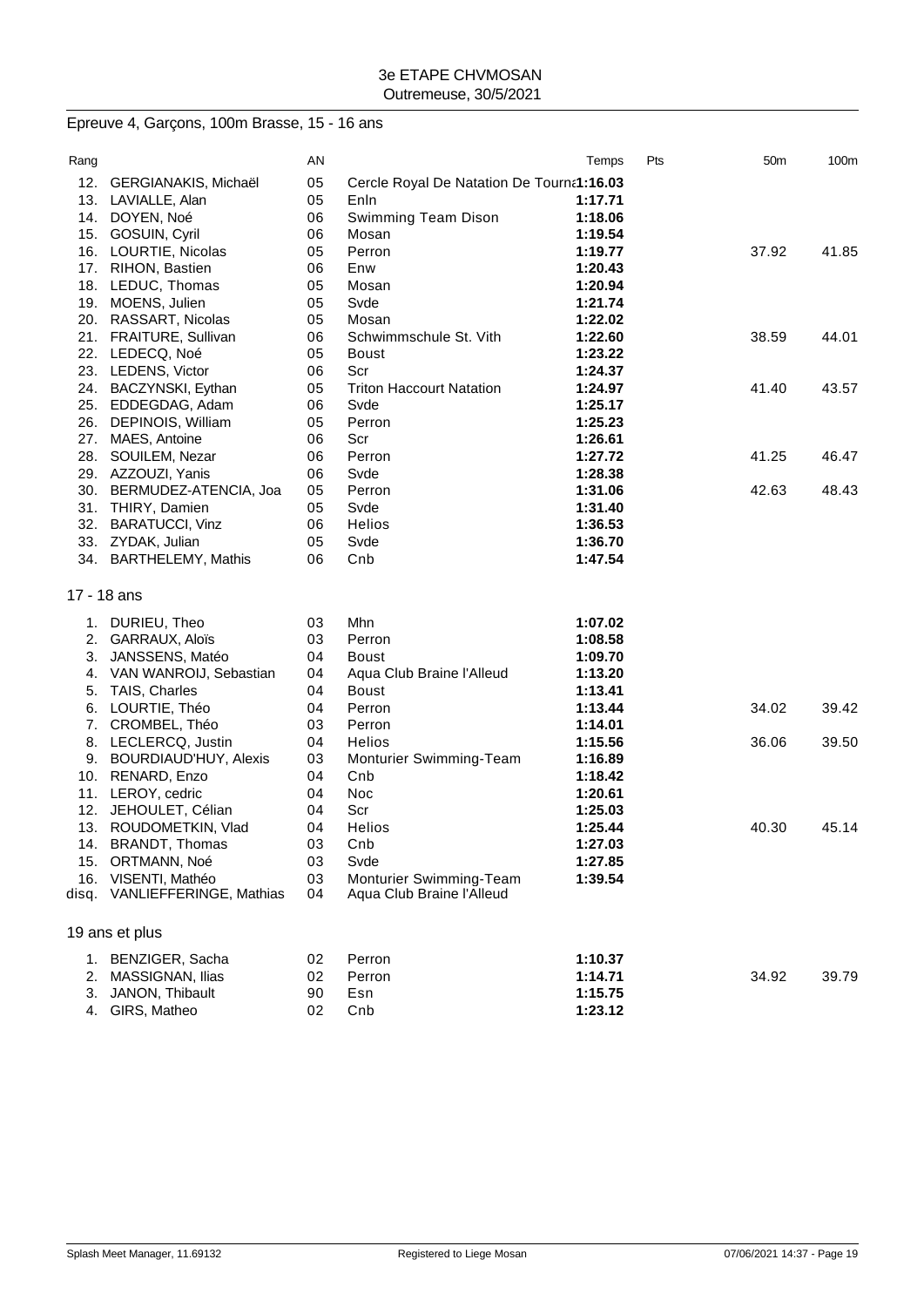| Epreuve 5<br>30/05/2021 |                                                   |          | Dames, 100m Dos                           | 11 ans et plus<br>Liste résultats |     |       |                  |
|-------------------------|---------------------------------------------------|----------|-------------------------------------------|-----------------------------------|-----|-------|------------------|
| Points: FINA 2021       |                                                   |          |                                           |                                   |     |       |                  |
| Rang                    |                                                   | AN       |                                           | Temps                             | Pts | 50m   | 100 <sub>m</sub> |
| 11 - 12 ans             |                                                   |          |                                           |                                   |     |       |                  |
|                         | 1. GILLET, Maelle                                 | 09       | Enw                                       | 1:11.85                           |     |       |                  |
|                         | 2. GILLET, Erynn                                  | 09       | Enw                                       | 1:13.37                           |     |       |                  |
|                         | 3. CATAKLI, Nazra                                 | 09       | Esn                                       | 1:16.51                           |     |       |                  |
|                         | 4. DEJON, Marylou                                 | 09       | Liège Natation                            | 1:18.06                           |     |       |                  |
| 5.                      | LEGRAND, Constance                                | 09       | Cercle Royal De Natation De Tourna1:18.68 |                                   |     |       |                  |
|                         | 6. PAQUES, Célya                                  | 09       | Liège Natation                            | 1:20.60                           |     |       |                  |
|                         | 7. RANCILLON, Eline                               | 09       | Aqua Club Braine l'Alleud                 | 1:21.53                           |     |       |                  |
|                         | 8. WILLEMYNS, Marie-Lou                           | 10       | Cercle Royal De Natation De Tourna1:21.97 |                                   |     |       |                  |
|                         | 9. SEVRIN, Clémence                               | 09       | Swimming Team Dison                       | 1:22.07                           |     |       |                  |
|                         | 10. CUYCKEN, Juliette                             | 10       | Enw                                       | 1:22.16                           |     |       |                  |
|                         | 11. VACHAUDEZ, Ella                               | 09       | Enln                                      | 1:22.21                           |     |       |                  |
|                         | 12. PAQUES, Typhanie                              | 09       | Liège Natation                            | 1:22.33                           |     |       |                  |
|                         | 13. BAUVIGNET, Louise                             | 09<br>09 | Enln<br>Mosan                             | 1:24.25<br>1:24.75                |     |       |                  |
|                         | 14. ANDOURA, Judie<br>15. MARDAGA, Anaïs          | 10       | Liège Natation                            | 1:25.94                           |     |       |                  |
|                         | 16. LHOIR, Eloïse                                 | 10       | Aqua Club Braine l'Alleud                 | 1:26.54                           |     |       |                  |
|                         | 17. CHAFWEHE, Vanina                              | 10       | Enw                                       | 1:26.62                           |     |       |                  |
|                         | 18. DESSART, Emma                                 | 10       | Liège Natation                            | 1:26.98                           |     |       |                  |
|                         | 19. BENNANI, Maryam                               | 10       | Mosan                                     | 1:27.14                           |     |       |                  |
|                         | 20. ANTONIAN, Juliette                            | 10       | Enw                                       | 1:27.19                           |     |       |                  |
|                         | 21. PAVAN, Nahla                                  | 09       | Monturier Swimming-Team                   | 1:28.00                           |     |       |                  |
|                         | 22. JOHNEN, Emma                                  | 10       | Nautic Club Herve                         | 1:28.63                           |     |       |                  |
|                         | 23. POES, Louise                                  | 10       | Liège Natation                            | 1:29.16                           |     |       |                  |
|                         | 24. POSSEN, Olivia                                | 10       | Svde                                      | 1:29.76                           |     |       |                  |
|                         | 25. RESMINI, Giulia                               | 10       | Aqua Club Braine l'Alleud                 | 1:30.49                           |     |       |                  |
|                         | 26. HESSENS, Aurélie                              | 09       | <b>Nautic Club Herve</b>                  | 1:30.51                           |     |       |                  |
|                         | 27. STRAET, Lucie                                 | 09<br>09 | <b>Nautic Club Herve</b>                  | 1:30.78                           |     |       |                  |
|                         | 28. FORTEMPS, Florine<br>29. ARNOULD, Laly        | 09       | Perron<br>Enln                            | 1:30.80<br>1:30.83                |     |       |                  |
|                         | 30. DURY, Elisabeth                               | 10       | Scr                                       | 1:32.14                           |     |       |                  |
|                         | 31. GILIS, Noémie                                 | 09       | Perron                                    | 1:32.65                           |     |       |                  |
|                         | 32. MOLINA FUEYO, Marisa                          | 10       | Aqua Club Braine l'Alleud                 | 1:33.23                           |     |       |                  |
| 33.                     | TIGNY, Solène                                     | 10       | Huy                                       | 1:33.56                           |     |       |                  |
| 34.                     | DOHN, Ninon                                       | 10       | Noc                                       | 1:34.76                           |     |       |                  |
|                         | 35. CHRISTIAENS, Camille                          | 10       | Mosan                                     | 1:34.77                           |     |       |                  |
|                         | 36. STEVENS, Eleonore                             | 09       | Aqua Club Braine l'Alleud                 | 1:35.35                           |     |       |                  |
|                         | 37. STAS, Eléa                                    | 10       | Liège Natation                            | 1:36.09                           |     |       |                  |
|                         | 38. LICOP, Anaïs<br>39. MERTENS-GOOSSENS, Manue10 | 09       | Enln<br>Scr                               | 1:36.38<br>1:37.02                |     |       |                  |
|                         | 40. VERLINDEN, Alina                              | 10       | Liège Natation                            | 1:37.67                           |     |       |                  |
|                         | 41. DELVAUX, Ellynn                               | 10       | <b>Triton Haccourt Natation</b>           | 1:38.49                           |     | 51.15 | 47.34            |
|                         | 42. AZZOUZI, Lina                                 | 09       | Svde                                      | 1:38.86                           |     |       |                  |
|                         | 43. PAUWELS, Perinne                              | 09       | Monturier Swimming-Team                   | 1:39.57                           |     |       |                  |
|                         | 44. MASSCHELEIN, Charline                         | 10       | Aqua Club Braine l'Alleud                 | 1:40.24                           |     |       |                  |
|                         | 45. CARLOS DA SILVA, Ilana Luiza 10               |          | Mosan                                     | 1:40.54                           |     |       |                  |
|                         | 46. STRAETEN, Jeanne                              | 10       | Perron                                    | 1:41.14                           |     |       |                  |
|                         | 47. GODEFROID, Charlize                           | 10       | Scr                                       | 1:41.83                           |     |       |                  |
|                         | 48. NEVILLE, Cara                                 | 10       | Scr                                       | 1:42.71                           |     |       |                  |
|                         | 49. GUARINI, Violette                             | 09       | Enln                                      | 1:43.08                           |     |       |                  |
|                         | 50. PONSEN, Maéva                                 | 10       | Swimming Team Dison                       | 1:43.51                           |     |       |                  |
| 51.                     | MAGHUE, Nina<br>52. KAPALATA, yanina              | 09<br>10 | Monturier Swimming-Team<br>Perron         | 1:46.15<br>1:47.18                |     |       |                  |
|                         | 53. PRIOUX, Maélie                                | 10       | Cercle Royal De Natation De Tourna1:48.10 |                                   |     |       |                  |
|                         | 54. BLEHEN, Zoe                                   | 10       | Svde                                      | 1:48.75                           |     |       |                  |
|                         | 55. MARTELEUR, Elodie                             | 10       | Boust                                     | 1:49.00                           |     |       |                  |
|                         | 56. BRUNEE, Emilie                                | 10       | Helios                                    | 1:51.78                           |     |       |                  |
| 57.                     | MICHEL, Charline                                  | 09       | Monturier Swimming-Team                   | 1:51.87                           |     |       |                  |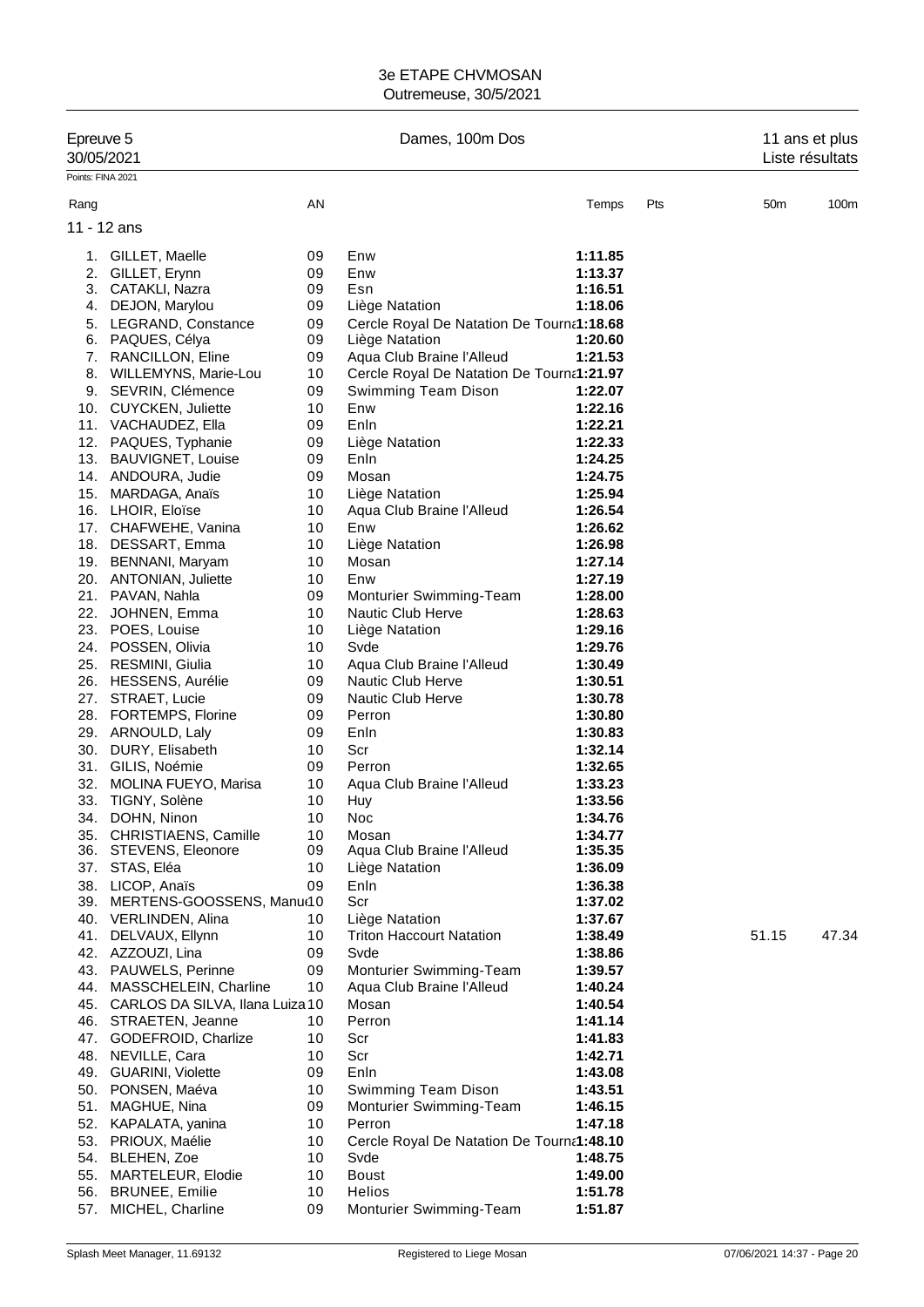|             | Epreuve 5, Filles, 100m Dos, 11 - 12 ans    |          |                                           |                    |     |                 |         |
|-------------|---------------------------------------------|----------|-------------------------------------------|--------------------|-----|-----------------|---------|
| Rang        |                                             | AN       |                                           | Temps              | Pts | 50 <sub>m</sub> | 100m    |
|             | 58. BUSTO, Léonore                          | 10       | Scr                                       | 1:53.78            |     |                 |         |
|             | 59. DURAND, Eléonore                        | 09       | Cercle Royal De Natation De Tourn 2:07.11 |                    |     |                 |         |
|             | LONGUEPEE ELISE,                            | 10       | Monturier Swimming-Team                   | 2:07.11            |     |                 |         |
|             | 61. PILLON, Juliette                        | 09       | Swimming Team Chapelle 1                  | 2:12.31            |     | 1:00.78         | 1:11.53 |
|             |                                             |          |                                           |                    |     |                 |         |
| 13 - 14 ans |                                             |          |                                           |                    |     |                 |         |
|             | 1. LABASSE, Clémence                        | 07       | Mosan                                     | 1:07.62            |     |                 |         |
|             | 2. DEVILLÉ, Hélene                          | 08       | Perron                                    | 1:11.47            |     |                 |         |
|             | 3. RINCHON, Rachel                          | 08       | Helios                                    | 1:12.02            |     |                 |         |
|             | 4. CORBISIER, Mylene                        | 07       | Mhn                                       | 1:12.26            |     |                 |         |
| 5.          | MICHAUX, Valentine                          | 07       | <b>Helios</b>                             | 1:12.56            |     |                 |         |
|             | 6. DAVID, Ryana                             | 08       | Perron                                    | 1:14.61            |     |                 |         |
|             | 7. DEBOUVRIE, Lyse                          | 08       | Cercle Royal De Natation De Tourna1:14.65 |                    |     |                 |         |
|             | 8. MAYERES, Tess                            | 07       | <b>Nautic Club Herve</b>                  | 1:14.67            |     |                 |         |
|             | 9. DE BECKER, Aurore                        | 07       | <b>Waterloo Natation</b>                  | 1:14.95            |     |                 |         |
|             | 10. COLINET, Manon                          | 07       | Scr                                       | 1:16.31            |     |                 |         |
|             | 11. MONTEGAUDIO, Elisa                      | 07       | Mosan                                     | 1:16.97            |     |                 |         |
|             | 12. REMY, Clémentine                        | 07       | Mosan                                     | 1:17.00            |     |                 |         |
|             | 13. WOLF BAYOT, Alix                        | 07       | Enln                                      | 1:17.64            |     |                 |         |
|             | 14. CHIFFOT, Ness                           | 07       | Mhn                                       | 1:17.78            |     |                 |         |
|             | 15. THIRY, Alice                            | 08       | Cnb                                       | 1:18.20            |     |                 |         |
|             | 16. POLITANO, Christina                     | 07       | Perron                                    | 1:18.34            |     | 38.11           | 40.23   |
|             | 17. MERTENS-GOOSSENS, Milena07              |          | Scr                                       | 1:18.78            |     |                 |         |
|             | 18. COLINET, Charlotte                      | 07       | Scr                                       | 1:19.82            |     |                 |         |
|             | 19. MOURMAUX, Célia                         | 07       | Enln                                      | 1:19.93            |     |                 |         |
|             | 20. CABELLO RUIZ, Eleonore                  | 07       | Esn                                       | 1:20.51            |     |                 |         |
|             | 21. BACZYNSKI, Tya                          | 08       | <b>Triton Haccourt Natation</b>           | 1:21.23            |     | 39.10           | 42.13   |
|             | 22. GILLAIN, Gabrielle                      | 08       | Mosan                                     | 1:21.39            |     |                 |         |
|             | 23. FRANCOIS, Shannon                       | 07       | Helios                                    | 1:21.94            |     |                 |         |
|             | 24. LETOR, Claire                           | 07<br>07 | Swimming Team Dison<br>Mosan              | 1:22.07            |     |                 |         |
|             | 25. ZANANE, Aycha<br>26. NAZIANZENO, Méline | 07       | Enln                                      | 1:22.08<br>1:23.47 |     |                 |         |
|             | 27. PAIROUX, Eloise                         | 08       | Perron                                    | 1:24.00            |     |                 |         |
|             | 28. AERTS, Océane                           | 08       | Mosan                                     | 1:24.07            |     |                 |         |
|             | 29. BOCK, Annouk                            | 08       | Cnb                                       | 1:24.08            |     |                 |         |
|             | 30. MITU, Maria                             | 08       | Aqua Club Braine l'Alleud                 | 1:24.09            |     |                 |         |
|             | 31. FRANKINET, Margaux                      | 08       | Mosan                                     | 1:24.10            |     |                 |         |
|             | 32. LECLERCQ, Anaïs                         | 07       | Cercle Royal De Natation De Tourna1:24.17 |                    |     |                 |         |
|             | 33. ÖZEN, Sena-Ayse                         | 08       | <b>Helios</b>                             | 1:24.78            |     |                 |         |
|             | 34. GLINKA, Ada                             | 08       | Scr                                       | 1:25.16            |     |                 |         |
|             | 35. DUCOMBLE, Anne                          | 07       | <b>Waterloo Natation</b>                  | 1:27.11            |     |                 |         |
|             | 36. HANF-BRAIBANT, kim                      | 07       | Svde                                      | 1:27.81            |     |                 |         |
|             | 37. MARECHAL, Laly                          | 08       | Nautic Club Herve                         | 1:30.12            |     |                 |         |
|             | 38. TIGNY, Clémence                         | 07       | Huy                                       | 1:34.13            |     |                 |         |
|             | 39. MUSSCHEBROECK, Raphaëllo7               |          | Scr                                       | 1:35.27            |     |                 |         |
|             | 40. BOULOGNE, Hannah                        | 08       | Aqua Club Braine l'Alleud                 | 1:36.03            |     |                 |         |
|             | 41. BERNIER, Pauline                        | 08       | Perron                                    | 1:37.09            |     |                 |         |
|             | 42. LEGRAND, Angel                          | 08       | Monturier Swimming-Team                   | 1:39.00            |     |                 |         |
|             | 43. DELEPLANQUE, Emma                       | 08       | Helios                                    | 1:39.46            |     |                 |         |
|             | 44. STROOBANTS, Léa                         | 08       | Swimming Team Chapelle 1                  | 1:40.42            |     | 49.34           | 51.08   |
|             | 45. VONCKEN, Maurane                        | 08       | Country SC La Calamine                    | 1:40.75            |     | 50.03           | 50.72   |
| 46.         | DE PASCALE, Olivia                          | 07       | Swimming Team Chapelle 1                  | 1:41.01            |     | 47.86           | 53.15   |
|             | 47. MELIN, Lalou                            | 08       | Perron                                    | 1:41.35            |     |                 |         |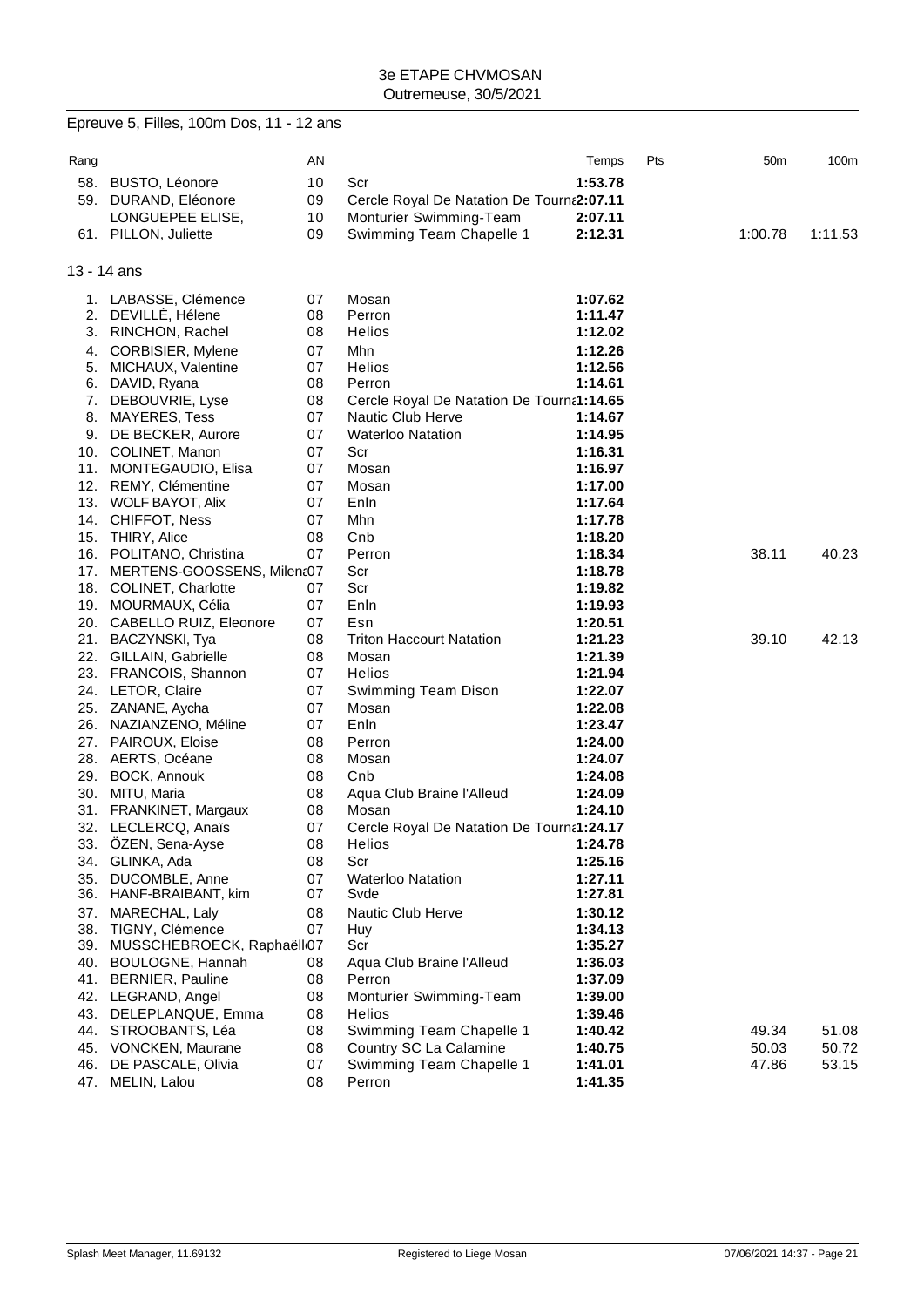## Epreuve 5, Dames, 100m Dos

## 15 - 16 ans

|    | 1. BORRÉ, Chloé         | 05 | Perron                                    | 1:09.03 |       |       |
|----|-------------------------|----|-------------------------------------------|---------|-------|-------|
|    | 2. DAVID, Sarah         | 06 | Perron                                    | 1:09.78 | 34.43 | 35.35 |
|    | 3. CHABOT, Camille      | 06 | Perron                                    | 1:11.77 | 34.90 | 36.87 |
|    | 4. JURDAN, Yanaëlle     | 06 | Mosan                                     | 1:11.90 |       |       |
|    | 5. PICARD, Chiara       | 05 | Mosan                                     | 1:13.13 |       |       |
|    | 6. BAYETTO, Shania      | 06 | Swimming Team Dison                       | 1:13.56 |       |       |
|    | 7. ETIENNE, Constance   | 06 | <b>Boust</b>                              | 1:13.90 |       |       |
|    | 8. PICARD, Inès         | 05 | Mosan                                     | 1:13.96 |       |       |
|    | 9. JAMIN, Pauline       | 06 | Perron                                    | 1:14.38 |       |       |
|    | 10. SITLIVY, Florence   | 05 | Mosan                                     | 1:15.30 |       |       |
|    | 11. LANG, Ciara         | 06 | Mhn                                       | 1:16.09 |       |       |
|    | 12. QUADFLIEG, Clarisse | 06 | Nautic Club Herve                         | 1:16.63 |       |       |
|    | 13. BOUTET, Line        | 05 | Nautic Club Herve                         | 1:16.92 |       |       |
|    | 14. JAMAR, Laura        | 05 | Perron                                    | 1:16.94 | 37.97 | 38.97 |
|    | 15. RASK, Marie         | 06 | <b>Waterloo Natation</b>                  | 1:17.17 |       |       |
|    | 16. STROOBANTS, Pauline | 05 | Swimming Team Chapelle 1                  | 1:17.72 | 37.50 | 40.22 |
|    | 17. CAVALERU, Teodora   | 05 | Aqua Club Braine l'Alleud                 | 1:18.93 |       |       |
|    | 18. DULLIER, Déborah    | 06 | Helios                                    | 1:19.23 |       |       |
|    | 19. BEAUFORT, Héloise   | 06 | <b>Boust</b>                              | 1:20.59 |       |       |
|    | 20. DENEF, Anne-Laure   | 06 | Scr                                       | 1:20.80 |       |       |
|    | 21. FAEMS, Elise        | 05 | Scr                                       | 1:23.35 |       |       |
|    | 22. MISONNE, Alessandra | 06 | Enln                                      | 1:24.72 |       |       |
|    | 23. DULLIER, Coralie    | 06 | Helios                                    | 1:25.11 |       |       |
|    | 24. RONDEAU, Julie      | 05 | Enln                                      | 1:25.19 |       |       |
|    | 25. BAURIN, Romane      | 06 | <b>Triton Haccourt Natation</b>           | 1:26.73 | 42.00 | 44.73 |
|    | 26. BEUDIN, Laura       | 05 | Cercle Royal De Natation De Tourna1:28.83 |         |       |       |
|    | 27. BURET, Adèle        | 06 | Cercle Royal De Natation De Tourna1:30.70 |         |       |       |
|    | 28. GREGOIRE, Heloïse   | 05 | Cnb                                       | 1:32.42 |       |       |
|    | 29. DI BALLO, Olivia    | 06 | Monturier Swimming-Team                   | 1:33.00 |       |       |
|    | 30. VERTEREN, Célina    | 06 | Monturier Swimming-Team                   | 1:36.67 |       |       |
|    | malade LIESSE, Aurore   | 06 | Cnb                                       |         |       |       |
|    |                         |    |                                           |         |       |       |
|    | 17 - 18 ans             |    |                                           |         |       |       |
|    |                         |    |                                           |         |       |       |
|    | 1. MAYERES, Nell        | 04 | Nautic Club Herve                         | 1:02.58 |       |       |
|    | 2. GARRAUX, Eva         | 03 | Perron                                    | 1:07.00 |       |       |
|    | 3. GOREUX, Léa          | 04 | Enw                                       | 1:08.23 |       |       |
| 4. | GOIRE, Charlotte        | 04 | Enw                                       | 1:12.42 |       |       |
| 5. | DARGE, Zoé              | 04 | Scr                                       | 1:13.30 |       |       |
| 6. | GHELEYNS, Juliette      | 04 | Cercle Royal De Natation De Tourna1:13.39 |         |       |       |
| 7. | DERBAIX, Emilie         | 04 | Perron                                    | 1:13.53 |       |       |
|    | 8. PEETERS, Elisa       | 04 | <b>Boust</b>                              | 1:14.70 |       |       |
|    | 9. JACQUES, Coralie     | 04 | Perron                                    | 1:16.82 |       |       |
|    | 10. CASSEZ, Rosalie     | 03 | Monturier Swimming-Team                   | 1:24.00 |       |       |
|    | 11. IOANNIDIS, Elisa    | 03 | Monturier Swimming-Team                   | 1:40.00 |       |       |
|    |                         |    |                                           |         |       |       |
|    | 19 ans et plus          |    |                                           |         |       |       |
|    | 1. MAKA, Emilie         | 02 | Esn                                       | 1:12.31 |       |       |
|    | 2. ARGUN, Laura         | 02 | Schwimmschule St. Vith                    | 1:12.76 |       |       |
| 3. | GARCIA ZAMORA, Salomé   | 01 | Perron                                    | 1:12.91 |       |       |
|    | 4. HENNEBERT, Alyssa    | 96 | Enln                                      | 1:14.91 |       |       |
|    | 5. VAEL, Ornella        | 00 | Enln                                      | 1:15.73 |       |       |
| 6. | JANDRAIN, Claire        | 02 | <b>Triton Haccourt Natation</b>           | 1:17.21 | 38.10 | 39.11 |
|    |                         |    |                                           |         |       |       |
|    | hc. PIERLOT, Amelie     | 07 | Perron                                    |         |       |       |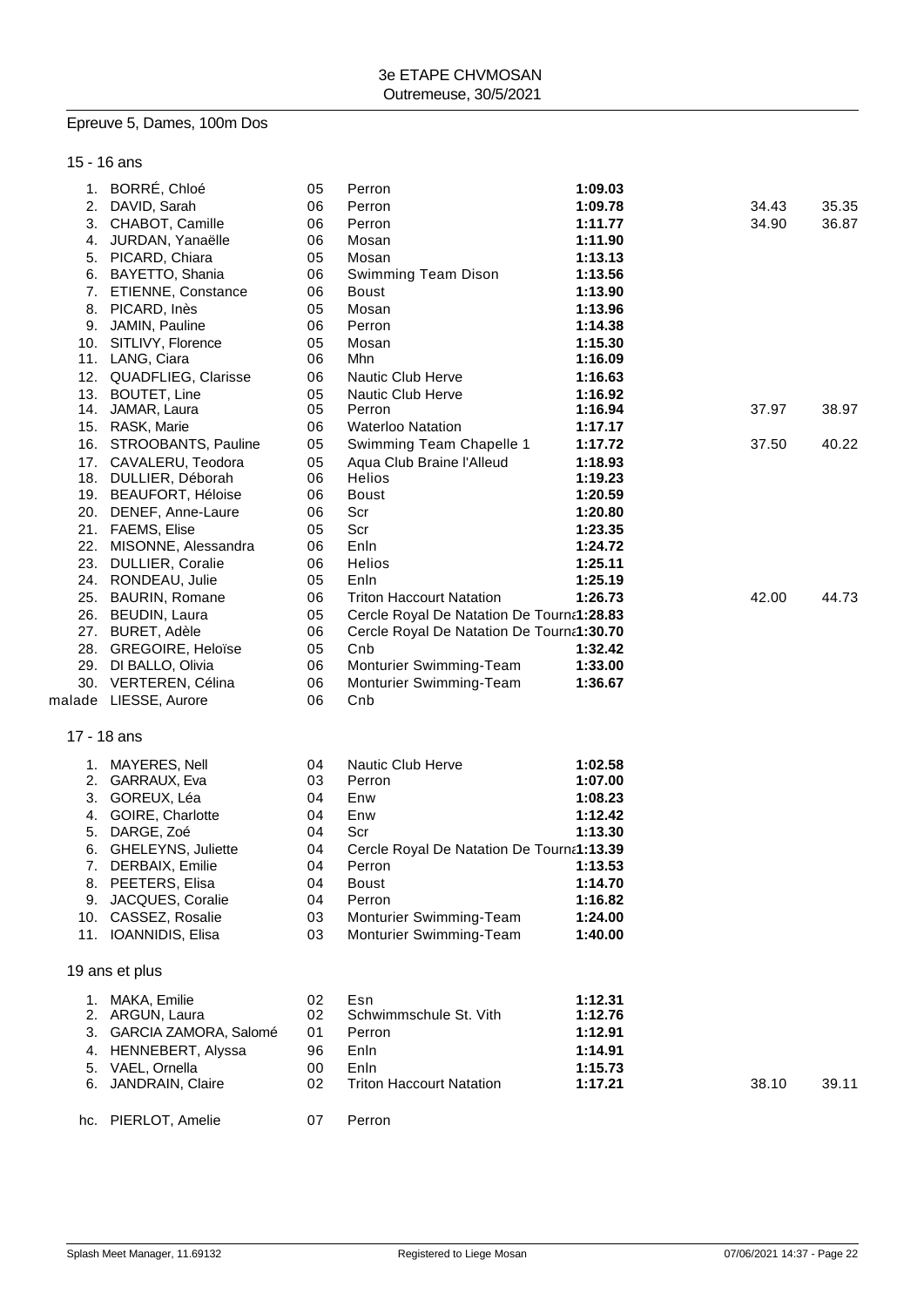| Epreuve 6<br>30/05/2021 |                                                |          | Messieurs, 100m Dos                       | 11 ans et plus<br>Liste résultats |     |                 |       |
|-------------------------|------------------------------------------------|----------|-------------------------------------------|-----------------------------------|-----|-----------------|-------|
| Points: FINA 2021       |                                                |          |                                           |                                   |     |                 |       |
| Rang                    |                                                | AN       |                                           | Temps                             | Pts | 50 <sub>m</sub> | 100m  |
|                         | 11 - 12 ans                                    |          |                                           |                                   |     |                 |       |
|                         | 1. BUTTARELLI, Claudio                         | 09       | <b>Waterloo Natation</b>                  | 1:09.65                           |     |                 |       |
| 2.                      | PELLE, Luca-Alexandru                          | 09       | Aqua Club Braine l'Alleud                 | 1:09.88                           |     |                 |       |
|                         | 3. STRUYS, Gabriel                             | 09       | Swimming Team Dison                       | 1:15.55                           |     |                 |       |
| 4.                      | DUBRUNQUEZ, Alexandre                          | 10       | Enw                                       | 1:16.59                           |     |                 |       |
| 5.                      | LAMBERT, Noah                                  | 10       | Liège Natation                            | 1:20.87                           |     |                 |       |
| 6.                      | HANKART, Mathias                               | 09       | Liège Natation                            | 1:21.89                           |     |                 |       |
|                         | 7. THILL, Esteban                              | 10       | Enln                                      | 1:22.11                           |     |                 |       |
| 8.                      | LETOR, Quentin                                 | 09       | Swimming Team Dison                       | 1:22.39                           |     |                 |       |
|                         | 9. DUCARME, Mathis                             | 09       | Monturier Swimming-Team                   | 1:26.00                           |     |                 |       |
|                         | 10. VASSART, Benjamin                          | 09       | Scr                                       | 1:26.09                           |     |                 |       |
| 11.                     | DAVID, Alan                                    | 10       | Perron                                    | 1:26.52                           |     |                 |       |
| 12.                     | DOMINICZAK, Sully                              | 10       | Liège Natation                            | 1:26.98                           |     |                 |       |
|                         | 13. COLONERUS, Jonas                           | 10       | Schwimmschule St. Vith                    | 1:27.06                           |     |                 |       |
|                         | 14. ABRAHAM, Noa                               | 09       | Cercle Royal De Natation De Tourna1:28.22 |                                   |     |                 |       |
|                         | 15. REMY, Martin                               | 09       | Mosan                                     | 1:28.26                           |     |                 |       |
|                         | 16. MURER, Thimeo                              | 09       | Monturier Swimming-Team                   | 1:28.30                           |     |                 |       |
|                         | 17. GARCIA ZAMORA, Esteban                     | 09       | Perron                                    | 1:28.63                           |     |                 |       |
|                         | 18. GEHLEN, Milan                              | 10       | Country SC La Calamine                    | 1:28.72                           |     | 43.50           | 45.22 |
|                         | 19. MACHER, Gaspard                            | 09       | <b>Waterloo Natation</b>                  | 1:29.02                           |     |                 |       |
|                         | 20. COURTOIS, Thomas                           | 10       | Liège Natation                            | 1:29.27                           |     |                 |       |
|                         | 21. FAUTRE, Raphael                            | 09       | Aqua Club Braine l'Alleud                 | 1:30.03                           |     |                 |       |
|                         | 22. PIERLOT, Adrien                            | 09       | Perron                                    | 1:30.70                           |     |                 |       |
| 23.                     | DUREZ, Oliver                                  | 10       | Enln                                      | 1:30.87                           |     |                 |       |
| 24.                     | DESMET, Nicolas                                | 09       | Mosan                                     | 1:31.28                           |     |                 |       |
|                         | 25. NICOLAES, Jeremy                           | 10       | Country SC La Calamine                    | 1:32.14                           |     | 45.16           | 46.98 |
|                         | 26. SYLVIO, Sacha                              | 10       | Monturier Swimming-Team                   | 1:33.09                           |     |                 |       |
|                         | 27. DUBOIS, Simon                              | 09       | Mosan                                     | 1:33.64                           |     |                 |       |
| 28.                     | DELATTRE, Shain                                | 10       | Enln                                      | 1:34.31                           |     |                 |       |
| 29.                     | NEZER, Tom                                     | 10       | Mosan                                     | 1:34.34                           |     |                 |       |
|                         | 30. KHEDIMALLAH, Rayan                         | 10       | Enw                                       | 1:34.43                           |     |                 |       |
|                         | 31. FAYS, Romain                               | 09       | Liège Natation                            | 1:34.90                           |     |                 |       |
|                         | 32. HEYMANS, Alexandre                         | 09       | <b>Waterloo Natation</b>                  | 1:37.03                           |     |                 |       |
| 33.                     | <b>MASAITIS, Mantas</b>                        | 10       | Aqua Club Braine l'Alleud                 | 1:37.21                           |     |                 |       |
|                         | 34. EDDEGDAG, Amir                             | 09       | Svde                                      | 1:38.31                           |     |                 |       |
|                         | 35. HENRY, Lucas<br>MAUROY, Eliott             | 09<br>09 | Nautic Club Herve                         | 1:38.89                           |     |                 |       |
| 36.                     |                                                | 10       | Scr                                       | 1:39.25<br>1:44.03                |     |                 |       |
|                         | 37. LOPEZ, Xavi                                |          | Mosan                                     |                                   |     |                 |       |
|                         | 38. CUELOVANI, Demetre<br>39. LONCOUR, Titouan | 10<br>10 | Mosan<br>Scr                              | 1:44.98<br>1:45.04                |     |                 |       |
|                         | 40. FAUCHE, Emile                              | 10       | <b>Boust</b>                              | 1:45.16                           |     |                 |       |
|                         | 41. PEYRIÈRE, noah                             | 10       | Perron                                    | 1:49.47                           |     |                 |       |
|                         | 42. KERFF, Peter                               | 10       | Mosan                                     | 1:49.91                           |     |                 |       |
| 43.                     | DELECROIX, Gabriel                             | 09       | Cercle Royal De Natation De Tourna1:51.66 |                                   |     |                 |       |
| 44.                     | DEMONTHY, Liam                                 | 10       | Country SC La Calamine                    | 1:51.95                           |     | 54.67           | 57.28 |
|                         | 45. KLINKENBERG, Lyam                          | 09       | Country SC La Calamine                    | 1:54.51                           |     | 57.12           | 57.39 |
| 46.                     | DOCQUIER, Mat                                  | 10       | Swimming Team Dison                       | 1:56.26                           |     |                 |       |
|                         | 47. TRAN, Bao-Duc                              | 10       | <b>Boust</b>                              | 1:57.32                           |     |                 |       |
| 48.                     | EL BOUSTANE, Dawood                            | 10       | Mosan                                     | 2:02.91                           |     |                 |       |
| 49.                     | KARWAS, Roman                                  | 10       | Helios                                    | 2:20.72                           |     |                 |       |
|                         |                                                |          |                                           |                                   |     |                 |       |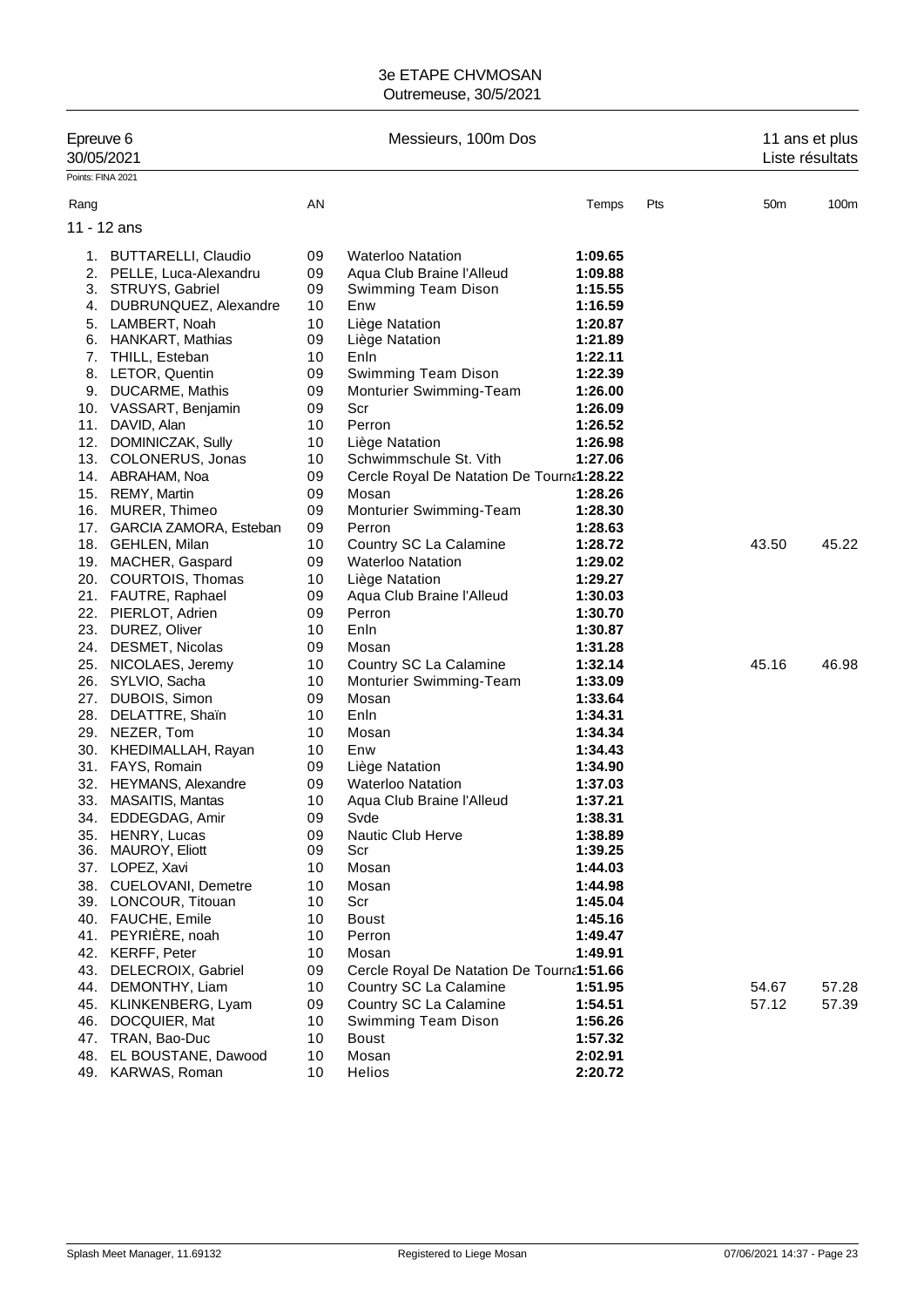# Epreuve 6, Messieurs, 100m Dos

13 - 14 ans

|     | 1. HESSENS, Tristan          | 07 | Nautic Club Herve                         | 1:04.79 |       |       |
|-----|------------------------------|----|-------------------------------------------|---------|-------|-------|
|     | 2. LOURTIE, Clément          | 07 | Perron                                    | 1:07.03 | 32.85 | 34.18 |
| 3.  | VAELEN, Sam                  | 07 | Perron                                    | 1:07.81 |       |       |
| 4.  | ZEIMES, Elric                | 07 | Enw                                       | 1:08.56 |       |       |
| 5.  | FICHER, Augustin             | 07 | <b>Nautic Club Herve</b>                  | 1:08.60 |       |       |
| 6.  | VARVENNES, Arthur            | 07 | Cercle Royal De Natation De Tourna1:08.69 |         |       |       |
| 7.  | ANTONIAN, Movses             | 07 | Enw                                       | 1:08.72 |       |       |
| 8.  | CABO, Esteban                | 07 | Enln                                      | 1:09.44 |       |       |
|     | 9. ESCHETTE, Louis           | 07 | Cnb                                       | 1:09.90 |       |       |
|     | 10. LAVIOLETTE, Simon        | 08 | Scr                                       | 1:09.99 |       |       |
|     | 11. BENNANI, Walid           | 07 | Mosan                                     | 1:10.92 |       |       |
|     | 12. NICOLAES, Aidan Noah     | 07 | Country SC La Calamine                    | 1:11.05 | 34.89 | 36.16 |
|     | 13. LECOCQ, Justin           | 08 | Mosan                                     | 1:11.83 |       |       |
|     | 14. NOWAK, Adrien            | 08 | <b>Nautic Club Herve</b>                  | 1:12.36 |       |       |
|     | 15. VANSPITAEL, Mathys       | 08 | Enw                                       | 1:12.40 |       |       |
|     | 16. GOIRE, Arnaud            | 08 | Enw                                       | 1:12.47 |       |       |
| 17. | DEVILLE, Manu                | 08 | Perron                                    | 1:14.22 | 36.15 | 38.07 |
|     | 18. VANWERS, Etan            | 08 | Nautic Club Herve                         | 1:14.78 |       |       |
|     | 19. MILOS, Sacha             | 07 | Mosan                                     | 1:16.88 |       |       |
|     | 20. CHRISTIAENS, Théo        | 08 | Mosan                                     | 1:18.32 |       |       |
|     | 21. DE BACKER, Sébastien     | 07 | <b>Waterloo Natation</b>                  | 1:18.51 |       |       |
|     | 22. CORNET, Evan             | 07 | Helios                                    | 1:18.86 |       |       |
|     | 23. STEVENS, Mattéo          | 07 | Swimming Team Dison                       | 1:19.23 |       |       |
|     | 24. MAMBOUR, Philippe        | 08 | Scr                                       | 1:19.79 |       |       |
| 25. | MESTDAGT, Arnaud             | 08 | Esn                                       | 1:20.05 |       |       |
|     | 26. MAGREMANNE, Mattéo       | 08 | <b>Waterloo Natation</b>                  | 1:20.21 |       |       |
|     | 27. DOUBEK, Adam             | 08 | <b>Waterloo Natation</b>                  | 1:20.38 |       |       |
|     | 28. URBAIN, Raphael          | 08 | Schwimmschule St. Vith                    | 1:20.55 |       |       |
|     |                              | 07 |                                           |         |       |       |
|     | 29. RIDREMONT, Thomas        | 07 | Monturier Swimming-Team                   | 1:21.00 |       |       |
|     | 30. BAETS, Ethan             |    | Esn                                       | 1:21.32 |       |       |
|     | 31. BRUNEE, Jules            | 08 | Helios                                    | 1:21.44 |       |       |
|     | 32. CHAFWEHE, Théo           | 08 | Enw                                       | 1:21.71 |       |       |
|     | 33. MINNE, Thomas            | 07 | Aqua Club Braine l'Alleud                 | 1:22.00 |       |       |
|     | 34. CHENNOUF, Yassine        | 07 | Enln                                      | 1:22.70 |       |       |
|     | 35. BOURDON, Gaspard         | 08 | Svde                                      | 1:25.19 |       |       |
|     | 36. JEGHERS, Maël            | 08 | Nautic Club Herve                         | 1:25.26 |       |       |
|     | 37. FALLA, Simon             | 08 | Cnb                                       | 1:25.40 |       |       |
|     | 38. REICHLING, Victor        | 08 | Cnb                                       | 1:26.35 |       |       |
|     | 39. VONCKEN, Lorys           | 08 | Country SC La Calamine                    | 1:26.44 | 42.74 | 43.70 |
|     | 40. LECLERCQ, Lucas          | 07 | Swimming Team Dison                       | 1:26.56 |       |       |
|     | 41. VAN HEIRWEGHE, Maxime    | 08 | Aqua Club Braine l'Alleud                 | 1:27.07 |       |       |
|     | 42. FALLA, Antoine           | 08 | Cnb                                       | 1:28.00 |       |       |
| 43. | HALLEUX, Ethan               | 08 | Nautic Club Herve                         | 1:30.20 |       |       |
| 44. | <b>RENIER, Maurice</b>       | 08 | Country SC La Calamine                    | 1:30.97 | 43.75 | 47.22 |
| 45. | KALEK, Tom                   | 07 | Swimming Team Chapelle 1                  | 1:35.86 | 47.00 | 48.86 |
| 46. | CUELOVANI, Datar             | 08 | Mosan                                     | 1:36.08 |       |       |
|     | 47. PLUVINAGE, Marius        | 08 | Cercle Royal De Natation De Tourna1:36.48 |         |       |       |
| 48. | DAMOUNI, Abdelhakim          | 08 | Helios                                    | 1:37.36 |       |       |
|     | 49. ERNST, Alexis            | 08 | Nautic Club Herve                         | 1:38.59 |       |       |
|     | disq. VAN WANROIJ, Nathaniel | 08 | Aqua Club Braine l'Alleud                 |         |       |       |
|     | 15 - 16 ans                  |    |                                           |         |       |       |
|     |                              |    |                                           |         |       |       |
|     | 1. VANHECKE, Raphaël         | 06 | <b>Waterloo Natation</b>                  | 59.08   |       |       |
| 2.  | COURBOIS, Thomas             | 05 | Enw                                       | 1:00.40 |       |       |
| 3.  | SIAS, Simone                 | 05 | Perron                                    | 1:02.88 | 30.63 | 32.25 |
| 4.  | <b>VERMAUT, Arthur</b>       | 06 | Aqua Club Braine l'Alleud                 | 1:06.09 |       |       |
| 5.  | RIHON, Bastien               | 06 | Enw                                       | 1:06.47 |       |       |
| 6.  | LABYE, Romain                | 05 | Mosan                                     | 1:06.50 |       |       |
| 7.  | SOUILEM, Nezar               | 06 | Perron                                    | 1:06.53 | 32.43 | 34.10 |
| 8.  | HUSQUINET, Louis             | 05 | Mosan                                     | 1:06.78 |       |       |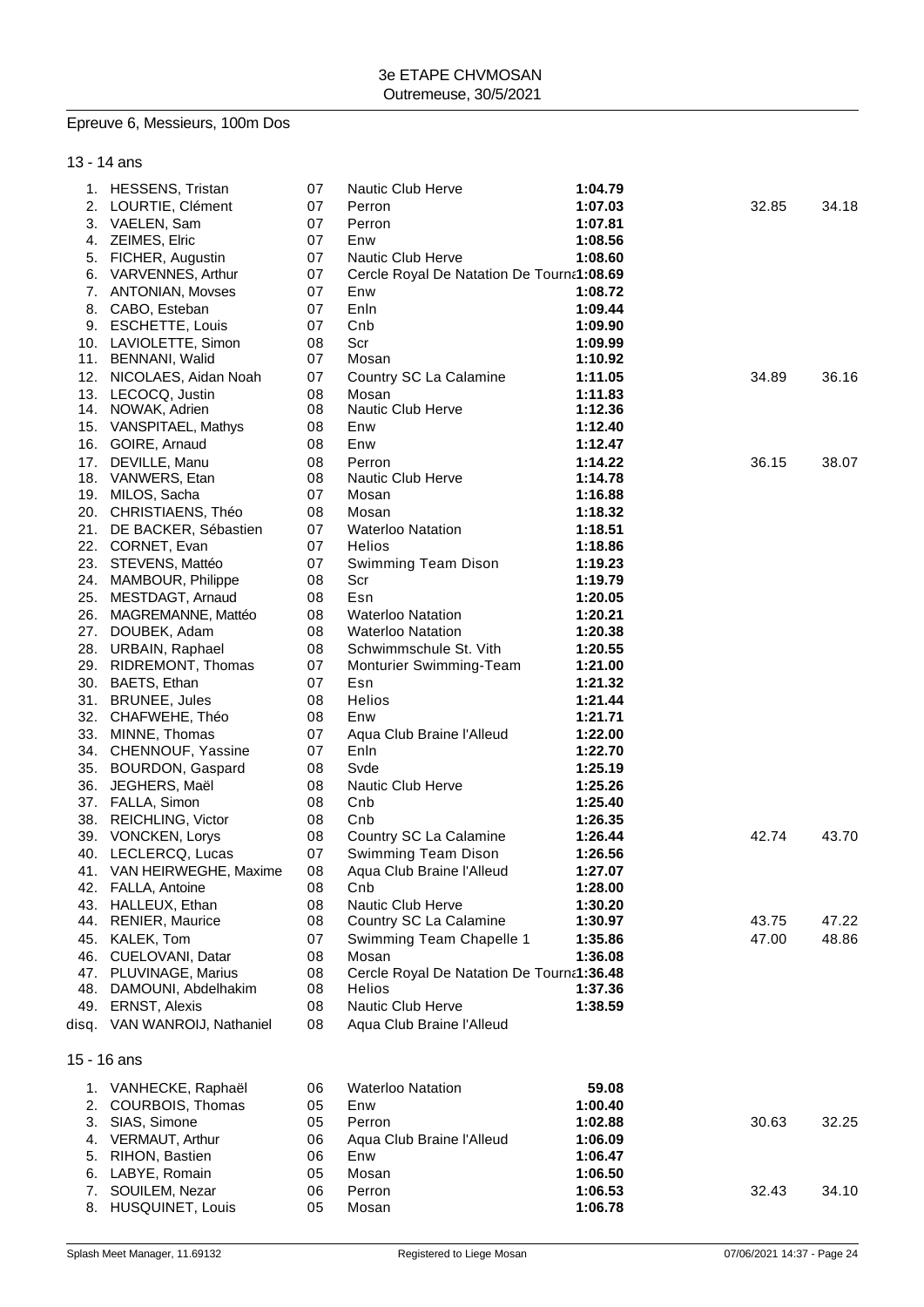# Epreuve 6, Garçons, 100m Dos, 15 - 16 ans

| Rang      |                                       | ΑN       |                                                      | Temps              | Pts | 50 <sub>m</sub> | 100m  |
|-----------|---------------------------------------|----------|------------------------------------------------------|--------------------|-----|-----------------|-------|
| 9.        | CROMBEL, Jean                         | 06       | Perron                                               | 1:08.38            |     |                 |       |
| 10.       | DA SILVA E SÀ, Filipe                 | 06       | <b>Helios</b>                                        | 1:08.57            |     |                 |       |
| 11.       | LOURTIE, Nicolas                      | 05       | Perron                                               | 1:08.65            |     | 34.25           | 34.40 |
| 12.       | MOENS, Julien                         | 05       | Svde                                                 | 1:09.05            |     |                 |       |
| 13.       | MAUDOUX, Loïc                         | 06       | Boust                                                | 1:09.77            |     |                 |       |
|           | 14. SCHMITZ, Dylan                    | 05       | Country SC La Calamine                               | 1:10.24            |     | 34.37           | 35.87 |
| 15.       | LEDUC, Thomas                         | 05       | Mosan                                                | 1:10.65            |     |                 |       |
|           | 16. GERGIANAKIS, Georges              | 05       | Cercle Royal De Natation De Tourna1:12.48            |                    |     |                 |       |
| 17.       | SALLMANN, Tristan                     | 06       | <b>Waterloo Natation</b>                             | 1:12.51            |     |                 |       |
| 18.       | <b>GRÉGOIRE, Nicolas</b>              | 06       | Enln                                                 | 1:12.61            |     |                 |       |
|           | 19. DOYEN, Noé                        | 06       | Swimming Team Dison                                  | 1:13.17            |     |                 |       |
| 20.       | MACHER, Aloïs                         | 06       | <b>Waterloo Natation</b>                             | 1:13.53            |     |                 |       |
| 21.       | GOIRE, Antoine                        | 06       | Enw                                                  | 1:13.59            |     |                 |       |
| 22.       | <b>GREGOIRE, Corentin</b>             | 06       | Esn                                                  | 1:13.68            |     |                 |       |
|           | 23. FONDEUR, Mael                     | 05       | Swimming Team Dison                                  | 1:13.73            |     |                 |       |
| 24.       | MAES, Antoine                         | 06       | Scr                                                  | 1:13.82            |     |                 |       |
|           | 25. LOUIS, Maxence                    | 05       | Mosan                                                | 1:14.71            |     |                 |       |
|           | 26. GREGOIRE, Jonas                   | 06       | Enln                                                 | 1:15.03            |     |                 |       |
| 27.       | BERMUDEZ-ATENCIA, Joa                 | 05       | Perron                                               | 1:15.26            |     | 37.57           | 37.69 |
|           | 28. EDDEGDAG, Adam                    | 06       | Svde                                                 | 1:16.26            |     |                 |       |
|           | 29. ZYDAK, Julian                     | 05       | Svde                                                 | 1:16.51            |     |                 |       |
| 30.       | <b>BAIVIER, Bastien</b>               | 05       | Enln                                                 | 1:17.69            |     |                 |       |
|           | 31. AZZOUZI, Yanis                    | 06       | Svde                                                 | 1:18.26            |     |                 |       |
|           | 32. GEHLEN, Marvin                    | 06       | Country SC La Calamine                               | 1:18.75            |     | 38.03           | 40.72 |
| 33.       | MARIE, Tom                            | 06       | Huy                                                  | 1:20.25            |     |                 |       |
| 34.       | THIRY, Damien                         | 05       | Svde                                                 | 1:22.39            |     |                 |       |
| 35.       | <b>BARATUCCI, Vinz</b>                | 06       | Helios                                               | 1:22.79            |     |                 |       |
|           | 36. LEDENS, Victor                    | 06       | Scr                                                  | 1:25.91            |     |                 |       |
| 37.       | MAIRE, Elliott                        | 06       | Cnb                                                  | 1:27.72            |     |                 |       |
|           | 38. MENGHINI, Alessandro              | 06       | Swimming Team Chapelle 1                             | 1:36.17            |     | 46.04           | 50.13 |
|           | 17 - 18 ans                           |          |                                                      |                    |     |                 |       |
|           |                                       |          |                                                      |                    |     |                 |       |
|           | 1. DEVILLE, Louis                     | 03       | Perron                                               | 59.93              |     |                 |       |
| 2.        | REMACLE, Hugo                         | 03       | <b>Nautic Club Herve</b>                             | 1:00.83            |     |                 |       |
| 3.        | HUBAUT, Theo                          | 04       | Mhn                                                  | 1:01.63            |     |                 |       |
| 4.        | CROMBEL, Théo                         | 03       | Perron                                               | 1:02.37            |     |                 |       |
| 5.        | VAN WANROIJ, Sebastian                | 04       | Aqua Club Braine l'Alleud                            | 1:04.58            |     |                 |       |
| 6.        | <b>TAMIGNEAUX, Arthur</b>             | 04       | Perron                                               | 1:04.69            |     |                 |       |
| 7.        | TAIS, Charles                         | 04       | <b>Boust</b>                                         | 1:05.10            |     |                 |       |
| 8.        | GARRAUX, Aloïs                        | 03       | Perron                                               | 1:05.80            |     |                 |       |
| 9.<br>10. | SAIVE, Antoine<br>CAUCHETEUR, Yann    | 04<br>04 | Esn<br>Mosan                                         | 1:06.56            |     |                 |       |
|           |                                       |          |                                                      | 1:06.87            |     |                 |       |
| 11.       | RENARD, Enzo                          | 04       | Cnb                                                  | 1:07.00            |     |                 |       |
| 12.       | BODSON, Simon<br>13. LECLERCQ, Justin | 04<br>04 | Esn<br>Helios                                        | 1:10.50<br>1:16.00 |     |                 |       |
|           | 14. BRANDT, Thomas                    | 03       | Cnb                                                  | 1:19.80            |     |                 |       |
| 15.       | ORTMANN, Noé                          | 03       | Svde                                                 | 1:20.47            |     |                 |       |
| 16.       | JEHOULET, Célian                      | 04       | Scr                                                  | 1:23.67            |     |                 |       |
| 17.       | ROUDOMETKIN, Vlad                     | 04       | Helios                                               | 1:27.43            |     |                 |       |
| 18.       | VISENTI, Mathéo                       | 03       |                                                      |                    |     |                 |       |
|           | disq. VANLIEFFERINGE, Mathias         | 04       | Monturier Swimming-Team<br>Aqua Club Braine l'Alleud | 1:34.00            |     |                 |       |
|           |                                       |          |                                                      |                    |     |                 |       |
|           | 19 ans et plus                        |          |                                                      |                    |     |                 |       |
|           | 1. GIRS, Matheo                       | 02       | Cnb                                                  | 59.92              |     |                 |       |
| 2.        | JANON, Guillaume                      | 95       | Esn                                                  | 1:07.91            |     |                 |       |
| 3.        | FEUILLEN, David                       | 99       | Esn                                                  | 1:08.03            |     |                 |       |
| 4.        | MASSIGNAN, Ilias                      | 02       | Perron                                               | 1:08.45            |     | 33.45           | 35.00 |
| 5.        | MICHEL, Leo                           | 00       | Country SC La Calamine                               | 1:11.61            |     | 34.78           | 36.83 |
| 6.        | BENZIGER, Sacha                       | 02       | Perron                                               | 10:08.12           |     |                 |       |
|           |                                       |          |                                                      |                    |     |                 |       |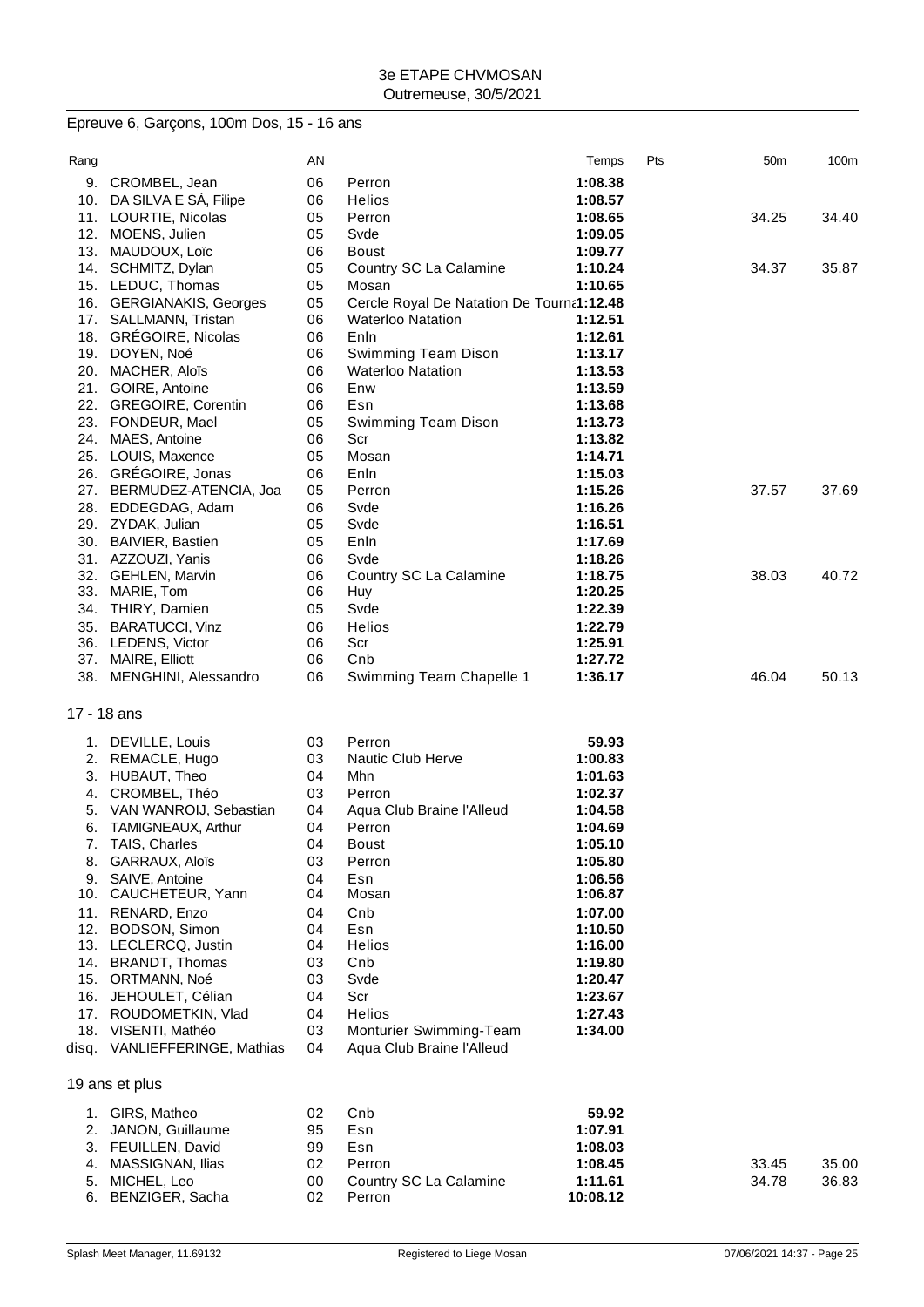| Epreuve 7<br>30/05/2021<br>Points: FINA 2021 |                                                    | Dames, 100m Papillon |                                           |                    |     | 11 ans et plus<br>Liste résultats |         |  |
|----------------------------------------------|----------------------------------------------------|----------------------|-------------------------------------------|--------------------|-----|-----------------------------------|---------|--|
|                                              |                                                    |                      |                                           |                    |     |                                   |         |  |
| Rang                                         |                                                    | AN                   |                                           | Temps              | Pts | 50 <sub>m</sub>                   | 100m    |  |
| 11 - 12 ans                                  |                                                    |                      |                                           |                    |     |                                   |         |  |
| 1.                                           | GILLET, Erynn                                      | 09                   | Enw                                       | 1:13.37            |     |                                   |         |  |
| 2.                                           | MOUHTADI, Yaelle                                   | 09                   | Esn                                       | 1:15.42            |     |                                   |         |  |
| 3.                                           | DEJON, Marylou                                     | 09                   | Liège Natation                            | 1:16.82            |     |                                   |         |  |
| 4.                                           | JACRI, Maeva                                       | 09                   | Enw                                       | 1:18.24            |     |                                   |         |  |
| 5.<br>6.                                     | PAQUES, Typhanie<br>SEVRIN, Clémence               | 09<br>09             | Liège Natation<br>Swimming Team Dison     | 1:23.19<br>1:24.33 |     |                                   |         |  |
|                                              | 7. RANCILLON, Eline                                | 09                   | Aqua Club Braine l'Alleud                 | 1:27.13            |     |                                   |         |  |
|                                              | 8. LHOIR, Eloïse                                   | 10                   | Aqua Club Braine l'Alleud                 | 1:27.44            |     |                                   |         |  |
|                                              | 9. JOHNEN, Emma                                    | 10                   | Nautic Club Herve                         | 1:29.12            |     |                                   |         |  |
|                                              | 10. RESMINI, Giulia                                | 10                   | Aqua Club Braine l'Alleud                 | 1:29.58            |     |                                   |         |  |
| 11.                                          | MULONE, Chiara                                     | 09                   | Mosan                                     | 1:29.76            |     |                                   |         |  |
|                                              | 12. ANDOURA, Judie                                 | 09                   | Mosan                                     | 1:30.95            |     |                                   |         |  |
|                                              | 13. PAVAN, Nahla                                   | 09                   | Monturier Swimming-Team                   | 1:34.20            |     |                                   |         |  |
|                                              | 14. ANTONIAN, Juliette                             | 10                   | Enw                                       | 1:35.09            |     |                                   |         |  |
|                                              | 15. CUYCKEN, Juliette                              | 10                   | Enw                                       | 1:35.95            |     |                                   |         |  |
|                                              | 16. LECLERCQ, Aline                                | 10                   | Cercle Royal De Natation De Tourna1:36.15 |                    |     |                                   |         |  |
|                                              | 17. LEUSCHEN, Hanna                                | 10                   | Schwimmschule St. Vith                    | 1:37.62            |     | 45.39                             | 52.23   |  |
| 18.                                          | BENNANI, Maryam                                    | 10                   | Mosan                                     | 1:40.85            |     |                                   |         |  |
|                                              | 19. CARLOS DA SILVA, Ilana Luiza 10                |                      | Mosan                                     | 1:41.29            |     |                                   |         |  |
|                                              | 20. DA SILVEIRA, Mélissa                           | 10                   | Perron                                    | 1:41.81            |     |                                   |         |  |
|                                              | 21. POSSEN, Olivia                                 | 10                   | Svde                                      | 1:42.38            |     |                                   |         |  |
|                                              | 22. STEVENS, Eleonore                              | 09                   | Aqua Club Braine l'Alleud<br>Perron       | 1:43.33            |     |                                   |         |  |
|                                              | 23. FORTEMPS, Florine<br>24. MASSCHELEIN, Charline | 09<br>10             | Aqua Club Braine l'Alleud                 | 1:44.48<br>1:44.57 |     |                                   |         |  |
|                                              | 25. DURY, Elisabeth                                | 10                   | Scr                                       | 1:48.99            |     |                                   |         |  |
|                                              | 26. CHRISTIAENS, Camille                           | 10                   | Mosan                                     | 1:50.45            |     |                                   |         |  |
| 27.                                          | <b>BUSTO, Léonore</b>                              | 10                   | Scr                                       | 1:51.08            |     |                                   |         |  |
| 28.                                          | MERTENS-GOOSSENS, Manu(10                          |                      | Scr                                       | 1:51.16            |     |                                   |         |  |
|                                              | MOLINA FUEYO, Marisa                               | 10                   | Aqua Club Braine l'Alleud                 | 1:51.16            |     |                                   |         |  |
|                                              | 30. STRAETEN, Jeanne                               | 10                   | Perron                                    | 1:52.00            |     |                                   |         |  |
|                                              | 31. MICHEL, Charline                               | 09                   | Monturier Swimming-Team                   | 1:55.43            |     |                                   |         |  |
|                                              | 32. PAUWELS, Perinne                               | 09                   | Monturier Swimming-Team                   | 1:56.12            |     |                                   |         |  |
| 33.                                          | MARTELEUR, Elodie                                  | 10                   | Boust                                     | 1:59.46            |     |                                   |         |  |
| 34.                                          | MAGHUE, Nina                                       | 09                   | Monturier Swimming-Team                   | 1:59.60            |     |                                   |         |  |
|                                              | 35. BRUNEE, Emilie                                 | 10                   | <b>Helios</b>                             | 2:04.31            |     | 58.12                             | 1:06.19 |  |
|                                              | 36. NOISETTE, Julie                                | 10                   | <b>Triton Haccourt Natation</b>           | 2:05.99            |     | 56.68                             | 1:09.31 |  |
|                                              | 37. BALDE, Djenabu                                 | 10                   | Mosan                                     | 2:20.31            |     |                                   |         |  |
| 13 - 14 ans                                  |                                                    |                      |                                           |                    |     |                                   |         |  |
|                                              | 1. LABASSE, Clémence                               | 07                   | Mosan                                     | 1:07.03            |     |                                   |         |  |
|                                              | 2. RINCHON, Rachel                                 | 08                   | <b>Helios</b>                             | 1:08.69            |     | 32.58                             | 36.11   |  |
|                                              | 3. DUPONT, Shannah                                 | 07                   | Cercle Royal De Natation De Tourna1:09.57 |                    |     |                                   |         |  |
|                                              | 4. MICHAUX, Valentine                              | 07                   | Helios                                    | 1:10.60            |     | 33.22                             | 37.38   |  |
|                                              | 5. ZELLER, Pauline                                 | 07                   | Noc                                       | 1:11.57            |     |                                   |         |  |
|                                              | 6. PARLA, Charlotte                                | 07                   | Esn                                       | 1:11.71            |     |                                   |         |  |
|                                              | 7. MAYERES, Tess                                   | 07                   | Nautic Club Herve                         | 1:14.09            |     |                                   |         |  |
|                                              | 8. BECK, Maelle                                    | 08                   | Enw                                       | 1:14.28            |     |                                   |         |  |
| 9.                                           | DEVILLÉ, Hélene                                    | 08                   | Perron                                    | 1:16.67            |     |                                   |         |  |
|                                              | 10. THIRY, Alice                                   | 08                   | Cnb                                       | 1:16.90            |     |                                   |         |  |
|                                              | 11. BRAUN, Emelie                                  | 07                   | Country SC La Calamine                    | 1:16.95            |     |                                   |         |  |
|                                              | 12. COLINET, Charlotte                             | 07                   | Scr                                       | 1:17.94            |     |                                   |         |  |
|                                              | 13. DAVID, Ryana<br>14. COUNARD, Emilie            | 08<br>07             | Perron<br>Enw                             | 1:19.56<br>1:19.98 |     |                                   |         |  |
|                                              | 15. COLINET, Manon                                 | 07                   | Scr                                       | 1:20.20            |     |                                   |         |  |
|                                              | 16. AERTS, Océane                                  | 08                   | Mosan                                     | 1:21.20            |     |                                   |         |  |
|                                              | 17. FRANCOIS, Shannon                              | 07                   | Helios                                    | 1:21.35            |     | 37.46                             | 43.89   |  |
|                                              |                                                    |                      |                                           |                    |     |                                   |         |  |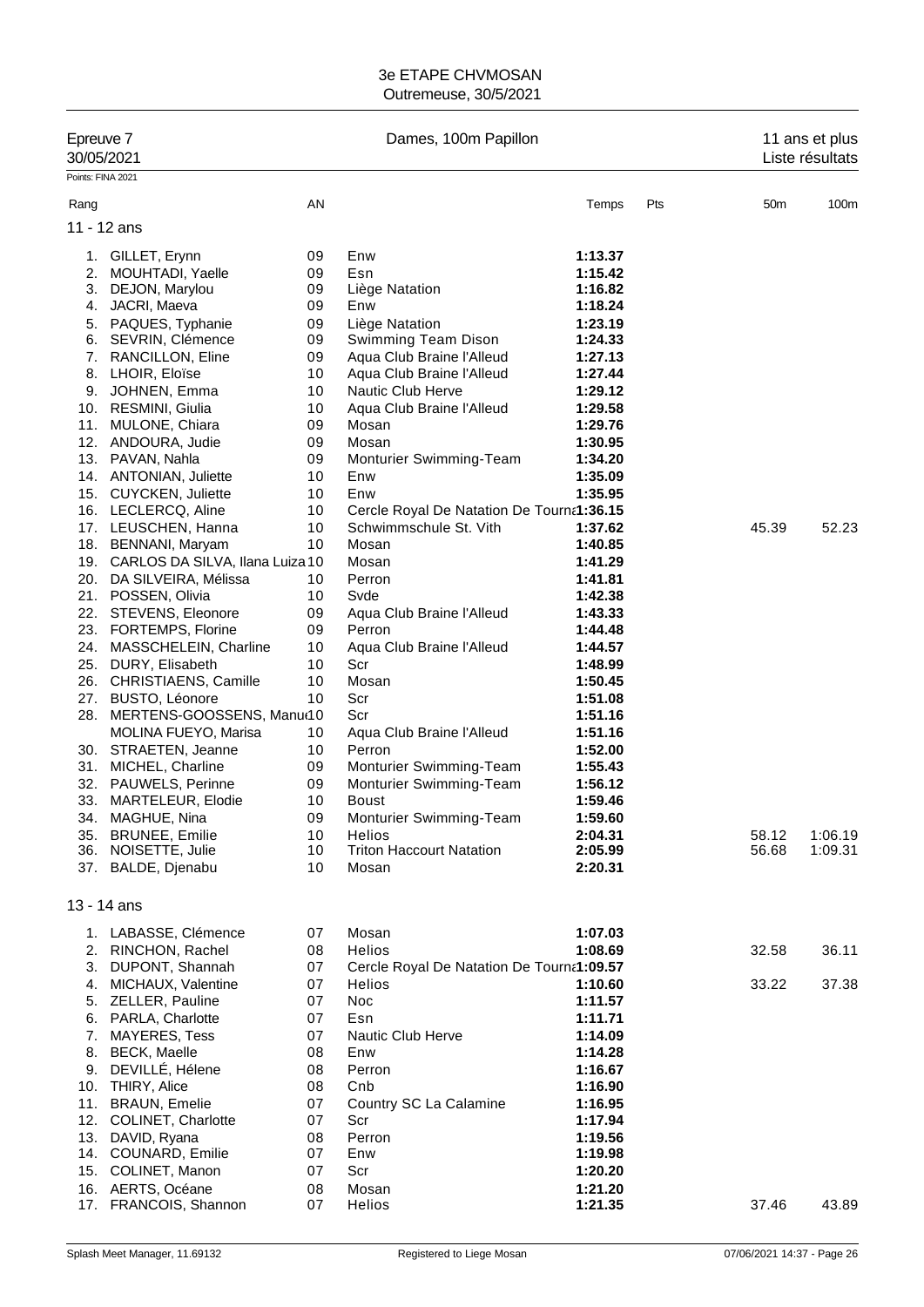# Epreuve 7, Filles, 100m Papillon, 13 - 14 ans

| Rang |                                | AN |                                           | Temps   | Pts | 50 <sub>m</sub> | 100m    |
|------|--------------------------------|----|-------------------------------------------|---------|-----|-----------------|---------|
|      | 18. GILLAIN, Gabrielle         | 08 | Mosan                                     | 1:21.77 |     |                 |         |
|      | 19. MERTENS-GOOSSENS, Milena07 |    | Scr                                       | 1:22.95 |     |                 |         |
|      | 20. DEMOULIN, Célia            | 07 | <b>Nautic Club Herve</b>                  | 1:23.50 |     |                 |         |
|      | 21. MITU, Maria                | 08 | Aqua Club Braine l'Alleud                 | 1:23.77 |     |                 |         |
|      | 22. LETOR, Claire              | 07 | Swimming Team Dison                       | 1:24.10 |     |                 |         |
|      | 23. POLITANO, Christina        | 07 | Perron                                    | 1:24.14 |     | 37.79           | 46.35   |
|      | 24. BOCK, Annouk               | 08 | Cnb                                       | 1:25.10 |     |                 |         |
|      | 25. ZANANE, Aycha              | 07 | Mosan                                     | 1:25.95 |     |                 |         |
|      | 26. REMY, Clémentine           | 07 | Mosan                                     | 1:26.26 |     |                 |         |
|      | 27. ÖZEN, Sena-Ayse            | 08 | Helios                                    | 1:27.66 |     |                 |         |
|      | 28. PAIROUX, Eloise            | 08 | Perron                                    | 1:27.86 |     |                 |         |
|      | 29. LECLERCQ, Anaïs            | 07 | Cercle Royal De Natation De Tourna1:27.92 |         |     |                 |         |
|      | 30. TIGNY, Clémence            | 07 | Huy                                       | 1:28.78 |     |                 |         |
|      | 31. HANF-BRAIBANT, kim         | 07 | Svde                                      | 1:29.91 |     |                 |         |
|      | 32. DELEPLANQUE, Emma          | 08 | <b>Helios</b>                             | 1:31.45 |     | 41.92           | 49.53   |
|      | 33. GLINKA, Ada                | 08 | Scr                                       | 1:34.64 |     |                 |         |
|      | 34. MELIN, Lalou               | 08 | Perron                                    | 1:35.26 |     |                 |         |
|      | 35. FRANKINET, Margaux         | 08 | Mosan                                     | 1:36.00 |     |                 |         |
|      | 36. DURU, Sasha                | 08 | Nautic Club Herve                         | 1:37.38 |     |                 |         |
|      | 37. BOULOGNE, Hannah           | 08 | Aqua Club Braine l'Alleud                 | 1:38.63 |     |                 |         |
|      | 38. MOUREAU, Victoria          | 08 | <b>Waterloo Natation</b>                  | 1:38.84 |     |                 |         |
|      | 39. DE BEYS, Valentine         | 08 | <b>Waterloo Natation</b>                  | 1:39.35 |     |                 |         |
|      | 40. DE PASCALE, Olivia         | 07 | Swimming Team Chapelle 1                  | 1:45.70 |     | 48.36           | 57.34   |
|      | 41. MUSSCHEBROECK, Raphaëll07  |    | Scr                                       | 1:46.56 |     |                 |         |
|      | 42. LEGRAND, Angel             | 08 | Monturier Swimming-Team                   | 1:47.78 |     |                 |         |
|      | 43. VONCKEN, Maurane           | 08 | Country SC La Calamine                    | 1:59.87 |     | 54.95           | 1:04.92 |
|      |                                |    |                                           |         |     |                 |         |
|      | 15 - 16 ans                    |    |                                           |         |     |                 |         |
|      | 1. DRUEZ, Lena                 | 05 | Mhn                                       | 1:11.15 |     |                 |         |
| 2.   | DAVID, Sarah                   | 06 | Perron                                    | 1:11.76 |     | 33.65           | 38.11   |
|      | 3. RENSON, Marilou             | 05 | Enw                                       | 1:12.34 |     |                 |         |
|      | 4. BORRÉ, Chloé                | 05 | Perron                                    | 1:12.74 |     |                 |         |
|      | 5. SITLIVY, Florence           | 05 | Mosan                                     | 1:14.67 |     |                 |         |
|      | BAYETTO, Shania                | 06 | Swimming Team Dison                       | 1:14.67 |     |                 |         |
|      | 7. JAMAR, Laura                | 05 | Perron                                    | 1:16.51 |     | 35.66           | 40.85   |
| 8.   | CHABOT, Camille                | 06 | Perron                                    | 1:16.57 |     | 35.68           | 40.89   |
|      | 9. FAEMS, Elise                | 05 | Scr                                       | 1:16.85 |     |                 |         |
|      | 10. PICARD, Chiara             | 05 | Mosan                                     | 1:18.07 |     |                 |         |
|      | 11. CAVALERU, Teodora          | 05 | Aqua Club Braine l'Alleud                 | 1:19.18 |     |                 |         |
|      | 12. DENEF, Anne-Laure          | 06 | Scr                                       | 1:20.20 |     |                 |         |
|      | 13. PICARD, Inès               | 05 | Mosan                                     | 1:20.95 |     |                 |         |
|      | 14. JAMIN, Pauline             | 06 | Perron                                    | 1:21.01 |     |                 |         |
|      | 15. STROOBANTS, Pauline        | 05 | Swimming Team Chapelle 1                  | 1:22.02 |     | 37.01           | 45.01   |
|      | 16. BEAUFORT, Héloise          | 06 | <b>Boust</b>                              | 1:22.51 |     |                 |         |
|      | 17. DULLIER, Déborah           | 06 | <b>Helios</b>                             | 1:24.99 |     |                 |         |
|      | 18. ETIENNE, Constance         | 06 | Boust                                     | 1:28.21 |     |                 |         |
|      | 19. DULLIER, Coralie           | 06 | Helios                                    | 1:28.87 |     | 39.34           | 49.53   |
|      | 20. PONCELET, Alix             | 06 | Scr                                       | 1:30.37 |     |                 |         |
|      | 21. DI BALLO, Olivia           | 06 | Monturier Swimming-Team                   | 1:36.97 |     |                 |         |
|      | 22. GREGOIRE, Heloïse          | 05 | Cnb                                       | 1:40.98 |     |                 |         |
|      | malade LIESSE, Aurore          | 06 | Cnb                                       |         |     |                 |         |

## 17 - 18 ans

| 1. GARRAUX, Eva       | 03 | Perron                                    | 1:06.37 |
|-----------------------|----|-------------------------------------------|---------|
| 2. GHELEYNS, Juliette | 04 | Cercle Royal De Natation De Tourna1:08.17 |         |
| 3. CUTILLO. Léna      | 03 | Mosan                                     | 1:08.47 |
| 4. PISANE. Alisée     | 03 | Enw                                       | 1:09.06 |
| 5. HERMANS, Célia     | 04 | <b>Boust</b>                              | 1:09.89 |
| 6. RIHON. Chloé       | 04 | Enw                                       | 1:10.60 |
|                       |    |                                           |         |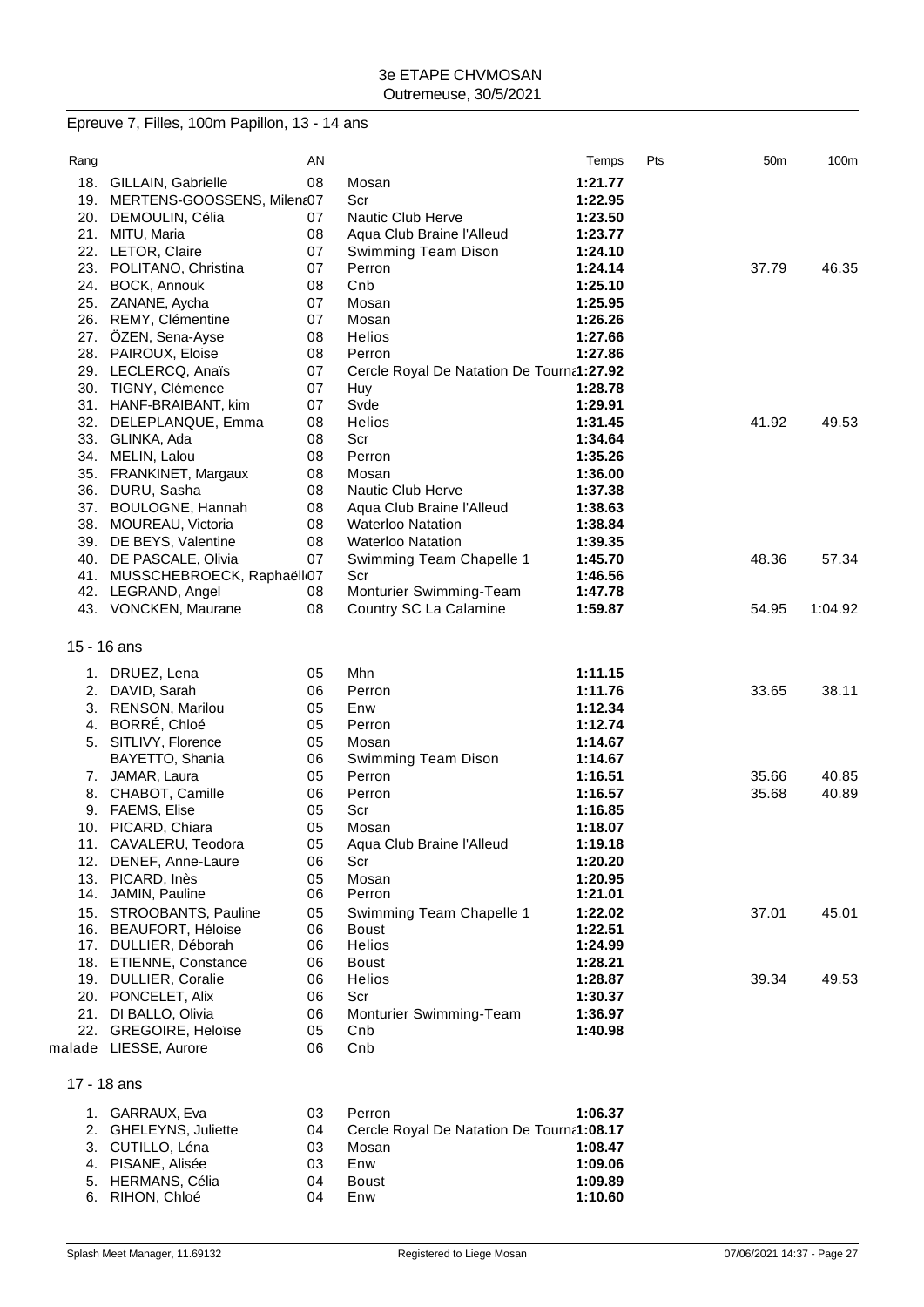# Epreuve 7, Dames, 100m Papillon, 17 - 18 ans

| Rang |                         | AN |                                 | Temps   | Pts | 50 <sub>m</sub> | 100m  |
|------|-------------------------|----|---------------------------------|---------|-----|-----------------|-------|
| 7.   | PEETERS, Elisa          | 04 | Boust                           | 1:10.79 |     |                 |       |
| 8.   | DARGE, Zoé              | 04 | Scr                             | 1:12.35 |     |                 |       |
| 9.   | GOREUX, Léa             | 04 | Enw                             | 1:12.73 |     |                 |       |
| 10.  | LAVET, Mélusine         | 04 | Nautic Club Herve               | 1:12.87 |     |                 |       |
|      | CHABOT, Amélie          | 04 | Perron                          | 1:12.87 |     | 32.77           | 40.10 |
| 12.  | <b>VERCHEVAL, Elise</b> | 04 | <b>Triton Haccourt Natation</b> | 1:39.86 |     | 43.55           | 56.31 |
| 13.  | LOURTIE, Flavie         | 03 | Perron                          | 1:43.20 |     | 46.80           | 56.40 |
| 14.  | IOANNIDIS, Elisa        | 03 | <b>Monturier Swimming-Team</b>  | 1:46.62 |     |                 |       |
|      | 19 ans et plus          |    |                                 |         |     |                 |       |
| 1.   | <b>MARION, Gladys</b>   | 01 | Esn                             | 1:06.44 |     |                 |       |
| 2.   | MATHY, Leah             | 02 | Nautic Club Herve               | 1:16.03 |     |                 |       |
| 3.   | ARGUN, Linda            | 02 | Schwimmschule St. Vith          | 1:16.99 |     | 36.14           | 40.85 |
| 4.   | ESSAIDI, Samia          | 02 | Perron                          | 1:40.06 |     | 44.07           | 55.99 |
| hc.  | PIERLOT, Amelie         | 07 | Perron                          |         |     |                 |       |
| hc.  | ABDELKAHLEK, Lina       | 11 | Boust                           | 1:42.34 |     |                 |       |

| Epreuve 8<br>30/05/2021 |                          |    | Messieurs, 100m Papillon        | 11 ans et plus<br>Liste résultats |     |                 |         |
|-------------------------|--------------------------|----|---------------------------------|-----------------------------------|-----|-----------------|---------|
| Points: FINA 2021       |                          |    |                                 |                                   |     |                 |         |
| Rang                    |                          | AN |                                 | Temps                             | Pts | 50 <sub>m</sub> | 100m    |
|                         | 11 - 12 ans              |    |                                 |                                   |     |                 |         |
|                         | 1. PELLE, Luca-Alexandru | 09 | Aqua Club Braine l'Alleud       | 1:15.73                           |     |                 |         |
| 2.                      | DUBRUNQUEZ, Alexandre    | 10 | Enw                             | 1:18.88                           |     |                 |         |
| 3.                      | DERKENNE, Matéo          | 09 | <b>Triton Haccourt Natation</b> | 1:21.99                           |     | 37.94           | 44.05   |
| 4.                      | MAKA, Nicolas            | 09 | Esn                             | 1:23.42                           |     |                 |         |
| 5.                      | LAMBERT, Noah            | 10 | Liège Natation                  | 1:23.82                           |     |                 |         |
| 6.                      | DOMINICZAK, Sully        | 10 | Liège Natation                  | 1:24.25                           |     |                 |         |
| 7.                      | STRUYS, Gabriel          | 09 | Swimming Team Dison             | 1:24.45                           |     |                 |         |
| 8.                      | DUCARME, Mathis          | 09 | Monturier Swimming-Team         | 1:25.83                           |     |                 |         |
| 9.                      | COUNARD, Matéo           | 10 | Enw                             | 1:25.89                           |     |                 |         |
| 10.                     | GREGOIRE, Maxime         | 09 | Esn                             | 1:26.70                           |     |                 |         |
|                         | 11. GILLARD, Sacha       | 10 | Esn                             | 1:28.79                           |     |                 |         |
|                         | 12. WERY, Simon          | 09 | Nautic Club Herve               | 1:29.84                           |     |                 |         |
| 13.                     | REMY, Martin             | 09 | Mosan                           | 1:39.78                           |     |                 |         |
| 14.                     | GEHLEN, Milan            | 10 | Country SC La Calamine          | 1:39.86                           |     | 45.30           | 54.56   |
| 15.                     | SYLVIO, Sacha            | 10 | Monturier Swimming-Team         | 1:40.85                           |     |                 |         |
| 16.                     | GARCIA ZAMORA, Esteban   | 09 | Perron                          | 1:41.31                           |     |                 |         |
|                         | 17. FAUTRE, Raphael      | 09 | Aqua Club Braine l'Alleud       | 1:41.69                           |     |                 |         |
| 18.                     | DESMET, Nicolas          | 09 | Mosan                           | 1:43.05                           |     |                 |         |
| 19.                     | DAVID, Alan              | 10 | Perron                          | 1:43.07                           |     |                 |         |
|                         | 20. PIERLOT, Adrien      | 09 | Perron                          | 1:43.15                           |     |                 |         |
| 21.                     | DUBOIS, Simon            | 09 | Mosan                           | 1:44.86                           |     |                 |         |
| 22.                     | MURER, Thimeo            | 09 | Monturier Swimming-Team         | 1:46.33                           |     |                 |         |
| 23.                     | NICOLAES, Jeremy         | 10 | Country SC La Calamine          | 1:47.51                           |     | 46.31           | 1:01.20 |
| 24.                     | NEZER, Tom               | 10 | Mosan                           | 1:51.54                           |     |                 |         |
| 25.                     | LETOR, Quentin           | 09 | Swimming Team Dison             | 1:52.12                           |     |                 |         |
| 26.                     | MASAITIS, Mantas         | 10 | Aqua Club Braine l'Alleud       | 1:52.20                           |     |                 |         |
| 27.                     | EDDEGDAG, Adib           | 10 | Svde                            | 1:52.38                           |     |                 |         |
|                         | 28. LOPEZ, Xavi          | 10 | Mosan                           | 1:52.65                           |     |                 |         |
| 29.                     | CUELOVANI, Demetre       | 10 | Mosan                           | 1:54.70                           |     |                 |         |
| 30.                     | PEYRIÈRE, noah           | 10 | Perron                          | 1:55.63                           |     |                 |         |
|                         | 31. VAN POUCKE, Jimmy    | 09 | <b>Waterloo Natation</b>        | 2:03.39                           |     |                 |         |
| 32.                     | WOLFS, guillaume         | 10 | Perron                          | 2:15.62                           |     |                 |         |
| 33.                     | TRAN, Bao-Duc            | 10 | Boust                           | 2:17.00                           |     |                 |         |
|                         | 34. KERFF, Peter         | 10 | Mosan                           | 2:19.20                           |     |                 |         |
|                         |                          |    |                                 |                                   |     |                 |         |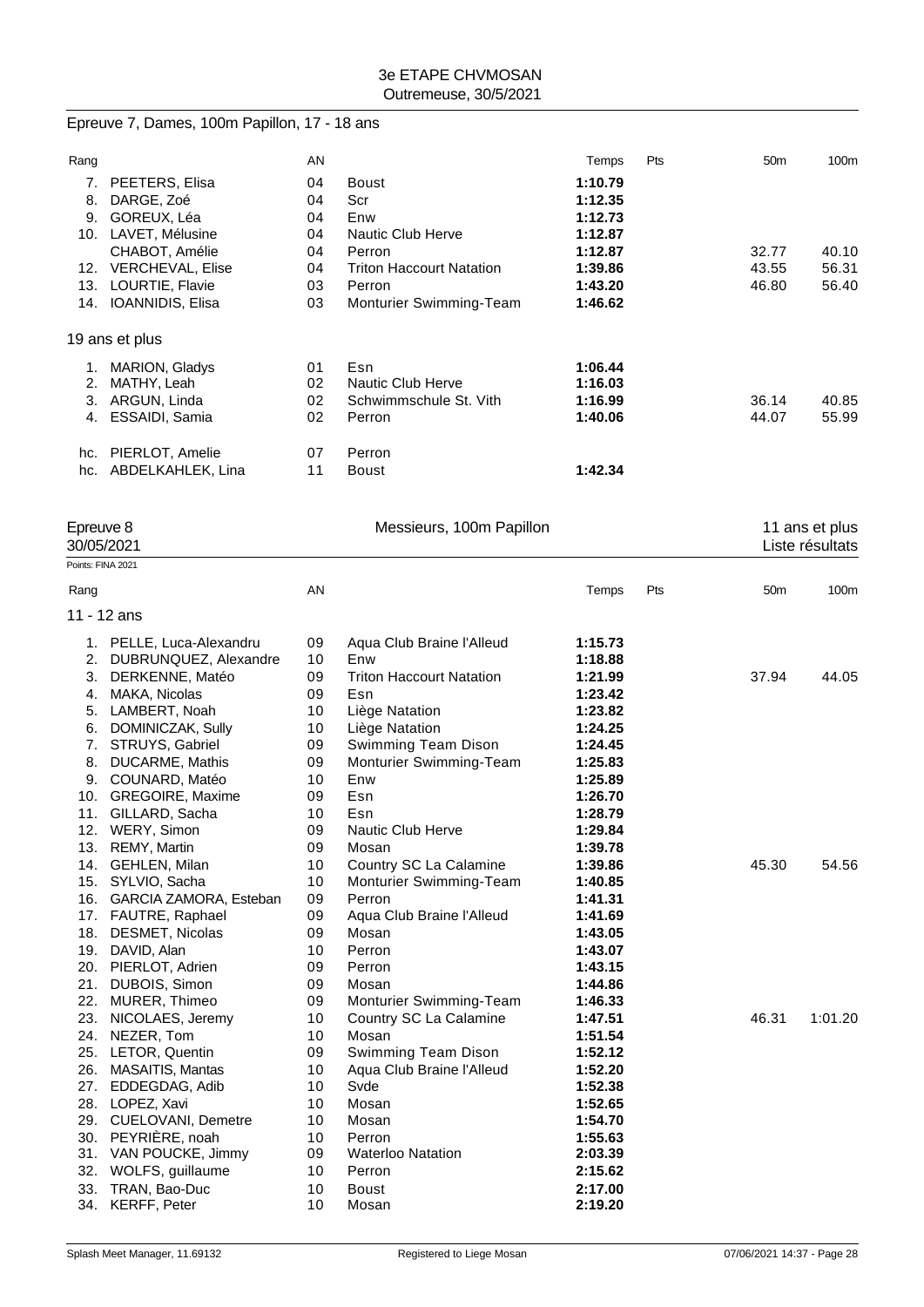|             | Epreuve 8, Garçons, 100m Papillon, 11 - 12 ans |          |                                                 |                    |     |                 |       |
|-------------|------------------------------------------------|----------|-------------------------------------------------|--------------------|-----|-----------------|-------|
| Rang        |                                                | AN       |                                                 | Temps              | Pts | 50 <sub>m</sub> | 100m  |
|             | 35. EL BOUSTANE, Dawood                        | 10       | Mosan                                           | 2:19.25            |     |                 |       |
| 13 - 14 ans |                                                |          |                                                 |                    |     |                 |       |
|             | 1. FICHER, Augustin                            | 07       | Nautic Club Herve                               | 1:02.18            |     |                 |       |
|             | 2. LOURTIE, Clément                            | 07       | Perron                                          | 1:03.72            |     | 29.71           | 34.01 |
|             | 3. GARNIER, Terence                            | 07       | Mhn                                             | 1:07.80            |     |                 |       |
|             | 4. ESCHETTE, Louis                             | 07       | Cnb                                             | 1:08.25            |     |                 |       |
|             | 5. LECOCQ, Justin                              | 08       | Mosan                                           | 1:09.28            |     |                 |       |
|             | 6. ZEIMES, Elric                               | 07       | Enw                                             | 1:09.40            |     |                 |       |
|             | 7. DUFOND, Nathan                              | 08       | Enln                                            | 1:10.20            |     |                 |       |
|             | 8. LAVIOLETTE, Simon                           | 08       | Scr                                             | 1:10.38            |     |                 |       |
|             | 9. ANTONIAN, Movses                            | 07       | Enw                                             | 1:10.42            |     |                 |       |
|             | 10. VAELEN, Sam                                | 07       | Perron                                          | 1:11.11            |     |                 |       |
|             | 11. NICOLAES, Aidan Noah                       | 07       | Country SC La Calamine                          | 1:11.36            |     | 33.11           | 38.25 |
|             | 12. BENNANI, Walid                             | 07       | Mosan                                           | 1:12.21            |     |                 |       |
|             | 13. PERREAULT-MOONEY, Leo                      | 07       | <b>Waterloo Natation</b>                        | 1:12.48            |     |                 |       |
|             | 14. RENSON, Titouan                            | 07       | Enw                                             | 1:12.75            |     |                 |       |
|             | 15. DEVILLE, Manu                              | 08       | Perron                                          | 1:12.87            |     | 34.46           | 38.41 |
|             | 16. TAIS, Henri                                | 07       | <b>Boust</b>                                    | 1:14.90            |     |                 |       |
|             | 17. CORNET, Evan<br>18. STEVENS, Mattéo        | 07<br>07 | <b>Helios</b>                                   | 1:17.43<br>1:20.04 |     | 36.58           | 40.85 |
|             | 19. COQUILLAT, Dorian                          | 07       | Swimming Team Dison<br><b>Waterloo Natation</b> | 1:20.36            |     |                 |       |
|             | 20. BRUNEE, Jules                              | 08       | <b>Helios</b>                                   | 1:21.31            |     | 38.28           | 43.03 |
|             | 21. VAN HEIRWEGHE, Maxime                      | 08       | Aqua Club Braine l'Alleud                       | 1:22.66            |     |                 |       |
|             | 22. LECLERCQ, Lucas                            | 07       | Swimming Team Dison                             | 1:24.10            |     |                 |       |
|             | 23. THYSSEN, Mattéo                            | 08       | Swimming Team Dison                             | 1:24.32            |     |                 |       |
|             | 24. MAMBOUR, Philippe                          | 08       | Scr                                             | 1:25.22            |     |                 |       |
|             | 25. VANNEROM, Nathan                           | 08       | Perron                                          | 1:26.31            |     |                 |       |
|             | 26. BOURDON, Gaspard                           | 08       | Svde                                            | 1:27.10            |     |                 |       |
|             | 27. CHRISTIAENS, Théo                          | 08       | Mosan                                           | 1:28.60            |     |                 |       |
|             | 28. WÉRY, Pierre-Alexandre                     | 08       | Nautic Club Herve                               | 1:29.02            |     |                 |       |
|             | 29. RIDREMONT, Thomas                          | 07       | Monturier Swimming-Team                         | 1:31.03            |     |                 |       |
| 30.         | MINNE, Thomas                                  | 07       | Aqua Club Braine l'Alleud                       | 1:31.18            |     |                 |       |
|             | 31. VANDERSTICHELEN, Oscar                     | 08       | Cercle Royal De Natation De Tourna1:32.12       |                    |     |                 |       |
|             | 32. DAMOUNI, Abdelhakim                        | 08       | <b>Helios</b>                                   | 1:33.92            |     |                 |       |
|             | 33. DUMONT, Victor                             | 08       | Perron                                          | 1:34.12            |     | 42.99           | 51.13 |
|             | 34. VONCKEN, Lorys                             | 08       | Country SC La Calamine                          | 1:34.64            |     | 44.24           | 50.40 |
|             | 35. CUELOVANI, Datar                           | 08       | Mosan                                           | 1:39.87            |     |                 |       |
|             | 36. FALLA, Antoine                             | 08<br>08 | Cnb                                             | 1:40.62            |     | 47.86           |       |
|             | 37. RENIER, Maurice<br>38. FALLA, Simon        | 08       | Country SC La Calamine<br>Cnb                   | 1:41.86<br>1:42.50 |     |                 | 54.00 |
|             | 39. REICHLING, Victor                          | 08       | Cnb                                             | 1:46.11            |     |                 |       |
|             | 40. MARECHAL, Alexis                           | 08       | Mosan                                           | 2:00.00            |     |                 |       |
|             | disq. VAN WANROIJ, Nathaniel                   | 08       | Aqua Club Braine l'Alleud                       |                    |     |                 |       |
|             |                                                |          |                                                 |                    |     |                 |       |
| 15 - 16 ans |                                                |          |                                                 |                    |     |                 |       |
|             | 1. BIAD, Malik                                 | 05       | Mhn                                             | 1:00.20            |     |                 |       |
|             | 2. VANHECKE, Raphaël                           | 06       | <b>Waterloo Natation</b>                        | 1:00.94            |     |                 |       |
|             | 3. COURBOIS, Thomas                            | 05       | Enw                                             | 1:01.24            |     |                 |       |
|             | 4. VERMAUT, Arthur                             | 06       | Aqua Club Braine l'Alleud                       | 1:01.78            |     |                 |       |
|             | 5. DA SILVA E SÀ, Filipe                       | 06       | Helios                                          | 1:02.33            |     | 29.63           | 32.70 |
|             | 6. HUSQUINET, Louis                            | 05       | Mosan                                           | 1:03.28            |     |                 |       |
| 7.          | MOENS, Julien                                  | 05       | Svde                                            | 1:05.28            |     |                 |       |
| 8.          | LABYE, Romain                                  | 05       | Mosan                                           | 1:05.85            |     |                 |       |
|             | 9. CAPITTE, Baptiste                           | 06       | Enln                                            | 1:05.95            |     |                 |       |
|             | 10. SIAS, Simone                               | 05       | Perron                                          | 1:06.35            |     | 30.34           | 36.01 |
|             | 11. SCHMITZ, Dylan                             | 05       | Country SC La Calamine                          | 1:06.50            |     | 31.22           | 35.28 |
|             | 12. PETRE, Olivier                             | 06       | Enln                                            | 1:07.33            |     |                 |       |

13. CRAPANZANO, Théo 06 Esn **1:07.41**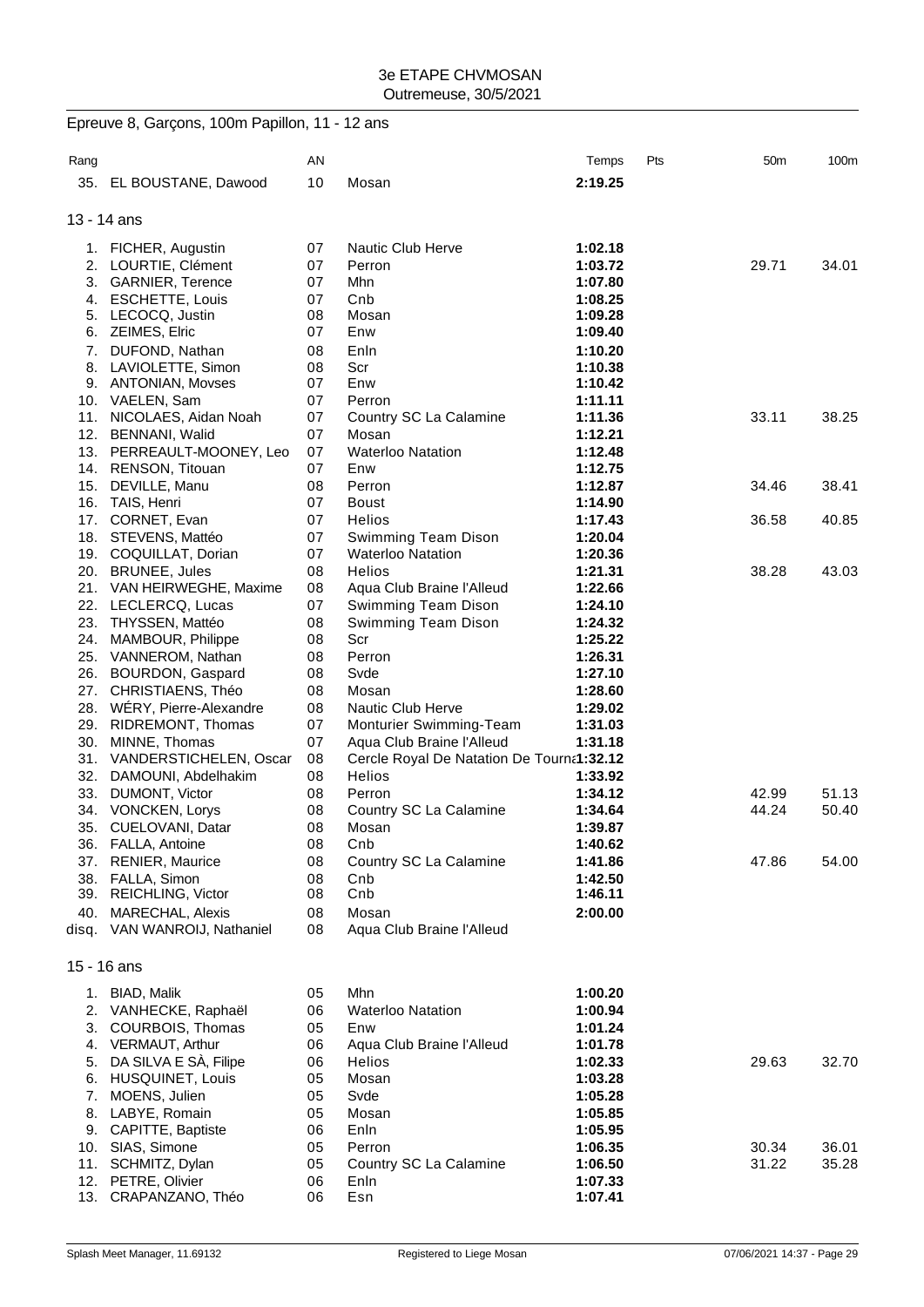# Epreuve 8, Garçons, 100m Papillon, 15 - 16 ans

| Rang        |                               | AN |                                           | Temps   | Pts | 50 <sub>m</sub> | 100m  |
|-------------|-------------------------------|----|-------------------------------------------|---------|-----|-----------------|-------|
| 14.         | LOURTIE, Nicolas              | 05 | Perron                                    | 1:07.42 |     | 32.07           | 35.35 |
| 15.         | <b>GERGIANAKIS, Georges</b>   | 05 | Cercle Royal De Natation De Tourna1:07.63 |         |     |                 |       |
|             | 16. CROMBEL, Jean             | 06 | Perron                                    | 1:09.38 |     |                 |       |
|             | 17. REMACLE, Nathan           | 06 | Nautic Club Herve                         | 1:09.40 |     |                 |       |
| 18.         | FONDEUR, Mael                 | 05 | Swimming Team Dison                       | 1:09.94 |     |                 |       |
| 19.         | MAUDOUX, Loïc                 | 06 | <b>Boust</b>                              | 1:10.50 |     |                 |       |
|             | 20. SOUILEM, Nezar            | 06 | Perron                                    | 1:11.69 |     | 33.83           | 37.86 |
| 21.         | DEPINOIS, William             | 05 | Perron                                    | 1:11.80 |     |                 |       |
|             | 22. LEDUC, Thomas             | 05 | Mosan                                     | 1:12.67 |     |                 |       |
| 23.         | GERGIANAKIS, Michaël          | 05 | Cercle Royal De Natation De Tourna1:13.28 |         |     |                 |       |
| 24.         | MAES, Antoine                 | 06 | Scr                                       | 1:13.41 |     |                 |       |
| 25.         | <b>FONTAINE, Alexis</b>       | 06 | Enln                                      | 1:13.83 |     |                 |       |
| 26.         | GILSOUL, Sebastien            | 05 | Noc                                       | 1:15.44 |     |                 |       |
|             | 27. LEDECQ, Noé               | 05 | <b>Boust</b>                              | 1:15.66 |     |                 |       |
|             | 28. BERMUDEZ-ATENCIA, Joa     | 05 | Perron                                    | 1:19.05 |     | 36.19           | 42.86 |
|             | 29. DOYEN, Noé                | 06 | Swimming Team Dison                       | 1:19.15 |     |                 |       |
|             | 30. FRAITURE, Sullivan        | 06 | Schwimmschule St. Vith                    | 1:20.23 |     | 36.12           | 44.11 |
|             | 31. LEDENS, Victor            | 06 | Scr                                       | 1:20.44 |     |                 |       |
| 32.         | <b>BARATUCCI, Vinz</b>        | 06 | Helios                                    | 1:21.91 |     | 37.02           | 44.89 |
|             | 33. EDDEGDAG, Adam            | 06 | Svde                                      | 1:24.14 |     |                 |       |
|             | 34. GEHLEN, Marvin            | 06 | Country SC La Calamine                    | 1:30.50 |     | 40.87           | 49.63 |
| 35.         | RADOUX, Xavier                | 05 | <b>Triton Haccourt Natation</b>           | 1:33.27 |     | 39.70           | 53.57 |
| 36.         | <b>MAIRE, Elliott</b>         | 06 | Cnb                                       | 1:35.00 |     |                 |       |
|             | 37. MENGHINI, Alessandro      | 06 | Swimming Team Chapelle 1                  | 1:35.12 |     | 45.31           | 49.81 |
|             |                               |    |                                           |         |     |                 |       |
| 17 - 18 ans |                               |    |                                           |         |     |                 |       |
|             | 1. REMACLE, Hugo              | 03 | <b>Nautic Club Herve</b>                  | 58.37   |     |                 |       |
| 2.          | BIAD, Mehdi                   | 03 | Mhn                                       | 59.95   |     |                 |       |
| 3.          | TAIS, Charles                 | 04 | <b>Boust</b>                              | 1:00.17 |     |                 |       |
| 4.          | MORREALE, Matheo              | 03 | Esn                                       | 1:01.06 |     |                 |       |
| 5.          | DEVILLE, Louis                | 03 | Perron                                    | 1:02.23 |     |                 |       |
| 6.          | JANSSENS, Matéo               | 04 | <b>Boust</b>                              | 1:02.59 |     |                 |       |
| 7.          | LOURTIE, Théo                 | 04 | Perron                                    | 1:03.69 |     | 29.73           | 33.96 |
| 8.          | BERTRAND, Adrien              | 04 | Mhn                                       | 1:04.02 |     |                 |       |
|             | 9. VAN WANROIJ, Sebastian     | 04 | Aqua Club Braine l'Alleud                 | 1:04.18 |     |                 |       |
| 10.         | GRONDAL, Loup                 | 03 | Perron                                    | 1:07.14 |     |                 |       |
| 11.         | LEROY, Guillaume              | 03 | Noc                                       | 1:07.36 |     |                 |       |
|             | 12. CHO, Grégory              | 03 | <b>Waterloo Natation</b>                  | 1:09.17 |     |                 |       |
|             | 13. LECLERCQ, Justin          | 04 | Helios                                    | 1:10.80 |     |                 |       |
|             | 14. CALCAGNO, Thibault        | 04 | Enln                                      | 1:10.90 |     |                 |       |
| 15.         | BOURDIAUD'HUY, Alexis         | 03 | Monturier Swimming-Team                   | 1:12.75 |     |                 |       |
| 16.         | HALLEUX, Guillaume            | 04 | Perron                                    | 1:17.24 |     |                 |       |
| 17.         | ORTMANN, Noé                  | 03 | Svde                                      | 1:17.49 |     |                 |       |
|             | 18. RENARD, Enzo              | 04 | Cnb                                       | 1:21.19 |     |                 |       |
| 19.         | BRANDT, Thomas                | 03 | Cnb                                       | 1:22.20 |     |                 |       |
| 20.         | ROUDOMETKIN, Vlad             | 04 | <b>Helios</b>                             | 1:24.19 |     | 38.69           | 45.50 |
| 21.         | VISENTI, Mathéo               | 03 | Monturier Swimming-Team                   | 1:34.44 |     |                 |       |
|             | disq. VANLIEFFERINGE, Mathias | 04 | Aqua Club Braine l'Alleud                 |         |     |                 |       |
|             |                               |    |                                           |         |     |                 |       |
|             | 19 ans et plus                |    |                                           |         |     |                 |       |
|             | 1. ANDRIEN, Maxime            | 94 | Esn                                       | 56.36   |     |                 |       |
| 2.          | DEFRAINE, Quentin             | 01 | Esn                                       | 59.13   |     |                 |       |
| 3.          | <b>DETHIER, Emerick</b>       | 02 | Esn                                       | 1:00.37 |     |                 |       |
| 4.          | <b>BRUSTEN, Arthur</b>        | 95 | Enln                                      | 1:07.34 |     |                 |       |
| 5.          | GIRS, Matheo                  | 02 | Cnb                                       | 1:08.25 |     |                 |       |
| 6.          | MASSIGNAN, Ilias              | 02 | Perron                                    | 1:10.56 |     | 32.00           | 38.56 |
| 7.          | DE MENNA, Anthony             | 94 | Esn                                       | 1:10.58 |     |                 |       |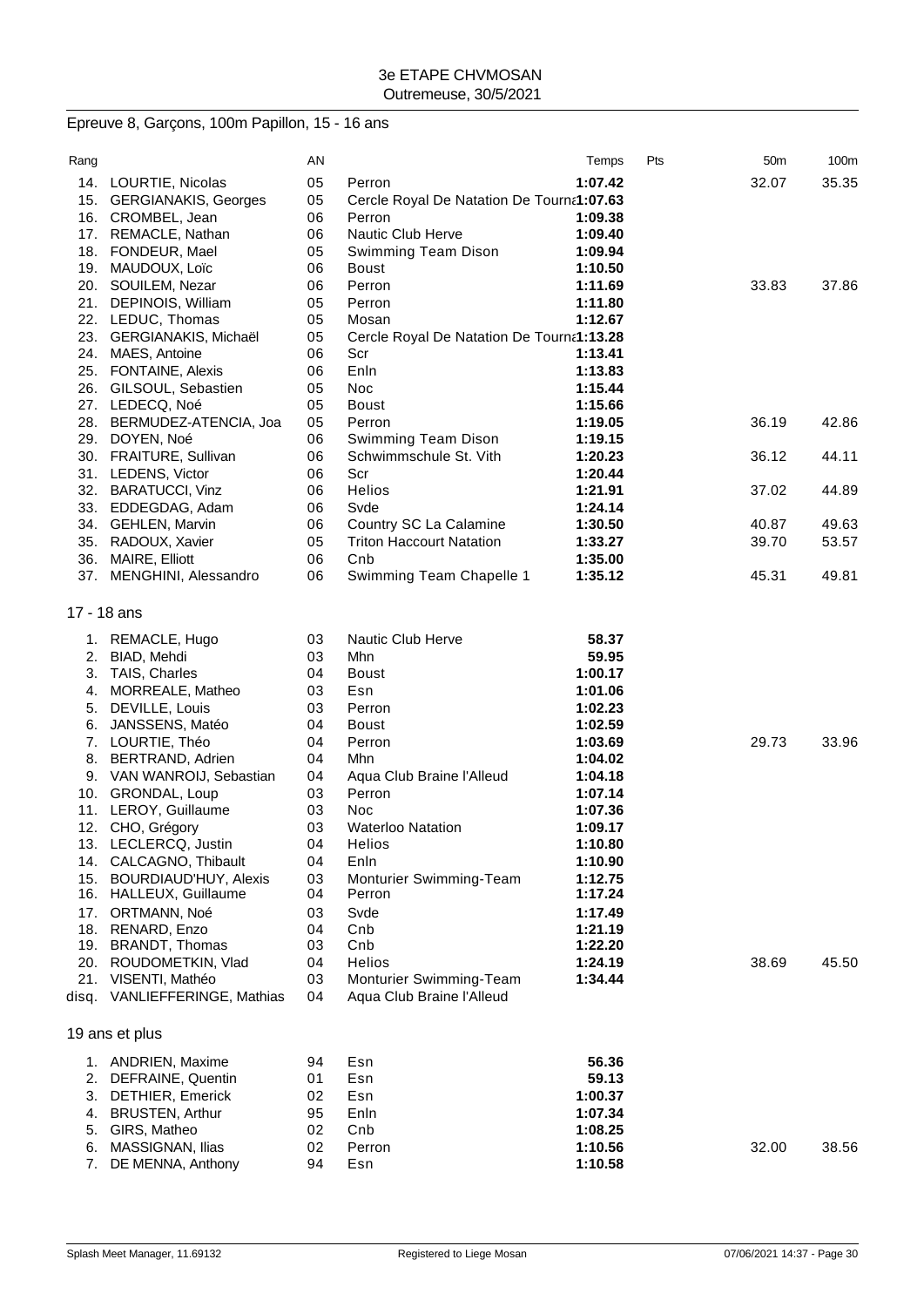## Epreuve 8, Messieurs, 100m Papillon

hc. VAN HAUWAERT, Jérôme 09 Boust

| Epreuve 9<br>30/05/2021 |                                      |          | Dames, 100m 4 nages                                                    |                    |     |                 | 11 ans et plus<br>Liste résultats |
|-------------------------|--------------------------------------|----------|------------------------------------------------------------------------|--------------------|-----|-----------------|-----------------------------------|
| Points: FINA 2021       |                                      |          |                                                                        |                    |     |                 |                                   |
| Rang                    |                                      | AN       |                                                                        | Temps              | Pts | 50 <sub>m</sub> | 100m                              |
|                         | 11 - 12 ans                          |          |                                                                        |                    |     |                 |                                   |
|                         |                                      |          |                                                                        |                    |     |                 |                                   |
|                         | 1. GILLET, Maelle                    | 09       | Enw                                                                    | 1:14.50            |     |                 |                                   |
| 2.                      | JACRI, Maeva                         | 09       | Enw                                                                    | 1:15.57            |     |                 |                                   |
| 3.                      | GILLET, Erynn                        | 09       | Enw                                                                    | 1:15.71            |     |                 |                                   |
| 4.                      | DEJON, Marylou                       | 09       | Liège Natation                                                         | 1:18.82            |     |                 |                                   |
| 5.                      | LEGRAND, Constance                   | 09       | Cercle Royal De Natation De Tourna1:21.45                              |                    |     |                 |                                   |
| 6.                      | RANCILLON, Eline                     | 09       | Aqua Club Braine l'Alleud                                              | 1:21.58            |     |                 |                                   |
| 7.                      | ANDOURA, Judie                       | 09       | Mosan                                                                  | 1:23.20            |     |                 |                                   |
| 8.                      | PAQUES, Typhanie                     | 09       | Liège Natation                                                         | 1:23.34            |     |                 |                                   |
| 9.                      | PAQUES, Célya                        | 09       | Liège Natation                                                         | 1:23.98            |     |                 |                                   |
|                         | 10. SEVRIN, Clémence                 | 09       | Swimming Team Dison                                                    | 1:24.70            |     |                 |                                   |
| 11.                     | ROUX, Nina                           | 10       | Mhn                                                                    | 1:25.51            |     |                 |                                   |
|                         | 12. LHOIR, Eloïse                    | 10       | Aqua Club Braine l'Alleud                                              | 1:25.84            |     |                 |                                   |
|                         | 13. GILIS, Noémie                    | 09       | Perron                                                                 | 1:26.14            |     |                 |                                   |
|                         | 14. CUYCKEN, Juliette                | 10       | Enw                                                                    | 1:26.95            |     |                 |                                   |
|                         | 15. PAVAN, Nahla                     | 09       | Monturier Swimming-Team                                                | 1:27.02            |     |                 |                                   |
| 16.                     | MARDAGA, Anaïs                       | 10       | Liège Natation                                                         | 1:27.13            |     |                 |                                   |
|                         | 17. MULONE, Chiara                   | 09       | Mosan                                                                  | 1:27.52            |     |                 |                                   |
|                         | 18. RESMINI, Giulia                  | 10       | Aqua Club Braine l'Alleud                                              | 1:28.73            |     |                 |                                   |
| 19.                     | JOHNEN, Emma                         | 10       | Nautic Club Herve                                                      | 1:29.12            |     |                 |                                   |
|                         | 20. DESSART, Emma                    | 10       | Liège Natation                                                         | 1:29.25            |     |                 |                                   |
|                         | 21. POSSEN, Olivia                   | 10       | Svde                                                                   | 1:29.30            |     |                 |                                   |
|                         | 22. WILLEMYNS, Marie-Lou             | 10       | Cercle Royal De Natation De Tourna1:29.86                              |                    |     |                 |                                   |
|                         | 23. CARLOS DA SILVA, Ilana Luiza 10  |          | Mosan                                                                  | 1:29.88            |     |                 |                                   |
|                         | 24. ANTONIAN, Juliette               | 10       | Enw                                                                    | 1:30.44            |     |                 |                                   |
| 25.                     | BENNANI, Maryam                      | 10       | Mosan                                                                  | 1:30.54            |     |                 |                                   |
| 26.                     | <b>FORTEMPS, Florine</b>             | 09       | Perron                                                                 | 1:32.08            |     |                 |                                   |
|                         | 27. FONTAINE, Chloé                  | 09       | <b>Waterloo Natation</b>                                               | 1:33.33            |     |                 |                                   |
|                         | 28. CHRISTIAENS, Camille             | 10       | Mosan                                                                  | 1:33.84            |     |                 |                                   |
|                         | 29. POES, Louise                     | 10       | Liège Natation                                                         | 1:33.97            |     |                 |                                   |
| 30.                     | DURY, Elisabeth                      | 10       | Scr                                                                    | 1:34.10            |     |                 |                                   |
|                         | 31. HESSENS, Aurélie                 | 09       | Nautic Club Herve                                                      | 1:35.57            |     |                 |                                   |
| 32.                     | AZZOUZI, Lina<br>33. LECLERCQ, Aline | 09       | Svde                                                                   | 1:35.68            |     |                 |                                   |
|                         | 34. STEVENS, Eleonore                | 10<br>09 | Cercle Royal De Natation De Tourna1:35.86<br>Aqua Club Braine l'Alleud | 1:36.20            |     |                 |                                   |
|                         |                                      |          |                                                                        |                    |     |                 |                                   |
| 35.<br>36.              | DE JESUS, Camille<br>TIGNY, Solène   | 10<br>10 | Huy<br>Huy                                                             | 1:36.21<br>1:36.53 |     |                 |                                   |
| 37.                     | CHAFWEHE, Vanina                     | 10       | Enw                                                                    | 1:36.79            |     |                 |                                   |
| 38.                     | MERTENS-GOOSSENS, Manu(10            |          | Scr                                                                    | 1:37.51            |     |                 |                                   |
| 39.                     | DELVAUX, Ellynn                      | 10       | <b>Triton Haccourt Natation</b>                                        | 1:37.57            |     |                 |                                   |
| 40.                     | GODEFROID, Charlize                  | 10       | Scr                                                                    | 1:38.79            |     |                 |                                   |
| 41.                     | PRIOUX, Maélie                       | 10       | Cercle Royal De Natation De Tourna1:40.45                              |                    |     |                 |                                   |
|                         | 42. STAS, Eléa                       | 10       | Liège Natation                                                         | 1:41.09            |     |                 |                                   |
| 43.                     | STRAETEN, Jeanne                     | 10       | Perron                                                                 | 1:41.16            |     |                 |                                   |
|                         | 44. VANDERSTICHELEN, Zélie           | 10       | Cercle Royal De Natation De Tourna1:41.28                              |                    |     |                 |                                   |
| 45.                     | <b>PAUWELS, Perinne</b>              | 09       | Monturier Swimming-Team                                                | 1:42.05            |     |                 |                                   |
|                         | 46. VERLINDEN, Alina                 | 10       | Liège Natation                                                         | 1:42.81            |     |                 |                                   |
| 47.                     | JOVANOVIC, Lola                      | 09       | <b>Waterloo Natation</b>                                               | 1:43.45            |     |                 |                                   |
| 48.                     | DETHIER, Mélinda                     | 10       | <b>Nautic Club Herve</b>                                               | 1:43.60            |     |                 |                                   |
| 49.                     | MASSCHELEIN, Charline                | 10       | Aqua Club Braine l'Alleud                                              | 1:44.02            |     |                 |                                   |
| 50.                     | MOLINA FUEYO, Marisa                 | 10       | Aqua Club Braine l'Alleud                                              | 1:45.39            |     |                 |                                   |
| 51.                     | MAGHUE, Nina                         | 09       | Monturier Swimming-Team                                                | 1:45.43            |     |                 |                                   |
| 52.                     | <b>BUSTO, Léonore</b>                | 10       | Scr                                                                    | 1:45.56            |     |                 |                                   |
|                         |                                      |          |                                                                        |                    |     |                 |                                   |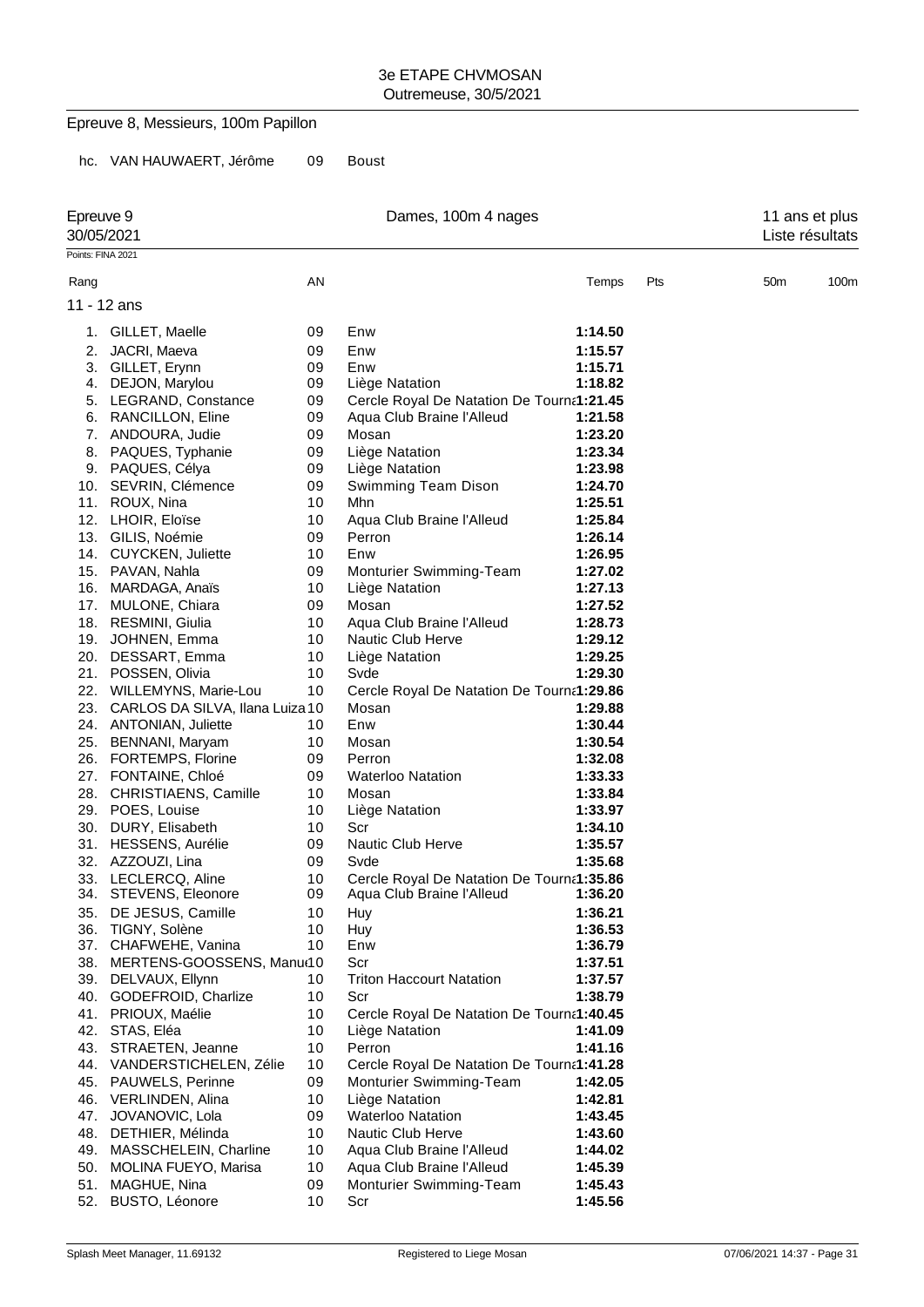#### Epreuve 9, Filles, 100m 4 nages, 11 - 12 ans

| Rang |                                         | ΑN       |                                           | Temps   | Pts | 50 <sub>m</sub> | 100 <sub>m</sub> |
|------|-----------------------------------------|----------|-------------------------------------------|---------|-----|-----------------|------------------|
| 53.  | <b>BONIVER, Marion</b>                  | 09       | Nautic Club Herve                         | 1:46.76 |     |                 |                  |
|      | 54. PONSEN, Maéva                       | 10       | Swimming Team Dison                       | 1:48.02 |     |                 |                  |
|      | 55. KAPALATA, yanina                    | 10       | Perron                                    | 1:48.78 |     |                 |                  |
|      | 56. NEVILLE, Cara                       | 10       | Scr                                       | 1:49.87 |     |                 |                  |
| 57.  | NOISETTE, Julie                         | 10       | <b>Triton Haccourt Natation</b>           | 1:50.73 |     |                 |                  |
|      | 58. HERMANS, Lucie                      | 10       | Helios                                    | 1:50.78 |     |                 |                  |
|      | 59. MICHEL, Charline                    | 09       | Monturier Swimming-Team                   | 1:50.81 |     |                 |                  |
|      | 60. MARTELEUR, Elodie                   | 10       | Boust                                     | 1:51.86 |     |                 |                  |
|      | 61. BRUNEE, Emilie                      | 10       | <b>Helios</b>                             | 1:52.48 |     |                 |                  |
|      | 62. BLEHEN, Zoe                         | 10       | Svde                                      | 1:53.03 |     |                 |                  |
|      |                                         |          | Mosan                                     | 1:54.89 |     |                 |                  |
|      | 63. BALDE, Djenabu<br>64. SURAHY, Célia | 10       | Club Arapaïmas Beauraing                  |         |     |                 |                  |
|      |                                         | 10<br>09 |                                           | 1:57.92 |     |                 |                  |
|      | 65. DURAND, Eléonore                    |          | Cercle Royal De Natation De Tourna1:59.00 |         |     |                 |                  |
|      | 66. DUMONT, Luan                        | 10       | <b>Helios</b>                             | 1:59.18 |     |                 |                  |
| 67.  | DA SILVEIRA, Mélissa                    | 10       | Perron                                    | 2:00.19 |     |                 |                  |
|      | 68. HALL, Sofia                         | 10       | <b>Waterloo Natation</b>                  | 2:02.93 |     |                 |                  |
|      | 69. LJUJIC, Ana                         | 10       | <b>Waterloo Natation</b>                  | 2:03.43 |     |                 |                  |
|      | 70. ARNOULD, Perine                     | 10       | Club Arapaïmas Beauraing                  | 2:19.73 |     |                 |                  |
|      | 13 - 14 ans                             |          |                                           |         |     |                 |                  |
|      | 1. LABASSE, Clémence                    | 07       | Mosan                                     | 1:09.91 |     |                 |                  |
|      | 2. RINCHON, Rachel                      | 08       | <b>Helios</b>                             | 1:11.75 |     |                 |                  |
| 3.   | DUPONT, Shannah                         | 07       | Cercle Royal De Natation De Tourna1:12.93 |         |     |                 |                  |
| 4.   | DAVID, Ryana                            | 08       | Perron                                    | 1:13.12 |     |                 |                  |
| 5.   | DEBOUVRIE, Klara                        | 07       | Cercle Royal De Natation De Tourna1:13.87 |         |     |                 |                  |
| 6.   | CORBISIER, Mylene                       | 07       | Mhn                                       | 1:13.88 |     |                 |                  |
| 7.   | DEBOUVRIE, Lyse                         | 08       | Cercle Royal De Natation De Tourna1:14.12 |         |     |                 |                  |
|      | 8. HUISMAN BRUNIN, Laura                | 07       | <b>Waterloo Natation</b>                  | 1:14.24 |     |                 |                  |
| 9.   | NICOLAS, Julie                          | 07       | Cercle Royal De Natation De Tourna1:14.54 |         |     |                 |                  |
| 10.  | MICHAUX, Valentine                      | 07       | <b>Helios</b>                             | 1:14.79 |     |                 |                  |
| 11.  | DEVILLÉ, Hélene                         | 08       | Perron                                    | 1:15.53 |     |                 |                  |
|      | 12. MONTEGAUDIO, Elisa                  | 07       | Mosan                                     | 1:15.70 |     |                 |                  |
| 13.  |                                         | 07       | <b>Nautic Club Herve</b>                  | 1:16.27 |     |                 |                  |
|      | <b>MAYERES, Tess</b>                    |          |                                           |         |     |                 |                  |
|      | 14. DE BECKER, Aurore                   | 07       | <b>Waterloo Natation</b>                  | 1:16.33 |     |                 |                  |
|      | 15. COLINET, Charlotte                  | 07       | Scr                                       | 1:17.14 |     |                 |                  |
|      | 16. BRAUN, Emelie                       | 07       | Country SC La Calamine                    | 1:17.50 |     |                 |                  |
| 17.  | GILLET, Nohra                           | 07       | Cnb                                       | 1:17.55 |     |                 |                  |
|      | 18. COLINET, Manon                      | 07       | Scr                                       | 1:17.84 |     |                 |                  |
| 19.  | <b>THIRY, Alice</b>                     | 08       | Cnb                                       | 1:18.00 |     |                 |                  |
|      | 20. MITU, Maria                         | 08       | Aqua Club Braine l'Alleud                 | 1:18.03 |     |                 |                  |
| 21.  | CHIFFOT, Ness                           | 07       | Mhn                                       | 1:18.69 |     |                 |                  |
|      | 22. FRANCOIS, Shannon                   | 07       | <b>Helios</b>                             | 1:18.80 |     |                 |                  |
| 23.  | MERTENS-GOOSSENS, Milena07              |          | Scr                                       | 1:19.10 |     |                 |                  |
|      | 24. DEMOULIN, Célia                     | 07       | Nautic Club Herve                         | 1:20.48 |     |                 |                  |
|      | 25. POLITANO, Christina                 | 07       | Perron                                    | 1:21.59 |     | 37.37           | 44.22            |
|      | 26. OZEN, Sena-Ayse                     | 08       | Helios                                    | 1:22.62 |     |                 |                  |
|      | 27. GILLAIN, Gabrielle                  | 08       | Mosan                                     | 1:22.64 |     |                 |                  |
|      | 28. LETOR, Claire                       | 07       | Swimming Team Dison                       | 1:23.27 |     |                 |                  |
|      | 29. PAIROUX, Eloise                     | 08       | Perron                                    | 1:23.50 |     |                 |                  |
|      | 30. HANF-BRAIBANT, kim                  | 07       | Svde                                      | 1:23.65 |     |                 |                  |
|      | 31. REMY, Clémentine                    | 07       | Mosan                                     | 1:24.35 |     |                 |                  |
|      | 32. BOCK, Annouk                        | 08       | Cnb                                       | 1:24.95 |     |                 |                  |
|      | 33. GLINKA, Ada                         | 08       | Scr                                       | 1:25.43 |     |                 |                  |
|      | 34. DUCOMBLE, Anne                      | 07       | <b>Waterloo Natation</b>                  | 1:25.72 |     |                 |                  |
|      | 35. AERTS, Océane                       | 08       | Mosan                                     | 1:25.84 |     |                 |                  |
|      | 36. ZANANE, Aycha                       | 07       | Mosan                                     | 1:25.87 |     |                 |                  |
|      | 37. LECLERCQ, Anaïs                     | 07       | Cercle Royal De Natation De Tourna1:26.06 |         |     |                 |                  |
|      | 38. FRANKINET, Margaux                  | 08       | Mosan                                     | 1:26.39 |     |                 |                  |
|      | 39. BACZYNSKI, Tya                      | 08       | <b>Triton Haccourt Natation</b>           | 1:26.57 |     |                 |                  |
|      | 40. ZOUHAD, Sofia                       | 07       | Mosan                                     | 1:26.71 |     |                 |                  |
|      |                                         |          |                                           |         |     |                 |                  |

 $13$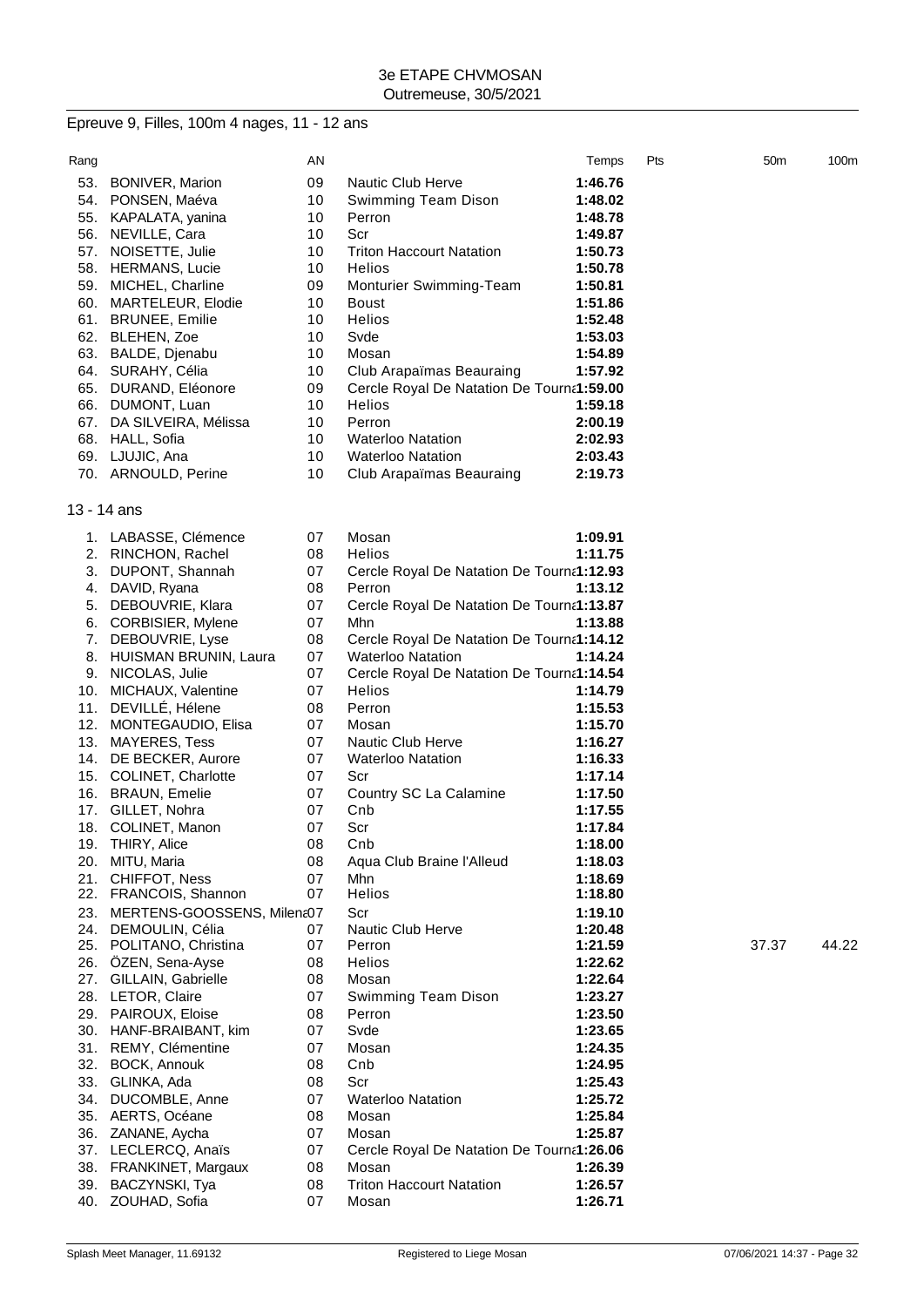# Epreuve 9, Filles, 100m 4 nages, 13 - 14 ans

| Rang        |                                                 | ΑN       |                                           | Temps              | Pts | 50m   | 100m  |
|-------------|-------------------------------------------------|----------|-------------------------------------------|--------------------|-----|-------|-------|
| 41.         | DURU, Sasha                                     | 08       | <b>Nautic Club Herve</b>                  | 1:27.12            |     |       |       |
|             | 42. CARBAJAL, Vic                               | 08       | <b>Triton Haccourt Natation</b>           | 1:27.48            |     |       |       |
|             | 43. BERNARD, Erin                               | 07       | Huy                                       | 1:29.16            |     |       |       |
|             | 44. DELEPLANQUE, Emma                           | 08       | <b>Helios</b>                             | 1:29.44            |     |       |       |
|             | 45. HALLEUX, Clothilde                          | 07       | Perron                                    | 1:30.00            |     |       |       |
|             | 46. LENAERTS, Romane                            | 07       | <b>Triton Haccourt Natation</b>           | 1:32.80            |     |       |       |
|             | 47. MUSSCHEBROECK, Raphaëllo7                   |          | Scr                                       | 1:33.01            |     |       |       |
|             | 48. TIGNY, Clémence                             | 07       | Huy                                       | 1:34.17            |     |       |       |
|             | 49. BOULOGNE, Hannah                            | 08       | Aqua Club Braine l'Alleud                 | 1:34.61            |     |       |       |
|             | 50. LEGRAND, Angel                              | 08       | Monturier Swimming-Team                   | 1:34.85            |     |       |       |
|             | 51. ZYDAK, Emma                                 | 08       | Svde                                      | 1:35.22            |     |       |       |
|             | 52. BERNIER, Pauline                            | 08       | Perron                                    | 1:36.13            |     |       |       |
|             | 53. STROOBANTS, Léa                             | 08       | Swimming Team Chapelle 1                  | 1:36.78            |     |       |       |
|             | 54. VONCKEN, Maurane                            | 08       | Country SC La Calamine                    | 1:41.75            |     | 50.58 | 51.17 |
|             | 55. DE PASCALE, Olivia                          | 07       | Swimming Team Chapelle 1                  | 1:44.42            |     |       |       |
|             | 56. MELIN, Lalou                                | 08       | Perron                                    | 1:51.04            |     |       |       |
|             |                                                 |          |                                           |                    |     |       |       |
| 15 - 16 ans |                                                 |          |                                           |                    |     |       |       |
|             | 1. PETITJEAN, Elise                             | 05       | Enw                                       | 1:06.87            |     |       |       |
|             | 2. PUISSANT, Lise                               | 05       | Mhn                                       | 1:08.09            |     |       |       |
|             | 3. DUMONT, Louisa                               | 05       | Perron                                    | 1:10.30            |     |       |       |
|             | 4. BORRÉ, Chloé                                 | 05       | Perron                                    | 1:10.85            |     |       |       |
|             | 5. DAVID, Sarah                                 | 06       | Perron                                    | 1:11.33            |     | 33.90 | 37.43 |
|             | 6. CHABOT, Camille                              | 06       | Perron                                    | 1:13.61            |     | 34.81 | 38.80 |
|             | 7. PICARD, Chiara                               | 05       | Mosan                                     | 1:14.71            |     |       |       |
|             | 8. SITLIVY, Florence                            | 05       | Mosan                                     | 1:15.20            |     |       |       |
|             | 9. FAEMS, Elise                                 | 05       | Scr                                       | 1:15.68            |     |       |       |
|             | 10. BAYETTO, Shania                             | 06       | Swimming Team Dison                       | 1:15.85            |     |       |       |
|             | 11. LEMAL, Alice                                | 05       | Mhn                                       | 1:15.88            |     |       |       |
|             | 12. BOCQUET, Julia                              | 05       | Cercle Royal De Natation De Tourna1:16.12 |                    |     |       |       |
|             | 13. DENEF, Anne-Laure                           | 06       | Scr                                       | 1:16.22            |     |       |       |
|             | 14. RASK, Marie                                 | 06       | <b>Waterloo Natation</b>                  | 1:16.28            |     |       |       |
|             | 15. JAMIN, Pauline                              | 06       | Perron                                    | 1:16.41            |     |       |       |
|             | 16. PICARD, Inès                                | 05       | Mosan                                     | 1:17.21            |     |       |       |
|             | 17. COUTISSE, Nelha                             | 06       | Cercle Royal De Natation De Tourna1:17.31 |                    |     |       |       |
|             | 18. JURDAN, Yanaëlle                            | 06       | Mosan                                     | 1:17.42            |     |       |       |
|             | 19. DULLIER, Déborah<br>20. STROOBANTS, Pauline | 06<br>05 | <b>Helios</b><br>Swimming Team Chapelle 1 | 1:17.81<br>1:18.46 |     |       |       |
|             |                                                 |          |                                           |                    |     |       |       |
|             | 21. RENSON, Marilou<br>22. BOUTET, Line         | 05<br>05 | Enw<br>Nautic Club Herve                  | 1:18.93<br>1:19.70 |     |       |       |
|             | 23. JAMAR, Laura                                | 05       | Perron                                    | 1:21.24            |     | 37.47 | 43.77 |
| 24.         | DORADO VERREYDT, Satu                           | 06       | <b>Waterloo Natation</b>                  | 1:22.64            |     |       |       |
|             | 25. CAVALERU, Teodora                           | 05       | Aqua Club Braine l'Alleud                 | 1:23.59            |     |       |       |
|             | 26. DULLIER, Coralie                            | 06       | <b>Helios</b>                             | 1:24.10            |     |       |       |
|             | 27. BURET, Adèle                                | 06       | Cercle Royal De Natation De Tourna1:24.23 |                    |     |       |       |
|             | 28. BAXTER, Elizabeth                           | 06       | Scr                                       | 1:24.59            |     |       |       |
|             | 29. BERNARD, Maureen                            | 05       | Huy                                       | 1:24.71            |     |       |       |
|             | 30. BEUDIN, Laura                               | 05       | Cercle Royal De Natation De Tourna1:30.04 |                    |     |       |       |
|             | 31. BAURIN, Romane                              | 06       | <b>Triton Haccourt Natation</b>           | 1:30.18            |     |       |       |
|             | 32. GREGOIRE, Heloïse                           | 05       | Cnb                                       | 1:33.99            |     |       |       |
|             | 33. VERTEREN, Célina                            | 06       | Monturier Swimming-Team                   | 1:36.62            |     |       |       |
|             | 34. PARENT, Alexie                              | 05       | Club Arapaïmas Beauraing                  | 1:37.19            |     |       |       |
|             | 35. SITDINOVA, Adeline                          | 06       | Mosan                                     | 1:38.87            |     |       |       |
|             | malade LIESSE, Aurore                           | 06       | Cnb                                       |                    |     |       |       |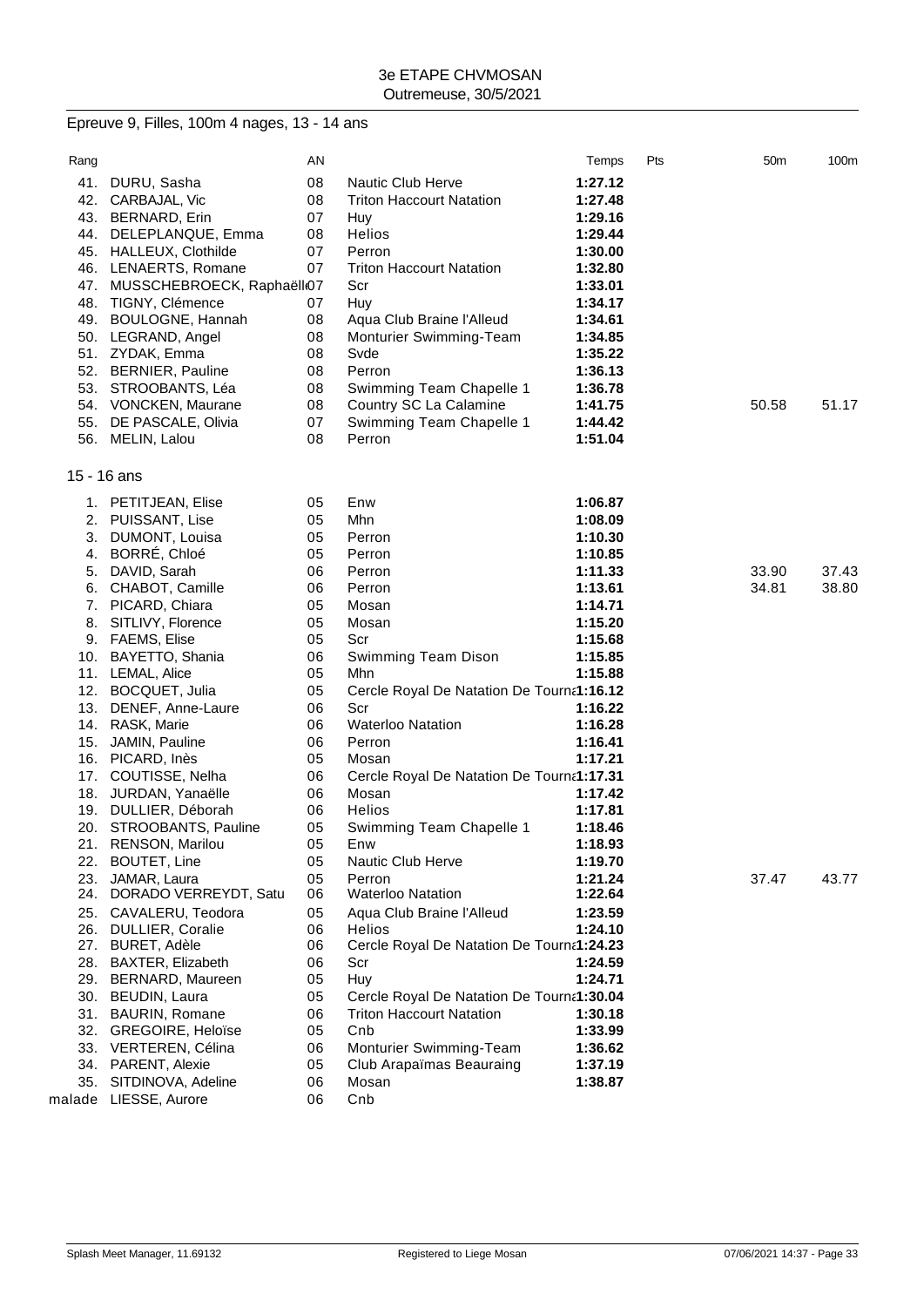## Epreuve 9, Dames, 100m 4 nages

## 17 - 18 ans

| $\mathbf{1}$ . | PISANE, Alisée            | 03 | Enw                                       | 1:08.98 |
|----------------|---------------------------|----|-------------------------------------------|---------|
| 2.             | <b>GHELEYNS, Juliette</b> | 04 | Cercle Royal De Natation De Tourna1:09.40 |         |
| 3.             | GARRAUX, Eva              | 03 | Perron                                    | 1:09.48 |
| 4.             | HERMANS, Célia            | 04 | <b>Boust</b>                              | 1:10.60 |
| 5.             | DARGE, Zoé                | 04 | Scr                                       | 1:10.75 |
| 6.             | CUTILLO, Léna             | 03 | Mosan                                     | 1:11.76 |
| 7.             | DERBAIX, Emilie           | 04 | Perron                                    | 1:14.16 |
| 8.             | BEAUDOT, Laly             | 04 | Noc.                                      | 1:15.02 |
| 9.             | LAVET, Mélusine           | 04 | Nautic Club Herve                         | 1:15.17 |
| 10.            | HAAS, Kathrin             | 03 | Schwimmschule St. Vith                    | 1:17.44 |
| 11.            | DALLENNE, Noémie          | 04 | <b>Waterloo Natation</b>                  | 1:26.07 |
| 12.            | CASSEZ, Rosalie           | 03 | <b>Monturier Swimming-Team</b>            | 1:30.54 |
| 13.            | <b>VERCHEVAL, Elise</b>   | 04 | <b>Triton Haccourt Natation</b>           | 1:30.92 |
|                | 14. GHEERARDYN, juliette  | 03 | Mhn                                       | 1:32.33 |

#### 19 ans et plus

| 1. STREPENNE, Elisa  | 00 | Perron                          | 1:12.20 |
|----------------------|----|---------------------------------|---------|
| 2. ARGUN, Laura      | 02 | Schwimmschule St. Vith          | 1:14.41 |
| 3. JANDRAIN, Claire  | 02 | <b>Triton Haccourt Natation</b> | 1:21.86 |
| 4. WILLAYE, Lola     | 02 | Mhn                             | 1:29.01 |
| 5. BACZYNSKI, Alizéa | በ2 | <b>Triton Haccourt Natation</b> | 1:33.15 |
| hc. PIERLOT, Amelie  | 07 | Perron                          |         |

#### Epreuve 10 **Exerciseus**, 100m 4 nages 11 ans et plus

|      | 30/05/2021                     |    |                                           |         |     |                 | Liste résultats |
|------|--------------------------------|----|-------------------------------------------|---------|-----|-----------------|-----------------|
|      | Points: FINA 2021              |    |                                           |         |     |                 |                 |
| Rang |                                | AN |                                           | Temps   | Pts | 50 <sub>m</sub> | 100m            |
|      | 11 - 12 ans                    |    |                                           |         |     |                 |                 |
|      | 1. BUTTARELLI, Claudio         | 09 | <b>Waterloo Natation</b>                  | 1:09.89 |     |                 |                 |
|      | 2. PELLE, Luca-Alexandru       | 09 | Aqua Club Braine l'Alleud                 | 1:14.57 |     |                 |                 |
| 3.   | STRUYS, Gabriel                | 09 | Swimming Team Dison                       | 1:18.98 |     |                 |                 |
| 4.   | DERKENNE, Matéo                | 09 | <b>Triton Haccourt Natation</b>           | 1:19.75 |     |                 |                 |
| 5.   | DUBRUNQUEZ, Alexandre          | 10 | Enw                                       | 1:21.10 |     |                 |                 |
| 6.   | WATTIAUX, Thomas               | 10 | Mhn                                       | 1:21.16 |     |                 |                 |
|      | 7. PERREAULT-MOONEY, Benjar09i |    | <b>Waterloo Natation</b>                  | 1:21.71 |     |                 |                 |
|      | 8. CHEN, Peter                 | 09 | Mhn                                       | 1:22.90 |     |                 |                 |
|      | 9. LAMBERT, Noah               | 10 | Liège Natation                            | 1:23.00 |     |                 |                 |
| 10.  | RIMBAULT, Enoha                | 09 | Enw                                       | 1:23.71 |     |                 |                 |
| 11.  | HANKART, Mathias               | 09 | Liège Natation                            | 1:24.54 |     |                 |                 |
| 12.  | DOMINICZAK, Sully              | 10 | Liège Natation                            | 1:25.45 |     |                 |                 |
|      | 13. LETOR, Quentin             | 09 | Swimming Team Dison                       | 1:25.50 |     |                 |                 |
|      | 14. DE BAENE, Mathys           | 09 | <b>Waterloo Natation</b>                  | 1:25.63 |     |                 |                 |
| 15.  | NEGRIN, Samuel                 | 09 | Mhn                                       | 1:26.67 |     |                 |                 |
| 16.  | DUCARME, Mathis                | 09 | Monturier Swimming-Team                   | 1:26.95 |     |                 |                 |
| 17.  | GEHLEN, Milan                  | 10 | Country SC La Calamine                    | 1:27.35 |     | 41.52           | 45.83           |
|      | 18. GERARD, Nils               | 09 | Enw                                       | 1:28.13 |     |                 |                 |
|      | 19. ABRAHAM, Noa               | 09 | Cercle Royal De Natation De Tourna1:28.24 |         |     |                 |                 |
| 20.  | MURER, Thimeo                  | 09 | Monturier Swimming-Team                   | 1:28.30 |     |                 |                 |
| 21.  | HOES, Tom Alexander            | 10 | Mhn                                       | 1:29.27 |     |                 |                 |
| 22.  | VASSART, Benjamin              | 09 | Scr                                       | 1:29.67 |     |                 |                 |
| 23.  | BRAGANO, Timéo                 | 10 | Nautic Club Herve                         | 1:30.26 |     |                 |                 |
|      | 24. DUBOIS, Simon              | 09 | Mosan                                     | 1:30.52 |     |                 |                 |
|      | 25. COUNARD, Matéo             | 10 | Enw                                       | 1:31.22 |     |                 |                 |
| 26.  | DAVID, Alan                    | 10 | Perron                                    | 1:31.44 |     |                 |                 |
| 27.  | NICOLAES, Jeremy               | 10 | Country SC La Calamine                    | 1:31.70 |     | 42.77           | 48.93           |
|      | 28. HENRY, Lucas               | 09 | Nautic Club Herve                         | 1:32.26 |     |                 |                 |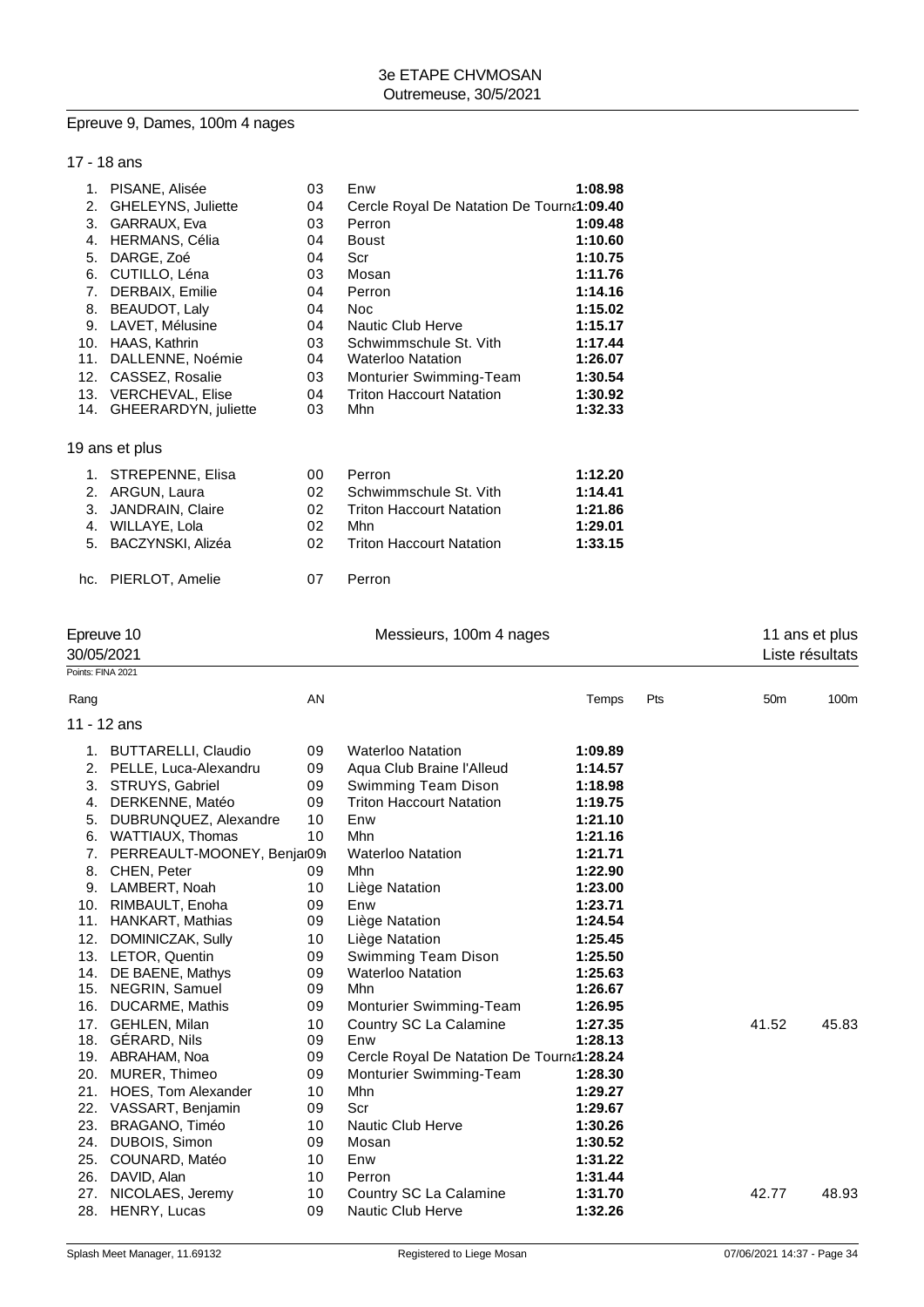# Epreuve 10, Garçons, 100m 4 nages, 11 - 12 ans

| Rang |                          | ΑN |                                           | Temps   | Pts | 50 <sub>m</sub> | 100m  |
|------|--------------------------|----|-------------------------------------------|---------|-----|-----------------|-------|
| 29.  | GARCIA ZAMORA, Esteban   | 09 | Perron                                    | 1:32.99 |     |                 |       |
| 30.  | FAUTRE, Raphael          | 09 | Aqua Club Braine l'Alleud                 | 1:33.86 |     |                 |       |
| 31.  | YAZAG, Amayas            | 09 | Mhn                                       | 1:33.88 |     |                 |       |
| 32.  | DE BECKER, Aurélien      | 10 | <b>Waterloo Natation</b>                  | 1:34.05 |     |                 |       |
| 33.  | NICOLAS, Charles         | 09 | Cercle Royal De Natation De Tourna1:34.12 |         |     |                 |       |
| 34.  | KHEDIMALLAH, Rayan       | 10 | Enw                                       | 1:35.06 |     |                 |       |
| 35.  | COURTOIS, Thomas         | 10 | Liège Natation                            | 1:35.15 |     |                 |       |
| 36.  | EDDEGDAG, Amir           | 09 | Svde                                      | 1:35.43 |     |                 |       |
|      | 37. LEBRUN, Julien       | 09 | Huy                                       | 1:36.28 |     |                 |       |
| 38.  | <b>REMY, Martin</b>      | 09 | Mosan                                     | 1:37.27 |     |                 |       |
| 39.  | <b>MAUROY, Eliott</b>    | 09 | Scr                                       | 1:38.41 |     |                 |       |
| 40.  | FAYS, Romain             | 09 | Liège Natation                            | 1:39.04 |     |                 |       |
| 41.  | DESMET, Nicolas          | 09 | Mosan                                     | 1:39.26 |     |                 |       |
| 42.  | CHAU, Noah               | 10 | Enw                                       | 1:39.34 |     |                 |       |
| 43.  | NEZER, Tom               | 10 | Mosan                                     | 1:39.94 |     |                 |       |
| 44.  | <b>MASAITIS, Mantas</b>  | 10 | Aqua Club Braine l'Alleud                 | 1:40.51 |     |                 |       |
| 45.  | LONCOUR, Titouan         | 10 | Scr                                       | 1:41.38 |     |                 |       |
| 46.  | LUYCKX, Joey             | 10 | <b>Waterloo Natation</b>                  | 1:41.87 |     |                 |       |
| 47.  | ESLAMI, Sam              | 10 | <b>Waterloo Natation</b>                  | 1:42.66 |     |                 |       |
| 48.  | INZILLO, Hugo            | 09 | <b>Nautic Club Herve</b>                  | 1:44.12 |     |                 |       |
| 49.  | DE BOCK, Harry           | 10 | <b>Waterloo Natation</b>                  | 1:45.39 |     |                 |       |
| 50.  | PEYRIÈRE, noah           | 10 | Perron                                    | 1:46.92 |     |                 |       |
| 51.  | <b>GEURTS, Valentin</b>  | 10 | <b>Waterloo Natation</b>                  | 1:47.32 |     |                 |       |
|      | 52. CUELOVANI, Demetre   | 10 | Mosan                                     | 1:47.56 |     |                 |       |
| 53.  | MATHEW, Jared            | 09 | <b>Waterloo Natation</b>                  | 1:47.66 |     |                 |       |
|      | 54. VAN HAUWAERT, Jérôme | 09 | Boust                                     | 1:48.38 |     |                 |       |
| 55.  | LOPEZ, Xavi              | 10 | Mosan                                     | 1:48.49 |     |                 |       |
| 56.  | GUILLAUME, Thibault      | 09 | Club Arapaïmas Beauraing                  | 1:50.35 |     |                 |       |
| 57.  | DIEDEREN, Lucas          | 10 | <b>Nautic Club Herve</b>                  | 1:50.40 |     |                 |       |
| 58.  | GOOSSENS, Sacha          | 09 | <b>Waterloo Natation</b>                  | 1:50.78 |     |                 |       |
|      | 59. ERNST, Corentin      | 10 | Svde                                      | 1:52.25 |     |                 |       |
|      | KOH, William             | 10 | <b>Waterloo Natation</b>                  | 1:52.25 |     |                 |       |
| 61.  | DIGNEFFE, Noah           | 09 | <b>Triton Haccourt Natation</b>           | 1:53.49 |     |                 |       |
| 62.  | KLINKENBERG, Lyam        | 09 | Country SC La Calamine                    | 1:54.94 |     | 55.58           | 59.36 |
| 63.  | DOCQUIER, Mat            | 10 | Swimming Team Dison                       | 1:56.08 |     |                 |       |
| 64.  | TRAN, Bao-Duc            | 10 | <b>Boust</b>                              | 1:56.30 |     |                 |       |
| 65.  | <b>KERFF, Peter</b>      | 10 | Mosan                                     | 1:56.99 |     |                 |       |
| 66.  | MOUHSSIN, Yanis          | 09 | <b>Waterloo Natation</b>                  | 1:57.25 |     |                 |       |
| 67.  | EL BOUSTANE, Dawood      | 10 | Mosan                                     | 1:59.01 |     |                 |       |
|      | 68. WOLFS, guillaume     | 10 | Perron                                    | 2:00.46 |     |                 |       |
|      | 69. KARWAS, Roman        | 10 | Helios                                    | 2:23.18 |     |                 |       |
|      |                          |    |                                           |         |     |                 |       |
|      | 13 - 14 ans              |    |                                           |         |     |                 |       |
|      | 1. LOURTIE, Clément      | 07 | Perron                                    | 1:04.57 |     | 30.14           | 34.43 |
| 2.   | FICHER, Augustin         | 07 | Nautic Club Herve                         | 1:06.79 |     |                 |       |
| 3.   | <b>GARNIER, Terence</b>  | 07 | Mhn                                       | 1:07.42 |     |                 |       |
| 4.   | PERREAULT-MOONEY, Leo    | 07 | <b>Waterloo Natation</b>                  | 1:08.92 |     |                 |       |
| 5.   | BENNANI, Walid           | 07 | Mosan                                     | 1:09.29 |     |                 |       |
| 6.   | HESSENS, Tristan         | 07 | Nautic Club Herve                         | 1:09.90 |     |                 |       |
| 7.   | LAVIOLETTE, Simon        | 08 | Scr                                       | 1:09.92 |     |                 |       |
| 8.   | NICOLAES, Aidan Noah     | 07 | Country SC La Calamine                    | 1:10.95 |     | 32.95           | 38.00 |
| 9.   | LECOCQ, Justin           | 08 | Mosan                                     | 1:11.66 |     |                 |       |
| 10.  | <b>ESCHETTE, Louis</b>   | 07 | Cnb                                       | 1:13.29 |     |                 |       |
| 11.  | ANTONIAN, Movses         | 07 | Enw                                       | 1:13.50 |     |                 |       |
| 12.  | VARVENNES, Arthur        | 07 | Cercle Royal De Natation De Tourna1:13.55 |         |     |                 |       |
| 13.  | TAIS, Henri              | 07 | <b>Boust</b>                              | 1:13.87 |     |                 |       |
| 14.  | DEVILLE, Manu            | 08 | Perron                                    | 1:14.30 |     | 33.69           | 40.61 |
| 15.  | RENSON, Titouan          | 07 | Enw                                       | 1:14.62 |     |                 |       |
| 16.  | VANWERS, Etan            | 08 | Nautic Club Herve                         | 1:14.79 |     |                 |       |
| 17.  | JANSSENS, Arthur         | 07 | <b>Waterloo Natation</b>                  | 1:15.04 |     |                 |       |
|      |                          |    |                                           |         |     |                 |       |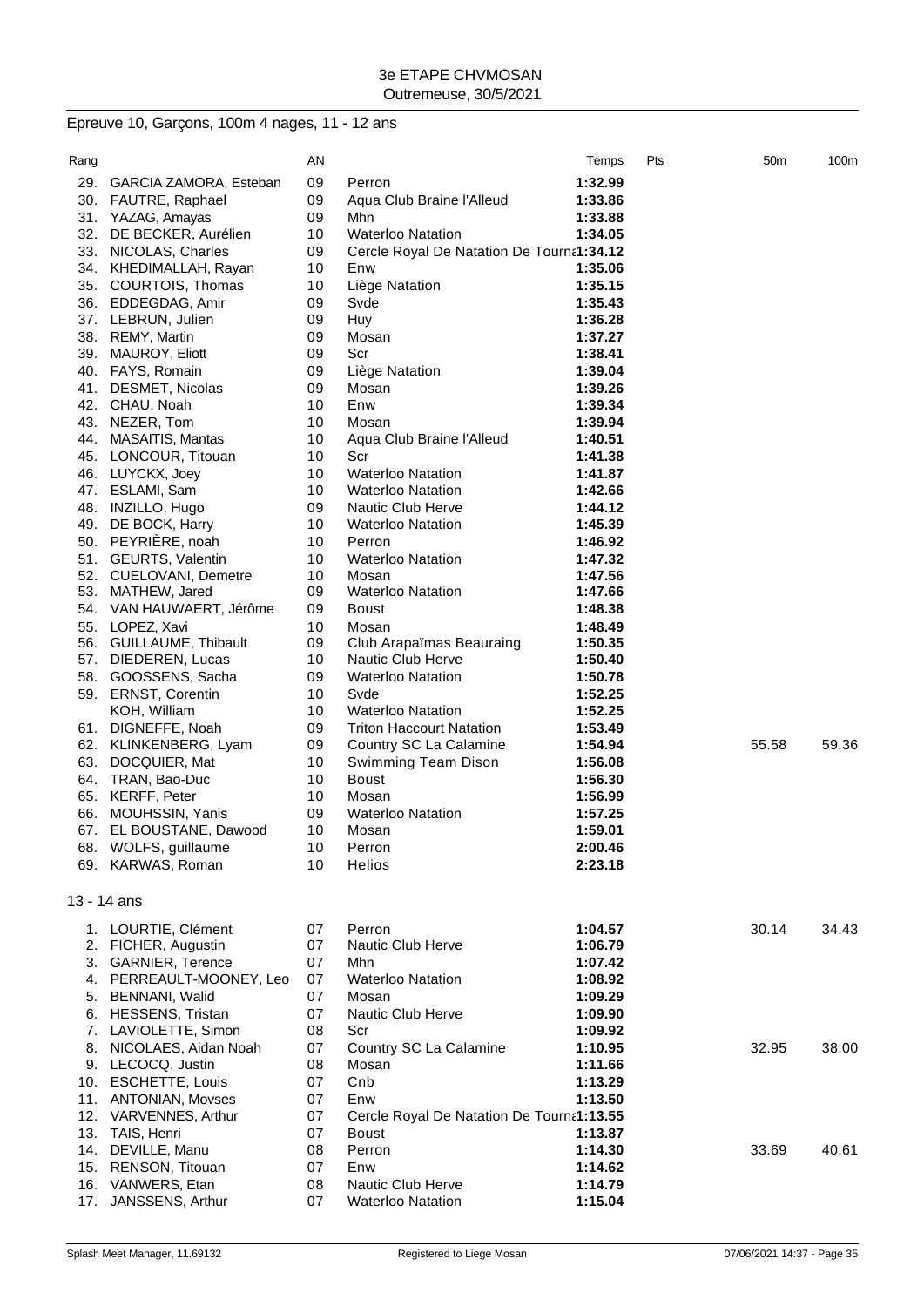# Epreuve 10, Garçons, 100m 4 nages, 13 - 14 ans

| Rang |                              | ΑN |                                           | Temps   | Pts | 50 <sub>m</sub> | 100m  |
|------|------------------------------|----|-------------------------------------------|---------|-----|-----------------|-------|
| 18.  | NOWAK, Adrien                | 08 | <b>Nautic Club Herve</b>                  | 1:15.75 |     |                 |       |
| 19.  | GOIRE, Arnaud                | 08 | Enw                                       | 1:16.24 |     |                 |       |
|      | 20. CORNET, Evan             | 07 | Helios                                    | 1:16.35 |     |                 |       |
| 21.  | JEGHERS, Maël                | 08 | <b>Nautic Club Herve</b>                  | 1:17.64 |     |                 |       |
| 22.  | DOUBEK, Simon                | 08 | <b>Waterloo Natation</b>                  | 1:18.65 |     |                 |       |
| 23.  | COLONERUS, Daniel            | 08 | Schwimmschule St. Vith                    | 1:18.79 |     |                 |       |
| 24.  |                              | 08 | Scr                                       | 1:19.10 |     |                 |       |
|      | MAMBOUR, Philippe            |    |                                           |         |     |                 |       |
| 25.  | STEVENS, Mattéo              | 07 | Swimming Team Dison                       | 1:19.17 |     |                 |       |
| 26.  | DIDY, Antoine                | 07 | Schwimmschule St. Vith                    | 1:19.35 |     |                 |       |
| 27.  | <b>BRUNEE, Jules</b>         | 08 | Helios                                    | 1:19.37 |     |                 |       |
| 28.  | THYSSEN, Mattéo              | 08 | Swimming Team Dison                       | 1:19.51 |     |                 |       |
| 29.  | COQUILLAT, Dorian            | 07 | <b>Waterloo Natation</b>                  | 1:19.54 |     |                 |       |
|      | 30. VANDERSTICHELEN, Oscar   | 08 | Cercle Royal De Natation De Tourna1:19.65 |         |     |                 |       |
|      | 31. LECLERCQ, Lucas          | 07 | Swimming Team Dison                       | 1:19.96 |     |                 |       |
| 32.  | DOUBEK, Adam                 | 08 | <b>Waterloo Natation</b>                  | 1:20.28 |     |                 |       |
| 33.  | MAGREMANNE, Mattéo           | 08 | <b>Waterloo Natation</b>                  | 1:20.62 |     |                 |       |
| 34.  | RIDREMONT, Thomas            | 07 | Monturier Swimming-Team                   | 1:21.18 |     |                 |       |
| 35.  | URBAIN, Raphael              | 08 | Schwimmschule St. Vith                    | 1:21.66 |     |                 |       |
| 36.  | DE BACKER, Sébastien         | 07 | <b>Waterloo Natation</b>                  | 1:21.76 |     |                 |       |
|      | 37. VONCKEN, Lorys           | 08 | Country SC La Calamine                    | 1:21.83 |     | 40.17           | 41.66 |
| 38.  | VAN HEIRWEGHE, Maxime        | 08 | Aqua Club Braine l'Alleud                 | 1:21.94 |     |                 |       |
| 39.  | CHRISTIAENS, Théo            | 08 | Mosan                                     | 1:23.03 |     |                 |       |
| 40.  | BOURDON, Gaspard             | 08 | Svde                                      | 1:23.25 |     |                 |       |
| 41.  | DE JESUS, Hugo               | 07 | Huy                                       | 1:23.26 |     |                 |       |
| 42.  | <b>BRAGANO, Mattéo</b>       | 08 | Nautic Club Herve                         | 1:24.64 |     |                 |       |
|      | 43. VANNEROM, Nathan         | 08 | Perron                                    | 1:26.37 |     |                 |       |
| 44.  | PLUVINAGE, Marius            | 08 | Cercle Royal De Natation De Tourna1:26.87 |         |     |                 |       |
| 45.  | MINNE, Thomas                | 07 | Aqua Club Braine l'Alleud                 | 1:26.99 |     |                 |       |
| 46.  | WERY, Pierre-Alexandre       | 08 | <b>Nautic Club Herve</b>                  | 1:28.34 |     |                 |       |
| 47.  | CHAFWEHE, Théo               | 08 | Enw                                       | 1:29.29 |     |                 |       |
| 48.  | <b>RENIER, Maurice</b>       | 08 | Country SC La Calamine                    | 1:29.32 |     | 43.46           | 45.86 |
| 49.  | HALLEUX, Ethan               | 08 | Nautic Club Herve                         | 1:29.88 |     |                 |       |
| 50.  | <b>BUSTO, Gabriel</b>        | 07 | Scr                                       | 1:30.44 |     |                 |       |
| 51.  |                              | 08 | Scr                                       | 1:31.33 |     |                 |       |
|      | NEVILLE, Daniel              | 08 | <b>Triton Haccourt Natation</b>           | 1:33.05 |     |                 |       |
| 52.  | MASSON, Arthur               |    |                                           |         |     |                 |       |
| 53.  | CUELOVANI, Datar             | 08 | Mosan                                     | 1:33.54 |     |                 |       |
| 54.  | REICHLING, Victor            | 08 | Cnb                                       | 1:33.98 |     |                 |       |
| 55.  | MARIAGE, Emilien             | 07 | Swimming Team Chapelle 1                  | 1:34.52 |     |                 |       |
| 56.  | KALEK, Tom                   | 07 | Swimming Team Chapelle 1                  | 1:34.76 |     |                 |       |
|      | 57. ERNST, Alexis            | 08 | Nautic Club Herve                         | 1:37.03 |     |                 |       |
| 58.  | CLANCY, Andreas              | 08 | Scr                                       | 1:42.40 |     |                 |       |
|      | 59. HENRY, Milo              | 08 | Club Arapaïmas Beauraing                  | 1:48.40 |     |                 |       |
| 60.  | TISSOT, Luka                 | 07 | Club Arapaïmas Beauraing                  | 1:49.73 |     |                 |       |
| 61.  | GEORGES, Olivier             | 08 | Country SC La Calamine                    | 1:55.67 |     | 59.52           | 56.15 |
|      | disq. VAN WANROIJ, Nathaniel | 08 | Aqua Club Braine l'Alleud                 |         |     |                 |       |
|      | 15 - 16 ans                  |    |                                           |         |     |                 |       |
|      |                              |    |                                           |         |     |                 |       |
|      | 1. VANHECKE, Raphaël         | 06 | <b>Waterloo Natation</b>                  | 1:00.85 |     |                 |       |
| 2.   | COURBOIS, Thomas             | 05 | Enw                                       | 1:01.84 |     |                 |       |
| 3.   | <b>HUSQUINET, Louis</b>      | 05 | Mosan                                     | 1:02.38 |     |                 |       |
| 4.   | <b>BIAD, Malik</b>           | 05 | Mhn                                       | 1:03.19 |     |                 |       |
| 5.   | LABYE, Romain                | 05 | Mosan                                     | 1:03.59 |     |                 |       |
| 6.   | VERMAUT, Arthur              | 06 | Aqua Club Braine l'Alleud                 | 1:03.88 |     |                 |       |
| 7.   | SIAS, Simone                 | 05 | Perron                                    | 1:04.77 |     | 29.92           | 34.85 |
| 8.   | DA SILVA E SÀ, Filipe        | 06 | <b>Helios</b>                             | 1:05.73 |     |                 |       |
| 9.   | CROMBEL, Jean                | 06 | Perron                                    | 1:07.67 |     |                 |       |
| 10.  | MOENS, Julien                | 05 | Svde                                      | 1:07.73 |     |                 |       |
| 11.  | SCHMITZ, Dylan               | 05 | Country SC La Calamine                    | 1:08.04 |     | 33.21           | 34.83 |
| 12.  | LOURTIE, Nicolas             | 05 | Perron                                    | 1:09.22 |     | 32.75           | 36.47 |
|      | 13. GUERN, Malo              | 06 | <b>Waterloo Natation</b>                  | 1:09.33 |     |                 |       |
|      |                              |    |                                           |         |     |                 |       |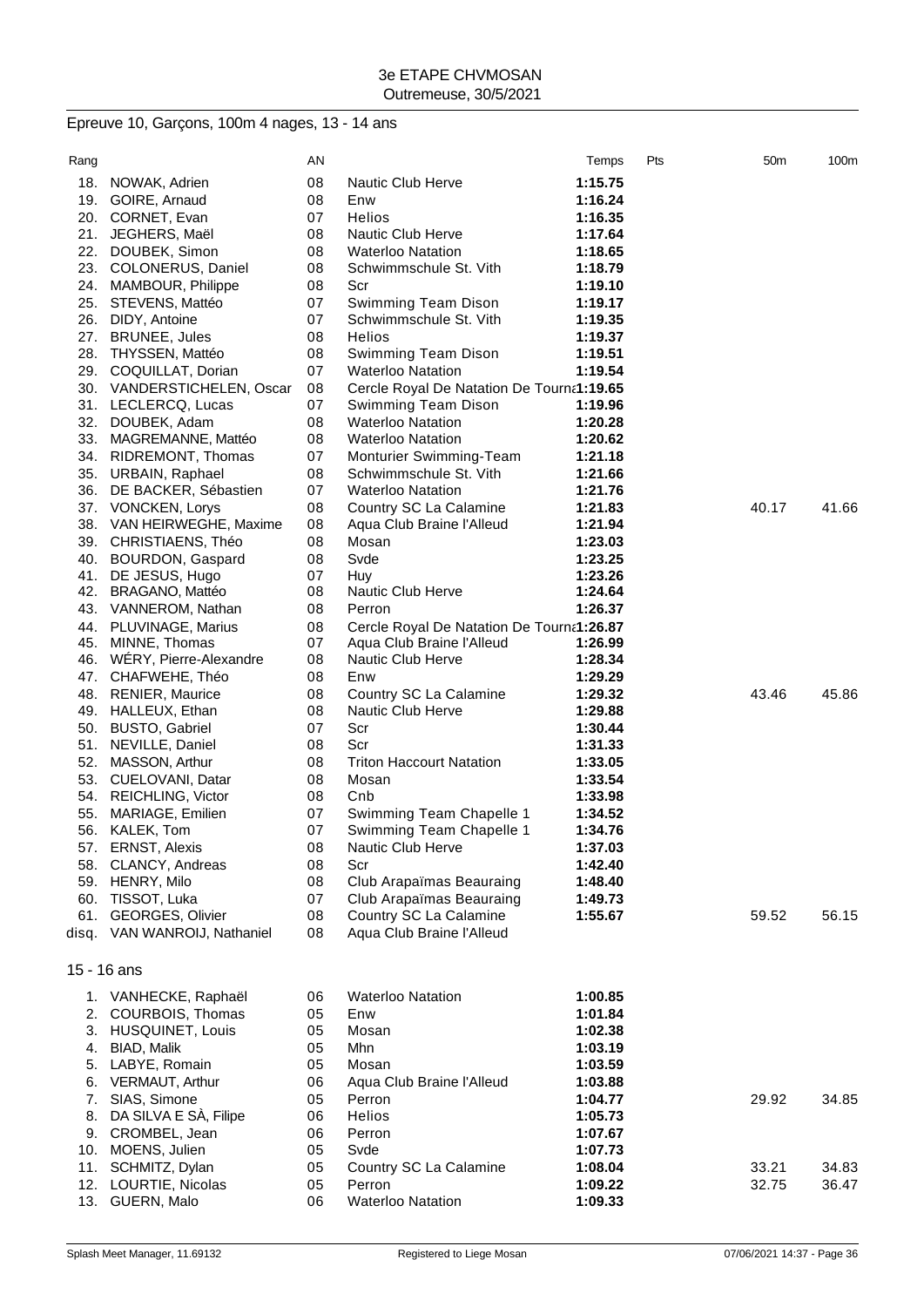# Epreuve 10, Garçons, 100m 4 nages, 15 - 16 ans

| Rang        |                                        | AN       |                                           | Temps              | Pts | 50 <sub>m</sub> | 100m  |
|-------------|----------------------------------------|----------|-------------------------------------------|--------------------|-----|-----------------|-------|
|             | 14. MAUDOUX, Loïc                      | 06       | Boust                                     | 1:10.27            |     |                 |       |
|             | 15. GERGIANAKIS, Georges               | 05       | Cercle Royal De Natation De Tourna1:10.60 |                    |     |                 |       |
|             | 16. SOUILEM, Nezar                     | 06       | Perron                                    | 1:11.16            |     | 31.98           | 39.18 |
|             | 17. LEDUC, Thomas                      | 05       | Mosan                                     | 1:11.32            |     |                 |       |
|             | 18. FONDEUR, Mael                      | 05       | Swimming Team Dison                       | 1:11.42            |     |                 |       |
|             | 19. SALLMANN, Tristan                  | 06       | <b>Waterloo Natation</b>                  | 1:11.75            |     |                 |       |
|             | 20. MAES, Antoine                      | 06       | Scr                                       | 1:13.24            |     |                 |       |
|             | 21. GERGIANAKIS, Michaël               | 05       | Cercle Royal De Natation De Tourna1:13.26 |                    |     |                 |       |
|             | 22. DOYEN, Noé                         | 06       | Swimming Team Dison                       | 1:13.92            |     |                 |       |
| 23.         | JAJKIEWICZ, Maxime                     | 05       | Mhn                                       | 1:15.64            |     |                 |       |
|             | 24. MACHER, Aloïs                      | 06       | <b>Waterloo Natation</b>                  | 1:16.00            |     |                 |       |
|             | 25. LEDECQ, Noé                        | 05       | <b>Boust</b>                              | 1:16.22            |     |                 |       |
|             | 26. EDDEGDAG, Adam                     | 06       | Svde                                      | 1:16.41            |     |                 |       |
|             | 27. BERMUDEZ-ATENCIA, Joa              | 05       | Perron                                    | 1:16.49            |     | 36.17           | 40.32 |
|             | 28. VANDENEDE, Noah                    | 06       | Scr                                       | 1:16.94            |     |                 |       |
|             | 29. BACZYNSKI, Eythan                  | 05       | <b>Triton Haccourt Natation</b>           | 1:17.32            |     |                 |       |
|             | 30. AZZOUZI, Yanis                     | 06       | Svde                                      | 1:17.36            |     |                 |       |
|             | 31. ZYDAK, Julian                      | 05       | Svde                                      | 1:17.82            |     |                 |       |
|             | 32. BARATUCCI, Vinz                    | 06       | Helios                                    | 1:17.91            |     |                 |       |
|             | 33. THIRY, Damien                      | 05       | Svde                                      | 1:18.75            |     |                 |       |
|             | 34. GEHLEN, Marvin                     | 06       | Country SC La Calamine                    | 1:19.44            |     | 37.77           | 41.67 |
|             | 35. LEDENS, Victor                     | 06       | Scr                                       | 1:19.60            |     |                 |       |
|             |                                        |          |                                           |                    |     |                 |       |
|             | 36. RADOUX, Xavier                     | 05       | <b>Triton Haccourt Natation</b>           | 1:19.62            |     |                 |       |
| 37.         | MARIE, Tom<br>38. MENGHINI, Alessandro | 06<br>06 | Huy<br>Swimming Team Chapelle 1           | 1:21.79<br>1:33.72 |     |                 |       |
|             |                                        | 06       | Cnb                                       | 1:36.43            |     |                 |       |
|             | 39. BARTHELEMY, Mathis                 |          |                                           |                    |     |                 |       |
| 17 - 18 ans |                                        |          |                                           |                    |     |                 |       |
|             |                                        | 03       | Perron                                    | 1:00.52            |     |                 |       |
|             | 1. DEVILLE, Louis                      |          |                                           |                    |     |                 |       |
| 2.          | REMACLE, Hugo                          | 03       | Nautic Club Herve                         | 1:01.75            |     |                 |       |
| 3.          | DURIEU, Theo                           | 03       | Mhn                                       | 1:03.17            |     |                 |       |
| 4.          | GARRAUX, Aloïs                         | 03       | Perron                                    | 1:03.80            |     |                 |       |
| 5.          | JANSSENS, Matéo                        | 04       | <b>Boust</b>                              | 1:04.16            |     |                 |       |
| 6.          | CROMBEL, Théo                          | 03       | Perron                                    | 1:04.53            |     |                 |       |
| 7.          | LECLERCQ, Justin                       | 04       | Helios                                    | 1:05.68            |     |                 |       |
| 8.          | TAMIGNEAUX, Arthur                     | 04       | Perron                                    | 1:06.80            |     |                 |       |
| 9.          | CHO, Grégory                           | 03       | <b>Waterloo Natation</b>                  | 1:09.68            |     |                 |       |
|             | 10. GRONDAL, Loup                      | 03       | Perron                                    | 1:10.67            |     |                 |       |
|             | 11. BOURDIAUD'HUY, Alexis              | 03       | Monturier Swimming-Team                   | 1:11.17            |     |                 |       |
|             | 12. LEROY, Guillaume                   | 03       | Noc                                       | 1:11.23            |     |                 |       |
|             | 13. RENARD, Enzo                       | 04       | Cnb                                       | 1:11.30            |     |                 |       |
|             | 14. ORTMANN, Noé                       | 03       | Svde                                      | 1:14.48            |     |                 |       |
| 15.         | BRANDT, Thomas                         | 03       | Cnb                                       | 1:17.23            |     |                 |       |
|             | 16. ROUDOMETKIN, Vlad                  | 04       | Helios                                    | 1:18.00            |     |                 |       |
| 17.         | HALLEUX, Guillaume                     | 04       | Perron                                    | 1:18.02            |     |                 |       |
| 18.         | JEHOULET, Célian                       | 04       | Scr                                       | 1:23.04            |     |                 |       |
| 19.         | VISENTI, Mathéo                        | 03       | Monturier Swimming-Team                   | 1:33.86            |     |                 |       |
| disq.       | VAN WANROIJ, Sebastian                 | 04       | Aqua Club Braine l'Alleud                 |                    |     |                 |       |
|             | disq. VANLIEFFERINGE, Mathias          | 04       | Aqua Club Braine l'Alleud                 |                    |     |                 |       |
|             | 19 ans et plus                         |          |                                           |                    |     |                 |       |
|             |                                        |          |                                           |                    |     |                 |       |
|             | 1. GIRS, Matheo                        | 02       | Cnb                                       | 1:05.69            |     |                 |       |
| 2.          | BENZIGER, Sacha                        | 02       | Perron                                    | 1:06.57            |     |                 |       |
| 3.          | MASSIGNAN, Ilias                       | 02       | Perron                                    | 1:06.77            |     | 31.16           | 35.61 |
|             | 4. MICHEL, Leo                         | 00       | Country SC La Calamine                    | 1:10.11            |     | 32.64           | 37.47 |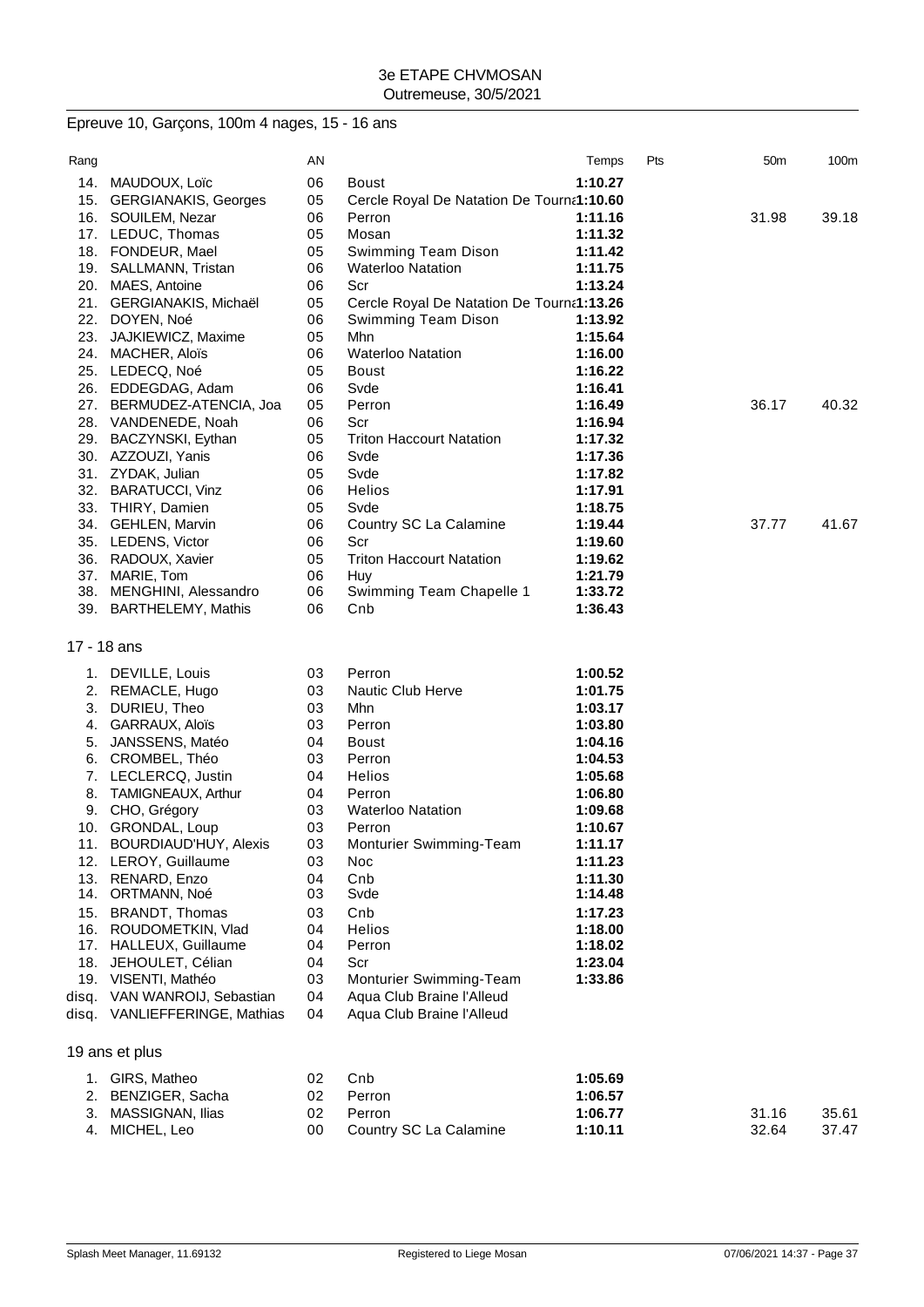| Epreuve 11<br>30/05/2021 |                                  | Dames, 50m Libre | 11 ans et plus<br>Liste résultats   |       |     |
|--------------------------|----------------------------------|------------------|-------------------------------------|-------|-----|
| Points: FINA 2021        |                                  |                  |                                     |       |     |
| Rang                     |                                  | AN               |                                     | Temps | Pts |
| 11 - 12 ans              |                                  |                  |                                     |       |     |
|                          | 1. GILLET, Maelle                | 09               | Enw                                 | 29.96 |     |
| 2.                       | JACRI, Maeva                     | 09               | Enw                                 | 30.94 |     |
|                          | 3. MOUHTADI, Yaelle              | 09               | Esn                                 | 31.50 |     |
|                          | 4. CATAKLI, Nazra                | 09               | Esn                                 | 31.75 |     |
|                          | 5. LEGRAND, Constance            | 09               | Cercle Royal De Natation De Tournai | 31.91 |     |
|                          | 6. LAHBIBI, Amira                | 09               | Esn                                 | 32.54 |     |
|                          | 7. RONI, Victorine               | 09               | Mosan                               | 32.68 |     |
|                          | 8. RANCILLON, Eline              | 09               | Aqua Club Braine l'Alleud           | 33.13 |     |
|                          | 9. BAUVIGNET, Louise             | 09               | Enln                                | 33.41 |     |
|                          | 10. WILLEMYNS, Marie-Lou         | 10               | Cercle Royal De Natation De Tournai | 33.78 |     |
|                          | 11. POSSEN, Olivia               | 10               | Svde                                | 33.90 |     |
|                          | 12. ANTONIAN, Juliette           | 10               | Enw                                 | 34.00 |     |
|                          | 13. SEVRIN, Clémence             | 09               | Swimming Team Dison                 | 34.27 |     |
|                          | 14. BENNANI, Maryam              | 10               | Mosan                               | 34.32 |     |
|                          | 15. ANDOURA, Judie               | 09               | Mosan                               | 34.40 |     |
|                          | 16. CARLOS DA SILVA, Ilana Luiza | 10               | Mosan                               | 34.74 |     |
|                          | 17. MULONE, Chiara               | 09               | Mosan                               | 34.84 |     |
|                          | 18. FORTEMPS, Florine            | 09               | Perron                              | 34.92 |     |
|                          | 19. LHOIR, Eloïse                | 10               | Aqua Club Braine l'Alleud           | 34.98 |     |
|                          | 20. DEPIERREUX, Eleonore         | 10 <sup>°</sup>  | Esn                                 | 35.00 |     |
|                          | <b>HESSENS, Aurélie</b>          | 09               | Nautic Club Herve                   | 35.00 |     |
|                          |                                  |                  |                                     |       |     |
|                          | 22. PAVAN, Nahla                 | 09               | Monturier Swimming-Team             | 35.07 |     |
|                          | 23. LECLERCQ, Aline              | 10 <sup>°</sup>  | Cercle Royal De Natation De Tournai | 35.13 |     |
|                          | 24. ARNOULD, Laly                | 09               | Enln                                | 35.20 |     |
|                          | 25. LEUSCHEN, Hanna              | 10 <sup>°</sup>  | Schwimmschule St. Vith              | 35.45 |     |
|                          | 26. GILIS, Noémie                | 09               | Perron                              | 35.52 |     |
|                          | 27. RESMINI, Giulia              | 10               | Aqua Club Braine l'Alleud           | 35.58 |     |
|                          | 28. FONTAINE, Chloé              | 09               | <b>Waterloo Natation</b>            | 35.67 |     |
|                          | 29. DURY, Elisabeth              | 10               | Scr                                 | 36.10 |     |
|                          | 30. DE JESUS, Camille            | 10               | Huy                                 | 36.93 |     |
|                          | 31. CHRISTIAENS, Camille         | 10               | Mosan                               | 36.94 |     |
| 32.                      | STEVENS, Eleonore                | 09               | Aqua Club Braine l'Alleud           | 37.21 |     |
| 33.                      | BODEUX, Léa                      | 09               | Cnspa                               | 37.51 |     |
|                          | 34. FICHEFET, Agathe             | 09               | Cnspa                               | 37.57 |     |
| 35.                      | DELVAUX, Ellynn                  | 10               | <b>Triton Haccourt Natation</b>     | 37.80 |     |
| 36.                      | JOVANOVIC, Lola                  | 09               | <b>Waterloo Natation</b>            | 37.87 |     |
| 37.                      | <b>BONIVER, Marion</b>           | 09               | Nautic Club Herve                   | 37.88 |     |
|                          | 38. LICOP, Anaïs                 | 09               | Enln                                | 38.04 |     |
|                          | 39. PRIOUX, Maélie               | 10               | Cercle Royal De Natation De Tournai | 38.14 |     |
|                          | 40. CHAFWEHE, Vanina             | 10               | Enw                                 | 38.21 |     |
|                          | 41. TIGNY, Solène                | 10               | Huy                                 | 38.46 |     |
|                          | 42. AZZOUZI, Lina                | 09               | Svde                                | 38.47 |     |
|                          | 43. STRAETEN, Jeanne             | 10               | Perron                              | 38.91 |     |
|                          | 44. GUARINI, Violette            | 09               | Enln                                | 39.37 |     |
|                          | 45. HALL, Sofia                  | 10               | <b>Waterloo Natation</b>            | 39.64 |     |
|                          | 46. VOKAR, Camille               | 09               | Cnspa                               | 39.93 |     |
|                          | GODEFROID, Charlize              | 10               | Scr                                 | 39.93 |     |
|                          | 48. PAUWELS, Perinne             | 09               | Monturier Swimming-Team             | 40.14 |     |
|                          | 49. MERTENS-GOOSSENS, Manuela    | 10               | Scr                                 | 40.42 |     |
|                          | 50. NEVILLE, Cara                | 10 <sup>1</sup>  | Scr                                 | 40.57 |     |
|                          | 51. MASSCHELEIN, Charline        | 10               | Aqua Club Braine l'Alleud           | 40.82 |     |
| 52.                      | MOLINA FUEYO, Marisa             | 10               | Aqua Club Braine l'Alleud           | 41.15 |     |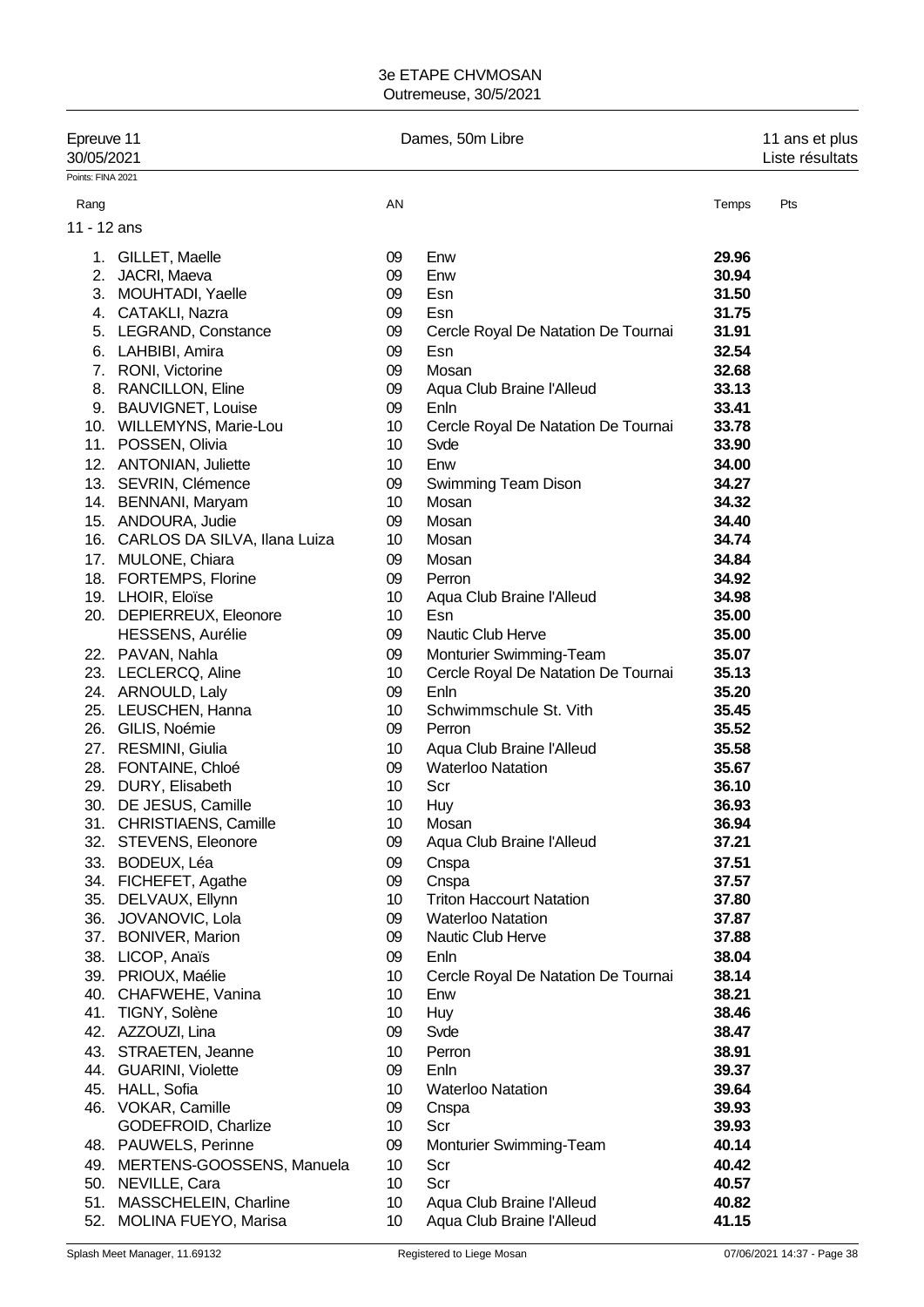## Epreuve 11, Filles, 50m Libre, 11 - 12 ans

| Rang        |                                         | AN       |                                     | Temps          | Pts |
|-------------|-----------------------------------------|----------|-------------------------------------|----------------|-----|
|             | 53. MICHEL, Charline                    | 09       | Monturier Swimming-Team             | 41.25          |     |
|             | 54. VANDERSTICHELEN, Zélie              | 10       | Cercle Royal De Natation De Tournai | 41.47          |     |
|             | 55. KAPALATA, yanina                    | 10       | Perron                              | 41.91          |     |
|             | 56. DURAND, Eléonore                    | 09       | Cercle Royal De Natation De Tournai | 42.08          |     |
| 57.         | JUNGERS, Gaelle                         | 10       | Cnspa                               | 42.42          |     |
|             | 58. NOISETTE, Julie                     | 10       | <b>Triton Haccourt Natation</b>     | 43.46          |     |
|             | 59. HERMANS, Lucie                      | 10       | <b>Helios</b>                       | 43.66          |     |
|             | 60. PONSEN, Maéva                       | 10       | Swimming Team Dison                 | 43.67          |     |
|             | 61. BRUNEE, Emilie                      | 10       | <b>Helios</b>                       | 43.98          |     |
|             | 62. BUSTO, Léonore                      | 10       | Scr                                 | 44.52          |     |
|             | 63. MARTELEUR, Elodie                   | 10       | <b>Boust</b>                        | 45.11          |     |
|             | 64. LJUJIC, Ana                         | 10       | <b>Waterloo Natation</b>            | 45.27          |     |
|             | 65. SURAHY, Célia                       | 10       | Club Arapaïmas Beauraing            | 46.34          |     |
|             | 66. MAGHUE, Nina                        | 09       | Monturier Swimming-Team             | 46.37          |     |
|             | 67. DEDOYARD, Mazarine                  | 10       | <b>Triton Haccourt Natation</b>     | 47.36          |     |
|             | 68. BLEHEN, Zoe                         | 10       | Svde                                | 48.09          |     |
|             | 69. DUMONT, Luan                        | 10       | Helios                              | 51.64          |     |
|             | 70. ARNOULD, Perine                     | 10       | Club Arapaïmas Beauraing            | 52.10          |     |
|             | 71. PILLON, Juliette                    | 09       | Swimming Team Chapelle 1            | 53.48          |     |
|             | 72. HALLOT, Louise                      | 09       | Nautic Club Herve                   | 56.12          |     |
|             |                                         |          |                                     |                |     |
| 13 - 14 ans |                                         |          |                                     |                |     |
|             | 1. LABASSE, Clémence                    | 07       | Mosan                               | 27.90          |     |
|             | 2. DUPONT, Shannah                      | 07       | Cercle Royal De Natation De Tournai | 28.72          |     |
|             | 3. RINCHON, Rachel                      | 08       | <b>Helios</b>                       | 28.89          |     |
|             | 4. MONTEGAUDIO, Elisa                   | 07       | Mosan                               | 29.27          |     |
|             | 5. MICHAUX, Valentine                   | 07       | <b>Helios</b>                       | 29.28          |     |
|             | 6. DEBOUVRIE, Lyse                      | 08       | Cercle Royal De Natation De Tournai | 29.31          |     |
|             | 7. DEBOUVRIE, Klara                     | 07       | Cercle Royal De Natation De Tournai | 29.56          |     |
|             | 8. PARLA, Charlotte                     | 07       | Esn                                 | 29.70          |     |
|             | 9. DAVID, Ryana                         | 08       | Perron                              | 29.73          |     |
|             | 10. DE BECKER, Aurore                   | 07       | <b>Waterloo Natation</b>            | 30.42          |     |
|             | 11. DEVILLÉ, Hélene                     | 08       | Perron                              | 30.52          |     |
|             | 12. PUGENGER, Marine                    | 08       | Enln                                | 30.56          |     |
|             | 13. ÖZEN, Sena-Ayse                     | 08       | <b>Helios</b>                       | 30.70          |     |
|             | 14. NICOLAS, Julie                      | 07       | Cercle Royal De Natation De Tournai | 30.81          |     |
|             | 15. BECK, Maelle                        | 08       | Enw                                 | 30.97          |     |
|             | 16. ZELLER, Pauline                     | 07       | <b>Noc</b>                          | 31.02          |     |
| 17.         | GILLET, Nohra                           | 07       | Cnb                                 | 31.06          |     |
|             | 18. HUISMAN BRUNIN, Laura               | 07       | <b>Waterloo Natation</b>            | 31.07          |     |
|             | 19. WOLF BAYOT, Alix                    | 07       | Enln                                | 31.12          |     |
|             | 20. CHIFFOT, Ness                       | 07<br>07 | Mhn<br>Enln                         | 31.16<br>31.23 |     |
|             | 21. MOURMAUX, Célia<br>22. THIRY, Alice | 08       | Cnb                                 | 31.39          |     |
|             |                                         |          | Aqua Club Braine l'Alleud           |                |     |
|             | 23. MITU, Maria<br>24. COLINET, Manon   | 08<br>07 | Scr                                 | 31.59<br>31.97 |     |
|             | 25. FRANCOIS, Shannon                   | 07       | Helios                              | 32.10          |     |
|             | 26. POLITANO, Christina                 | 07       | Perron                              | 32.12          |     |
|             | 27. LAOUREUX, Juliette                  | 07       | <b>Noc</b>                          | 32.32          |     |
|             | 28. DEMOULIN, Célia                     | 07       | Nautic Club Herve                   | 32.50          |     |
|             | 29. CABELLO RUIZ, Eleonore              | 07       | Esn                                 | 32.52          |     |
|             | 30. DURU, Sasha                         | 08       | Nautic Club Herve                   | 32.64          |     |
|             | 31. MERTENS-GOOSSENS, Milena            | 07       | Scr                                 | 32.91          |     |
|             | 32. COLINET, Charlotte                  | 07       | Scr                                 | 32.92          |     |
|             | 33. FONTAINE, Maelle                    | 07       | <b>Noc</b>                          | 32.95          |     |
|             |                                         |          |                                     |                |     |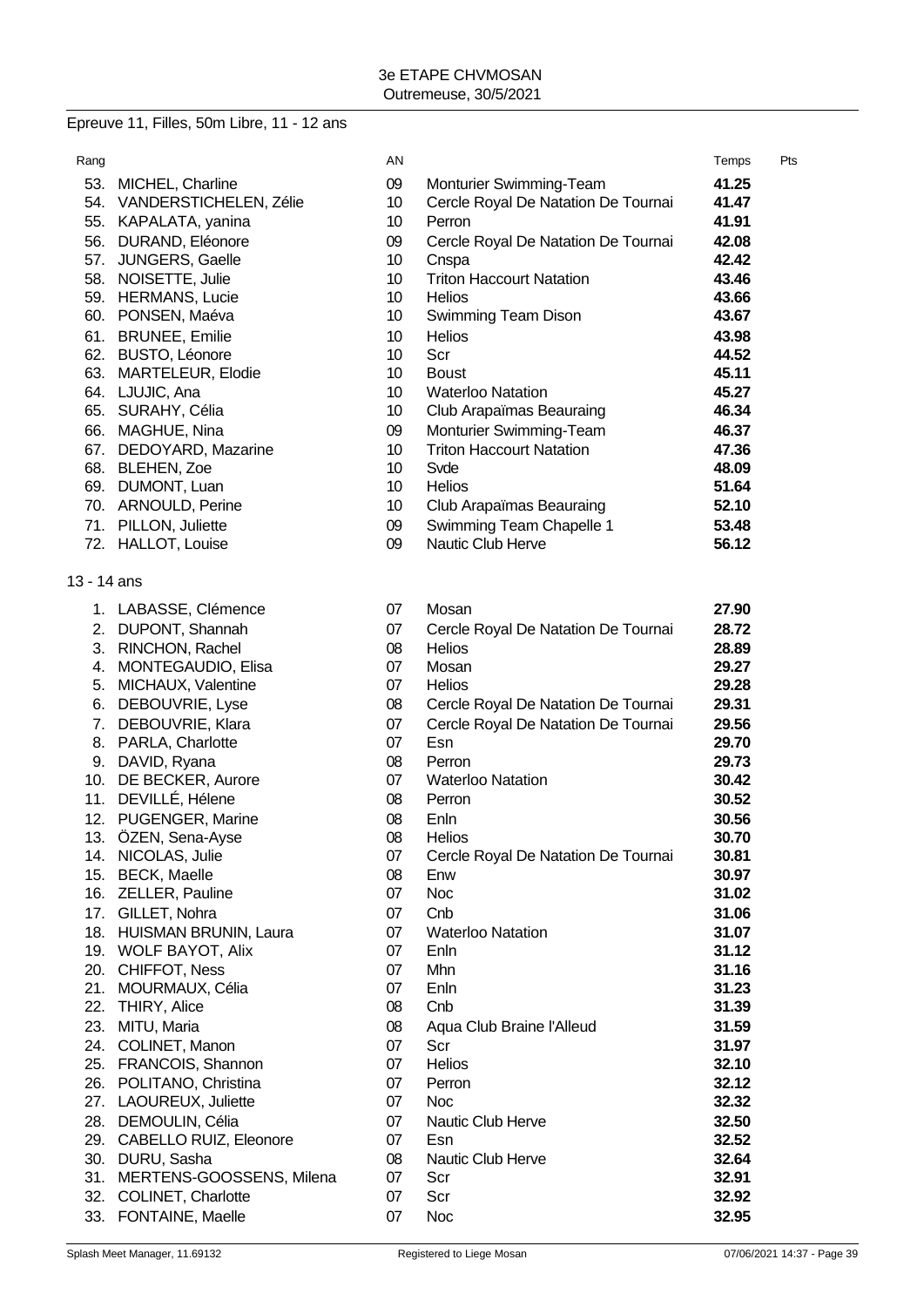# Epreuve 11, Filles, 50m Libre, 13 - 14 ans

| Rang       |                                | AN         |                                     | Temps          | Pts |
|------------|--------------------------------|------------|-------------------------------------|----------------|-----|
|            | 34. PIERLOT, Amelie            | 07         | Perron                              | 33.22          |     |
|            | 35. MOUREAU, Victoria          | 08         | <b>Waterloo Natation</b>            | 33.30          |     |
|            | 36. ZOUHAD, Sofia              | 07         | Mosan                               | 33.35          |     |
|            | 37. DUCOMBLE, Anne             | 07         | <b>Waterloo Natation</b>            | 33.40          |     |
|            | 38. LETOR, Claire              | 07         | Swimming Team Dison                 | 33.51          |     |
|            | 39. HANF-BRAIBANT, kim         | 07         | Svde                                | 33.56          |     |
|            | 40. GILLAIN, Gabrielle         | 08         | Mosan                               | 33.67          |     |
|            | 41. NAZIANZENO, Méline         | 07         | Enln                                | 33.78          |     |
| 42.        | FRANKINET, Margaux             | 08         | Mosan                               | 33.80          |     |
|            | 43. PAIROUX, Eloise            | 08         | Perron                              | 33.84          |     |
|            | 44. POLITANO, Christina        | 07         | Perron                              | 33.90          |     |
|            | 45. LECLERCQ, Anaïs            | 07         | Cercle Royal De Natation De Tournai | 33.94          |     |
|            | 46. ZANANE, Aycha              | 07         | Mosan                               | 34.23          |     |
| 47.        | COUNARD, Emilie                | 07         | Enw                                 | 34.35          |     |
|            | 48. BOULANGER, Juliette        | 08         | Enln                                | 34.45          |     |
|            | 49. BOCK, Annouk               | 08         | Cnb                                 | 34.46          |     |
|            | 50. BACZYNSKI, Tya             | 08         | <b>Triton Haccourt Natation</b>     | 34.48          |     |
|            | 51. BERNARD, Erin              | 07         | Huy                                 | 34.54          |     |
| 52.        | REMY, Clémentine               | 07         | Mosan                               | 34.60          |     |
|            | 53. AERTS, Océane              | 08         | Mosan                               | 34.65          |     |
|            | 54. CARBAJAL, Vic              | 08         | <b>Triton Haccourt Natation</b>     | 34.90          |     |
|            | 55. DEMOULIN, Anaïs            | 07         | Mhn                                 | 35.04          |     |
|            | 56. LENAERTS, Romane           | 07         | <b>Triton Haccourt Natation</b>     | 35.16          |     |
|            | 57. GLINKA, Ada                | 08         | Scr                                 | 35.34          |     |
|            | 58. TIGNY, Clémence            | 07         | Huy                                 | 35.65          |     |
|            | 59. BAIWY, Manea               | 07         | Cnspa                               | 35.92          |     |
|            | 60. HALLEUX, Clothilde         | 07         | Perron                              | 36.01          |     |
|            | 61. MUSSCHEBROECK, Raphaëlle   | 07         | Scr                                 | 36.10          |     |
|            | 62. LEJEUNE, Loverline         | 08         | Armn                                | 36.11          |     |
|            | 63. PARÉE, Apolline            | 08         | Armn                                | 36.34          |     |
|            | 64. DE BEYS, Valentine         | 08         | <b>Waterloo Natation</b>            | 37.02          |     |
|            | 65. DOHN, Mae                  | 08         | <b>Noc</b>                          | 37.06          |     |
|            | 66. RONDAGS, Lilou             | 08         | <b>Waterloo Natation</b>            | 37.08          |     |
|            | 67. POELST, Noémie             | 08         | Cnspa                               | 37.36          |     |
|            | 68. SEGUIDO ALVAREZ, Leonor    | 08         | Huy                                 | 37.62          |     |
|            | 69. LISSOIR, Romane            | ${\bf 08}$ | Armn                                | 38.56          |     |
|            | <b>BERNIER, Pauline</b>        | 08         | Perron                              | 38.56          |     |
|            | 71. VONCKEN, Maurane           | 08         | Country SC La Calamine              | 39.09          |     |
|            | 72. DE PASCALE, Olivia         | 07         | Swimming Team Chapelle 1            | 39.13          |     |
|            | 73. DELEPLANQUE, Emma          | 08         | <b>Helios</b>                       | 39.34          |     |
| 74.        | NEYCKEN, Inés                  | 07         | Mosan                               | 39.99          |     |
| 75.        | ZYDAK, Emma                    | 08         | Svde                                | 40.18          |     |
|            | 76. LEGRAND, Angel             | 08         | Monturier Swimming-Team             | 40.61          |     |
| 77.        | HUBIN, Lola                    | 08         | Cnspa                               | 40.73          |     |
| 78.        | STROOBANTS, Léa                | 08         | Swimming Team Chapelle 1            | 40.96          |     |
| 79.        | LAMBERT, Zoe                   | 08         | <b>Noc</b>                          | 41.60          |     |
| 80.        | MELIN, Lalou                   | 08         | Perron                              | 41.75          |     |
| 81.<br>82. | SZECEL, Noémie<br>WILEMME, Ema | 07<br>07   | Monturier Swimming-Team             | 46.65<br>47.25 |     |
| disq.      | BOULOGNE, Hannah               | 08         | Armn<br>Aqua Club Braine l'Alleud   |                |     |
|            |                                |            |                                     |                |     |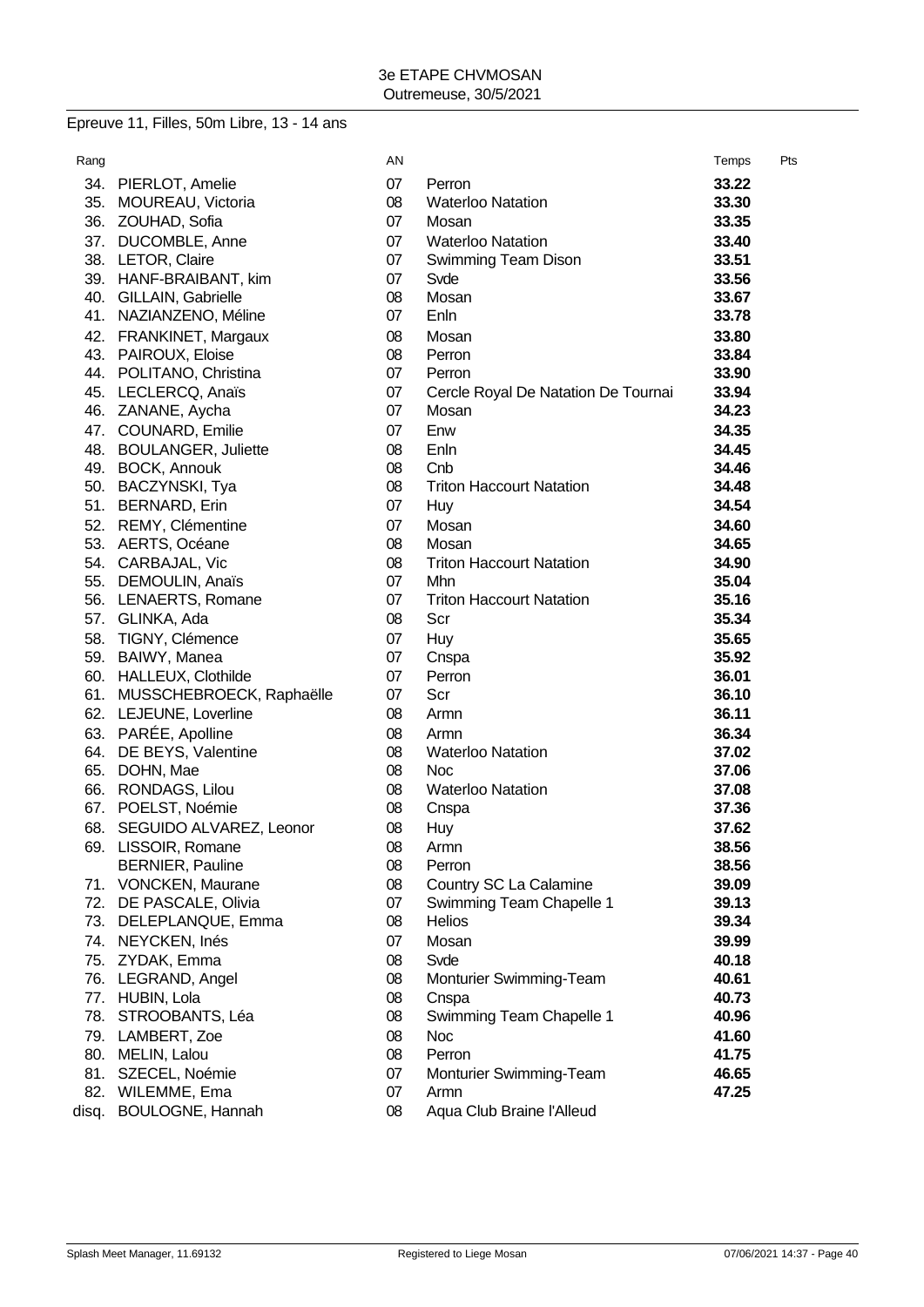## Epreuve 11, Dames, 50m Libre

| 15 - 16 ans |                           |    |                                     |       |
|-------------|---------------------------|----|-------------------------------------|-------|
|             | 1. PUISSANT, Lise         | 05 | Mhn                                 | 27.12 |
|             | 2. DRUEZ, Lena            | 05 | Mhn                                 | 27.45 |
|             | 3. LANG, Ciara            | 06 | Mhn                                 | 28.60 |
|             | 4. CHABOT, Camille        | 06 | Perron                              | 29.01 |
|             | 5. RASK, Marie            | 06 | <b>Waterloo Natation</b>            | 29.23 |
|             | 6. DAVID, Sarah           | 06 | Perron                              | 29.25 |
|             | 7. JURDAN, Yanaëlle       | 06 | Mosan                               | 29.27 |
|             | 8. DUMONT, Louisa         | 05 | Perron                              | 29.60 |
|             | 9. LA PLACA, Erin         | 06 | Esn                                 | 30.08 |
|             | 10. CHABOT, Camille       | 06 | Perron                              | 30.09 |
|             | 11. SITLIVY, Florence     | 05 | Mosan                               | 30.10 |
|             | 12. BAYETTO, Shania       | 06 | Swimming Team Dison                 | 30.19 |
|             | 13. BORRÉ, Chloé          | 05 | Perron                              | 30.23 |
|             | 14. MOUTHUY, Marion       | 06 | Enln                                | 30.26 |
|             | 15. PICARD, Chiara        | 05 | Mosan                               | 30.40 |
|             | 16. BOCQUET, Julia        | 05 | Cercle Royal De Natation De Tournai | 30.56 |
|             | 17. RENSON, Marilou       | 05 | Enw                                 | 30.64 |
|             | 18. COUTISSE, Nelha       | 06 | Cercle Royal De Natation De Tournai | 30.74 |
|             | 19. DENEF, Anne-Laure     | 06 | Scr                                 | 30.80 |
|             | 20. ETIENNE, Constance    | 06 | <b>Boust</b>                        | 30.90 |
|             | 21. PICARD, Inès          | 05 | Mosan                               | 31.00 |
|             | 22. QUADFLIEG, Clarisse   | 06 | Nautic Club Herve                   | 31.09 |
|             | 23. JAMIN, Pauline        | 06 | Perron                              | 31.12 |
|             | 24. LEMAL, Alice          | 05 | Mhn                                 | 31.14 |
|             | 25. STROOBANTS, Pauline   | 05 | Swimming Team Chapelle 1            | 31.27 |
|             | 26. JAMAR, Laura          | 05 | Perron                              | 31.35 |
|             | 27. BEAUFORT, Héloise     | 06 | <b>Boust</b>                        | 31.46 |
|             | 28. URBAIN, Lara          | 05 | Schwimmschule St. Vith              | 31.47 |
|             | 29. CAVALERU, Teodora     | 05 | Aqua Club Braine l'Alleud           | 31.76 |
|             | 30. DAVID, Sarah          | 06 | Perron                              | 31.81 |
|             | 31. PONCELET, Alix        | 06 | Scr                                 | 31.89 |
|             | 32. FRANZINI, Lena        | 06 | Esn                                 | 31.94 |
|             | 33. FAEMS, Elise          | 05 | Scr                                 | 31.96 |
|             | 34. RONDEAU, Julie        | 05 | Enln                                | 31.97 |
|             | 35. BURET, Adèle          | 06 | Cercle Royal De Natation De Tournai | 32.06 |
| 36.         | HOUET, Céline             | 06 | Nautic Club Herve                   | 32.12 |
|             | 37. MOLLE, Eline          | 05 | Enln                                | 32.32 |
|             | 38. DULLIER, Déborah      | 06 | <b>Helios</b>                       | 32.41 |
|             | 39. MISONNE, Alessandra   | 06 | Enln                                | 32.48 |
|             | 40. ARNOULD, Nora         | 05 | Enln                                | 32.58 |
| 41.         | JAMAR, Laura              | 05 | Perron                              | 32.83 |
|             | 42. BAURIN, Romane        | 06 | <b>Triton Haccourt Natation</b>     | 33.09 |
|             | 43. BAXTER, Elizabeth     | 06 | Scr                                 | 33.15 |
|             | 44. DULLIER, Coralie      | 06 | <b>Helios</b>                       | 33.72 |
|             | 45. DORADO VERREYDT, Satu | 06 | <b>Waterloo Natation</b>            | 33.92 |
|             | 46. DAMOISEAU, Fleur      | 06 | Enln                                | 34.00 |
|             | 47. BERNARD, Maureen      | 05 | <b>Huy</b>                          | 34.55 |
|             | 48. GREGOIRE, Heloïse     | 05 | Cnb                                 | 34.68 |
|             | 49. PARENT, Alexie        | 05 | Club Arapaïmas Beauraing            | 35.78 |
|             | 50. BEUDIN, Laura         | 05 | Cercle Royal De Natation De Tournai | 36.14 |
|             | 51. DI BALLO, Olivia      | 06 | Monturier Swimming-Team             | 36.92 |
|             | 52. SITDINOVA, Adeline    | 06 | Mosan                               | 37.35 |
|             |                           |    |                                     |       |
|             | 53. ROUX, Zoé             | 06 | <b>Waterloo Natation</b>            | 37.57 |
|             | 54. VERTEREN, Célina      | 06 | Monturier Swimming-Team             | 40.13 |
|             | malade LIESSE, Aurore     | 06 | Cnb                                 |       |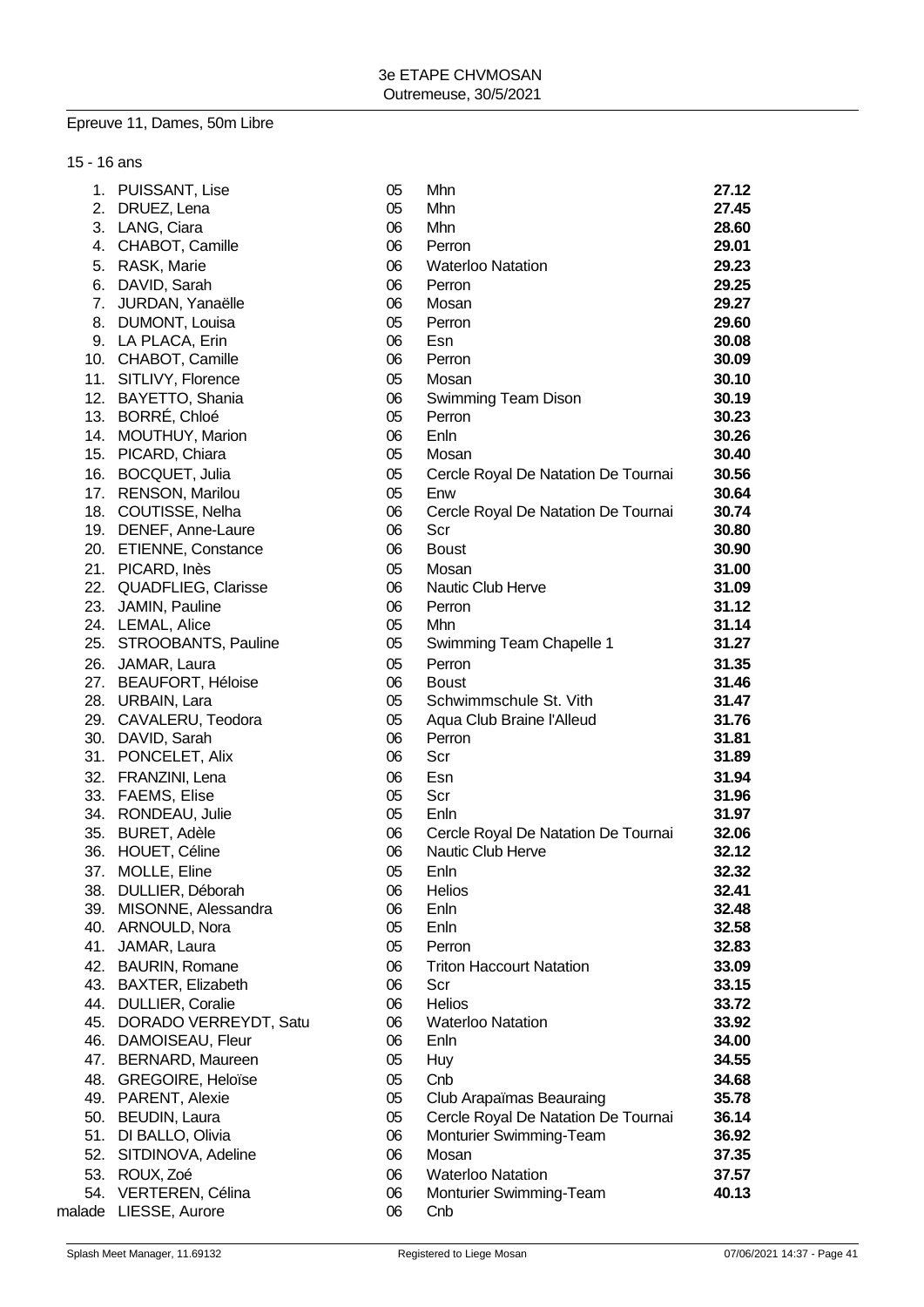#### Epreuve 11, Dames, 50m Libre

| 17 - 18 ans |                           |    |                                     |       |
|-------------|---------------------------|----|-------------------------------------|-------|
|             | 1. MAYERES, Nell          | 04 | Nautic Club Herve                   | 27.56 |
|             | 2. PEETERS, Elisa         | 04 | <b>Boust</b>                        | 27.72 |
|             | 3. HERMANS, Célia         | 04 | <b>Boust</b>                        | 28.08 |
|             | <b>GHELEYNS, Juliette</b> | 04 | Cercle Royal De Natation De Tournai | 28.08 |
|             | 5. PISANE, Alisée         | 03 | Enw                                 | 28.80 |
| 6.          | GARRAUX, Eva              | 03 | Perron                              | 28.84 |
| 7.          | GOREUX, Léa               | 04 | Enw                                 | 29.54 |
| 8.          | CUTILLO, Léna             | 03 | Mosan                               | 29.79 |
| 9.          | RIHON, Chloé              | 04 | Enw                                 | 29.84 |
|             | 10. BEAUDOT, Laly         | 04 | <b>Noc</b>                          | 30.16 |
|             | 11. LAVET, Mélusine       | 04 | <b>Nautic Club Herve</b>            | 30.31 |
| 12.         | DERBAIX, Emilie           | 04 | Perron                              | 30.41 |
| 13.         | DARGE, Zoé                | 04 | Scr                                 | 30.70 |
| 14.         | GOIRE, Charlotte          | 04 | Enw                                 | 31.20 |
| 15.         | COHNEN, Sally             | 04 | Schwimmschule St. Vith              | 31.22 |
| 16.         | HAAS, Kathrin             | 03 | Schwimmschule St. Vith              | 31.62 |
| 17.         | <b>BRAL, Marie</b>        | 03 | Cercle Royal De Natation De Tournai | 32.10 |
|             | 18. CASSEZ, Rosalie       | 03 | Monturier Swimming-Team             | 32.37 |
| 19.         | DALLENNE, Noémie          | 04 | <b>Waterloo Natation</b>            | 32.85 |
| 20.         | GHEERARDYN, juliette      | 03 | <b>Mhn</b>                          | 34.50 |
|             | 21. LOURTIE, Flavie       | 03 | Perron                              | 34.93 |
|             | 22. VERCHEVAL, Elise      | 04 | <b>Triton Haccourt Natation</b>     | 36.34 |
|             | 23. LOURTIE, Flavie       | 03 | Perron                              | 36.96 |
| 24.         | IOANNIDIS, Elisa          | 03 | Monturier Swimming-Team             | 38.88 |
|             |                           |    |                                     |       |

## 19 ans et plus

| 2.                       | MARION, Gladys          | 01              | Esn                             | 28.97 |                                   |
|--------------------------|-------------------------|-----------------|---------------------------------|-------|-----------------------------------|
| 3.                       | CNOCKAERT, Julie        | 96              | Mhn                             | 29.47 |                                   |
| 4.                       | VAEL, Ornella           | 00 <sup>°</sup> | Enln                            | 30.33 |                                   |
| 5.                       | MATHY, Leah             | 02              | <b>Nautic Club Herve</b>        | 30.87 |                                   |
| 6.                       | HENNEBERT, Alyssa       | 96              | Enln                            | 32.62 |                                   |
| 7.                       | WILLAYE, Lola           | 02              | Mhn                             | 33.23 |                                   |
| 8.                       | <b>JANDRAIN, Claire</b> | 02              | <b>Triton Haccourt Natation</b> | 33.64 |                                   |
| 9.                       | ESSAIDI, Samia          | 02              | Perron                          | 34.25 |                                   |
| 10.                      | BACZYNSKI, Alizéa       | 02              | <b>Triton Haccourt Natation</b> | 34.96 |                                   |
| 11.                      | ESSAIDI, Samia          | 02              | Perron                          | 36.50 |                                   |
|                          | hc. ABDELKAHLEK, Lina   | 11              | <b>Boust</b>                    | 38.38 |                                   |
| Epreuve 12<br>30/05/2021 |                         |                 | Messieurs, 50m Libre            |       | 11 ans et plus<br>Liste résultats |
| Points: FINA 2021        |                         |                 |                                 |       |                                   |
| Rang                     |                         | AN              |                                 | Temps | Pts                               |
| 11 - 12 ans              |                         |                 |                                 |       |                                   |

| 1. BUTTARELLI, Claudio        | 09 | <b>Waterloo Natation</b>   | 27.70 |  |
|-------------------------------|----|----------------------------|-------|--|
| 2. PELLE, Luca-Alexandru      | 09 | Aqua Club Braine l'Alleud  | 29.06 |  |
| 3. PERREAULT-MOONEY, Benjamin | 09 | <b>Waterloo Natation</b>   | 31.03 |  |
| 4. DE BAENE, Mathys           | 09 | <b>Waterloo Natation</b>   | 31.73 |  |
| 5. MAKA, Nicolas              | 09 | Esn                        | 32.19 |  |
| 6. DUCARME, Mathis            | 09 | Monturier Swimming-Team    | 32.70 |  |
| 7. DUBRUNQUEZ, Alexandre      | 10 | Enw                        | 32.71 |  |
| 8. STRUYS, Gabriel            | 09 | <b>Swimming Team Dison</b> | 32.73 |  |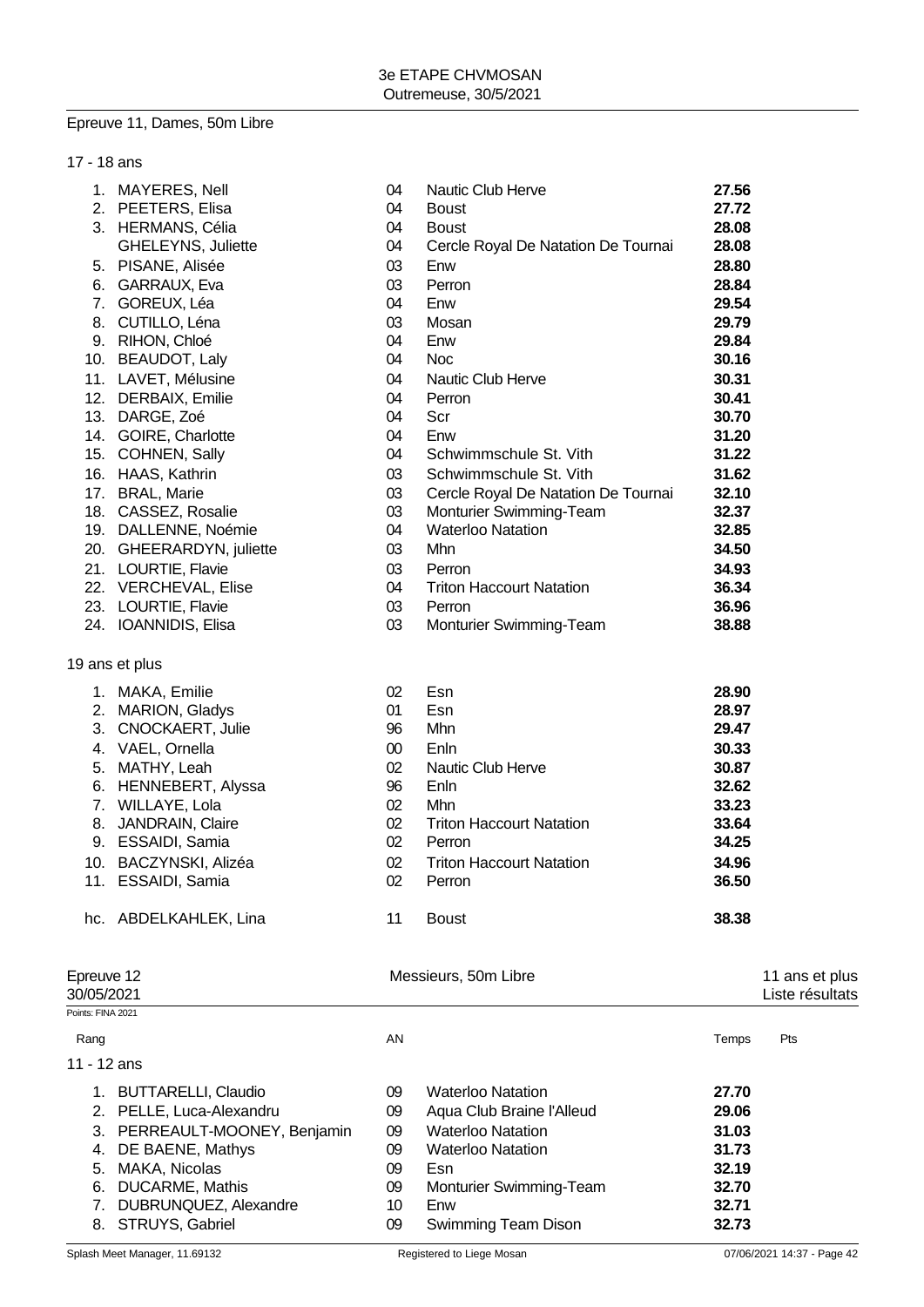# Epreuve 12, Garçons, 50m Libre, 11 - 12 ans

| Rang       |                                         | AN                    |                                                      | Temps          | Pts |
|------------|-----------------------------------------|-----------------------|------------------------------------------------------|----------------|-----|
|            | 9. NEGRIN, Samuel                       | 09                    | Mhn                                                  | 33.07          |     |
|            | 10. CHEN, Peter                         | 09                    | Mhn                                                  | 33.09          |     |
|            | 11. THILL, Esteban                      | 10 <sup>°</sup>       | Enln                                                 | 33.23          |     |
| 12.        | GILLARD, Sacha                          | 10                    | Esn                                                  | 33.26          |     |
|            | 13. RIMBAULT, Enoha                     | 09                    | Enw                                                  | 33.42          |     |
|            | 14. ABRAHAM, Noa                        | 09                    | Cercle Royal De Natation De Tournai                  | 33.48          |     |
|            | 15. GREGOIRE, Maxime                    | 09                    | Esn                                                  | 33.52          |     |
|            | 16. DERKENNE, Matéo                     | 09                    | <b>Triton Haccourt Natation</b>                      | 33.56          |     |
| 17.        | GARCIA ZAMORA, Esteban                  | 09                    | Perron                                               | 33.66          |     |
|            | 18. LETOR, Quentin                      | 09                    | Swimming Team Dison                                  | 34.02          |     |
|            | 19. GEHLEN, Milan                       | 10 <sup>°</sup>       | Country SC La Calamine                               | 34.09          |     |
|            | 20. SYLVIO, Sacha                       | 10 <sup>°</sup>       | Monturier Swimming-Team                              | 34.45          |     |
| 21.        | MACHER, Gaspard                         | 09                    | <b>Waterloo Natation</b>                             | 34.53          |     |
|            | 22. BERMUDEZ-ATENCIA, Timéo             | 09                    | Perron                                               | 35.15          |     |
| 23.        | NICOLAS, Charles                        | 09                    | Cercle Royal De Natation De Tournai                  | 35.20          |     |
|            | 24. REMY, Martin                        | 09                    | Mosan                                                | 35.30          |     |
|            | MURER, Thimeo                           | 09                    | Monturier Swimming-Team                              | 35.30          |     |
|            | 26. KHEDIMALLAH, Rayan                  | 10                    | Enw                                                  | 35.40          |     |
|            | 27. DAVID, Alan                         | 10 <sup>°</sup>       | Perron                                               | 35.51          |     |
|            | 28. DESMET, Nicolas                     | 09                    | Mosan                                                | 35.59          |     |
|            | 29. NICOLAES, Jeremy                    | 10 <sup>°</sup>       | Country SC La Calamine                               | 36.02          |     |
|            | 30. GÉRARD, Nils                        | 09                    | Enw                                                  | 36.03          |     |
|            | 31. CUELOVANI, Demetre                  | 10                    | Mosan                                                | 36.20          |     |
|            | 32. DUREZ, Oliver                       | 10                    | Enln                                                 | 36.33          |     |
|            | 33. LEBRUN, Julien                      | 09                    | Huy                                                  | 36.42          |     |
|            | 34. PIERLOT, Adrien                     | 09                    | Perron                                               | 36.62          |     |
|            | 35. YAZAG, Amayas                       | 09                    | Mhn                                                  | 36.65          |     |
|            | 36. CHAU, Noah                          | 10                    | Enw                                                  | 36.76          |     |
|            | 37. EDDEGDAG, Amir                      | 09                    | Svde                                                 | 36.86          |     |
|            | 38. DE BECKER, Aurélien                 | 10                    | <b>Waterloo Natation</b>                             | 36.89          |     |
|            | 39. MATHEW, Jared                       | 09                    | <b>Waterloo Natation</b>                             | 36.97          |     |
|            | 40. FAUTRE, Raphael                     | 09                    | Aqua Club Braine l'Alleud                            | 37.68          |     |
| 41.        | DELATTRE, Shain                         | 10                    | Enln                                                 | 37.72          |     |
|            | 42. VASSART, Benjamin                   | 09                    | Scr                                                  | 37.75          |     |
| 43.        | <b>WANTIER, Diego</b>                   | 10                    | <b>Waterloo Natation</b>                             | 37.83          |     |
| 44.        | NEZER, Tom                              | 10                    | Mosan                                                | 37.93          |     |
| 45.        | BRAGANO, Timéo                          | 10                    | Nautic Club Herve                                    | 37.98          |     |
| 46.        | LIENARD, Ylian                          | 10                    | <b>Waterloo Natation</b>                             | 38.01          |     |
| 47.        | MAUROY, Eliott                          | 09                    | Scr                                                  | 38.21          |     |
| 48.        | DUBOIS, Simon                           | 09                    | Mosan                                                | 38.27          |     |
| 49.        | HENRY, Lucas                            | 09                    | <b>Nautic Club Herve</b>                             | 38.34          |     |
| 50.        | <b>MASAITIS, Mantas</b>                 | 10 <sup>°</sup>       | Aqua Club Braine l'Alleud                            | 38.40          |     |
| 51.        | JANSSENS, Louka                         | 10 <sup>°</sup>       | <b>Waterloo Natation</b><br><b>Waterloo Natation</b> | 38.90<br>38.91 |     |
| 52.<br>53. | HEYMANS, Alexandre<br>FAUCHE, Emile     | 09<br>10 <sup>°</sup> | <b>Boust</b>                                         | 39.00          |     |
|            | VAN POUCKE, Jimmy                       |                       | <b>Waterloo Natation</b>                             |                |     |
| 55.        | GOOSSENS, Sacha                         | 09<br>09              | <b>Waterloo Natation</b>                             | 39.00          |     |
|            |                                         | 09                    |                                                      | 39.01<br>39.37 |     |
| 57.        | 56. VAN HAUWAERT, Jérôme<br>LOPEZ, Xavi | 10 <sup>°</sup>       | <b>Boust</b><br>Mosan                                | 39.57          |     |
| 58.        | LUYCKX, Joey                            | 10 <sup>°</sup>       | <b>Waterloo Natation</b>                             | 39.59          |     |
|            | 59. ESLAMI, Sam                         | 10                    | <b>Waterloo Natation</b>                             | 39.68          |     |
| 60.        | PEYRIÈRE, noah                          | 10                    | Perron                                               | 39.97          |     |
| 61.        | EDDEGDAG, Adib                          | 10                    | Svde                                                 | 40.16          |     |
| 62.        | <b>INZILLO, Hugo</b>                    | 09                    | Nautic Club Herve                                    | 40.19          |     |
|            | 63. LEBRAS, Téo                         | 10                    | <b>Waterloo Natation</b>                             | 40.33          |     |
| 64.        | KLINKENBERG, Lyam                       | 09                    | Country SC La Calamine                               | 41.71          |     |
|            |                                         |                       |                                                      |                |     |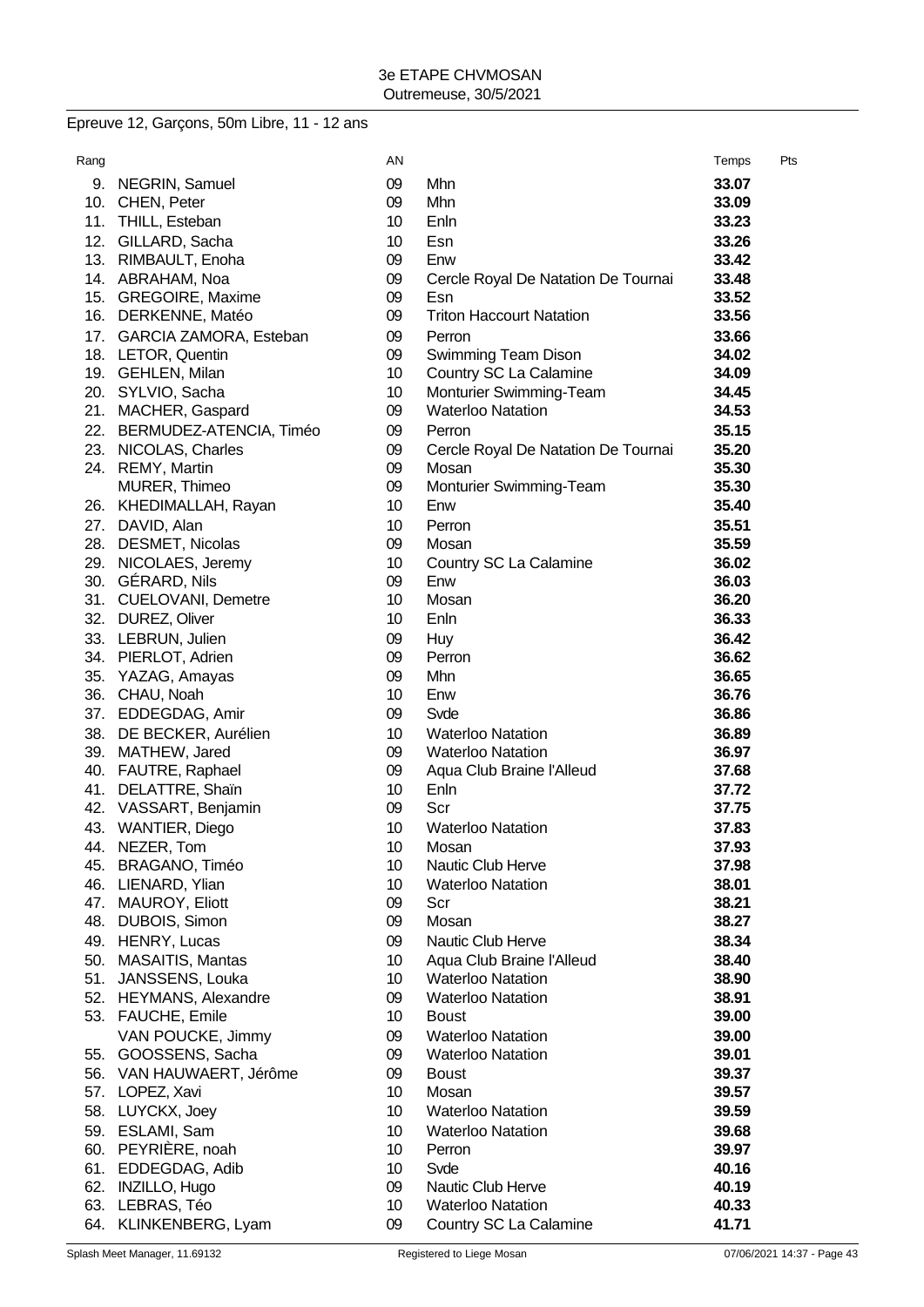# Epreuve 12, Garçons, 50m Libre, 11 - 12 ans

| Rang        |                           | AN              |                                     | Temps   | Pts |
|-------------|---------------------------|-----------------|-------------------------------------|---------|-----|
|             | 64. GEURTS, Valentin      | 10              | <b>Waterloo Natation</b>            | 41.71   |     |
|             | 66. DE BOCK, Harry        | 10              | <b>Waterloo Natation</b>            | 41.89   |     |
|             | 67. HOUBION, Victor       | 10              | Cnspa                               | 42.59   |     |
|             | 68. LONCOUR, Titouan      | 10              | Scr                                 | 42.87   |     |
|             | 69. GUILLAUME, Thibault   | 09              | <b>Club Arapaïmas Beauraing</b>     | 43.09   |     |
|             | 70. DE ALMEIDA, Quentin   | 09              | Armn                                | 43.40   |     |
|             | 71. DEMONTHY, Liam        | 10              | Country SC La Calamine              | 43.86   |     |
|             | 72. KERFF, Peter          | 10              | Mosan                               | 44.33   |     |
|             | 73. EL BOUSTANE, Dawood   | 10              | Mosan                               | 44.52   |     |
|             | DIGNEFFE, Noah            | 09              | <b>Triton Haccourt Natation</b>     | 44.52   |     |
|             | 75. DOCQUIER, Mat         | 10 <sup>1</sup> | Swimming Team Dison                 | 44.57   |     |
|             | 76. MOUHSSIN, Yanis       | 09              | <b>Waterloo Natation</b>            | 47.45   |     |
|             | 77. ERNST, Corentin       | 10              | Svde                                | 47.48   |     |
|             | 78. SZECEL, Remi          | 10              | Monturier Swimming-Team             | 49.13   |     |
|             | 79. TRAN, Bao-Duc         | 10 <sup>°</sup> | <b>Boust</b>                        | 49.30   |     |
|             | 80. CHAMBERLIN, Benjamin  | 09              | <b>Waterloo Natation</b>            | 52.98   |     |
|             | 81. KARWAS, Roman         | 10              | <b>Helios</b>                       | 1:00.20 |     |
| 13 - 14 ans |                           |                 |                                     |         |     |
|             | 1. LOURTIE, Clément       | 07              | Perron                              | 26.72   |     |
|             | 2. GARNIER, Terence       | 07              | Mhn                                 | 26.79   |     |
|             | FICHER, Augustin          | 07              | Nautic Club Herve                   | 26.79   |     |
|             | 4. HESSENS, Tristan       | 07              | Nautic Club Herve                   | 27.39   |     |
| 5.          | LOURTIE, Clément          | 07              | Perron                              | 27.44   |     |
| 6.          | <b>ESCHETTE, Louis</b>    | 07              | Cnb                                 | 27.90   |     |
|             | 7. CABO, Esteban          | 07              | Enln                                | 28.13   |     |
| 8.          | TAIS, Henri               | 07              | <b>Boust</b>                        | 28.21   |     |
|             | 9. BENNANI, Walid         | 07              | Mosan                               | 28.32   |     |
|             | 10. PERREAULT-MOONEY, Leo | 07              | <b>Waterloo Natation</b>            | 28.38   |     |
|             | 11. VARVENNES, Arthur     | 07              | Cercle Royal De Natation De Tournai | 28.57   |     |
|             | 12. LEMPEREUR, Simon      | 07              | Perron                              | 28.59   |     |
|             | 13. LAVIOLETTE, Simon     | 08              | Scr                                 | 28.75   |     |
|             | 14. ZEIMES, Elric         | 07              | Enw                                 | 28.80   |     |
|             | 15. VAELEN, Sam           | 07              | Perron                              | 28.88   |     |
|             | 16. NICOLAES, Aidan Noah  | 07              | Country SC La Calamine              | 29.02   |     |
|             | 17. COQUILLAT, Dorian     | 07              | <b>Waterloo Natation</b>            | 29.58   |     |
|             | 18. VANWERS, Etan         | 08              | Nautic Club Herve                   | 29.66   |     |
|             | NOWAK, Adrien             | 08              | Nautic Club Herve                   | 29.66   |     |
|             | 20. LECOCQ, Justin        | 08              | Mosan                               | 29.82   |     |
|             | 21. RIDREMONT, Thomas     | 07              | Monturier Swimming-Team             | 29.83   |     |
|             | 22. RENSON, Titouan       | 07              | Enw                                 | 29.87   |     |
| 23.         | JEGHERS, Maël             | 08              | Nautic Club Herve                   | 29.94   |     |
|             | 24. COLONERUS, Daniel     | 08              | Schwimmschule St. Vith              | 30.01   |     |
| 25.         | GOIRE, Arnaud             | 08              | Enw                                 | 30.06   |     |
| 26.         | <b>VANSPITAEL, Mathys</b> | 08              | Enw                                 | 30.15   |     |
|             | 27. DEVILLE, Manu         | 08              | Perron                              | 30.19   |     |
|             | 28. CHENNOUF, Yassine     | 07              | Enln                                | 30.20   |     |
| 29.         | MUNARON, Théo             | 08              | Enln                                | 30.32   |     |
| 30.         | MAGREMANNE, Mattéo        | 08              | <b>Waterloo Natation</b>            | 30.42   |     |
| 31.         | HUYGUE, Flavien           | 07              | Armn                                | 30.43   |     |
| 32.         | JANSSENS, Arthur          | 07              | <b>Waterloo Natation</b>            | 30.46   |     |
| 33.         | MILOS, Sacha              | 07              | Mosan                               | 30.50   |     |
| 34.         | DALLENNE, Gabriel         | 07              | <b>Waterloo Natation</b>            | 30.80   |     |
| 35.         | MESTDAGT, Arnaud          | 08              | Esn                                 | 30.92   |     |
| 36.         | STEVENS, Mattéo           | 07              | Swimming Team Dison                 | 30.94   |     |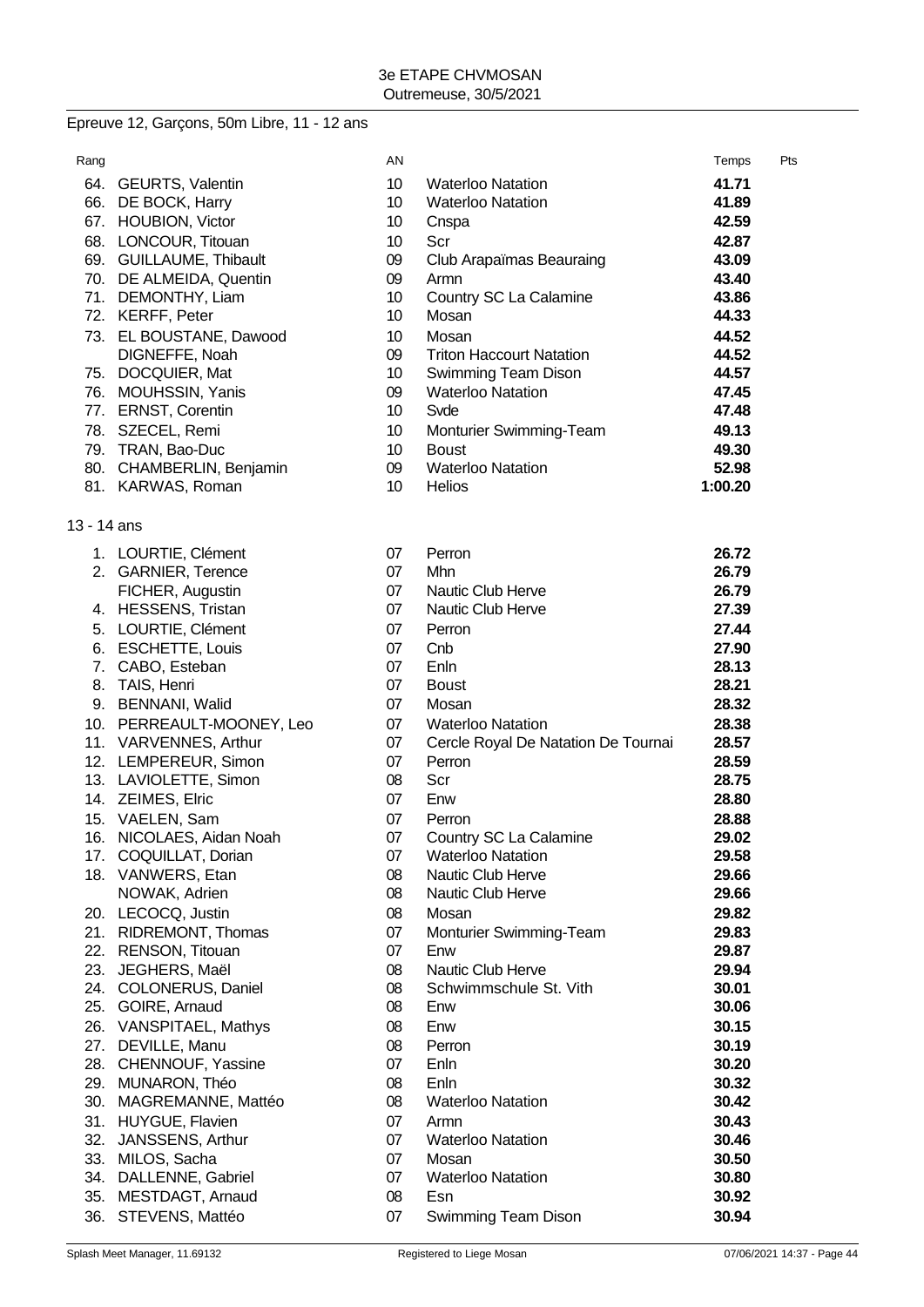## Epreuve 12, Garçons, 50m Libre, 13 - 14 ans

| Rang        |                            | AN |                                     | Temps | Pts |
|-------------|----------------------------|----|-------------------------------------|-------|-----|
|             | 37. VANDERSTICHELEN, Oscar | 08 | Cercle Royal De Natation De Tournai | 31.14 |     |
|             | 38. DEVILLE, Manu          | 08 | Perron                              | 31.25 |     |
|             | 39. VAN HEIRWEGHE, Maxime  | 08 | Aqua Club Braine l'Alleud           | 31.47 |     |
|             | 40. DOUBEK, Simon          | 08 | <b>Waterloo Natation</b>            | 31.53 |     |
|             | 41. RUQUOIS, Tibalt        | 07 | <b>Waterloo Natation</b>            | 31.70 |     |
|             | 42. VAN WANROIJ, Nathaniel | 08 | Aqua Club Braine l'Alleud           | 31.75 |     |
|             | 43. CHRISTIAENS, Théo      | 08 | Mosan                               | 31.78 |     |
|             | DE BACKER, Sébastien       | 07 | <b>Waterloo Natation</b>            | 31.78 |     |
|             | 45. DOUBEK, Adam           | 08 | <b>Waterloo Natation</b>            | 31.92 |     |
|             | 46. DE JESUS, Hugo         | 07 | Huy                                 | 32.12 |     |
|             | 47. THYSSEN, Mattéo        | 08 | Swimming Team Dison                 | 32.24 |     |
|             | 48. VONCKEN, Lorys         | 08 | Country SC La Calamine              | 32.41 |     |
|             | 49. LECLERCQ, Lucas        | 07 | Swimming Team Dison                 | 32.59 |     |
| 50.         | DIDY, Antoine              | 07 | Schwimmschule St. Vith              | 32.79 |     |
|             | 51. WÉRY, Pierre-Alexandre | 08 | Nautic Club Herve                   | 32.91 |     |
|             | 52. ANKAERT, Léon          | 08 | Enln                                | 32.94 |     |
|             | 53. CUELOVANI, Datar       | 08 | Mosan                               | 33.00 |     |
|             | MARECHAL, Alexis           | 08 | Mosan                               | 33.00 |     |
|             | 55. MAMBOUR, Philippe      | 08 | Scr                                 | 33.06 |     |
|             | 56. MINNE, Thomas          | 07 | Aqua Club Braine l'Alleud           | 33.22 |     |
|             | 57. BRAGANO, Mattéo        | 08 | Nautic Club Herve                   | 33.32 |     |
|             | 58. BRUNEE, Jules          | 08 | <b>Helios</b>                       | 33.47 |     |
|             | 59. HALLEUX, Ethan         | 08 | Nautic Club Herve                   | 33.48 |     |
|             | 60. CORNET, Evan           | 07 | <b>Helios</b>                       | 33.62 |     |
|             | 61. PLUVINAGE, Marius      | 08 | Cercle Royal De Natation De Tournai | 33.68 |     |
|             | 62. BAETS, Ethan           | 07 | Esn                                 | 33.73 |     |
|             | 63. REICHLING, Victor      | 08 | Cnb                                 | 33.99 |     |
|             | 64. DUMONT, Victor         | 08 | Perron                              | 34.07 |     |
|             | 65. NEVILLE, Daniel        | 08 | Scr                                 | 34.38 |     |
|             | 66. BOURDON, Gaspard       | 08 | Svde                                | 34.59 |     |
|             | 67. BUSTO, Gabriel         | 07 | Scr                                 | 35.70 |     |
|             | 68. EXPOSITO, Naël         | 08 | Armn                                | 35.76 |     |
|             | 69. RENIER, Maurice        | 08 | Country SC La Calamine              | 35.84 |     |
|             | 70. CHAFWEHE, Théo         | 08 | Enw                                 | 36.06 |     |
|             | 71. MASSON, Arthur         | 08 | <b>Triton Haccourt Natation</b>     | 37.12 |     |
| 72.         | TISSOT, Luka               | 07 | Club Arapaïmas Beauraing            | 37.45 |     |
|             | 73. MARIAGE, Emilien       | 07 | Swimming Team Chapelle 1            | 37.50 |     |
|             | 74. ERNST, Alexis          | 08 | Nautic Club Herve                   | 37.56 |     |
|             | 75. DUMONT, Victor         | 08 | Perron                              | 37.89 |     |
|             | 76. HENRY, Milo            | 08 | Club Arapaïmas Beauraing            | 38.94 |     |
|             | 77. LEMAIRE, Mathis        | 08 | Armn                                | 39.55 |     |
|             | 78. CLANCY, Andreas        | 08 | Scr                                 | 40.53 |     |
|             | 79. LHOIST, Arthur         | 08 | Cnspa                               | 43.26 |     |
|             | 80. GEORGES, Olivier       | 08 | Country SC La Calamine              | 46.96 |     |
| 15 - 16 ans |                            |    |                                     |       |     |
|             | 1. VANHECKE, Raphaël       | 06 | <b>Waterloo Natation</b>            | 25.32 |     |
|             | 2. CAPITTE, Baptiste       | 06 | Enln                                | 25.52 |     |
| 3.          | PETRE, Olivier             | 06 | Enln                                | 25.81 |     |
| 4.          | COURBOIS, Thomas           | 05 | Enw                                 | 26.10 |     |
|             | 5. HUSQUINET, Louis        | 05 | Mosan                               | 26.28 |     |
|             | LABYE, Romain              | 05 | Mosan                               | 26.28 |     |
|             | 7. SIAS, Simone            | 05 | Perron                              | 26.52 |     |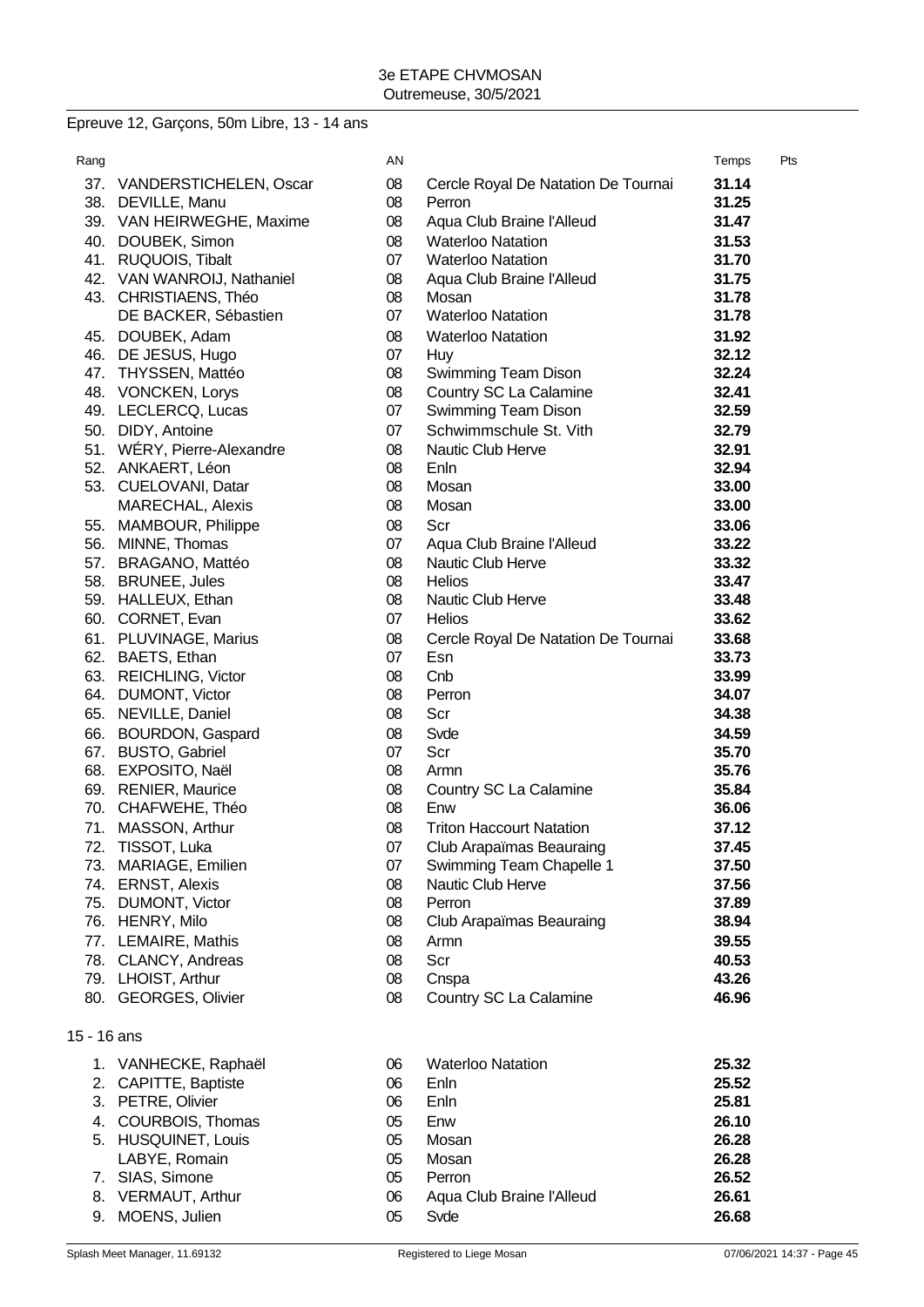# Epreuve 12, Garçons, 50m Libre, 15 - 16 ans

| Rang       |                                               | ΑN       |                                                               | Temps          | Pts |
|------------|-----------------------------------------------|----------|---------------------------------------------------------------|----------------|-----|
| 10.        | <b>REMACLE, Nathan</b>                        | 06       | <b>Nautic Club Herve</b>                                      | 26.76          |     |
| 11.        | DUFOND, Noah                                  | 05       | Enln                                                          | 26.86          |     |
|            | 12. GRÉGOIRE, Nicolas                         | 06       | Enln                                                          | 27.20          |     |
|            | SALLMANN, Tristan                             | 06       | <b>Waterloo Natation</b>                                      | 27.20          |     |
|            | 14. CROMBEL, Jean                             | 06       | Perron                                                        | 27.28          |     |
|            | 15. SALIBBA, Milan                            | 06       | Enln                                                          | 27.39          |     |
|            | DA SILVA E SA, Filipe                         | 06       | <b>Helios</b>                                                 | 27.39          |     |
| 17.        | MAUDOUX, Loïc                                 | 06       | <b>Boust</b>                                                  | 27.40          |     |
| 18.        | SCHMITZ, Dylan                                | 05       | Country SC La Calamine                                        | 27.78          |     |
|            | 19. SIAS, Simone                              | 05       | Perron                                                        | 27.81          |     |
|            | 20. SOUILEM, Nezar                            | 06       | Perron                                                        | 27.83          |     |
|            | 21. CRAPANZANO, Théo                          | 06       | Esn                                                           | 27.86          |     |
|            | 22. LOURTIE, Nicolas                          | 05       | Perron                                                        | 27.88          |     |
|            | 23. GUERN, Malo                               | 06       | <b>Waterloo Natation</b>                                      | 27.90          |     |
|            | 24. DEPINOIS, William                         | 05       | Perron                                                        | 28.10          |     |
|            | MAES, Antoine                                 | 06       | Scr                                                           | 28.10          |     |
|            | 26. GOSUIN, Cyril                             | 06       | Mosan                                                         | 28.12          |     |
|            | 27. GREGOIRE, Corentin                        | 06       | Esn                                                           | 28.17          |     |
|            | FONDEUR, Mael                                 | 05       | Swimming Team Dison                                           | 28.17          |     |
|            | 29. RIHON, Bastien                            | 06       | Enw                                                           | 28.18          |     |
|            | 30. JAJKIEWICZ, Maxime                        | 05       | Mhn                                                           | 28.31          |     |
|            | 31. LEDUC, Thomas                             | 05       | Mosan                                                         | 28.54          |     |
|            | 32. GILSOUL, Sebastien                        | 05       | <b>Noc</b>                                                    | 28.77          |     |
|            | 33. SERBAN, Andrei                            | 05       | <b>Waterloo Natation</b>                                      | 28.81          |     |
|            | 34. SOUILEM, Nezar                            | 06       | Perron                                                        | 29.01          |     |
|            | 35. BAIVIER, Bastien                          | 05       | Enln                                                          | 29.17          |     |
|            | 36. LOURTIE, Nicolas                          | 05       | Perron                                                        | 29.25          |     |
|            | 37. BACZYNSKI, Eythan                         | 05       | <b>Triton Haccourt Natation</b>                               | 29.42          |     |
|            | 38. MACHER, Aloïs                             | 06       | <b>Waterloo Natation</b>                                      | 29.44          |     |
| 39.        | DOYEN, Noé                                    | 06       | Swimming Team Dison                                           | 29.52          |     |
| 40.        | LAVIALLE, Alan                                | 05       | Enln                                                          | 29.60          |     |
| 41.        | GRÉGOIRE, Jonas                               | 06       | Enln                                                          | 29.64          |     |
| 42.        | MARIE, Tom                                    | 06       | Huy                                                           | 29.68          |     |
| 43.        | RADOUX, Xavier                                | 05       | <b>Triton Haccourt Natation</b>                               | 29.76          |     |
| 44.        | <b>GERGIANAKIS, Georges</b>                   | 05       | Cercle Royal De Natation De Tournai                           | 29.77          |     |
| 45.        | <b>FONTAINE, Alexis</b>                       | 06       | Enln                                                          | 29.80<br>29.94 |     |
| 46.<br>47. | <b>GEHLEN, Marvin</b><br>GERGIANAKIS, Michaël | 06<br>05 | Country SC La Calamine<br>Cercle Royal De Natation De Tournai | 29.95          |     |
| 48.        | LEDECQ, Noé                                   | 05       | <b>Boust</b>                                                  | 29.96          |     |
| 49.        | BERMUDEZ-ATENCIA, Joa                         | 05       | Perron                                                        | 30.16          |     |
| 50.        | EDDEGDAG, Adam                                | 06       | Svde                                                          | 30.22          |     |
| 51.        | AKKUS, Ervan                                  | 05       | Mosan                                                         | 30.56          |     |
| 52.        | GOIRE, Antoine                                | 06       | Enw                                                           | 30.81          |     |
| 53.        | LEDENS, Victor                                | 06       | Scr                                                           | 30.95          |     |
| 54.        | BERMUDEZ-ATENCIA, Joa                         | 05       | Perron                                                        | 31.52          |     |
| 55.        | <b>BARATUCCI, Vinz</b>                        | 06       | <b>Helios</b>                                                 | 31.61          |     |
| 56.        | RASSART, Nicolas                              | 05       | Mosan                                                         | 32.02          |     |
| 57.        | THIRY, Damien                                 | 05       | Svde                                                          | 33.53          |     |
| 58.        | GIANASSO, Nicolas                             | 06       | <b>Waterloo Natation</b>                                      | 33.60          |     |
| 59.        | MENGHINI, Alessandro                          | 06       | Swimming Team Chapelle 1                                      | 35.36          |     |
| 60.        | BARTHELEMY, Mathis                            | 06       | Cnb                                                           | 35.87          |     |
|            |                                               |          |                                                               |                |     |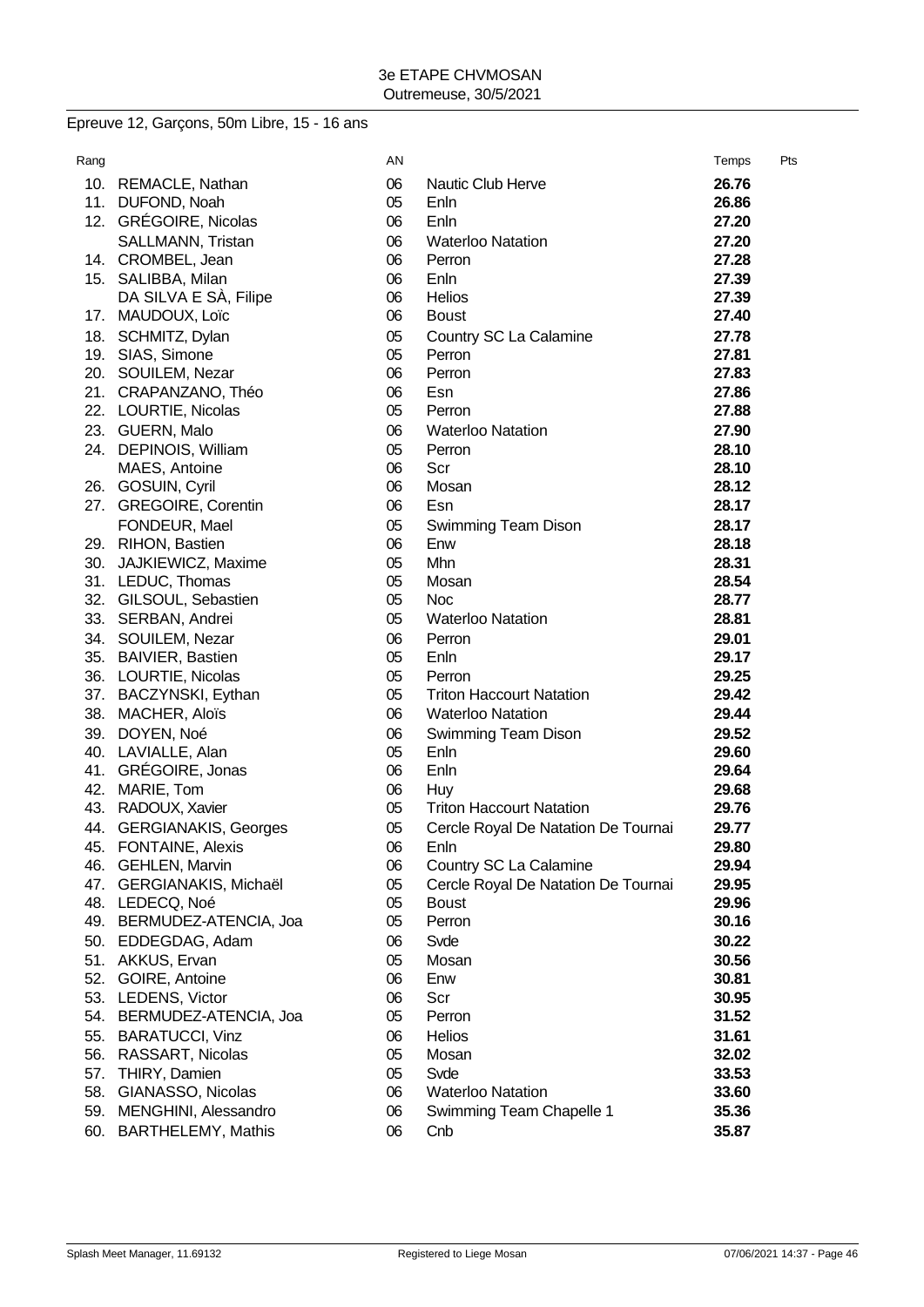#### Epreuve 12, Messieurs, 50m Libre

| 17 - 18 ans |                                |    |                           |       |
|-------------|--------------------------------|----|---------------------------|-------|
|             | 1. BIAD, Mehdi                 | 03 | Mhn                       | 24.17 |
|             | 2. REMACLE, Hugo               | 03 | <b>Nautic Club Herve</b>  | 24.19 |
| 3.          | <b>BERTRAND, Adrien</b>        | 04 | Mhn                       | 24.83 |
| 4.          | DURIEU, Theo                   | 03 | Mhn                       | 25.03 |
| 5.          | TAIS, Charles                  | 04 | <b>Boust</b>              | 25.08 |
|             | 6. HUBAUT, Theo                | 04 | Mhn                       | 25.16 |
|             | 7. DEVILLE, Louis              | 03 | Perron                    | 25.18 |
|             | 8. BULBO, Noah                 | 03 | Enln                      | 25.23 |
|             | 9. GARRAUX, Aloïs              | 03 | Perron                    | 25.59 |
| 10.         | SAIVE, Antoine                 | 04 | Esn                       | 25.67 |
| 11.         | MORREALE, Matheo               | 03 | Esn                       | 25.98 |
| 12.         | JANSSENS, Matéo                | 04 | <b>Boust</b>              | 26.24 |
|             | 13. TAMIGNEAUX, Arthur         | 04 | Perron                    | 26.42 |
|             | 14. CHO, Grégory               | 03 | <b>Waterloo Natation</b>  | 26.72 |
|             | 15. LECLERCQ, Justin           | 04 | <b>Helios</b>             | 27.12 |
| 16.         | CAUCHETEUR, Yann               | 04 | Mosan                     | 27.25 |
|             | 17. BODSON, Simon              | 04 | Esn                       | 27.30 |
| 18.         | GRONDAL, Loup                  | 03 | Perron                    | 27.42 |
|             | 19. BOURDIAUD'HUY, Alexis      | 03 | Monturier Swimming-Team   | 27.50 |
|             | 20. VAN WANROIJ, Sebastian     | 04 | Aqua Club Braine l'Alleud | 27.68 |
| 21.         | RENARD, Enzo                   | 04 | Cnb                       | 27.80 |
|             | 22. LEROY, cedric              | 04 | <b>Noc</b>                | 28.22 |
| 23.         | CALCAGNO, Thibault             | 04 | Enln                      | 28.53 |
|             | 24. LOURTIE, Théo              | 04 | Perron                    | 28.88 |
|             | 25. ROUDOMETKIN, Vlad          | 04 | Helios                    | 29.16 |
| 26.         | <b>BRANDT, Thomas</b>          | 03 | Cnb                       | 29.26 |
| 27.         | ORTMANN, Noé                   | 03 | Svde                      | 30.25 |
|             | 28. HALLEUX, Guillaume         | 04 | Perron                    | 30.50 |
|             | 29. VISENTI, Mathéo            | 03 | Monturier Swimming-Team   | 36.28 |
| disq.       | <b>VANLIEFFERINGE, Mathias</b> | 04 | Aqua Club Braine l'Alleud |       |

## 19 ans et plus

| 1.  | <b>ANDRIEN, Maxime</b>  | 94     | Esn                             | 23.58 |
|-----|-------------------------|--------|---------------------------------|-------|
|     | 2. FEUILLEN, David      | 99     | Esn                             | 24.42 |
|     | 3. BRUSTEN, Arthur      | 95     | Enln                            | 25.29 |
| 4.  | DEFRAINE, Quentin       | 01     | Esn                             | 25.62 |
| 5.  | JANON, Guillaume        | 95     | Esn                             | 25.93 |
| 6.  | <b>DETHIER, Emerick</b> | 02     | Esn                             | 26.67 |
| 7.  | GIRS, Matheo            | 02     | Cnb                             | 27.08 |
|     | 8. BENZIGER, Sacha      | 02     | Perron                          | 27.24 |
| 9.  | MICHEL, Leo             | $00\,$ | Country SC La Calamine          | 27.55 |
|     | 10. MASSIGNAN, Ilias    | 02     | Perron                          | 27.64 |
| 11. | MASSIGNAN, Ilias        | 02     | Perron                          | 28.65 |
| 12. | DE MENNA, Anthony       | 94     | Esn                             | 29.08 |
|     | 13. SEMMELING, Julien   | 92     | <b>Triton Haccourt Natation</b> | 30.88 |
|     |                         |        |                                 |       |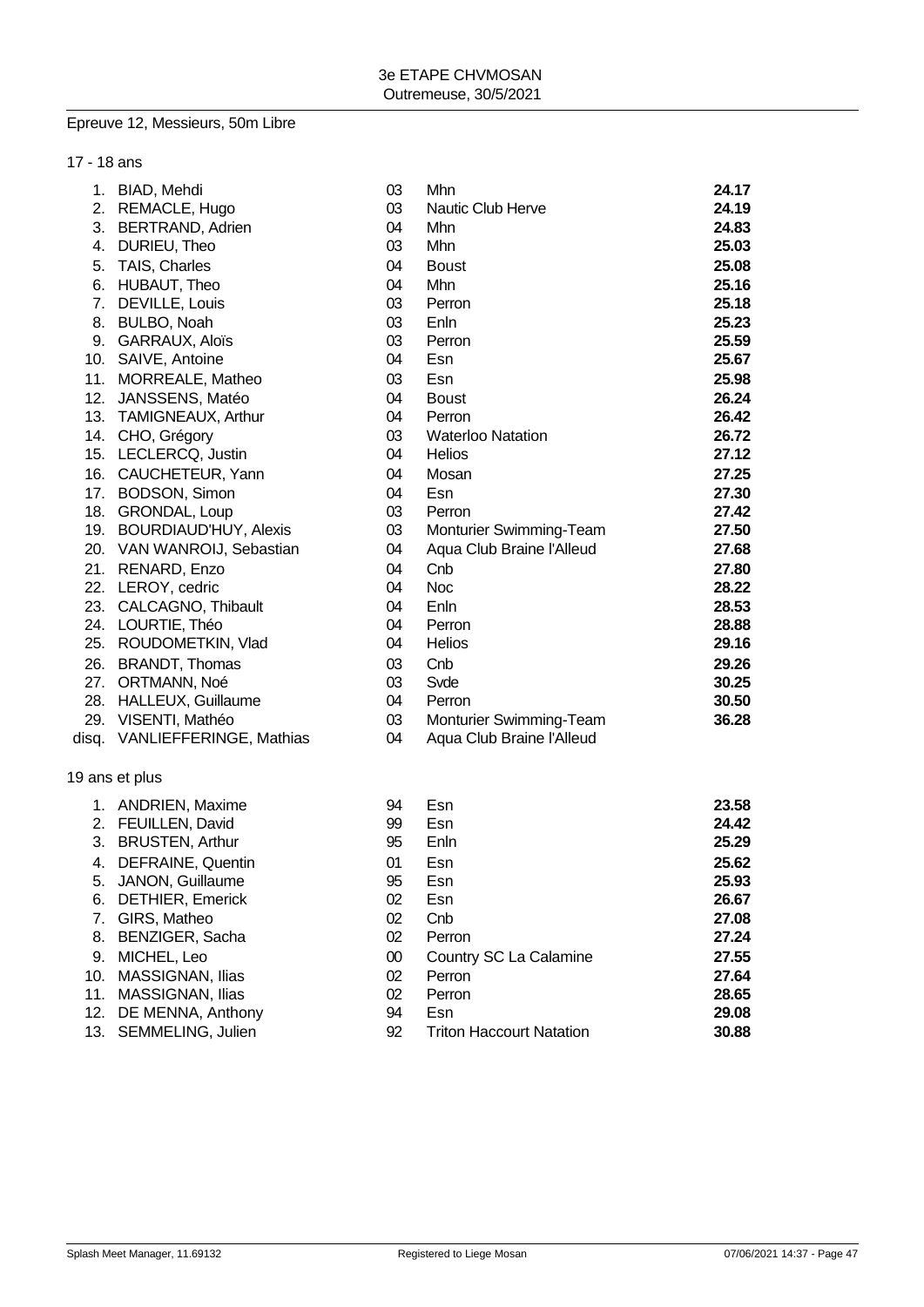| Epreuve 13<br>30/05/2021 |                                                   | Dames, 50m Brasse | 11 ans et plus<br>Liste résultats   |                |     |
|--------------------------|---------------------------------------------------|-------------------|-------------------------------------|----------------|-----|
| Points: FINA 2021        |                                                   |                   |                                     |                |     |
| Rang                     |                                                   | AN                |                                     | Temps          | Pts |
| 11 - 12 ans              |                                                   |                   |                                     |                |     |
|                          | 1. ANDOURA, Judie                                 | 09                | Mosan                               | 40.55          |     |
| 2.                       | VACHAUDEZ, Ella                                   | 09                | Enln                                | 41.60          |     |
| 3.                       | GILIS, Noémie                                     | 09                | Perron                              | 44.00          |     |
|                          | 4. PAVAN, Nahla                                   | 09                | Monturier Swimming-Team             | 44.04          |     |
| 5.                       | LHOIR, Eloïse                                     | 10                | Aqua Club Braine l'Alleud           | 44.60          |     |
|                          | 6. FONTAINE, Chloé                                | 09                | <b>Waterloo Natation</b>            | 44.91          |     |
|                          | 7. LEGRAND, Constance                             | 09                | Cercle Royal De Natation De Tournai | 45.50          |     |
|                          | 8. POSSEN, Olivia                                 | 10                | Svde                                | 45.82          |     |
|                          | 9. CARLOS DA SILVA, Ilana Luiza                   | 10                | Mosan                               | 46.52          |     |
|                          | 10. DOHN, Ninon                                   | 10                | <b>Noc</b>                          | 46.92          |     |
|                          | 11. RESMINI, Giulia                               | 10                | Aqua Club Braine l'Alleud           | 47.56          |     |
|                          | 12. ANTONIAN, Juliette                            | 10                | Enw                                 | 47.96          |     |
|                          | 13. DURY, Elisabeth                               | 10                | Scr                                 | 49.29          |     |
|                          | 14. BENNANI, Maryam                               | 10                | Mosan                               | 50.06          |     |
|                          | 15. MULONE, Chiara                                | 09                | Mosan                               | 50.19          |     |
|                          | 16. BUSTO, Léonore                                | 10                | Scr                                 | 50.32          |     |
|                          | 17. CHRISTIAENS, Camille                          | 10                | Mosan                               | 50.74          |     |
|                          | 18. VANDERSTICHELEN, Zélie                        | 10                |                                     | 51.40          |     |
|                          | 19. MAGHUE, Nina                                  | 09                | Cercle Royal De Natation De Tournai |                |     |
|                          |                                                   | 09                | Monturier Swimming-Team<br>Enln     | 51.63<br>51.82 |     |
|                          | 20. LICOP, Anaïs<br>21. MERTENS-GOOSSENS, Manuela | 10                | Scr                                 | 51.94          |     |
|                          |                                                   |                   |                                     |                |     |
|                          | 22. GODEFROID, Charlize                           | 10                | Scr                                 | 52.66          |     |
|                          | 23. PONSEN, Maéva                                 | 10                | Swimming Team Dison                 | 53.49          |     |
|                          | 24. PAUWELS, Perinne                              | 09                | Monturier Swimming-Team             | 54.14          |     |
|                          | 25. CHAFWEHE, Vanina                              | 10                | Enw                                 | 54.35          |     |
|                          | 26. NEVILLE, Cara                                 | 10                | Scr                                 | 54.62          |     |
|                          | 27. HALL, Sofia                                   | 10                | <b>Waterloo Natation</b>            | 54.71          |     |
|                          | 28. LJUJIC, Ana                                   | 10                | <b>Waterloo Natation</b>            | 55.26          |     |
|                          | 29. AZZOUZI, Lina                                 | 09                | Syde                                | 55.47          |     |
|                          | 30. JOVANOVIC, Lola                               | 09                | <b>Waterloo Natation</b>            | 55.76          |     |
|                          | 31. MARTELEUR, Elodie                             | 10                | <b>Boust</b>                        | 56.17          |     |
| 32.                      | <b>GUARINI, Violette</b>                          | 09                | Enln                                | 56.43          |     |
| 33.                      | DUMONT, Luan                                      | 10                | Helios                              | 57.19          |     |
|                          | 34. NOISETTE, Julie                               | 10                | <b>Triton Haccourt Natation</b>     | 57.26          |     |
| 35.                      | MICHEL, Charline                                  | 09                | Monturier Swimming-Team             | 58.24          |     |
|                          | 36. BRUNEE, Emilie                                | 10                | <b>Helios</b>                       | 59.48          |     |
| 37.                      | <b>BLEHEN, Zoe</b>                                | 10                | Svde                                | 59.87          |     |
|                          | 38. HERMANS, Lucie                                | 10                | Helios                              | 1:00.50        |     |
|                          | 39. BALDE, Djenabu                                | 10                | Mosan                               | 1:01.53        |     |
| 40.                      | PILLON, Juliette                                  | 09                | Swimming Team Chapelle 1            | 1:02.11        |     |
|                          | 41. ARNOULD, Perine                               | 10                | Club Arapaïmas Beauraing            | 1:02.22        |     |
| 42.                      | DEDOYARD, Mazarine                                | 10                | <b>Triton Haccourt Natation</b>     | 1:03.47        |     |
|                          | 43. HALLOT, Louise                                | 09                | Nautic Club Herve                   | 1:05.57        |     |
|                          | disq. STEVENS, Eleonore                           | 09                | Aqua Club Braine l'Alleud           |                |     |
|                          | disq. MOLINA FUEYO, Marisa                        | 10                | Aqua Club Braine l'Alleud           |                |     |
| disq.                    | MASSCHELEIN, Charline                             | 10                | Aqua Club Braine l'Alleud           |                |     |
|                          | disq. RANCILLON, Eline                            | 09                | Aqua Club Braine l'Alleud           |                |     |
|                          | malade FONTAINE, Heloise                          | 10                | <b>Noc</b>                          |                |     |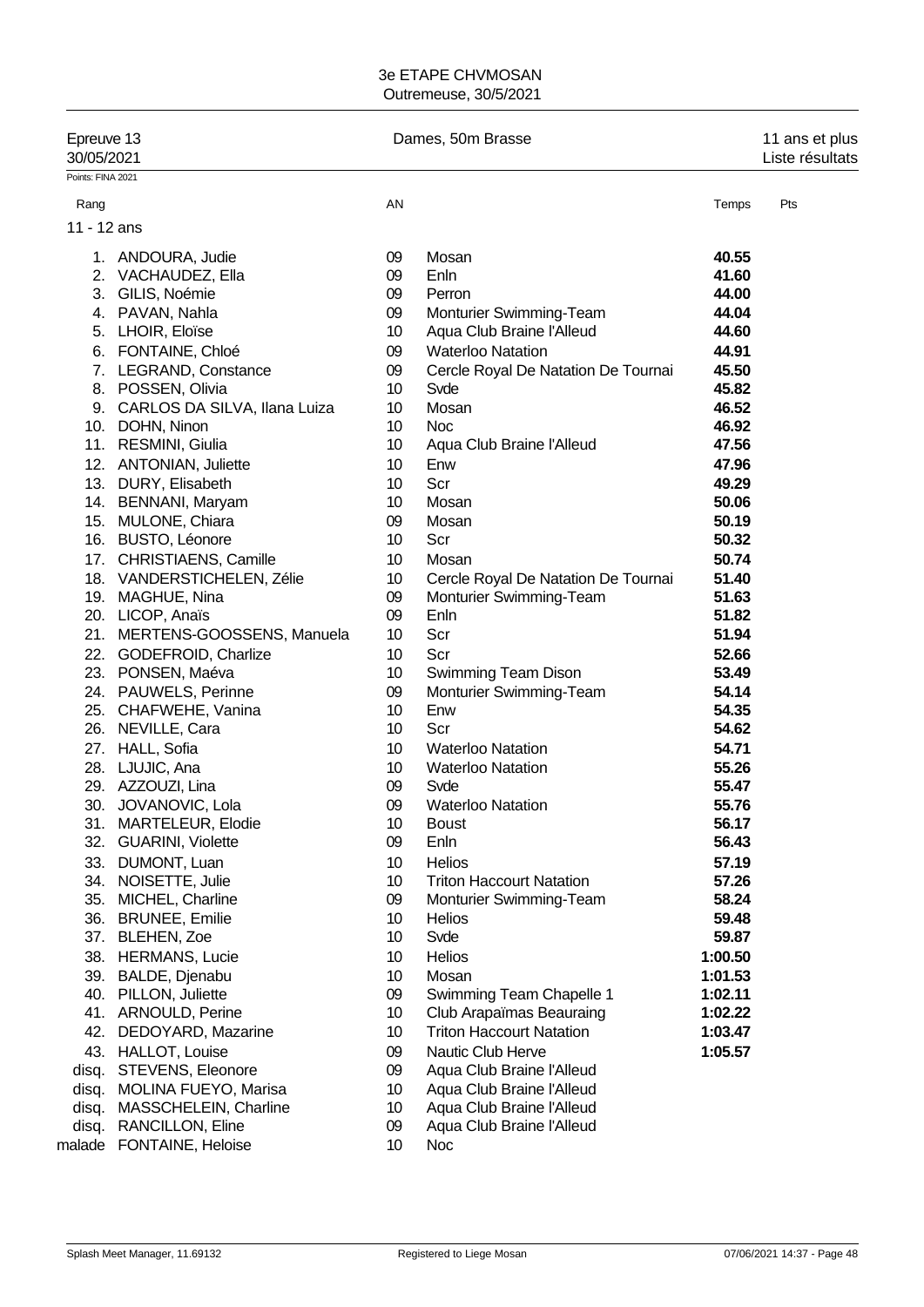## Epreuve 13, Dames, 50m Brasse

| 13 - 14 ans |                                       |          |                                     |                |
|-------------|---------------------------------------|----------|-------------------------------------|----------------|
|             | 1. NICOLAS, Julie                     | 07       | Cercle Royal De Natation De Tournai | 35.04          |
| 2.          | DEBOUVRIE, Klara                      | 07       | Cercle Royal De Natation De Tournai | 36.90          |
| 3.          | MITU, Maria                           | 08       | Aqua Club Braine l'Alleud           | 37.28          |
| 4.          | DEBOUVRIE, Lyse                       | 08       | Cercle Royal De Natation De Tournai | 37.80          |
|             | 5. HUISMAN BRUNIN, Laura              | 07       | <b>Waterloo Natation</b>            | 38.28          |
|             | 6. COLINET, Charlotte                 | 07       | Scr                                 | 38.30          |
|             | 7. DEVILLÉ, Hélene                    | 08       | Perron                              | 38.43          |
|             | 8. LABASSE, Clémence                  | 07       | Mosan                               | 38.99          |
|             | 9. BRAUN, Emelie                      | 07       | Country SC La Calamine              | 39.40          |
|             | 10. COLINET, Manon                    | 07       | Scr                                 | 39.56          |
|             | 11. THIRY, Alice                      | 08       | Cnb                                 | 39.98          |
|             | 12. MONTEGAUDIO, Elisa                | 07       | Mosan                               | 40.05          |
|             | 13. RINCHON, Rachel                   | 08       | Helios                              | 40.07          |
|             | 14. MERTENS-GOOSSENS, Milena          | 07       | Scr                                 | 40.13          |
|             | 15. FONTAINE, Maelle                  | 07       | <b>Noc</b>                          | 40.38          |
|             | 16. DUPONT, Shannah                   | 07       | Cercle Royal De Natation De Tournai | 40.91          |
|             | 17. DAVID, Ryana                      | 08       | Perron                              | 41.28          |
|             | 18. CARBAJAL, Vic                     | 08       | <b>Triton Haccourt Natation</b>     | 42.06          |
|             | 19. LENAERTS, Romane                  | 07       | <b>Triton Haccourt Natation</b>     | 42.58          |
|             | 20. ÖZEN, Sena-Ayse                   | 08       | <b>Helios</b>                       | 42.77          |
|             | 21. MOUREAU, Victoria                 | 08       | <b>Waterloo Natation</b>            | 43.07          |
|             | 22. LAOUREUX, Juliette                | 07       | <b>Noc</b>                          | 44.08          |
|             | 23. BOCK, Annouk                      | 08       | Cnb                                 | 44.11          |
|             | GILLET, Nohra                         | 07       | Cnb                                 | 44.11          |
|             | 25. MICHAUX, Valentine                | 07       | <b>Helios</b>                       | 44.24          |
| 26.         | GILLAIN, Gabrielle                    | 08       | Mosan                               | 45.14          |
|             | 27. ZOUHAD, Sofia                     | 07       | Mosan                               | 45.21          |
|             | 28. BOULANGER, Juliette               | 08       | Enln                                | 45.22          |
| 29.         | FRANKINET, Margaux                    | 08       | Mosan                               | 45.23          |
| 30.         | POLITANO, Christina                   | 07       | Perron                              | 45.34          |
|             | 31. HANF-BRAIBANT, kim                | 07       | Svde                                | 45.37          |
| 32.         | DEMOULIN, Anaïs                       | 07       | Mhn                                 | 45.49          |
| 33.         | DELEPLANQUE, Emma                     | 08       | <b>Helios</b>                       | 45.73          |
|             | 34. PAIROUX, Eloise                   | 08       | Perron                              | 45.81          |
| 35.         | POLITANO, Christina                   | 07       | Perron                              | 45.82          |
|             | 36. DUCOMBLE, Anne                    | 07       | <b>Waterloo Natation</b>            | 45.91          |
|             | 37. HALLEUX, Clothilde                | 07       | Perron                              | 46.40          |
|             | 38. SEGUIDO ALVAREZ, Leonor           | 08       | <b>Huy</b>                          | 46.62          |
|             | 39. DOHN, Mae                         | 08       | <b>Noc</b>                          | 46.92          |
|             | 40. LEGRAND, Angel                    | 08       | Monturier Swimming-Team             | 47.23          |
| 41.         | DE BEYS, Valentine                    | 08       | <b>Waterloo Natation</b>            | 47.45          |
|             | 42. FRANCOIS, Shannon                 | 07       | Helios                              | 47.50          |
|             | 43. GLINKA, Ada                       | 08       | Scr                                 | 47.63          |
|             | 44. LAMBERT, Zoe                      | 08       | <b>Noc</b>                          | 47.72          |
|             | 45. REMY, Clémentine                  | 07<br>08 | Mosan                               | 47.76          |
|             | 46. HUBIN, Lola                       | 07       | Cnspa                               | 47.80          |
|             | 47. MUSSCHEBROECK, Raphaëlle          |          | Scr                                 | 48.14          |
|             | 48. AERTS, Océane<br>49. BAIWY, Manea | 08<br>07 | Mosan                               | 48.41<br>49.17 |
|             | 50. MARECHAL, Laly                    | 08       | Cnspa<br>Nautic Club Herve          | 49.20          |
|             | 51. RONDAGS, Lilou                    | 08       | <b>Waterloo Natation</b>            | 49.51          |
|             | 52. BERNIER, Pauline                  | 08       | Perron                              | 49.56          |
|             | 53. PARÉE, Apolline                   | 08       | Armn                                | 49.68          |
|             | 54. ZANANE, Aycha                     | 07       | Mosan                               | 49.70          |
| 55.         | SBRAZZATO, Valentina                  | 08       | Enln                                | 51.03          |
|             |                                       |          |                                     |                |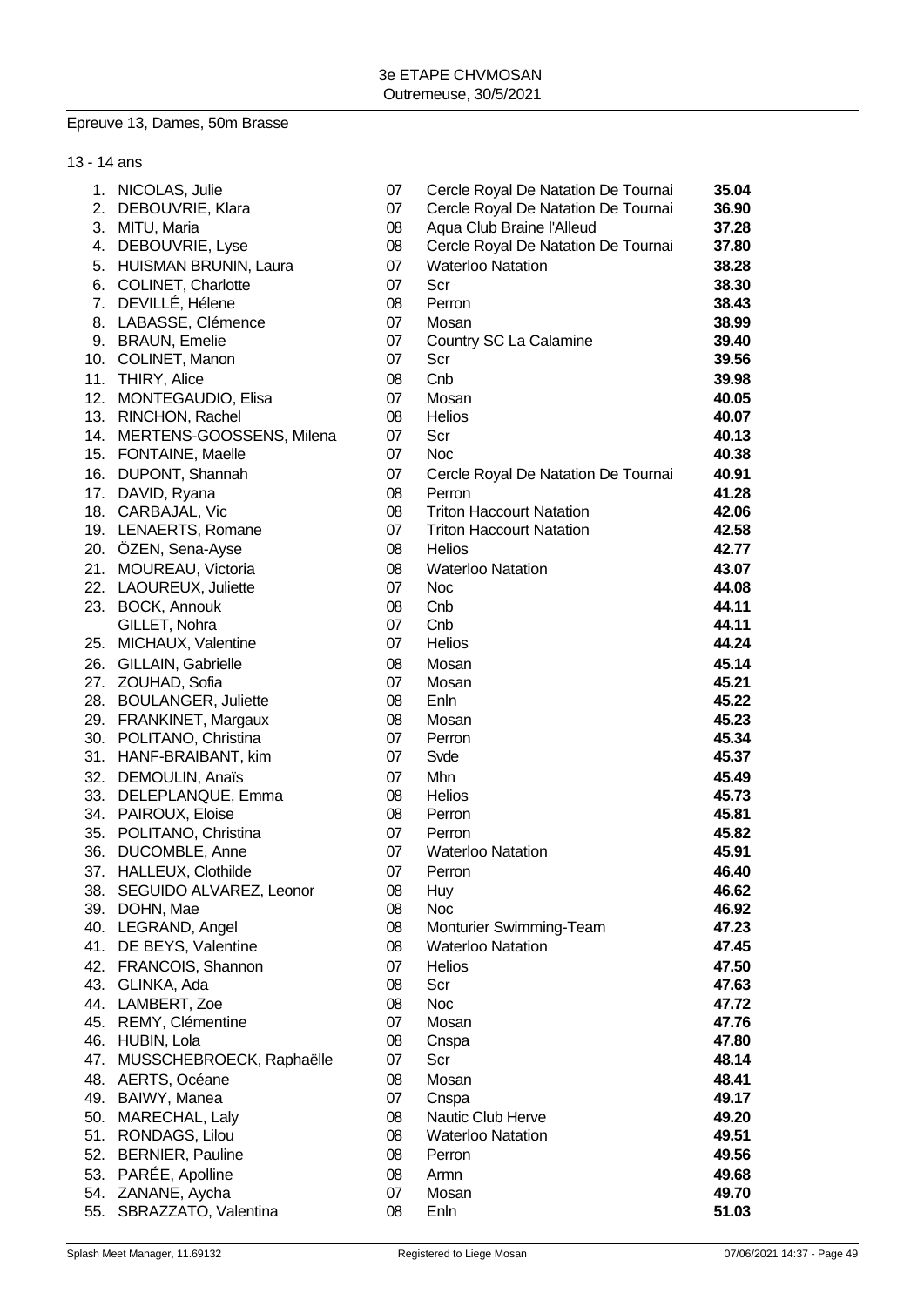|             | Epreuve 13, Filles, 50m Brasse, 13 - 14 ans |    |                                     |       |     |
|-------------|---------------------------------------------|----|-------------------------------------|-------|-----|
| Rang        |                                             | AN |                                     | Temps | Pts |
|             | 56. STROOBANTS, Léa                         | 08 | Swimming Team Chapelle 1            | 51.75 |     |
|             | 57. VONCKEN, Maurane                        | 08 | Country SC La Calamine              | 51.88 |     |
|             | 58. LISSOIR, Romane                         | 08 | Armn                                | 53.56 |     |
|             | 59. SZECEL, Noémie                          | 07 | Monturier Swimming-Team             | 59.19 |     |
|             | 60. DE PASCALE, Olivia                      | 07 | Swimming Team Chapelle 1            | 59.86 |     |
|             | disq. BOULOGNE, Hannah                      | 08 | Aqua Club Braine l'Alleud           |       |     |
| 15 - 16 ans |                                             |    |                                     |       |     |
|             | 1. WOLF BAYOT, Margaux                      | 05 | Enln                                | 34.97 |     |
|             | 2. FAEMS, Elise                             | 05 | Scr                                 | 36.38 |     |
|             | 3. LA PLACA, Erin                           | 06 | Esn                                 | 37.05 |     |
|             | 4. DUMONT, Louisa                           | 05 | Perron                              | 37.40 |     |
| 5.          | CHABOT, Camille                             | 06 | Perron                              | 38.14 |     |
|             | 6. BORRÉ, Chloé                             | 05 | Perron                              | 38.25 |     |
|             | 7. DENEF, Anne-Laure                        | 06 | Scr                                 | 38.41 |     |
|             | 8. DAVID, Sarah                             | 06 | Perron                              | 39.28 |     |
|             | 9. BOCQUET, Julia                           | 05 | Cercle Royal De Natation De Tournai | 39.44 |     |
|             | 10. BAYETTO, Shania                         | 06 | Swimming Team Dison                 | 39.49 |     |
|             | 11. CHABOT, Camille                         | 06 | Perron                              | 39.58 |     |
|             | 12. DAVID, Sarah                            | 06 | Perron                              | 39.74 |     |
|             | 13. FRANZINI, Lena                          | 06 | Esn                                 | 39.77 |     |
|             | 14. STROOBANTS, Pauline                     | 05 | Swimming Team Chapelle 1            | 39.86 |     |
|             | 15. LEMAL, Alice                            | 05 | Mhn                                 | 40.07 |     |
|             | 16. BEAUFORT, Héloise                       | 06 | <b>Boust</b>                        | 40.20 |     |
|             | 17. SITLIVY, Florence                       | 05 | Mosan                               | 40.63 |     |
|             | 18. PICARD, Chiara                          | 05 | Mosan                               | 41.02 |     |
|             | 19. MOUTHUY, Marion                         | 06 | Enln                                | 41.16 |     |
|             | 20. DULLIER, Déborah                        | 06 | <b>Helios</b>                       | 41.37 |     |
|             | 21. PICARD, Inès                            | 05 | Mosan                               | 41.49 |     |
|             | 22. RASK, Marie                             | 06 | <b>Waterloo Natation</b>            | 42.13 |     |
|             | 23. ROUX, Zoé                               | 06 | <b>Waterloo Natation</b>            | 42.67 |     |
| 24.         | JAMAR, Laura                                | 05 | Perron                              | 43.11 |     |
|             | 25. PONCELET, Alix                          | 06 | Scr                                 | 43.76 |     |
|             | 26. JAMAR, Laura                            | 05 | Perron                              | 44.50 |     |
|             | 27. CAVALERU, Teodora                       | 05 | Aqua Club Braine l'Alleud           | 47.27 |     |
|             | 28. DULLIER, Coralie                        | 06 | <b>Helios</b>                       | 47.31 |     |
|             | 29. VERTEREN, Célina                        | 06 | Monturier Swimming-Team             | 48.26 |     |
|             | 30. GREGOIRE, Heloïse                       | 05 | Cnb                                 | 49.32 |     |
|             | 31. SITDINOVA, Adeline                      | 06 | Mosan                               | 51.45 |     |
|             | malade LIESSE, Aurore                       | 06 | Cnb                                 |       |     |
| 17 - 18 ans |                                             |    |                                     |       |     |
|             | 1. GHELEYNS, Juliette                       | 04 | Cercle Royal De Natation De Tournai | 35.28 |     |
| 2.          | RIHON, Chloé                                | 04 | Enw                                 | 36.17 |     |
| 3.          | <b>HERMANS, Célia</b>                       | 04 | <b>Boust</b>                        | 36.30 |     |
| 4.          | PEETERS, Elisa                              | 04 | <b>Boust</b>                        | 37.50 |     |
| 5.          | CUTILLO, Léna                               | 03 | Mosan                               | 37.56 |     |
| 6.          | DARGE, Zoé                                  | 04 | Scr                                 | 38.16 |     |
| 7.          | CHABOT, Amélie                              | 04 | Perron                              | 38.33 |     |
| 8.          | DERBAIX, Emilie                             | 04 | Perron                              | 39.08 |     |
| 9.          | GARRAUX, Eva                                | 03 | Perron                              | 39.24 |     |
|             | 10. CHABOT, Amélie                          | 04 | Perron                              | 39.32 |     |

11. HAAS, Kathrin 03 Schwimmschule St. Vith **39.57**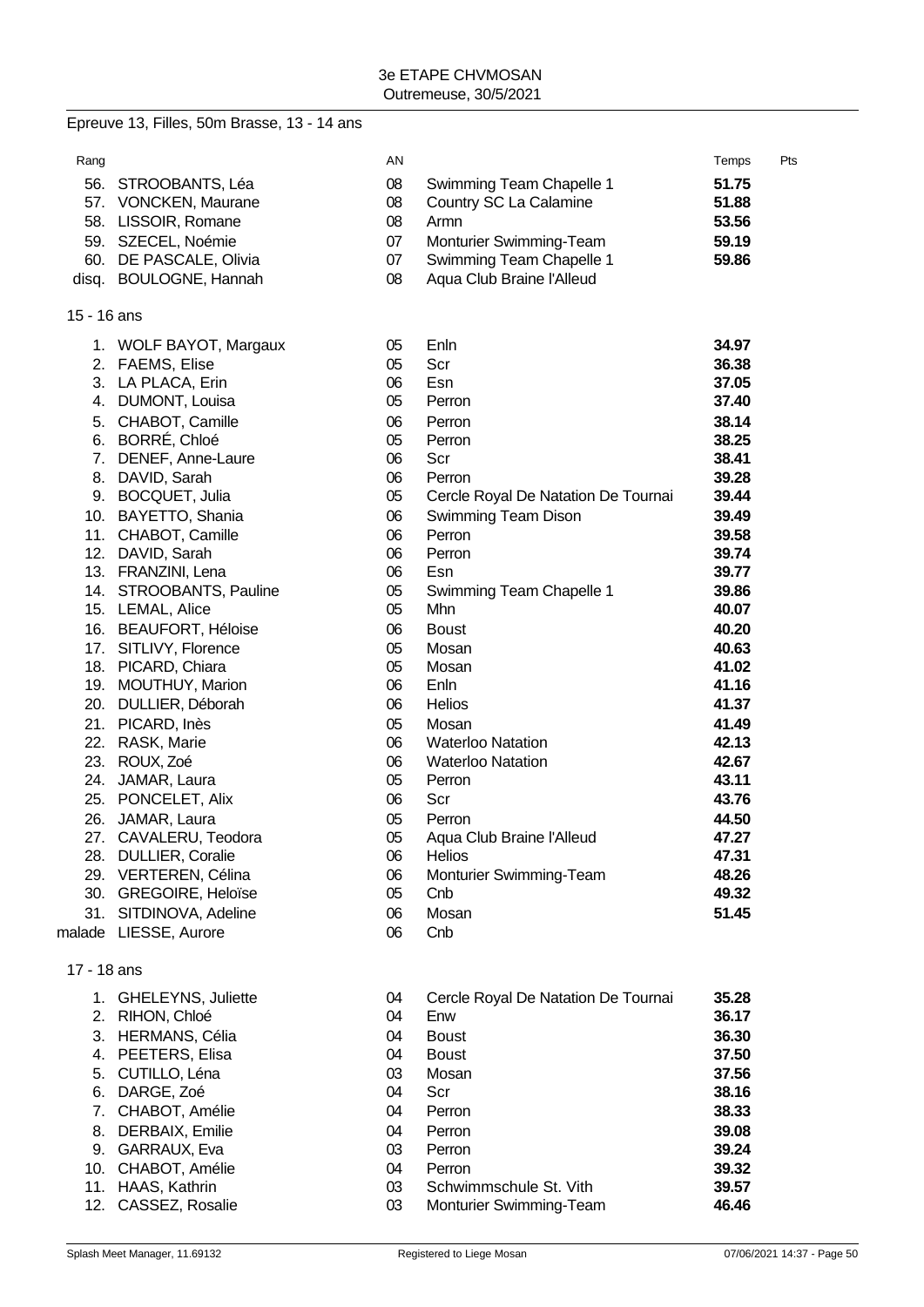## Epreuve 13, Dames, 50m Brasse

|                          | 19 ans et plus                           |          |                                                   |                |                                   |
|--------------------------|------------------------------------------|----------|---------------------------------------------------|----------------|-----------------------------------|
|                          | 1. STREPENNE, Elisa<br>2. SEBILLE, Chloé | 00<br>02 | Perron<br>Enln                                    | 36.00<br>38.92 |                                   |
|                          | hc. PIERLOT, Amelie                      | 07       | Perron                                            |                |                                   |
|                          | hc. ABDELKAHLEK, Lina                    | 11       | <b>Boust</b>                                      | 53.30          |                                   |
| Epreuve 14<br>30/05/2021 |                                          |          | Messieurs, 50m Brasse                             |                | 11 ans et plus<br>Liste résultats |
| Points: FINA 2021        |                                          |          |                                                   |                |                                   |
| Rang                     |                                          | AN       |                                                   | Temps          | Pts                               |
|                          |                                          |          |                                                   |                |                                   |
| 11 - 12 ans              |                                          |          |                                                   |                |                                   |
|                          | 1. PELLE, Luca-Alexandru                 | 09       | Aqua Club Braine l'Alleud                         | 38.38          |                                   |
|                          | 2. BUTTARELLI, Claudio                   | 09       | <b>Waterloo Natation</b>                          | 38.42          |                                   |
|                          | 3. WATTIAUX, Thomas                      | 10       | Mhn                                               | 40.66          |                                   |
|                          | 4. RIMBAULT, Enoha                       | 09       | Enw                                               | 40.94          |                                   |
|                          | 5. PERREAULT-MOONEY, Benjamin            | 09       | <b>Waterloo Natation</b>                          | 41.05          |                                   |
|                          | 6. DENISON, Martin                       | 09       | Armn                                              | 43.18          |                                   |
|                          | 7. GEHLEN, Milan<br>8. MURER, Thimeo     | 10<br>09 | Country SC La Calamine<br>Monturier Swimming-Team | 45.16<br>45.20 |                                   |
|                          | 9. STRUYS, Gabriel                       | 09       | <b>Swimming Team Dison</b>                        | 45.78          |                                   |
|                          | 10. GÉRARD, Nils                         | 09       | Enw                                               | 46.15          |                                   |
|                          | 11. DUCARME, Mathis                      | 09       | Monturier Swimming-Team                           | 46.42          |                                   |
|                          | 12. DUBOIS, Simon                        | 09       | Mosan                                             | 46.76          |                                   |
|                          | 13. COLONERUS, Jonas                     | 10       | Schwimmschule St. Vith                            | 46.77          |                                   |
|                          | 14. KHEDIMALLAH, Rayan                   | 10       | Enw                                               | 48.02          |                                   |
|                          | 15. VASSART, Benjamin                    | 09       | Scr                                               | 48.75          |                                   |
|                          | 16. DE BAENE, Mathys                     | 09       | <b>Waterloo Natation</b>                          | 48.83          |                                   |
|                          | 17. LIENARD, Ylian                       | 10       | <b>Waterloo Natation</b>                          | 48.90          |                                   |
|                          | 18. EDDEGDAG, Amir                       | 09       | Svde                                              | 49.07          |                                   |
|                          | 19. LONCOUR, Titouan                     | 10       | Scr                                               | 49.38          |                                   |
|                          | MAUROY, Eliott                           | 09       | Scr                                               | 49.38          |                                   |
|                          | 21. DAVID, Alan                          | 10       | Perron                                            | 49.62          |                                   |
|                          | 22. ESLAMI, Sam                          | 10       | <b>Waterloo Natation</b>                          | 50.01          |                                   |
|                          | 23. GOOSSENS, Sacha                      | 09       | <b>Waterloo Natation</b>                          | 50.70          |                                   |
|                          | 24. HOES, Tom Alexander                  | 10       | Mhn                                               | 51.07          |                                   |
| 25.                      | COUNARD, Matéo                           | 10       | Enw                                               | 51.32          |                                   |
| 26.                      | DOCQUIER, Mat                            | 10       | Swimming Team Dison                               | 51.35          |                                   |
| 27.                      | <b>GEURTS, Valentin</b>                  | 10       | <b>Waterloo Natation</b>                          | 51.45          |                                   |
| 28.                      | DESMET, Nicolas<br>29. NICOLAES, Jeremy  | 09<br>10 | Mosan<br>Country SC La Calamine                   | 51.54<br>51.86 |                                   |
|                          | 30. LOPEZ, Xavi                          | 10       | Mosan                                             | 52.03          |                                   |
|                          | 31. BRAGANO, Timéo                       | 10       | Nautic Club Herve                                 | 52.52          |                                   |
|                          | 32. DE ALMEIDA, Quentin                  | 09       | Armn                                              | 53.22          |                                   |
|                          | 33. WANTIER, Diego                       | 10       | <b>Waterloo Natation</b>                          | 53.46          |                                   |
|                          | 34. VAN POUCKE, Jimmy                    | 09       | <b>Waterloo Natation</b>                          | 53.50          |                                   |
|                          | 35. NEZER, Tom                           | 10       | Mosan                                             | 53.58          |                                   |
|                          | 36. DE BOCK, Harry                       | 10       | <b>Waterloo Natation</b>                          | 53.75          |                                   |
|                          | 37. CHAU, Noah                           | 10       | Enw                                               | 54.20          |                                   |
|                          | 38. JANSSENS, Louka                      | 10       | <b>Waterloo Natation</b>                          | 54.62          |                                   |
|                          | 39. CUELOVANI, Demetre                   | 10       | Mosan                                             | 54.90          |                                   |
|                          | 40. DEMONTHY, Liam                       | 10       | Country SC La Calamine                            | 55.36          |                                   |
|                          | 41. HOUBION, Victor                      | 10       | Cnspa                                             | 55.52          |                                   |
| 42.                      | EL BOUSTANE, Dawood                      | 10       | Mosan                                             | 55.67          |                                   |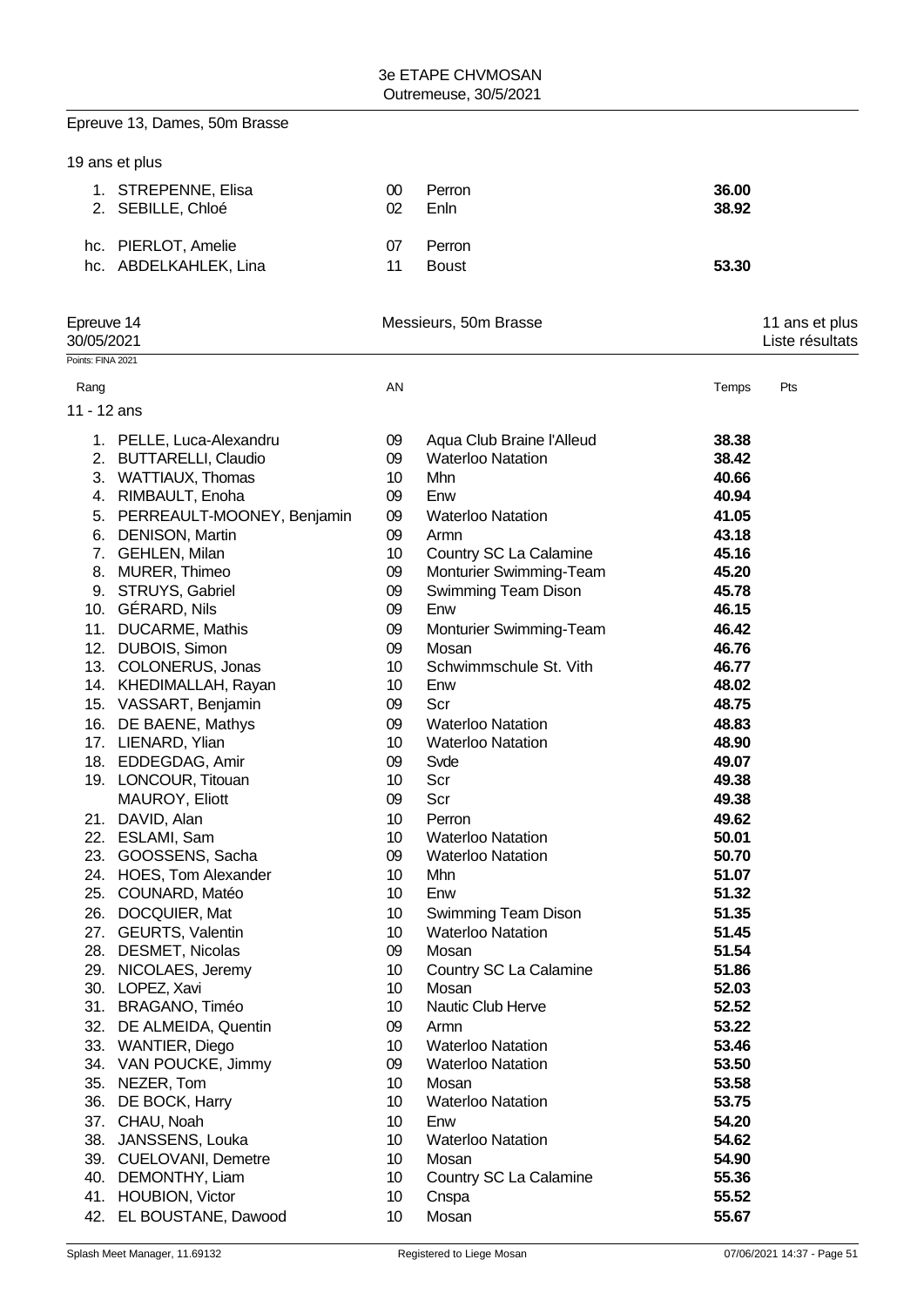## Epreuve 14, Garçons, 50m Brasse, 11 - 12 ans

| Rang  |                           | AN |                                 | Temps   | Pts |
|-------|---------------------------|----|---------------------------------|---------|-----|
| 43.   | <b>FAUCHE, Emile</b>      | 10 | <b>Boust</b>                    | 56.19   |     |
| 44.   | <b>KERFF, Peter</b>       | 10 | Mosan                           | 56.20   |     |
| 45.   | DIEDEREN, Lucas           | 10 | Nautic Club Herve               | 56.60   |     |
| 46.   | MATHEW, Jared             | 09 | <b>Waterloo Natation</b>        | 56.84   |     |
| 47.   | <b>MOUHSSIN, Yanis</b>    | 09 | <b>Waterloo Natation</b>        | 56.90   |     |
| 48.   | <b>HEYMANS, Alexandre</b> | 09 | <b>Waterloo Natation</b>        | 56.92   |     |
| 49.   | REMY, Martin              | 09 | Mosan                           | 57.00   |     |
| 50.   | CHAMBERLIN, Benjamin      | 09 | <b>Waterloo Natation</b>        | 59.44   |     |
| 51.   | DIGNEFFE, Noah            | 09 | <b>Triton Haccourt Natation</b> | 1:00.01 |     |
| 52.   | TRAN, Bao-Duc             | 10 | <b>Boust</b>                    | 1:00.69 |     |
| 53.   | KLINKENBERG, Lyam         | 09 | Country SC La Calamine          | 1:01.03 |     |
|       | 54. LEBRAS, Téo           | 10 | <b>Waterloo Natation</b>        | 1:02.29 |     |
|       | 55. KARWAS, Roman         | 10 | <b>Helios</b>                   | 1:08.66 |     |
| disq. | FAUTRE, Raphael           | 09 | Aqua Club Braine l'Alleud       |         |     |
|       |                           |    |                                 |         |     |

- disq. MASAITIS, Mantas 10 Aqua Club Braine l'Alleud
- 13 14 ans

|     | 1. FICHER, Augustin        | 07 | <b>Nautic Club Herve</b>            | 32.59 |
|-----|----------------------------|----|-------------------------------------|-------|
|     | 2. LOURTIE, Clément        | 07 | Perron                              | 33.87 |
|     | 3. LOURTIE, Clément        | 07 | Perron                              | 34.28 |
|     | 4. BENNANI, Walid          | 07 | Mosan                               | 35.41 |
|     | 5. PERREAULT-MOONEY, Leo   | 07 | <b>Waterloo Natation</b>            | 35.98 |
|     | 6. HESSENS, Tristan        | 07 | Nautic Club Herve                   | 36.17 |
| 7.  | JANSSENS, Arthur           | 07 | <b>Waterloo Natation</b>            | 36.77 |
|     | 8. DUFOND, Nathan          | 08 | Enln                                | 37.10 |
|     | 9. LAVIOLETTE, Simon       | 08 | Scr                                 | 37.41 |
|     | 10. LEMPEREUR, Simon       | 07 | Perron                              | 37.53 |
|     | 11. NICOLAES, Aidan Noah   | 07 | Country SC La Calamine              | 38.81 |
|     | 12. LECOCQ, Justin         | 08 | Mosan                               | 39.13 |
| 13. | JEGHERS, Maël              | 08 | <b>Nautic Club Herve</b>            | 39.24 |
|     | 14. VAELEN, Sam            | 07 | Perron                              | 39.84 |
|     | 15. TAIS, Henri            | 07 | <b>Boust</b>                        | 39.94 |
|     | 16. BRUNEE, Jules          | 08 | <b>Helios</b>                       | 39.96 |
| 17. | MAMBOUR, Philippe          | 08 | Scr                                 | 40.21 |
|     | THYSSEN, Mattéo            | 08 | Swimming Team Dison                 | 40.21 |
|     | 19. BOURDON, Gaspard       | 08 | Svde                                | 40.31 |
|     | 20. CORNET, Evan           | 07 | <b>Helios</b>                       | 40.63 |
|     | 21. DOUBEK, Simon          | 08 | <b>Waterloo Natation</b>            | 41.20 |
|     | 22. DEVILLE, Manu          | 08 | Perron                              | 41.37 |
|     | 23. DALLENNE, Gabriel      | 07 | <b>Waterloo Natation</b>            | 41.45 |
|     | 24. DE JESUS, Hugo         | 07 | Huy                                 | 41.72 |
|     | 25. LECLERCQ, Lucas        | 07 | <b>Swimming Team Dison</b>          | 41.83 |
|     | 26. VONCKEN, Lorys         | 08 | Country SC La Calamine              | 42.39 |
|     | 27. MAGREMANNE, Mattéo     | 08 | <b>Waterloo Natation</b>            | 43.02 |
|     | 28. URBAIN, Raphael        | 08 | Schwimmschule St. Vith              | 43.14 |
|     | 29. RIDREMONT, Thomas      | 07 | Monturier Swimming-Team             | 43.18 |
|     | 30. DEVILLE, Manu          | 08 | Perron                              | 43.38 |
|     | 31. CHRISTIAENS, Théo      | 08 | Mosan                               | 43.81 |
|     | 32. VANDERSTICHELEN, Oscar | 08 | Cercle Royal De Natation De Tournai | 43.90 |
|     | 33. DOUBEK, Adam           | 08 | <b>Waterloo Natation</b>            | 44.15 |
|     | 34. VAN HEIRWEGHE, Maxime  | 08 | Aqua Club Braine l'Alleud           | 44.63 |
|     | 35. BUSTO, Gabriel         | 07 | Scr                                 | 44.69 |
|     | 36. RENIER, Maurice        | 08 | Country SC La Calamine              | 45.08 |
|     | 37. EXPOSITO, Naël         | 08 | Armn                                | 45.19 |
|     | 38. DE BACKER, Sébastien   | 07 | <b>Waterloo Natation</b>            | 45.96 |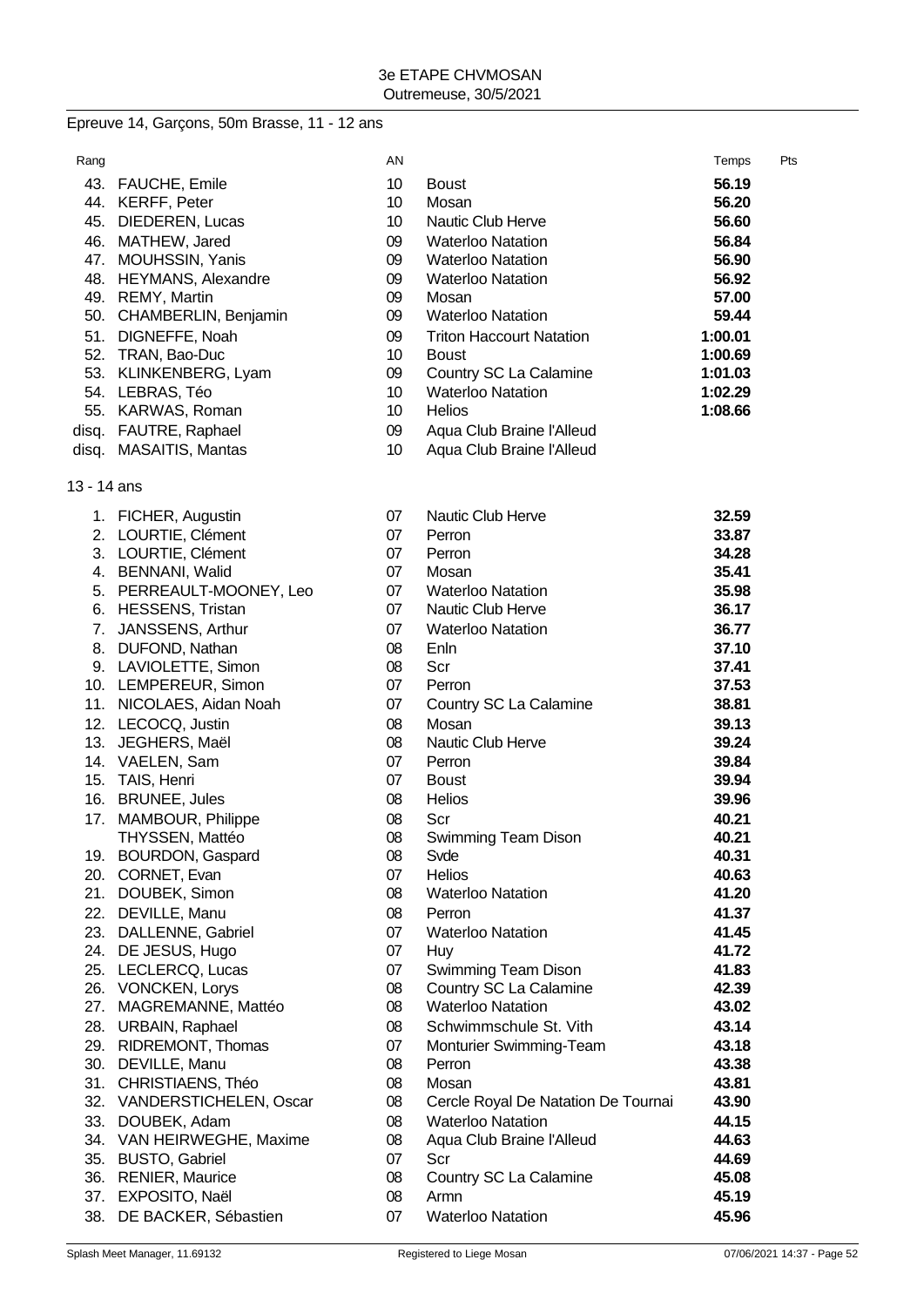## Epreuve 14, Garçons, 50m Brasse, 13 - 14 ans

| Rang |                              | AN |                                 | Temps   | Pts |
|------|------------------------------|----|---------------------------------|---------|-----|
| 39.  | DAMOUNI, Abdelhakim          | 08 | <b>Helios</b>                   | 46.18   |     |
| 40.  | MINNE, Thomas                | 07 | Aqua Club Braine l'Alleud       | 46.43   |     |
| 41.  | HALLEUX, Ethan               | 08 | Nautic Club Herve               | 46.87   |     |
| 42.  | <b>REICHLING, Victor</b>     | 08 | Cnb                             | 48.90   |     |
| 43.  | MARIAGE, Emilien             | 07 | Swimming Team Chapelle 1        | 49.43   |     |
| 44.  | DUMONT, Victor               | 08 | Perron                          | 50.16   |     |
| 45.  | <b>MARECHAL, Alexis</b>      | 08 | Mosan                           | 50.62   |     |
| 46.  | MASSON, Arthur               | 08 | <b>Triton Haccourt Natation</b> | 50.89   |     |
| 47.  | DUMONT, Victor               | 08 | Perron                          | 51.47   |     |
| 48.  | <b>CUELOVANI, Datar</b>      | 08 | Mosan                           | 52.34   |     |
| 49.  | <b>GEORGES, Olivier</b>      | 08 | Country SC La Calamine          | 53.51   |     |
| 50.  | CLANCY, Andreas              | 08 | Scr                             | 53.94   |     |
| 51.  | LHOIST, Arthur               | 08 | Cnspa                           | 1:10.66 |     |
|      | disq. VAN WANROIJ, Nathaniel | 08 | Aqua Club Braine l'Alleud       |         |     |

#### 15 - 16 ans

|     | 1. VANHECKE, Raphaël     | 06 | <b>Waterloo Natation</b>            | 32.23 |
|-----|--------------------------|----|-------------------------------------|-------|
| 2.  | LABYE, Romain            | 05 | Mosan                               | 32.34 |
| 3.  | BIAD, Malik              | 05 | Mhn                                 | 33.30 |
| 4.  | VERMAUT, Arthur          | 06 | Aqua Club Braine l'Alleud           | 33.50 |
| 5.  | SALIBBA, Milan           | 06 | Enln                                | 33.53 |
| 6.  | <b>HUSQUINET, Louis</b>  | 05 | Mosan                               | 33.58 |
| 7.  | DUFOND, Noah             | 05 | Enln                                | 33.72 |
| 8.  | COURBOIS, Thomas         | 05 | Enw                                 | 34.16 |
| 9.  | SIAS, Simone             | 05 | Perron                              | 34.19 |
| 10. | SCHMITZ, Dylan           | 05 | Country SC La Calamine              | 34.22 |
| 11. | GUERN, Malo              | 06 | <b>Waterloo Natation</b>            | 34.59 |
| 12. | SIAS, Simone             | 05 | Perron                              | 34.60 |
| 13. | GERGIANAKIS, Michaël     | 05 | Cercle Royal De Natation De Tournai | 35.80 |
| 14. | CROMBEL, Jean            | 06 | Perron                              | 35.98 |
| 15. | DOYEN, Noé               | 06 | Swimming Team Dison                 | 36.00 |
| 16. | DA SILVA E SA, Filipe    | 06 | <b>Helios</b>                       | 36.10 |
|     | 17. LAVIALLE, Alan       | 05 | Enln                                | 36.33 |
|     | 18. FRAITURE, Sullivan   | 06 | Schwimmschule St. Vith              | 36.62 |
|     | 19. LOURTIE, Nicolas     | 05 | Perron                              | 36.73 |
|     | 20. MOENS, Julien        | 05 | Svde                                | 36.97 |
|     | 21. RASSART, Nicolas     | 05 | Mosan                               | 37.42 |
|     | 22. LEDUC, Thomas        | 05 | Mosan                               | 37.52 |
|     | LEDECQ, Noé              | 05 | <b>Boust</b>                        | 37.52 |
|     | 24. LOURTIE, Nicolas     | 05 | Perron                              | 37.92 |
| 25. | GOSUIN, Cyril            | 06 | Mosan                               | 38.58 |
|     | 26. LEDENS, Victor       | 06 | Scr                                 | 38.83 |
| 27. | BACZYNSKI, Eythan        | 05 | <b>Triton Haccourt Natation</b>     | 38.88 |
|     | 28. SALLMANN, Tristan    | 06 | <b>Waterloo Natation</b>            | 38.89 |
|     | 29. EDDEGDAG, Adam       | 06 | Svde                                | 39.11 |
|     | 30. MAES, Antoine        | 06 | Scr                                 | 39.69 |
| 31. | THIRY, Damien            | 05 | Svde                                | 39.90 |
| 32. | MACHER, Aloïs            | 06 | <b>Waterloo Natation</b>            | 40.13 |
| 33. | <b>DEPINOIS, William</b> | 05 | Perron                              | 40.25 |
|     | 34. AZZOUZI, Yanis       | 06 | Svde                                | 40.50 |
| 35. | SOUILEM, Nezar           | 06 | Perron                              | 40.73 |
| 36. | SOUILEM, Nezar           | 06 | Perron                              | 41.25 |
| 37. | BERMUDEZ-ATENCIA, Joa    | 05 | Perron                              | 41.43 |
| 38. | RADOUX, Xavier           | 05 | <b>Triton Haccourt Natation</b>     | 41.70 |
|     | 39. ZYDAK, Julian        | 05 | Svde                                | 42.31 |
|     |                          |    |                                     |       |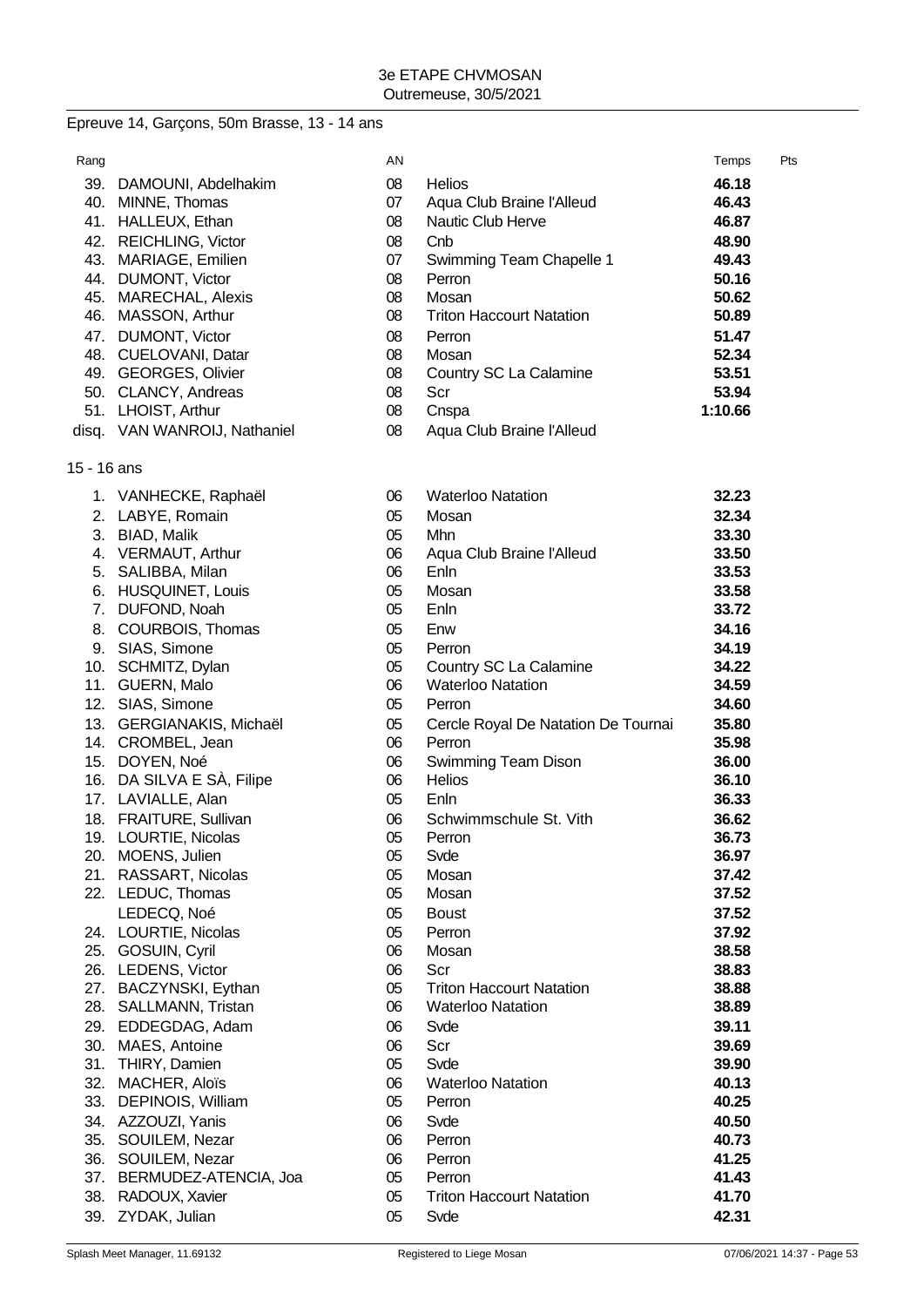#### Epreuve 14, Garçons, 50m Brasse, 15 - 16 ans

| Rang |                           | ΑN |                          | Temps | Pts |
|------|---------------------------|----|--------------------------|-------|-----|
|      | 40. BERMUDEZ-ATENCIA, Joa | 05 | Perron                   | 42.63 |     |
|      | 41. BARATUCCI, Vinz       | 06 | <b>Helios</b>            | 43.18 |     |
|      | 42. SERBAN, Andrei        | 05 | <b>Waterloo Natation</b> | 43.47 |     |
|      | 43. BARTHELEMY, Mathis    | 06 | Cnb                      | 49.67 |     |
|      | 44. MENGHINI, Alessandro  | 06 | Swimming Team Chapelle 1 | 50.76 |     |

#### 17 - 18 ans

| 1.         | DURIEU, Theo                  | 03     | Mhn                       | 29.99 |                |
|------------|-------------------------------|--------|---------------------------|-------|----------------|
| 2.         | GARRAUX, Aloïs                | 03     | Perron                    | 31.39 |                |
| 3.         | DEVILLE, Louis                | 03     | Perron                    | 31.80 |                |
| 4.         | JANSSENS, Matéo               | 04     | <b>Boust</b>              | 32.85 |                |
|            | 5. VAN WANROIJ, Sebastian     | 04     | Aqua Club Braine l'Alleud | 33.22 |                |
| 6.         | LOURTIE, Théo                 | 04     | Perron                    | 33.28 |                |
|            | 7. LOURTIE, Théo              | 04     | Perron                    | 34.02 |                |
| 8.         | CROMBEL, Théo                 | 03     | Perron                    | 34.23 |                |
|            | 9. LECLERCQ, Justin           | 04     | <b>Helios</b>             | 34.42 |                |
|            | 10. BOURDIAUD'HUY, Alexis     | 03     | Monturier Swimming-Team   | 34.50 |                |
|            | 11. LEROY, Guillaume          | 03     | <b>Noc</b>                | 37.65 |                |
| 12.        | RENARD, Enzo                  | 04     | Cnb                       | 38.09 |                |
|            | 13. ORTMANN, Noé              | 03     | Svde                      | 38.68 |                |
|            | 14. LEROY, cedric             | 04     | <b>Noc</b>                | 38.81 |                |
| 15.        | <b>BRANDT, Thomas</b>         | 03     | Cnb                       | 39.44 |                |
|            | 16. ROUDOMETKIN, Vlad         | 04     | <b>Helios</b>             | 39.59 |                |
| 17.        | JEHOULET, Célian              | 04     | Scr                       | 40.38 |                |
|            | 18. HALLEUX, Guillaume        | 04     | Perron                    | 40.48 |                |
|            | 19. VISENTI, Mathéo           | 03     | Monturier Swimming-Team   | 46.67 |                |
|            | disq. VANLIEFFERINGE, Mathias | 04     | Aqua Club Braine l'Alleud |       |                |
|            | 19 ans et plus                |        |                           |       |                |
|            | 1. BENZIGER, Sacha            | 02     | Perron                    | 32.03 |                |
|            | 2. JANON, Thibault            | 90     | Esn                       | 33.33 |                |
|            | 3. MASSIGNAN, Ilias           | 02     | Perron                    | 34.17 |                |
| 4.         | MASSIGNAN, Ilias              | 02     | Perron                    | 34.92 |                |
| 5.         | GIRS, Matheo                  | 02     | Cnb                       | 34.98 |                |
| 6.         | MICHEL, Leo                   | $00\,$ | Country SC La Calamine    | 39.17 |                |
| Epreuve 15 |                               |        | Dames, 50m Dos            |       | 11 ans et plus |

## 30/05/2021 Liste résultats Points: FINA 2021 Rang Rang Research Controllers and the Marian AN Temps Pts and the Marian Controllers and the Marian Pts and the Ma 11 - 12 ans 1. GILLET, Maelle 09 Enw **33.52** 2. RANCILLON, Eline 09 Aqua Club Braine l'Alleud **37.38** 3. SEVRIN, Clémence 09 Swimming Team Dison **37.87** 4. LEGRAND, Constance 09 Cercle Royal De Natation De Tournai **37.88** 5. BAUVIGNET, Louise 09 Enln **38.45** 6. BENNANI, Maryam 10 Mosan **39.12** 7. WILLEMYNS, Marie-Lou 10 Cercle Royal De Natation De Tournai **39.23** 8. LHOIR, Eloïse 10 Aqua Club Braine l'Alleud **40.00** 9. MULONE, Chiara 09 Mosan **40.50** 10. ANDOURA, Judie 09 Mosan **40.61** 11. HESSENS, Aurélie 09 Nautic Club Herve **40.98**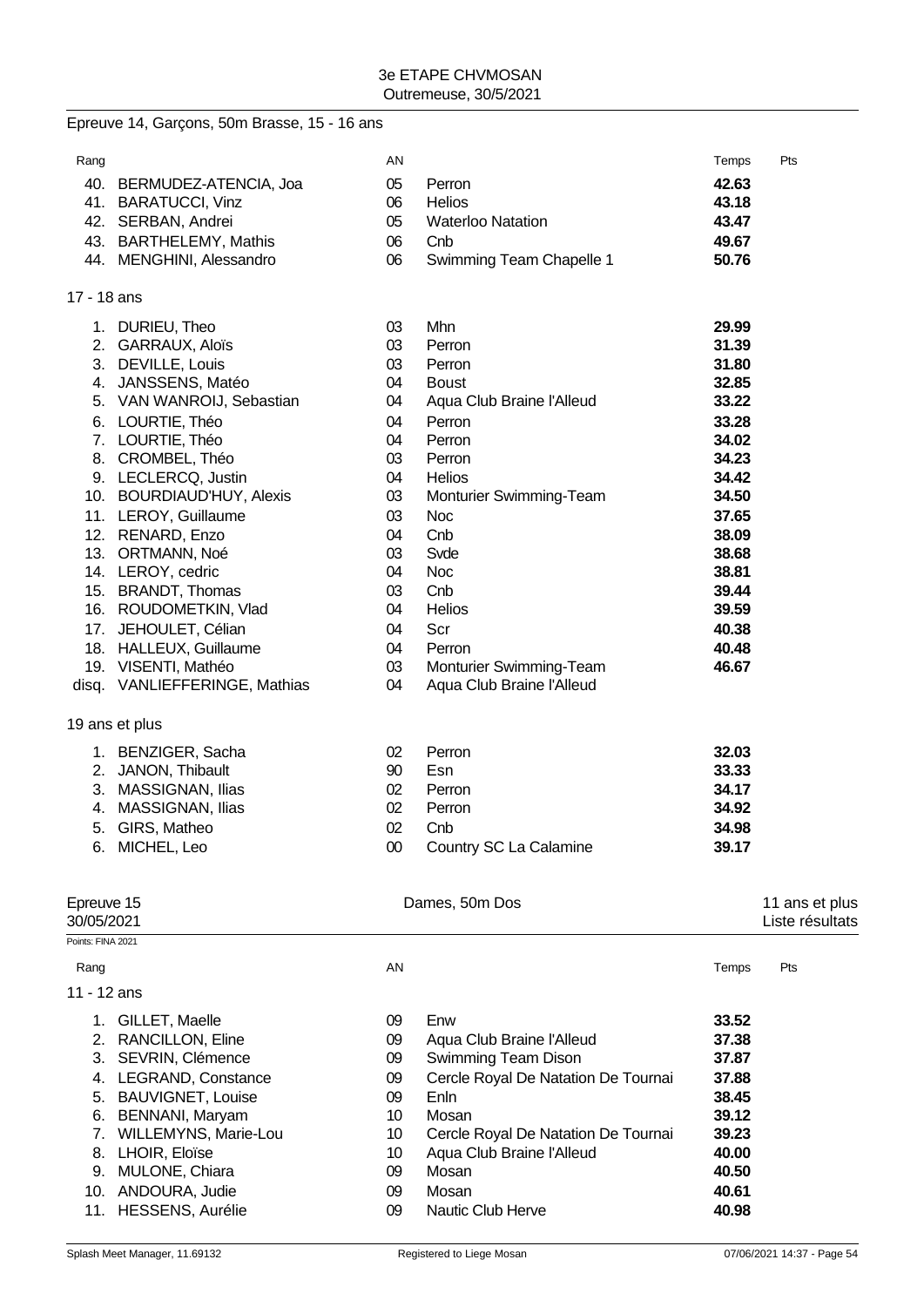#### Epreuve 15, Filles, 50m Dos, 11 - 12 ans

| Rang        |                                       | AN              |                                                             | Temps          | Pts |
|-------------|---------------------------------------|-----------------|-------------------------------------------------------------|----------------|-----|
|             | 12. PAVAN, Nahla                      | 09              | Monturier Swimming-Team                                     | 41.13          |     |
|             | 13. ARNOULD, Laly                     | 09              | Enln                                                        | 41.18          |     |
|             | 14. POSSEN, Olivia                    | 10 <sup>°</sup> | Svde                                                        | 41.58          |     |
|             | 15. RESMINI, Giulia                   | 10              | Aqua Club Braine l'Alleud                                   | 42.23          |     |
|             | 16. STRAET, Lucie                     | 09              | Nautic Club Herve                                           | 42.69          |     |
|             | 17. GILIS, Noémie                     | 09              | Perron                                                      | 42.80          |     |
|             | 18. CHAFWEHE, Vanina                  | 10              | Enw                                                         | 42.81          |     |
|             | 19. DURY, Elisabeth                   | 10 <sup>°</sup> | Scr                                                         | 43.05          |     |
|             | 20. STEVENS, Eleonore                 | 09              | Aqua Club Braine l'Alleud                                   | 43.41          |     |
|             | 21. FORTEMPS, Florine                 | 09              | Perron                                                      | 43.47          |     |
|             | 22. DELVAUX, Ellynn                   | 10              | <b>Triton Haccourt Natation</b>                             | 43.58          |     |
|             | 23. LEUSCHEN, Hanna                   | 10 <sup>°</sup> | Schwimmschule St. Vith                                      | 43.72          |     |
|             | 24. JOVANOVIC, Lola                   | 09              | <b>Waterloo Natation</b>                                    | 43.75          |     |
|             | 25. CARLOS DA SILVA, Ilana Luiza      | 10 <sup>°</sup> | Mosan                                                       | 44.30          |     |
|             | 26. MOLINA FUEYO, Marisa              | 10 <sup>°</sup> | Aqua Club Braine l'Alleud                                   | 44.32          |     |
|             | 27. FONTAINE, Chloé                   | 09              | <b>Waterloo Natation</b>                                    | 44.35          |     |
|             | 28. MERTENS-GOOSSENS, Manuela         | 10 <sup>°</sup> | Scr                                                         | 45.02          |     |
|             | 29. KAPALATA, yanina                  | 10 <sup>°</sup> | Perron                                                      | 45.34          |     |
|             | 30. CHRISTIAENS, Camille              | 10 <sup>°</sup> | Mosan                                                       | 45.54          |     |
|             | 31. DETHIER, Mélinda                  | 10 <sup>°</sup> | Nautic Club Herve                                           | 45.68          |     |
|             | 32. NEVILLE, Cara                     | 10 <sup>°</sup> | Scr                                                         | 46.02          |     |
|             | 33. AZZOUZI, Lina                     | 09              | Svde                                                        | 46.03          |     |
|             | 34. PONSEN, Maéva                     | 10 <sup>°</sup> | Swimming Team Dison                                         | 46.25          |     |
|             | 35. MAGHUE, Nina                      | 09              | Monturier Swimming-Team                                     | 47.84          |     |
|             | 36. PAUWELS, Perinne                  | 09              | Monturier Swimming-Team                                     | 47.85          |     |
|             | 37. VOKAR, Camille                    | 09              | Cnspa                                                       | 47.90          |     |
|             | 38. GODEFROID, Charlize               | 10 <sup>°</sup> | Scr                                                         | 47.91          |     |
|             | 39. NOWAK, Anaïs                      | 10 <sup>°</sup> | Nautic Club Herve                                           | 49.26          |     |
|             | 40. BALDE, Djenabu                    | 10              | Mosan                                                       | 49.50          |     |
|             | STRAETEN, Jeanne                      | 10 <sup>°</sup> | Perron                                                      | 49.50          |     |
|             | 42. MARTELEUR, Elodie                 | 10 <sup>°</sup> | <b>Boust</b>                                                | 50.44          |     |
|             | 43. BUSTO, Léonore                    | 10 <sup>°</sup> | Scr                                                         | 50.70          |     |
|             | 44. PRIOUX, Maélie                    | 10 <sup>°</sup> | Cercle Royal De Natation De Tournai                         | 50.87          |     |
|             | 45. HERMANS, Lucie                    | 10              | Helios                                                      | 50.90          |     |
|             | 46. BLEHEN, Zoe                       | 10              | Svde                                                        | 51.53          |     |
| 47.         | MICHEL, Charline                      | 09              | Monturier Swimming-Team                                     | 52.76          |     |
| 48.         | SURAHY, Célia                         | 10              | Club Arapaïmas Beauraing<br><b>Triton Haccourt Natation</b> | 53.16          |     |
| 49.         | DEDOYARD, Mazarine                    | 10              |                                                             | 53.66          |     |
| 50.<br>51.  | DUMONT, Luan<br><b>BRUNEE, Emilie</b> | 10<br>10        | <b>Helios</b><br>Helios                                     | 54.87<br>56.90 |     |
| 52.         | HALLOT, Louise                        | 09              | Nautic Club Herve                                           | 57.89          |     |
|             | 53. LJUJIC, Ana                       | 10              | <b>Waterloo Natation</b>                                    | 58.71          |     |
|             | 54. DURAND, Eléonore                  | 09              | Cercle Royal De Natation De Tournai                         | 58.85          |     |
|             | 55. PILLON, Juliette                  | 09              | Swimming Team Chapelle 1                                    | 1:00.44        |     |
| disq.       | MASSCHELEIN, Charline                 | 10 <sup>°</sup> | Aqua Club Braine l'Alleud                                   |                |     |
|             |                                       |                 |                                                             |                |     |
| 13 - 14 ans |                                       |                 |                                                             |                |     |
|             | 1. LABASSE, Clémence                  | 07              | Mosan                                                       | 30.96          |     |
|             | 2. RINCHON, Rachel                    | 08              | Helios                                                      | 32.67          |     |
|             | 3. DEVILLÉ, Hélene                    | 08              | Perron                                                      | 33.04          |     |

- 4. CORBISIER, Mylene 07 Mhn<br>
5. MAYERES, Tess 07 Nautic Club Herve 33.57
- 5. MAYERES, Tess 07
- 6. DAVID, Ryana 08 Perron **34.04**
- 7. MONTEGAUDIO, Elisa **31.488.488.488.488.48** 07 Mosan
- 8. DEBOUVRIE, Lyse 08 Cercle Royal De Natation De Tournai **35.04**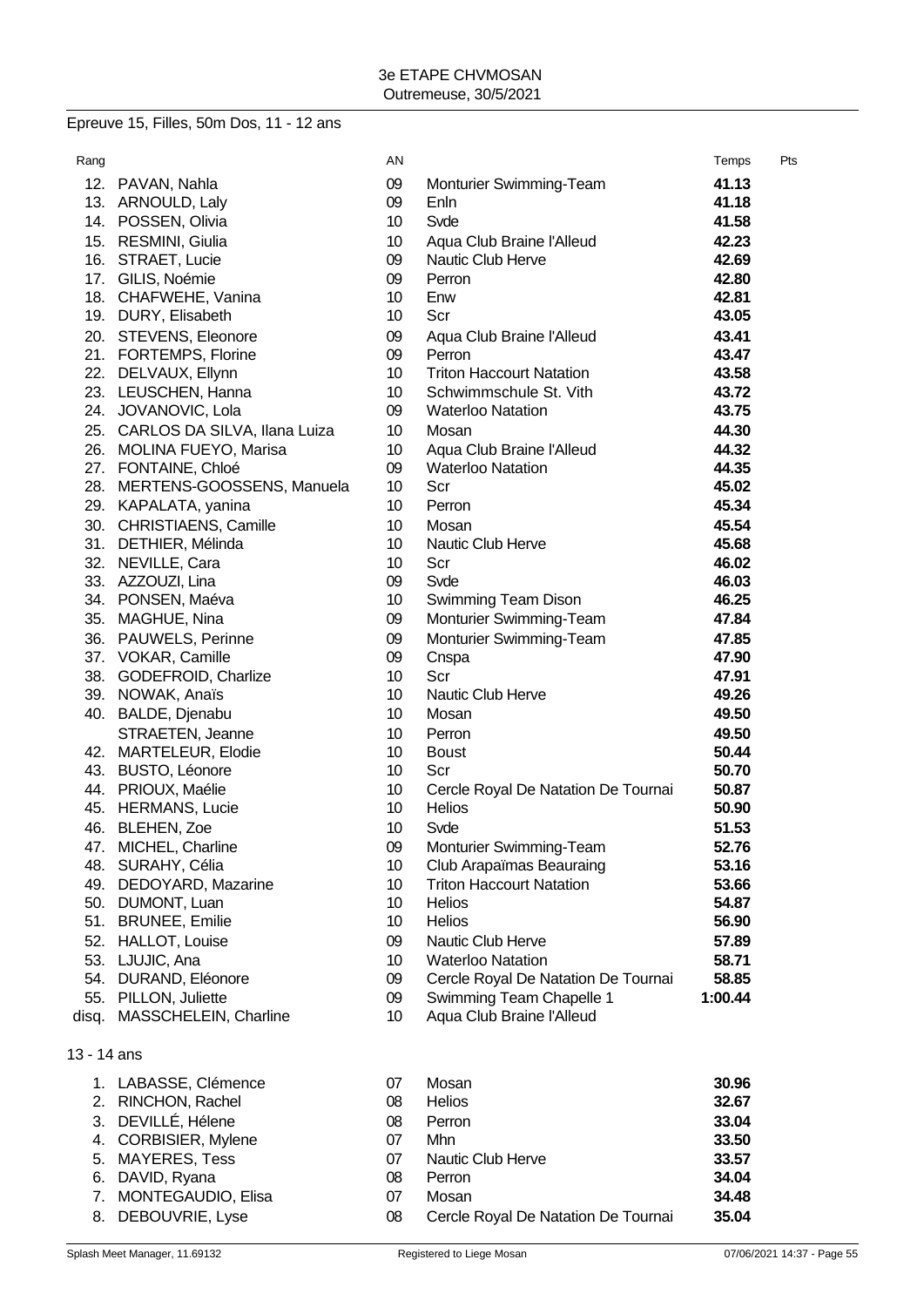# Epreuve 15, Filles, 50m Dos, 13 - 14 ans

| 9. MICHAUX, Valentine<br>07<br><b>Helios</b><br>35.11<br>10. DE BECKER, Aurore<br>07<br><b>Waterloo Natation</b><br>35.21<br>11. WOLF BAYOT, Alix<br>07<br>Enln<br>35.79<br>12.<br>COLINET, Manon<br>Scr<br>35.84<br>07<br>35.92<br>13. POLITANO, Christina<br>07<br>Perron<br>14. HUISMAN BRUNIN, Laura<br>07<br><b>Waterloo Natation</b><br>36.05<br>15. MOURMAUX, Célia<br>07<br>Enln<br>36.10<br>16.<br>ÖZEN, Sena-Ayse<br>08<br><b>Helios</b><br>36.38<br>FALZONE, Eva<br>36.46<br>17.<br>08<br>Enln<br>18. CHIFFOT, Ness<br>36.75<br>07<br>Mhn<br>19. MERTENS-GOOSSENS, Milena<br>07<br>Scr<br>36.81<br>20. THIRY, Alice<br>08<br>Cnb<br>37.05<br>21.<br>MITU, Maria<br>08<br>37.60<br>Aqua Club Braine l'Alleud<br>22. CABELLO RUIZ, Eleonore<br>07<br>Esn<br>37.62<br>Nautic Club Herve<br>23. DEMOULIN, Célia<br>07<br>37.90<br>24. LETOR, Claire<br>07<br>Swimming Team Dison<br>37.96<br>25. POLITANO, Christina<br>07<br>Perron<br>38.11<br>26. GLINKA, Ada<br>08<br>Scr<br>38.34<br>27. COLINET, Charlotte<br>Scr<br>38.41<br>07<br>28. NAZIANZENO, Méline<br>Enln<br>38.53<br>07<br>29. FRANCOIS, Shannon<br>07<br><b>Helios</b><br>38.68<br>30. BACZYNSKI, Tya<br><b>Triton Haccourt Natation</b><br>08<br>39.08<br>31. DURU, Sasha<br>08<br><b>Nautic Club Herve</b><br>39.10<br>32. GILLAIN, Gabrielle<br>08<br>Mosan<br>39.37<br>33. PAIROUX, Eloise<br>80<br>39.42<br>Perron<br>34. LECLERCQ, Anaïs<br>39.78<br>07<br>Cercle Royal De Natation De Tournai<br>35. REMY, Clémentine<br>07<br>Mosan<br>39.90<br><b>BOCK, Annouk</b><br>08<br>Cnb<br>39.90<br>37. LENAERTS, Romane<br>07<br><b>Triton Haccourt Natation</b><br>40.00<br>38. FRANKINET, Margaux<br>08<br>Mosan<br>40.39<br>DUCOMBLE, Anne<br>07<br><b>Waterloo Natation</b><br>40.39<br>40. MOUREAU, Victoria<br>08<br><b>Waterloo Natation</b><br>40.43<br>41. HANF-BRAIBANT, kim<br>07<br>Svde<br>40.95<br>42. LEJEUNE, Loverline<br>08<br>41.00<br>Armn<br>43. BERNARD, Erin<br>07<br>41.13<br>Huy<br>Nautic Club Herve<br>44.<br>MARECHAL, Laly<br>08<br>41.42<br>45.<br>ZANANE, Aycha<br>07<br>42.00<br>Mosan<br>46.<br>DE BEYS, Valentine<br>08<br><b>Waterloo Natation</b><br>42.45<br>47.<br>AERTS, Océane<br>08<br>42.47<br>Mosan<br>48.<br>HALLEUX, Clothilde<br>07<br>43.36<br>Perron<br>49.<br>RONDAGS, Lilou<br>08<br><b>Waterloo Natation</b><br>44.15<br>50.<br>SBRAZZATO, Valentina<br>45.11<br>08<br>Enln<br>51.<br>DELEPLANQUE, Emma<br>08<br><b>Helios</b><br>45.68<br>52.<br><b>BERNIER, Pauline</b><br>08<br>46.86<br>Perron<br>53.<br>DE PASCALE, Olivia<br>07<br>Swimming Team Chapelle 1<br>46.90<br>54. STROOBANTS, Léa<br>Swimming Team Chapelle 1<br>08<br>46.99<br>55. ZYDAK, Emma<br>08<br>Svde<br>47.48<br>56. MELIN, Lalou<br>08<br>Perron<br>48.41<br>57. LEGRAND, Angel<br>08<br>Monturier Swimming-Team<br>48.62<br>58.<br><b>VONCKEN, Maurane</b><br>08<br>Country SC La Calamine<br>48.74<br><b>BOULOGNE, Hannah</b><br>Aqua Club Braine l'Alleud<br>08<br>disq. | Rang | AN | Temps | Pts |
|------------------------------------------------------------------------------------------------------------------------------------------------------------------------------------------------------------------------------------------------------------------------------------------------------------------------------------------------------------------------------------------------------------------------------------------------------------------------------------------------------------------------------------------------------------------------------------------------------------------------------------------------------------------------------------------------------------------------------------------------------------------------------------------------------------------------------------------------------------------------------------------------------------------------------------------------------------------------------------------------------------------------------------------------------------------------------------------------------------------------------------------------------------------------------------------------------------------------------------------------------------------------------------------------------------------------------------------------------------------------------------------------------------------------------------------------------------------------------------------------------------------------------------------------------------------------------------------------------------------------------------------------------------------------------------------------------------------------------------------------------------------------------------------------------------------------------------------------------------------------------------------------------------------------------------------------------------------------------------------------------------------------------------------------------------------------------------------------------------------------------------------------------------------------------------------------------------------------------------------------------------------------------------------------------------------------------------------------------------------------------------------------------------------------------------------------------------------------------------------------------------------------------------------------------------------------------------------------------------------------------------------------------------------------------------------------------------------------------------------------------------------------------------------------------------------------------------------------------------------------------------------------------------------------------------------------------------------------------------|------|----|-------|-----|
|                                                                                                                                                                                                                                                                                                                                                                                                                                                                                                                                                                                                                                                                                                                                                                                                                                                                                                                                                                                                                                                                                                                                                                                                                                                                                                                                                                                                                                                                                                                                                                                                                                                                                                                                                                                                                                                                                                                                                                                                                                                                                                                                                                                                                                                                                                                                                                                                                                                                                                                                                                                                                                                                                                                                                                                                                                                                                                                                                                                    |      |    |       |     |
|                                                                                                                                                                                                                                                                                                                                                                                                                                                                                                                                                                                                                                                                                                                                                                                                                                                                                                                                                                                                                                                                                                                                                                                                                                                                                                                                                                                                                                                                                                                                                                                                                                                                                                                                                                                                                                                                                                                                                                                                                                                                                                                                                                                                                                                                                                                                                                                                                                                                                                                                                                                                                                                                                                                                                                                                                                                                                                                                                                                    |      |    |       |     |
|                                                                                                                                                                                                                                                                                                                                                                                                                                                                                                                                                                                                                                                                                                                                                                                                                                                                                                                                                                                                                                                                                                                                                                                                                                                                                                                                                                                                                                                                                                                                                                                                                                                                                                                                                                                                                                                                                                                                                                                                                                                                                                                                                                                                                                                                                                                                                                                                                                                                                                                                                                                                                                                                                                                                                                                                                                                                                                                                                                                    |      |    |       |     |
|                                                                                                                                                                                                                                                                                                                                                                                                                                                                                                                                                                                                                                                                                                                                                                                                                                                                                                                                                                                                                                                                                                                                                                                                                                                                                                                                                                                                                                                                                                                                                                                                                                                                                                                                                                                                                                                                                                                                                                                                                                                                                                                                                                                                                                                                                                                                                                                                                                                                                                                                                                                                                                                                                                                                                                                                                                                                                                                                                                                    |      |    |       |     |
|                                                                                                                                                                                                                                                                                                                                                                                                                                                                                                                                                                                                                                                                                                                                                                                                                                                                                                                                                                                                                                                                                                                                                                                                                                                                                                                                                                                                                                                                                                                                                                                                                                                                                                                                                                                                                                                                                                                                                                                                                                                                                                                                                                                                                                                                                                                                                                                                                                                                                                                                                                                                                                                                                                                                                                                                                                                                                                                                                                                    |      |    |       |     |
|                                                                                                                                                                                                                                                                                                                                                                                                                                                                                                                                                                                                                                                                                                                                                                                                                                                                                                                                                                                                                                                                                                                                                                                                                                                                                                                                                                                                                                                                                                                                                                                                                                                                                                                                                                                                                                                                                                                                                                                                                                                                                                                                                                                                                                                                                                                                                                                                                                                                                                                                                                                                                                                                                                                                                                                                                                                                                                                                                                                    |      |    |       |     |
|                                                                                                                                                                                                                                                                                                                                                                                                                                                                                                                                                                                                                                                                                                                                                                                                                                                                                                                                                                                                                                                                                                                                                                                                                                                                                                                                                                                                                                                                                                                                                                                                                                                                                                                                                                                                                                                                                                                                                                                                                                                                                                                                                                                                                                                                                                                                                                                                                                                                                                                                                                                                                                                                                                                                                                                                                                                                                                                                                                                    |      |    |       |     |
|                                                                                                                                                                                                                                                                                                                                                                                                                                                                                                                                                                                                                                                                                                                                                                                                                                                                                                                                                                                                                                                                                                                                                                                                                                                                                                                                                                                                                                                                                                                                                                                                                                                                                                                                                                                                                                                                                                                                                                                                                                                                                                                                                                                                                                                                                                                                                                                                                                                                                                                                                                                                                                                                                                                                                                                                                                                                                                                                                                                    |      |    |       |     |
|                                                                                                                                                                                                                                                                                                                                                                                                                                                                                                                                                                                                                                                                                                                                                                                                                                                                                                                                                                                                                                                                                                                                                                                                                                                                                                                                                                                                                                                                                                                                                                                                                                                                                                                                                                                                                                                                                                                                                                                                                                                                                                                                                                                                                                                                                                                                                                                                                                                                                                                                                                                                                                                                                                                                                                                                                                                                                                                                                                                    |      |    |       |     |
|                                                                                                                                                                                                                                                                                                                                                                                                                                                                                                                                                                                                                                                                                                                                                                                                                                                                                                                                                                                                                                                                                                                                                                                                                                                                                                                                                                                                                                                                                                                                                                                                                                                                                                                                                                                                                                                                                                                                                                                                                                                                                                                                                                                                                                                                                                                                                                                                                                                                                                                                                                                                                                                                                                                                                                                                                                                                                                                                                                                    |      |    |       |     |
|                                                                                                                                                                                                                                                                                                                                                                                                                                                                                                                                                                                                                                                                                                                                                                                                                                                                                                                                                                                                                                                                                                                                                                                                                                                                                                                                                                                                                                                                                                                                                                                                                                                                                                                                                                                                                                                                                                                                                                                                                                                                                                                                                                                                                                                                                                                                                                                                                                                                                                                                                                                                                                                                                                                                                                                                                                                                                                                                                                                    |      |    |       |     |
|                                                                                                                                                                                                                                                                                                                                                                                                                                                                                                                                                                                                                                                                                                                                                                                                                                                                                                                                                                                                                                                                                                                                                                                                                                                                                                                                                                                                                                                                                                                                                                                                                                                                                                                                                                                                                                                                                                                                                                                                                                                                                                                                                                                                                                                                                                                                                                                                                                                                                                                                                                                                                                                                                                                                                                                                                                                                                                                                                                                    |      |    |       |     |
|                                                                                                                                                                                                                                                                                                                                                                                                                                                                                                                                                                                                                                                                                                                                                                                                                                                                                                                                                                                                                                                                                                                                                                                                                                                                                                                                                                                                                                                                                                                                                                                                                                                                                                                                                                                                                                                                                                                                                                                                                                                                                                                                                                                                                                                                                                                                                                                                                                                                                                                                                                                                                                                                                                                                                                                                                                                                                                                                                                                    |      |    |       |     |
|                                                                                                                                                                                                                                                                                                                                                                                                                                                                                                                                                                                                                                                                                                                                                                                                                                                                                                                                                                                                                                                                                                                                                                                                                                                                                                                                                                                                                                                                                                                                                                                                                                                                                                                                                                                                                                                                                                                                                                                                                                                                                                                                                                                                                                                                                                                                                                                                                                                                                                                                                                                                                                                                                                                                                                                                                                                                                                                                                                                    |      |    |       |     |
|                                                                                                                                                                                                                                                                                                                                                                                                                                                                                                                                                                                                                                                                                                                                                                                                                                                                                                                                                                                                                                                                                                                                                                                                                                                                                                                                                                                                                                                                                                                                                                                                                                                                                                                                                                                                                                                                                                                                                                                                                                                                                                                                                                                                                                                                                                                                                                                                                                                                                                                                                                                                                                                                                                                                                                                                                                                                                                                                                                                    |      |    |       |     |
|                                                                                                                                                                                                                                                                                                                                                                                                                                                                                                                                                                                                                                                                                                                                                                                                                                                                                                                                                                                                                                                                                                                                                                                                                                                                                                                                                                                                                                                                                                                                                                                                                                                                                                                                                                                                                                                                                                                                                                                                                                                                                                                                                                                                                                                                                                                                                                                                                                                                                                                                                                                                                                                                                                                                                                                                                                                                                                                                                                                    |      |    |       |     |
|                                                                                                                                                                                                                                                                                                                                                                                                                                                                                                                                                                                                                                                                                                                                                                                                                                                                                                                                                                                                                                                                                                                                                                                                                                                                                                                                                                                                                                                                                                                                                                                                                                                                                                                                                                                                                                                                                                                                                                                                                                                                                                                                                                                                                                                                                                                                                                                                                                                                                                                                                                                                                                                                                                                                                                                                                                                                                                                                                                                    |      |    |       |     |
|                                                                                                                                                                                                                                                                                                                                                                                                                                                                                                                                                                                                                                                                                                                                                                                                                                                                                                                                                                                                                                                                                                                                                                                                                                                                                                                                                                                                                                                                                                                                                                                                                                                                                                                                                                                                                                                                                                                                                                                                                                                                                                                                                                                                                                                                                                                                                                                                                                                                                                                                                                                                                                                                                                                                                                                                                                                                                                                                                                                    |      |    |       |     |
|                                                                                                                                                                                                                                                                                                                                                                                                                                                                                                                                                                                                                                                                                                                                                                                                                                                                                                                                                                                                                                                                                                                                                                                                                                                                                                                                                                                                                                                                                                                                                                                                                                                                                                                                                                                                                                                                                                                                                                                                                                                                                                                                                                                                                                                                                                                                                                                                                                                                                                                                                                                                                                                                                                                                                                                                                                                                                                                                                                                    |      |    |       |     |
|                                                                                                                                                                                                                                                                                                                                                                                                                                                                                                                                                                                                                                                                                                                                                                                                                                                                                                                                                                                                                                                                                                                                                                                                                                                                                                                                                                                                                                                                                                                                                                                                                                                                                                                                                                                                                                                                                                                                                                                                                                                                                                                                                                                                                                                                                                                                                                                                                                                                                                                                                                                                                                                                                                                                                                                                                                                                                                                                                                                    |      |    |       |     |
|                                                                                                                                                                                                                                                                                                                                                                                                                                                                                                                                                                                                                                                                                                                                                                                                                                                                                                                                                                                                                                                                                                                                                                                                                                                                                                                                                                                                                                                                                                                                                                                                                                                                                                                                                                                                                                                                                                                                                                                                                                                                                                                                                                                                                                                                                                                                                                                                                                                                                                                                                                                                                                                                                                                                                                                                                                                                                                                                                                                    |      |    |       |     |
|                                                                                                                                                                                                                                                                                                                                                                                                                                                                                                                                                                                                                                                                                                                                                                                                                                                                                                                                                                                                                                                                                                                                                                                                                                                                                                                                                                                                                                                                                                                                                                                                                                                                                                                                                                                                                                                                                                                                                                                                                                                                                                                                                                                                                                                                                                                                                                                                                                                                                                                                                                                                                                                                                                                                                                                                                                                                                                                                                                                    |      |    |       |     |
|                                                                                                                                                                                                                                                                                                                                                                                                                                                                                                                                                                                                                                                                                                                                                                                                                                                                                                                                                                                                                                                                                                                                                                                                                                                                                                                                                                                                                                                                                                                                                                                                                                                                                                                                                                                                                                                                                                                                                                                                                                                                                                                                                                                                                                                                                                                                                                                                                                                                                                                                                                                                                                                                                                                                                                                                                                                                                                                                                                                    |      |    |       |     |
|                                                                                                                                                                                                                                                                                                                                                                                                                                                                                                                                                                                                                                                                                                                                                                                                                                                                                                                                                                                                                                                                                                                                                                                                                                                                                                                                                                                                                                                                                                                                                                                                                                                                                                                                                                                                                                                                                                                                                                                                                                                                                                                                                                                                                                                                                                                                                                                                                                                                                                                                                                                                                                                                                                                                                                                                                                                                                                                                                                                    |      |    |       |     |
|                                                                                                                                                                                                                                                                                                                                                                                                                                                                                                                                                                                                                                                                                                                                                                                                                                                                                                                                                                                                                                                                                                                                                                                                                                                                                                                                                                                                                                                                                                                                                                                                                                                                                                                                                                                                                                                                                                                                                                                                                                                                                                                                                                                                                                                                                                                                                                                                                                                                                                                                                                                                                                                                                                                                                                                                                                                                                                                                                                                    |      |    |       |     |
|                                                                                                                                                                                                                                                                                                                                                                                                                                                                                                                                                                                                                                                                                                                                                                                                                                                                                                                                                                                                                                                                                                                                                                                                                                                                                                                                                                                                                                                                                                                                                                                                                                                                                                                                                                                                                                                                                                                                                                                                                                                                                                                                                                                                                                                                                                                                                                                                                                                                                                                                                                                                                                                                                                                                                                                                                                                                                                                                                                                    |      |    |       |     |
|                                                                                                                                                                                                                                                                                                                                                                                                                                                                                                                                                                                                                                                                                                                                                                                                                                                                                                                                                                                                                                                                                                                                                                                                                                                                                                                                                                                                                                                                                                                                                                                                                                                                                                                                                                                                                                                                                                                                                                                                                                                                                                                                                                                                                                                                                                                                                                                                                                                                                                                                                                                                                                                                                                                                                                                                                                                                                                                                                                                    |      |    |       |     |
|                                                                                                                                                                                                                                                                                                                                                                                                                                                                                                                                                                                                                                                                                                                                                                                                                                                                                                                                                                                                                                                                                                                                                                                                                                                                                                                                                                                                                                                                                                                                                                                                                                                                                                                                                                                                                                                                                                                                                                                                                                                                                                                                                                                                                                                                                                                                                                                                                                                                                                                                                                                                                                                                                                                                                                                                                                                                                                                                                                                    |      |    |       |     |
|                                                                                                                                                                                                                                                                                                                                                                                                                                                                                                                                                                                                                                                                                                                                                                                                                                                                                                                                                                                                                                                                                                                                                                                                                                                                                                                                                                                                                                                                                                                                                                                                                                                                                                                                                                                                                                                                                                                                                                                                                                                                                                                                                                                                                                                                                                                                                                                                                                                                                                                                                                                                                                                                                                                                                                                                                                                                                                                                                                                    |      |    |       |     |
|                                                                                                                                                                                                                                                                                                                                                                                                                                                                                                                                                                                                                                                                                                                                                                                                                                                                                                                                                                                                                                                                                                                                                                                                                                                                                                                                                                                                                                                                                                                                                                                                                                                                                                                                                                                                                                                                                                                                                                                                                                                                                                                                                                                                                                                                                                                                                                                                                                                                                                                                                                                                                                                                                                                                                                                                                                                                                                                                                                                    |      |    |       |     |
|                                                                                                                                                                                                                                                                                                                                                                                                                                                                                                                                                                                                                                                                                                                                                                                                                                                                                                                                                                                                                                                                                                                                                                                                                                                                                                                                                                                                                                                                                                                                                                                                                                                                                                                                                                                                                                                                                                                                                                                                                                                                                                                                                                                                                                                                                                                                                                                                                                                                                                                                                                                                                                                                                                                                                                                                                                                                                                                                                                                    |      |    |       |     |
|                                                                                                                                                                                                                                                                                                                                                                                                                                                                                                                                                                                                                                                                                                                                                                                                                                                                                                                                                                                                                                                                                                                                                                                                                                                                                                                                                                                                                                                                                                                                                                                                                                                                                                                                                                                                                                                                                                                                                                                                                                                                                                                                                                                                                                                                                                                                                                                                                                                                                                                                                                                                                                                                                                                                                                                                                                                                                                                                                                                    |      |    |       |     |
|                                                                                                                                                                                                                                                                                                                                                                                                                                                                                                                                                                                                                                                                                                                                                                                                                                                                                                                                                                                                                                                                                                                                                                                                                                                                                                                                                                                                                                                                                                                                                                                                                                                                                                                                                                                                                                                                                                                                                                                                                                                                                                                                                                                                                                                                                                                                                                                                                                                                                                                                                                                                                                                                                                                                                                                                                                                                                                                                                                                    |      |    |       |     |
|                                                                                                                                                                                                                                                                                                                                                                                                                                                                                                                                                                                                                                                                                                                                                                                                                                                                                                                                                                                                                                                                                                                                                                                                                                                                                                                                                                                                                                                                                                                                                                                                                                                                                                                                                                                                                                                                                                                                                                                                                                                                                                                                                                                                                                                                                                                                                                                                                                                                                                                                                                                                                                                                                                                                                                                                                                                                                                                                                                                    |      |    |       |     |
|                                                                                                                                                                                                                                                                                                                                                                                                                                                                                                                                                                                                                                                                                                                                                                                                                                                                                                                                                                                                                                                                                                                                                                                                                                                                                                                                                                                                                                                                                                                                                                                                                                                                                                                                                                                                                                                                                                                                                                                                                                                                                                                                                                                                                                                                                                                                                                                                                                                                                                                                                                                                                                                                                                                                                                                                                                                                                                                                                                                    |      |    |       |     |
|                                                                                                                                                                                                                                                                                                                                                                                                                                                                                                                                                                                                                                                                                                                                                                                                                                                                                                                                                                                                                                                                                                                                                                                                                                                                                                                                                                                                                                                                                                                                                                                                                                                                                                                                                                                                                                                                                                                                                                                                                                                                                                                                                                                                                                                                                                                                                                                                                                                                                                                                                                                                                                                                                                                                                                                                                                                                                                                                                                                    |      |    |       |     |
|                                                                                                                                                                                                                                                                                                                                                                                                                                                                                                                                                                                                                                                                                                                                                                                                                                                                                                                                                                                                                                                                                                                                                                                                                                                                                                                                                                                                                                                                                                                                                                                                                                                                                                                                                                                                                                                                                                                                                                                                                                                                                                                                                                                                                                                                                                                                                                                                                                                                                                                                                                                                                                                                                                                                                                                                                                                                                                                                                                                    |      |    |       |     |
|                                                                                                                                                                                                                                                                                                                                                                                                                                                                                                                                                                                                                                                                                                                                                                                                                                                                                                                                                                                                                                                                                                                                                                                                                                                                                                                                                                                                                                                                                                                                                                                                                                                                                                                                                                                                                                                                                                                                                                                                                                                                                                                                                                                                                                                                                                                                                                                                                                                                                                                                                                                                                                                                                                                                                                                                                                                                                                                                                                                    |      |    |       |     |
|                                                                                                                                                                                                                                                                                                                                                                                                                                                                                                                                                                                                                                                                                                                                                                                                                                                                                                                                                                                                                                                                                                                                                                                                                                                                                                                                                                                                                                                                                                                                                                                                                                                                                                                                                                                                                                                                                                                                                                                                                                                                                                                                                                                                                                                                                                                                                                                                                                                                                                                                                                                                                                                                                                                                                                                                                                                                                                                                                                                    |      |    |       |     |
|                                                                                                                                                                                                                                                                                                                                                                                                                                                                                                                                                                                                                                                                                                                                                                                                                                                                                                                                                                                                                                                                                                                                                                                                                                                                                                                                                                                                                                                                                                                                                                                                                                                                                                                                                                                                                                                                                                                                                                                                                                                                                                                                                                                                                                                                                                                                                                                                                                                                                                                                                                                                                                                                                                                                                                                                                                                                                                                                                                                    |      |    |       |     |
|                                                                                                                                                                                                                                                                                                                                                                                                                                                                                                                                                                                                                                                                                                                                                                                                                                                                                                                                                                                                                                                                                                                                                                                                                                                                                                                                                                                                                                                                                                                                                                                                                                                                                                                                                                                                                                                                                                                                                                                                                                                                                                                                                                                                                                                                                                                                                                                                                                                                                                                                                                                                                                                                                                                                                                                                                                                                                                                                                                                    |      |    |       |     |
|                                                                                                                                                                                                                                                                                                                                                                                                                                                                                                                                                                                                                                                                                                                                                                                                                                                                                                                                                                                                                                                                                                                                                                                                                                                                                                                                                                                                                                                                                                                                                                                                                                                                                                                                                                                                                                                                                                                                                                                                                                                                                                                                                                                                                                                                                                                                                                                                                                                                                                                                                                                                                                                                                                                                                                                                                                                                                                                                                                                    |      |    |       |     |
|                                                                                                                                                                                                                                                                                                                                                                                                                                                                                                                                                                                                                                                                                                                                                                                                                                                                                                                                                                                                                                                                                                                                                                                                                                                                                                                                                                                                                                                                                                                                                                                                                                                                                                                                                                                                                                                                                                                                                                                                                                                                                                                                                                                                                                                                                                                                                                                                                                                                                                                                                                                                                                                                                                                                                                                                                                                                                                                                                                                    |      |    |       |     |
|                                                                                                                                                                                                                                                                                                                                                                                                                                                                                                                                                                                                                                                                                                                                                                                                                                                                                                                                                                                                                                                                                                                                                                                                                                                                                                                                                                                                                                                                                                                                                                                                                                                                                                                                                                                                                                                                                                                                                                                                                                                                                                                                                                                                                                                                                                                                                                                                                                                                                                                                                                                                                                                                                                                                                                                                                                                                                                                                                                                    |      |    |       |     |
|                                                                                                                                                                                                                                                                                                                                                                                                                                                                                                                                                                                                                                                                                                                                                                                                                                                                                                                                                                                                                                                                                                                                                                                                                                                                                                                                                                                                                                                                                                                                                                                                                                                                                                                                                                                                                                                                                                                                                                                                                                                                                                                                                                                                                                                                                                                                                                                                                                                                                                                                                                                                                                                                                                                                                                                                                                                                                                                                                                                    |      |    |       |     |
|                                                                                                                                                                                                                                                                                                                                                                                                                                                                                                                                                                                                                                                                                                                                                                                                                                                                                                                                                                                                                                                                                                                                                                                                                                                                                                                                                                                                                                                                                                                                                                                                                                                                                                                                                                                                                                                                                                                                                                                                                                                                                                                                                                                                                                                                                                                                                                                                                                                                                                                                                                                                                                                                                                                                                                                                                                                                                                                                                                                    |      |    |       |     |
|                                                                                                                                                                                                                                                                                                                                                                                                                                                                                                                                                                                                                                                                                                                                                                                                                                                                                                                                                                                                                                                                                                                                                                                                                                                                                                                                                                                                                                                                                                                                                                                                                                                                                                                                                                                                                                                                                                                                                                                                                                                                                                                                                                                                                                                                                                                                                                                                                                                                                                                                                                                                                                                                                                                                                                                                                                                                                                                                                                                    |      |    |       |     |
|                                                                                                                                                                                                                                                                                                                                                                                                                                                                                                                                                                                                                                                                                                                                                                                                                                                                                                                                                                                                                                                                                                                                                                                                                                                                                                                                                                                                                                                                                                                                                                                                                                                                                                                                                                                                                                                                                                                                                                                                                                                                                                                                                                                                                                                                                                                                                                                                                                                                                                                                                                                                                                                                                                                                                                                                                                                                                                                                                                                    |      |    |       |     |
|                                                                                                                                                                                                                                                                                                                                                                                                                                                                                                                                                                                                                                                                                                                                                                                                                                                                                                                                                                                                                                                                                                                                                                                                                                                                                                                                                                                                                                                                                                                                                                                                                                                                                                                                                                                                                                                                                                                                                                                                                                                                                                                                                                                                                                                                                                                                                                                                                                                                                                                                                                                                                                                                                                                                                                                                                                                                                                                                                                                    |      |    |       |     |
|                                                                                                                                                                                                                                                                                                                                                                                                                                                                                                                                                                                                                                                                                                                                                                                                                                                                                                                                                                                                                                                                                                                                                                                                                                                                                                                                                                                                                                                                                                                                                                                                                                                                                                                                                                                                                                                                                                                                                                                                                                                                                                                                                                                                                                                                                                                                                                                                                                                                                                                                                                                                                                                                                                                                                                                                                                                                                                                                                                                    |      |    |       |     |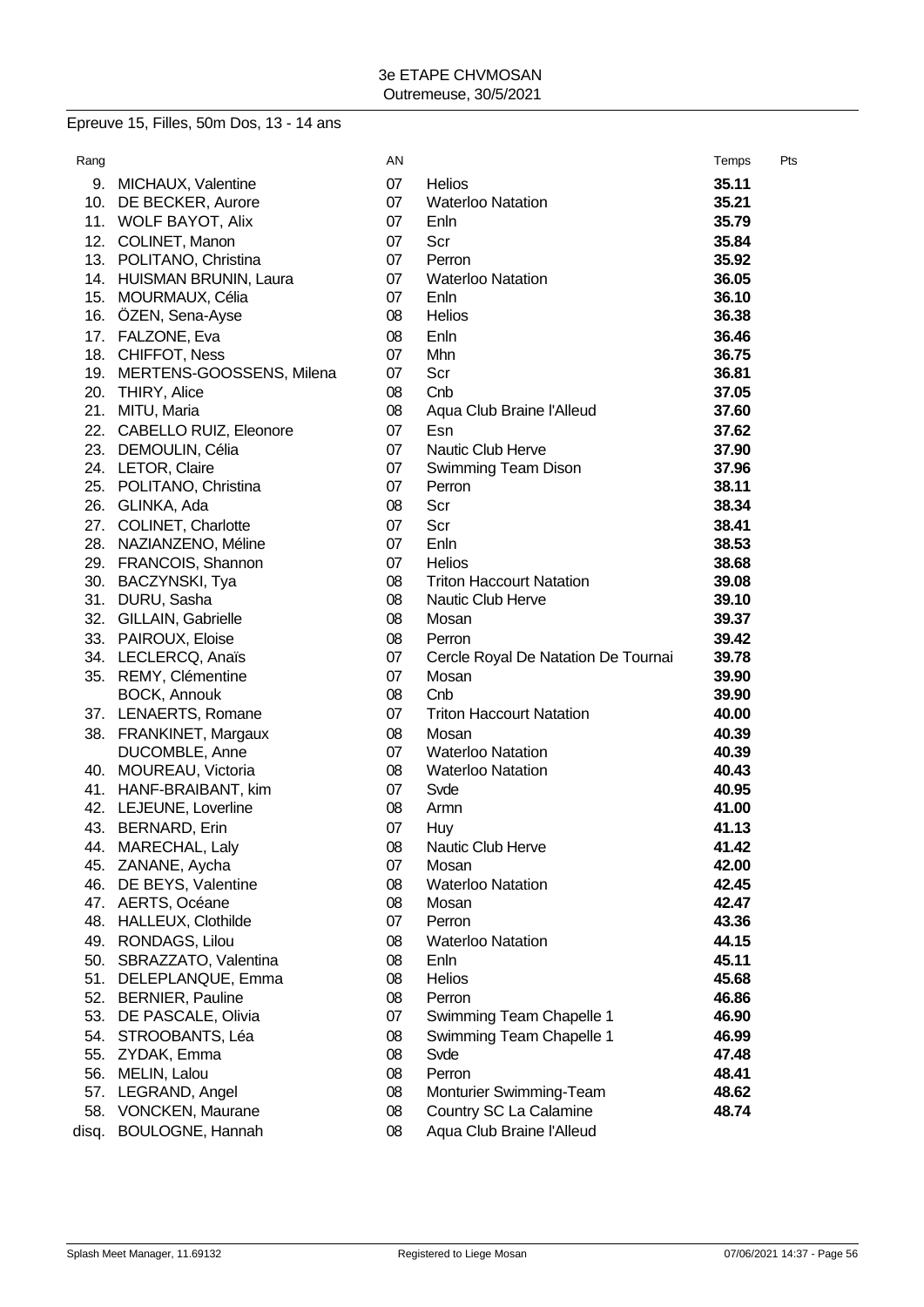#### Epreuve 15, Dames, 50m Dos

|  | 15 - 16 ans |  |
|--|-------------|--|
|--|-------------|--|

| PUISSANT, Lise             | 05                                                                                                                                                                                                                                                                                                                                                                       | Mhn                                                                  | 30.82                                                                                                                                                                                                                                                         |
|----------------------------|--------------------------------------------------------------------------------------------------------------------------------------------------------------------------------------------------------------------------------------------------------------------------------------------------------------------------------------------------------------------------|----------------------------------------------------------------------|---------------------------------------------------------------------------------------------------------------------------------------------------------------------------------------------------------------------------------------------------------------|
| 2. BORRÉ, Chloé            | 05                                                                                                                                                                                                                                                                                                                                                                       | Perron                                                               | 31.98                                                                                                                                                                                                                                                         |
| 3. JAMIN, Pauline          | 06                                                                                                                                                                                                                                                                                                                                                                       | Perron                                                               | 33.17                                                                                                                                                                                                                                                         |
| 4. DAVID, Sarah            | 06                                                                                                                                                                                                                                                                                                                                                                       | Perron                                                               | 33.25                                                                                                                                                                                                                                                         |
| CHABOT, Camille            | 06                                                                                                                                                                                                                                                                                                                                                                       | Perron                                                               | 33.47                                                                                                                                                                                                                                                         |
| BAYETTO, Shania            | 06                                                                                                                                                                                                                                                                                                                                                                       | Swimming Team Dison                                                  | 33.48                                                                                                                                                                                                                                                         |
| JURDAN, Yanaëlle           | 06                                                                                                                                                                                                                                                                                                                                                                       | Mosan                                                                | 33.52                                                                                                                                                                                                                                                         |
| 8. PICARD, Chiara          | 05                                                                                                                                                                                                                                                                                                                                                                       | Mosan                                                                | 33.82                                                                                                                                                                                                                                                         |
| 9. URBAIN, Lara            | 05                                                                                                                                                                                                                                                                                                                                                                       | Schwimmschule St. Vith                                               | 34.22                                                                                                                                                                                                                                                         |
| 10. DAVID, Sarah           | 06                                                                                                                                                                                                                                                                                                                                                                       | Perron                                                               | 34.43                                                                                                                                                                                                                                                         |
| 11. LANG, Ciara            | 06                                                                                                                                                                                                                                                                                                                                                                       | Mhn                                                                  | 34.46                                                                                                                                                                                                                                                         |
| 12. SITLIVY, Florence      | 05                                                                                                                                                                                                                                                                                                                                                                       | Mosan                                                                | 34.68                                                                                                                                                                                                                                                         |
| 13. CHABOT, Camille        | 06                                                                                                                                                                                                                                                                                                                                                                       | Perron                                                               | 34.90                                                                                                                                                                                                                                                         |
| 14. ETIENNE, Constance     | 06                                                                                                                                                                                                                                                                                                                                                                       | <b>Boust</b>                                                         | 35.09                                                                                                                                                                                                                                                         |
|                            | 05                                                                                                                                                                                                                                                                                                                                                                       | Mosan                                                                | 35.32                                                                                                                                                                                                                                                         |
|                            | 05                                                                                                                                                                                                                                                                                                                                                                       | Swimming Team Chapelle 1                                             | 35.50                                                                                                                                                                                                                                                         |
| 17.<br>JAMAR, Laura        | 05                                                                                                                                                                                                                                                                                                                                                                       | Perron                                                               | 35.95                                                                                                                                                                                                                                                         |
| RASK, Marie                | 06                                                                                                                                                                                                                                                                                                                                                                       | <b>Waterloo Natation</b>                                             | 35.95                                                                                                                                                                                                                                                         |
|                            |                                                                                                                                                                                                                                                                                                                                                                          |                                                                      | 36.47                                                                                                                                                                                                                                                         |
| 20. DENEF, Anne-Laure      |                                                                                                                                                                                                                                                                                                                                                                          | Scr                                                                  | 36.62                                                                                                                                                                                                                                                         |
| 21.<br><b>BOUTET, Line</b> | 05                                                                                                                                                                                                                                                                                                                                                                       | Nautic Club Herve                                                    | 36.72                                                                                                                                                                                                                                                         |
| 22. DULLIER, Déborah       | 06                                                                                                                                                                                                                                                                                                                                                                       | Helios                                                               | 37.38                                                                                                                                                                                                                                                         |
|                            |                                                                                                                                                                                                                                                                                                                                                                          |                                                                      | 37.69                                                                                                                                                                                                                                                         |
|                            |                                                                                                                                                                                                                                                                                                                                                                          | Perron                                                               | 37.97                                                                                                                                                                                                                                                         |
|                            | 05                                                                                                                                                                                                                                                                                                                                                                       |                                                                      | 38.75                                                                                                                                                                                                                                                         |
|                            | 06                                                                                                                                                                                                                                                                                                                                                                       | Nautic Club Herve                                                    | 39.38                                                                                                                                                                                                                                                         |
|                            |                                                                                                                                                                                                                                                                                                                                                                          |                                                                      | 39.75                                                                                                                                                                                                                                                         |
|                            |                                                                                                                                                                                                                                                                                                                                                                          |                                                                      | 40.02                                                                                                                                                                                                                                                         |
|                            |                                                                                                                                                                                                                                                                                                                                                                          |                                                                      | 40.06                                                                                                                                                                                                                                                         |
|                            |                                                                                                                                                                                                                                                                                                                                                                          |                                                                      | 40.21                                                                                                                                                                                                                                                         |
|                            |                                                                                                                                                                                                                                                                                                                                                                          |                                                                      | 41.10                                                                                                                                                                                                                                                         |
| <b>BAURIN, Romane</b>      |                                                                                                                                                                                                                                                                                                                                                                          |                                                                      | 41.52                                                                                                                                                                                                                                                         |
| 33. GREGOIRE, Heloïse      | 05                                                                                                                                                                                                                                                                                                                                                                       | Cnb                                                                  | 43.81                                                                                                                                                                                                                                                         |
|                            | 06                                                                                                                                                                                                                                                                                                                                                                       | Monturier Swimming-Team                                              | 45.08                                                                                                                                                                                                                                                         |
|                            |                                                                                                                                                                                                                                                                                                                                                                          |                                                                      | 46.78                                                                                                                                                                                                                                                         |
|                            |                                                                                                                                                                                                                                                                                                                                                                          |                                                                      |                                                                                                                                                                                                                                                               |
| 31.                        | 15. PICARD, Inès<br>16. STROOBANTS, Pauline<br>19. QUADFLIEG, Clarisse<br>23. RONDEAU, Julie<br>24. JAMAR, Laura<br>25. CAVALERU, Teodora<br>26. HOUET, Céline<br>27. DULLIER, Coralie<br>28. DORADO VERREYDT, Satu<br>29. BURET, Adèle<br>30. BEUDIN, Laura<br><b>BAXTER, Elizabeth</b><br>32.<br>34. DI BALLO, Olivia<br>35. VERTEREN, Célina<br>malade LIESSE, Aurore | 06<br>06<br>05<br>05<br>06<br>06<br>06<br>05<br>06<br>06<br>06<br>06 | Nautic Club Herve<br>Enln<br>Aqua Club Braine l'Alleud<br><b>Helios</b><br><b>Waterloo Natation</b><br>Cercle Royal De Natation De Tournai<br>Cercle Royal De Natation De Tournai<br>Scr<br><b>Triton Haccourt Natation</b><br>Monturier Swimming-Team<br>Cnb |

17 - 18 ans

1. MAYERES, Nell 2. GARRAUX, Eva 3. RIHON, Chloé 4. GHELEYNS, Juliette 5. GOIRE, Charlotte 6. CUTILLO, Léna 7. GOREUX, Léa 8. DARGE, Zoé 9. CASSEZ, Rosalie 10. BRAL, Marie

11. DALLENNE, Noémie 12. LOURTIE, Flavie 13. IOANNIDIS, Elisa

| 04 | Nautic Club Herve                   | 28.41 |
|----|-------------------------------------|-------|
| 03 | Perron                              | 30.90 |
| 04 | Enw                                 | 33.53 |
| 04 | Cercle Royal De Natation De Tournai | 33.90 |
| 04 | Enw                                 | 34.54 |
| 03 | Mosan                               | 34.57 |
| 04 | Enw                                 | 34.72 |
| 04 | Scr                                 | 35.02 |
| 03 | <b>Monturier Swimming-Team</b>      | 38.27 |
| 03 | Cercle Royal De Natation De Tournai | 38.81 |
| 04 | <b>Waterloo Natation</b>            | 38.94 |
| 03 | Perron                              | 43.01 |
| 03 | Monturier Swimming-Team             | 46.98 |
|    |                                     |       |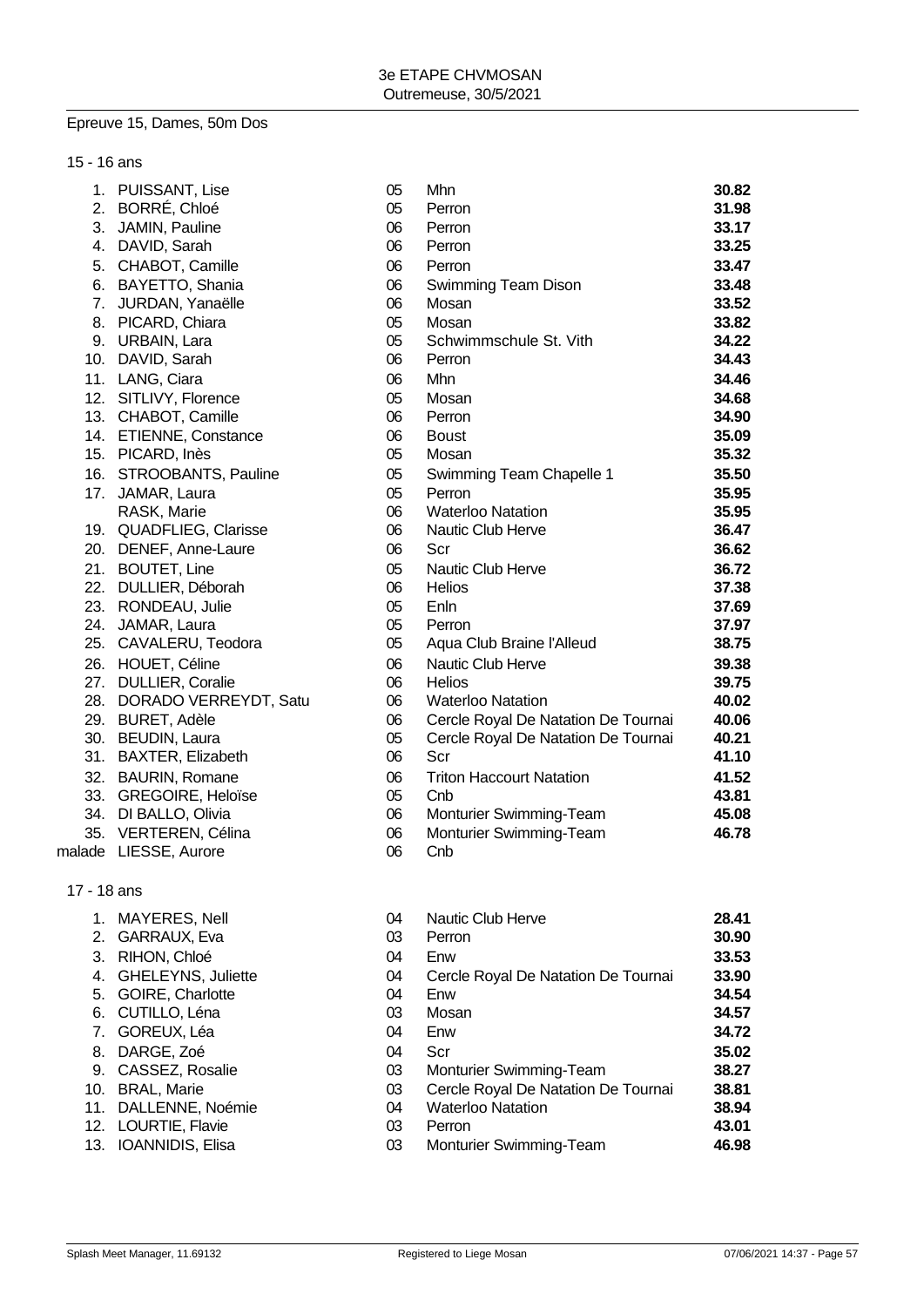#### Epreuve 15, Dames, 50m Dos

|     | 19 ans et plus          |    |                                 |       |  |  |
|-----|-------------------------|----|---------------------------------|-------|--|--|
|     | STREPENNE, Elisa        | 00 | Perron                          | 33.31 |  |  |
| 2.  | MAKA, Emilie            | 02 | Esn                             | 33.37 |  |  |
| 3.  | VAEL, Ornella           | 00 | Enln                            | 34.58 |  |  |
|     | 4. HENNEBERT, Alyssa    | 96 | Enln                            | 35.24 |  |  |
| 5.  | <b>JANDRAIN, Claire</b> | 02 | <b>Triton Haccourt Natation</b> | 37.24 |  |  |
| 6.  | BACZYNSKI, Alizéa       | 02 | <b>Triton Haccourt Natation</b> | 40.46 |  |  |
|     | <b>ESSAIDI, Samia</b>   | 02 | Perron                          | 43.39 |  |  |
| hc. | PIERLOT, Amelie         | 07 | Perron                          |       |  |  |
|     | hc. ABDELKAHLEK, Lina   | 11 | <b>Boust</b>                    | 42.90 |  |  |
|     |                         |    |                                 |       |  |  |

| Epreuve 16 | Messieurs, 50m Dos | 11 ans et plus  |
|------------|--------------------|-----------------|
| 30/05/2021 |                    | Liste résultats |

Points: FINA 2021

| Rang        |                               | AN |                                     | Temps | Pts |
|-------------|-------------------------------|----|-------------------------------------|-------|-----|
| 11 - 12 ans |                               |    |                                     |       |     |
|             | 1. BUTTARELLI, Claudio        | 09 | <b>Waterloo Natation</b>            | 32.71 |     |
|             | 2. PELLE, Luca-Alexandru      | 09 | Aqua Club Braine l'Alleud           | 33.22 |     |
|             | 3. STRUYS, Gabriel            | 09 | Swimming Team Dison                 | 35.34 |     |
|             | 4. CHEN, Peter                | 09 | Mhn                                 | 36.62 |     |
|             | 5. DERKENNE, Matéo            | 09 | <b>Triton Haccourt Natation</b>     | 37.50 |     |
|             | 6. LETOR, Quentin             | 09 | Swimming Team Dison                 | 38.22 |     |
|             | 7. NEGRIN, Samuel             | 09 | Mhn                                 | 38.49 |     |
|             | 8. DE BAENE, Mathys           | 09 | <b>Waterloo Natation</b>            | 39.10 |     |
|             | 9. PERREAULT-MOONEY, Benjamin | 09 | <b>Waterloo Natation</b>            | 39.50 |     |
|             | 10. DUREZ, Oliver             | 10 | Enln                                | 39.74 |     |
|             | 11. DUCARME, Mathis           | 09 | Monturier Swimming-Team             | 39.95 |     |
|             | 12. SYLVIO, Sacha             | 10 | Monturier Swimming-Team             | 40.16 |     |
|             | 13. VASSART, Benjamin         | 09 | Scr                                 | 40.43 |     |
|             | 14. FAUTRE, Raphael           | 09 | Aqua Club Braine l'Alleud           | 40.82 |     |
|             | 15. MURER, Thimeo             | 09 | Monturier Swimming-Team             | 41.05 |     |
|             | 16. DAVID, Alan               | 10 | Perron                              | 41.08 |     |
|             | 17. PIERLOT, Adrien           | 09 | Perron                              | 41.28 |     |
|             | 18. CABO, Nolan               | 09 | Enln                                | 41.34 |     |
|             | 19. NICOLAES, Jeremy          | 10 | Country SC La Calamine              | 41.80 |     |
|             | 20. MACHER, Gaspard           | 09 | <b>Waterloo Natation</b>            | 41.83 |     |
|             | 21. FALZONE, Raphaël          | 10 | Enln                                | 41.84 |     |
|             | 22. LEBRUN, Julien            | 09 | Huy                                 | 41.97 |     |
|             | 23. DE BECKER, Aurélien       | 10 | <b>Waterloo Natation</b>            | 42.22 |     |
|             | 24. DELATTRE, Shaïn           | 10 | Enln                                | 42.30 |     |
|             | 25. DUBOIS, Simon             | 09 | Mosan                               | 42.32 |     |
|             | 26. GEHLEN, Milan             | 10 | Country SC La Calamine              | 42.41 |     |
|             | 27. GARCIA ZAMORA, Esteban    | 09 | Perron                              | 42.47 |     |
|             | 28. DENISON, Martin           | 09 | Armn                                | 43.18 |     |
|             | 29. LIENARD, Ylian            | 10 | <b>Waterloo Natation</b>            | 43.22 |     |
|             | 30. ABRAHAM, Noa              | 09 | Cercle Royal De Natation De Tournai | 43.38 |     |
|             | 31. REMY, Martin              | 09 | Mosan                               | 43.44 |     |
|             | 32. DESMET, Nicolas           | 09 | Mosan                               | 43.66 |     |
|             | 33. MASAITIS, Mantas          | 10 | Aqua Club Braine l'Alleud           | 43.68 |     |
|             | 34. WERY, Simon               | 09 | <b>Nautic Club Herve</b>            | 43.98 |     |
|             | 35. FONTAINE, Mathis          | 10 | Enln                                | 44.20 |     |
| 36.         | NEZER, Tom                    | 10 | Mosan                               | 44.76 |     |

37. LUYCKX, Joey 10 Waterloo Natation **45.19**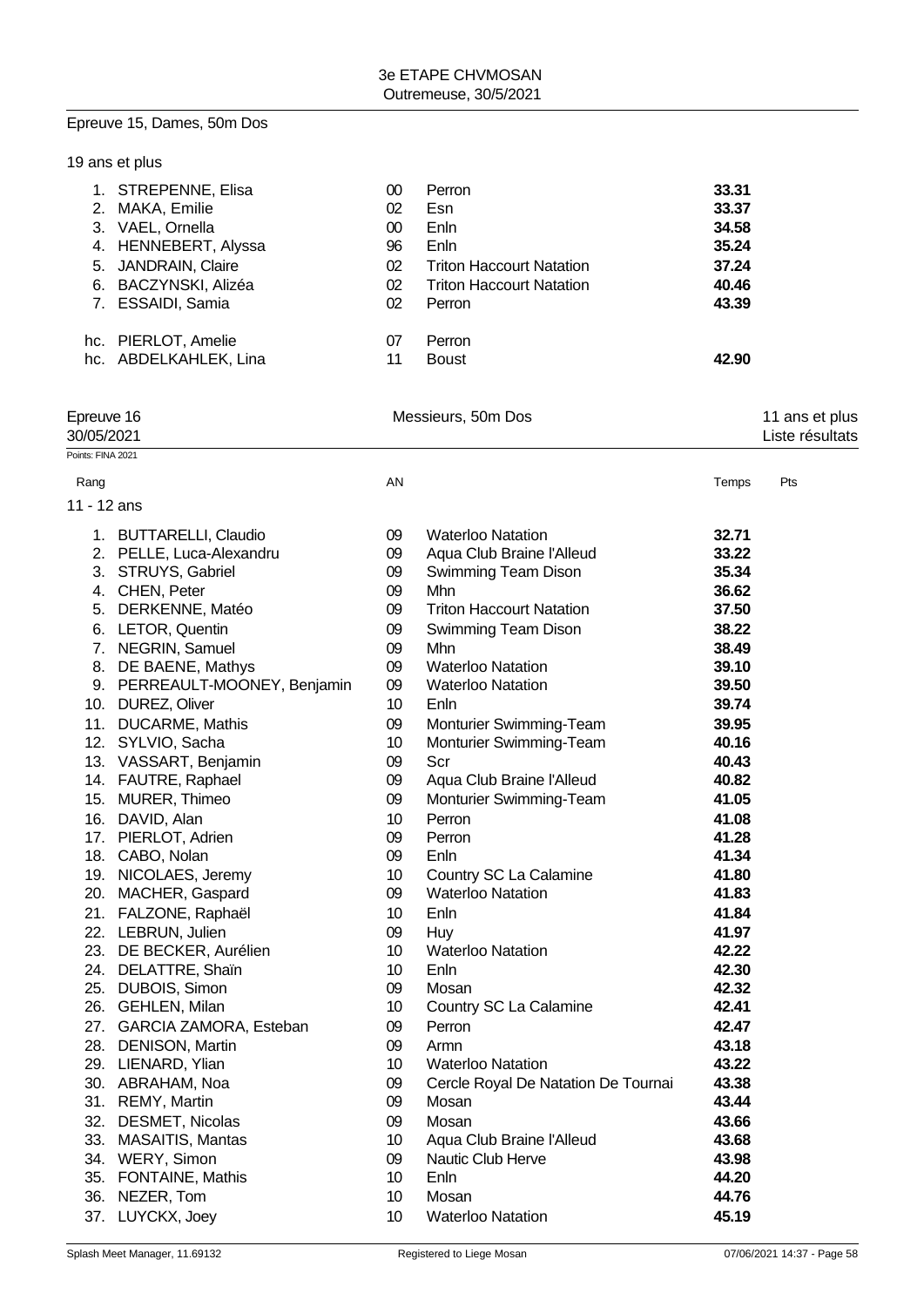#### Epreuve 16, Garçons, 50m Dos, 11 - 12 ans

| Rang        |                          | AN              |                                     | Temps   | Pts |
|-------------|--------------------------|-----------------|-------------------------------------|---------|-----|
|             | 38. EDDEGDAG, Adib       | 10              | Svde                                | 45.70   |     |
|             | 39. MATHEW, Jared        | 09              | <b>Waterloo Natation</b>            | 45.93   |     |
|             | 40. VAN POUCKE, Jimmy    | 09              | <b>Waterloo Natation</b>            | 46.35   |     |
|             | 41. CUELOVANI, Demetre   | 10 <sup>°</sup> | Mosan                               | 46.36   |     |
|             | 42. LOPEZ, Xavi          | 10 <sup>1</sup> | Mosan                               | 46.40   |     |
|             | 43. EDDEGDAG, Amir       | 09              | Svde                                | 46.64   |     |
|             | 44. HEYMANS, Alexandre   | 09              | <b>Waterloo Natation</b>            | 46.84   |     |
|             | 45. INZILLO, Hugo        | 09              | Nautic Club Herve                   | 47.71   |     |
|             | 46. GOOSSENS, Sacha      | 09              | <b>Waterloo Natation</b>            | 47.81   |     |
|             | 47. DELECROIX, Gabriel   | 09              | Cercle Royal De Natation De Tournai | 48.58   |     |
|             | 48. VAN HAUWAERT, Jérôme | 09              | <b>Boust</b>                        | 48.82   |     |
|             | 49. JANSSENS, Louka      | 10              | <b>Waterloo Natation</b>            | 48.95   |     |
|             | 50. GEURTS, Valentin     | 10 <sup>°</sup> | <b>Waterloo Natation</b>            | 49.46   |     |
|             | 51. KERFF, Peter         | 10 <sup>1</sup> | Mosan                               | 49.53   |     |
|             | 52. YAZAG, Amayas        | 09              | Mhn                                 | 49.83   |     |
|             | 53. LEBRAS, Téo          | 10              | <b>Waterloo Natation</b>            | 50.16   |     |
|             | 54. DIEDEREN, Lucas      | 10              | Nautic Club Herve                   | 50.50   |     |
|             | 55. PEYRIÈRE, noah       | 10 <sup>1</sup> | Perron                              | 50.75   |     |
|             | 56. EL BOUSTANE, Dawood  | 10              | Mosan                               | 50.84   |     |
|             | 57. DIGNEFFE, Noah       | 09              | <b>Triton Haccourt Natation</b>     | 51.34   |     |
|             | 58. LONCOUR, Titouan     | 10              | Scr                                 | 51.71   |     |
|             | 59. SZECEL, Remi         | 10              | Monturier Swimming-Team             | 52.75   |     |
|             | 60. MOUHSSIN, Yanis      | 09              | <b>Waterloo Natation</b>            | 53.75   |     |
|             | 61. ERNST, Corentin      | 10              | Svde                                | 53.95   |     |
|             | 62. DOCQUIER, Mat        | 10              | Swimming Team Dison                 | 54.31   |     |
|             | 63. TRAN, Bao-Duc        | 10              | <b>Boust</b>                        | 54.84   |     |
|             | 64. KLINKENBERG, Lyam    | 09              | Country SC La Calamine              | 56.86   |     |
|             | 65. CHAMBERLIN, Benjamin | 09              | <b>Waterloo Natation</b>            | 1:00.73 |     |
|             | 66. KARWAS, Roman        | 10              | <b>Helios</b>                       | 1:02.10 |     |
|             | 67. WANTIER, Diego       | 10 <sup>1</sup> | <b>Waterloo Natation</b>            | 1:25.36 |     |
|             | 68. DE BOCK, Harry       | 10              | <b>Waterloo Natation</b>            | 1:32.79 |     |
| 13 - 14 ans |                          |                 |                                     |         |     |
|             | 1. HESSENS, Tristan      | 07              | <b>Nautic Club Herve</b>            | 30.73   |     |
|             | 2. VARVENNES, Arthur     | 07              | Cercle Royal De Natation De Tournai | 31.71   |     |
|             | 3. FICHER, Augustin      | 07              | Nautic Club Herve                   | 31.79   |     |
|             | 4. VAELEN, Sam           | 07              | Perron                              | 31.82   |     |
|             | 5. LOURTIE, Clément      | 07              | Perron                              | 32.03   |     |
|             | 6. BENNANI, Walid        | 07              | Mosan                               | 32.16   |     |
| 7.          | NOWAK, Adrien            | 08              | <b>Nautic Club Herve</b>            | 32.22   |     |

- 
- 8. ESCHETTE, Louis 07 Cnb **32.71**
- 9. LOURTIE, Clément 07 Perron **32.85**
- 10. NICOLAES, Aidan Noah 07 Country SC La Calamine **33.13**
- 11. LECOCQ, Justin 08 Mosan **33.25**
- 12. LAVIOLETTE, Simon 08 Scr **33.43**
- 13. PERREAULT-MOONEY, Leo 07 Waterloo Natation **33.47** 14. SLEPOV, Bogdan 08 Enln **34.06**
- 15. DEVILLE, Manu 08 Perron **34.32**
- 16. VANWERS, Etan 08 Nautic Club Herve **34.34**
- 
- 17. COLONERUS, Daniel 08 Schwimmschule St. Vith **35.43** 18. JANSSENS, Arthur 07 Waterloo Natation **35.60**
- 19. MILOS, Sacha 07 Mosan **35.84**
- 20. DEVILLE, Manu 08 Perron **36.15**
- 21. STEVENS, Mattéo 07 Swimming Team Dison **36.20**
- 22. ANKAERT, Léon 08 Enln **36.23**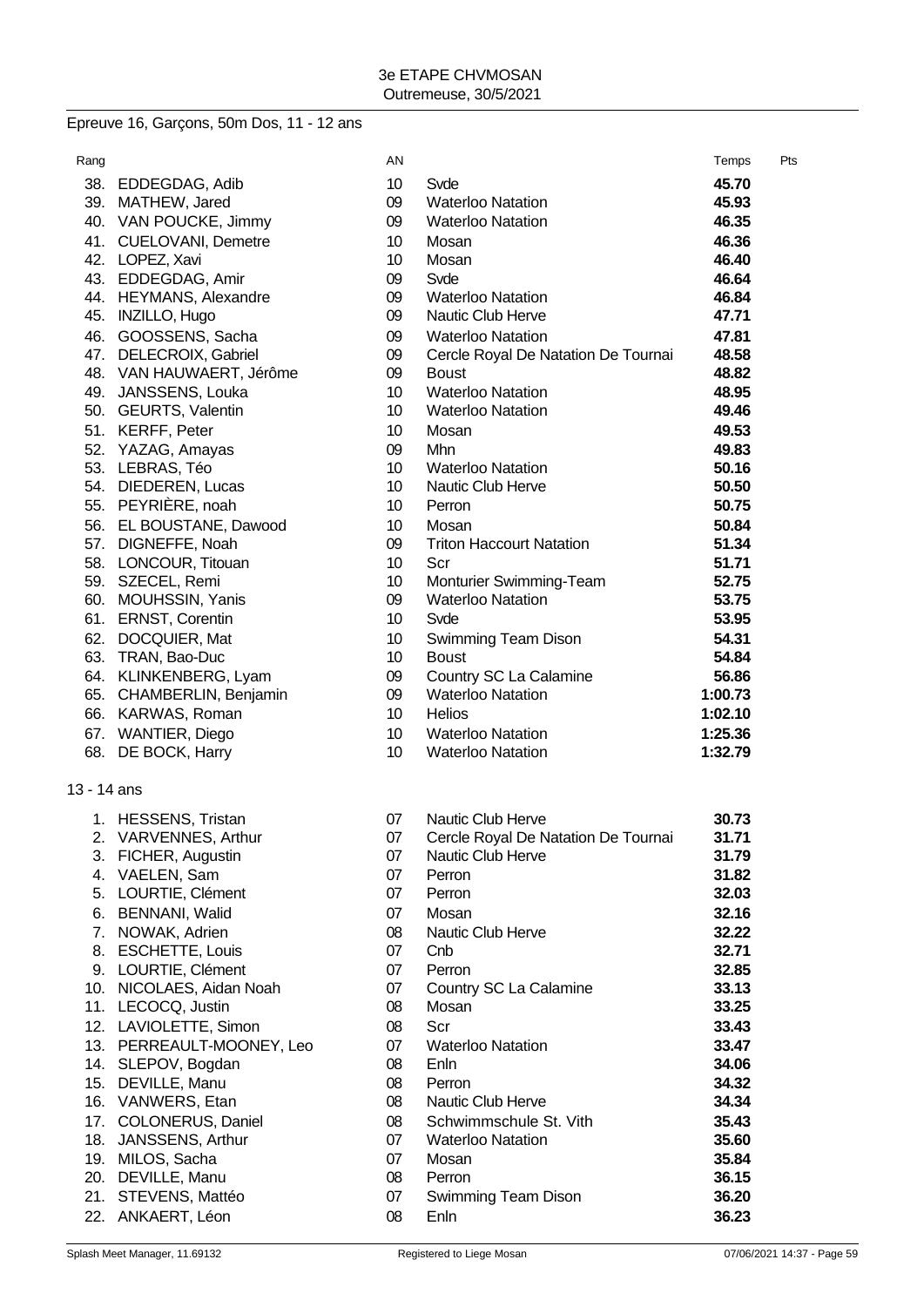# Epreuve 16, Garçons, 50m Dos, 13 - 14 ans

| Rang        |                              | AN |                                     | Temps | Pts |
|-------------|------------------------------|----|-------------------------------------|-------|-----|
| 23.         | CORNET, Evan                 | 07 | <b>Helios</b>                       | 36.79 |     |
|             | 24. RUQUOIS, Tibalt          | 07 | <b>Waterloo Natation</b>            | 37.18 |     |
|             | 25. DE BACKER, Sébastien     | 07 | <b>Waterloo Natation</b>            | 37.22 |     |
|             | 26. MAMBOUR, Philippe        | 08 | Scr                                 | 37.26 |     |
| 27.         | CHRISTIAENS, Théo            | 08 | Mosan                               | 37.36 |     |
|             | 28. BRUNEE, Jules            | 08 | <b>Helios</b>                       | 38.38 |     |
|             | 29. CHENNOUF, Yassine        | 07 | Enln                                | 38.48 |     |
|             | 30. HUYGUE, Flavien          | 07 | Armn                                | 38.50 |     |
|             | 31. DALLENNE, Gabriel        | 07 | <b>Waterloo Natation</b>            | 38.71 |     |
|             | 32. DOUBEK, Simon            | 08 | <b>Waterloo Natation</b>            | 38.97 |     |
|             | 33. RIDREMONT, Thomas        | 07 | Monturier Swimming-Team             | 39.03 |     |
|             | 34. MAGREMANNE, Mattéo       | 08 | <b>Waterloo Natation</b>            | 39.10 |     |
|             | 35. BRAGANO, Mattéo          | 08 | Nautic Club Herve                   | 39.26 |     |
|             | 36. DOUBEK, Adam             | 08 | <b>Waterloo Natation</b>            | 39.53 |     |
|             | VAN HEIRWEGHE, Maxime        | 08 | Aqua Club Braine l'Alleud           | 39.53 |     |
|             | MINNE, Thomas                | 07 | Aqua Club Braine l'Alleud           | 39.53 |     |
|             | 39. BOURDON, Gaspard         | 08 | Svde                                | 39.67 |     |
|             | 40. VONCKEN, Lorys           | 08 | Country SC La Calamine              | 39.87 |     |
|             | 41. FALLA, Simon             | 08 | Cnb                                 | 40.18 |     |
|             | 42. NEVILLE, Daniel          | 08 | Scr                                 | 40.39 |     |
|             | 43. HALLEUX, Ethan           | 08 | Nautic Club Herve                   | 40.47 |     |
|             | 44. LECLERCQ, Lucas          | 07 | Swimming Team Dison                 | 40.64 |     |
|             | 45. DUMONT, Victor           | 08 | Perron                              | 40.96 |     |
|             | 46. CHAFWEHE, Théo           | 08 | Enw                                 | 41.04 |     |
|             | 47. FALLA, Antoine           | 08 | Cnb                                 | 41.50 |     |
|             | 48. REICHLING, Victor        | 08 | Cnb                                 | 42.04 |     |
|             | 49. DAMOUNI, Abdelhakim      | 08 | <b>Helios</b>                       | 43.42 |     |
|             | 50. CUELOVANI, Datar         | 08 | Mosan                               | 43.46 |     |
|             | 51. MARECHAL, Alexis         | 08 | Mosan                               | 43.47 |     |
| 52.         | MASSON, Arthur               | 08 | <b>Triton Haccourt Natation</b>     | 43.84 |     |
|             | 53. RENIER, Maurice          | 08 | Country SC La Calamine              | 43.85 |     |
|             | 54. KALEK, Tom               | 07 | Swimming Team Chapelle 1            | 44.01 |     |
|             | 55. PLUVINAGE, Marius        | 08 | Cercle Royal De Natation De Tournai | 44.14 |     |
|             | 56. CLANCY, Andreas          | 08 | Scr                                 | 44.72 |     |
|             | 57. LEMAIRE, Mathis          | 08 | Armn                                | 46.04 |     |
|             | 58. HENRY, Milo              | 08 | Club Arapaïmas Beauraing            | 49.50 |     |
|             | disq. VAN WANROIJ, Nathaniel | 08 | Aqua Club Braine l'Alleud           |       |     |
|             | disq. URBAIN, Raphael        | 08 | Schwimmschule St. Vith              | 37.74 |     |
| 15 - 16 ans |                              |    |                                     |       |     |
|             | 1. VANHECKE, Raphaël         | 06 | <b>Waterloo Natation</b>            | 27.87 |     |
|             | 2. COURBOIS, Thomas          | 05 | Enw                                 | 28.48 |     |
|             | 3. SIAS, Simone              | 05 | Perron                              | 29.81 |     |
|             | 4. HUSQUINET, Louis          | 05 | Mosan                               | 30.36 |     |
|             | 5. SIAS, Simone              | 05 | Perron                              | 30.63 |     |
|             | 6. LABYE, Romain             | 05 | Mosan                               | 31.06 |     |
|             | 7. SOUILEM, Nezar            | 06 | Perron                              | 31.61 |     |
|             | 8. VERMAUT, Arthur           | 06 | Aqua Club Braine l'Alleud           | 31.82 |     |
|             | 9. CROMBEL, Jean             | 06 | Perron                              | 31.95 |     |
|             | MOENS, Julien                | 05 | Svde                                | 31.95 |     |
|             | 11. DA SILVA E SÀ, Filipe    | 06 | Helios                              | 32.08 |     |
|             | 12. LOURTIE, Nicolas         | 05 | Perron                              | 32.31 |     |
|             | 13. SOUILEM, Nezar           | 06 | Perron                              | 32.43 |     |
|             | 14. SALLMANN, Tristan        | 06 | <b>Waterloo Natation</b>            | 32.58 |     |
| 15.         | MAUDOUX, Loïc                | 06 | <b>Boust</b>                        | 32.62 |     |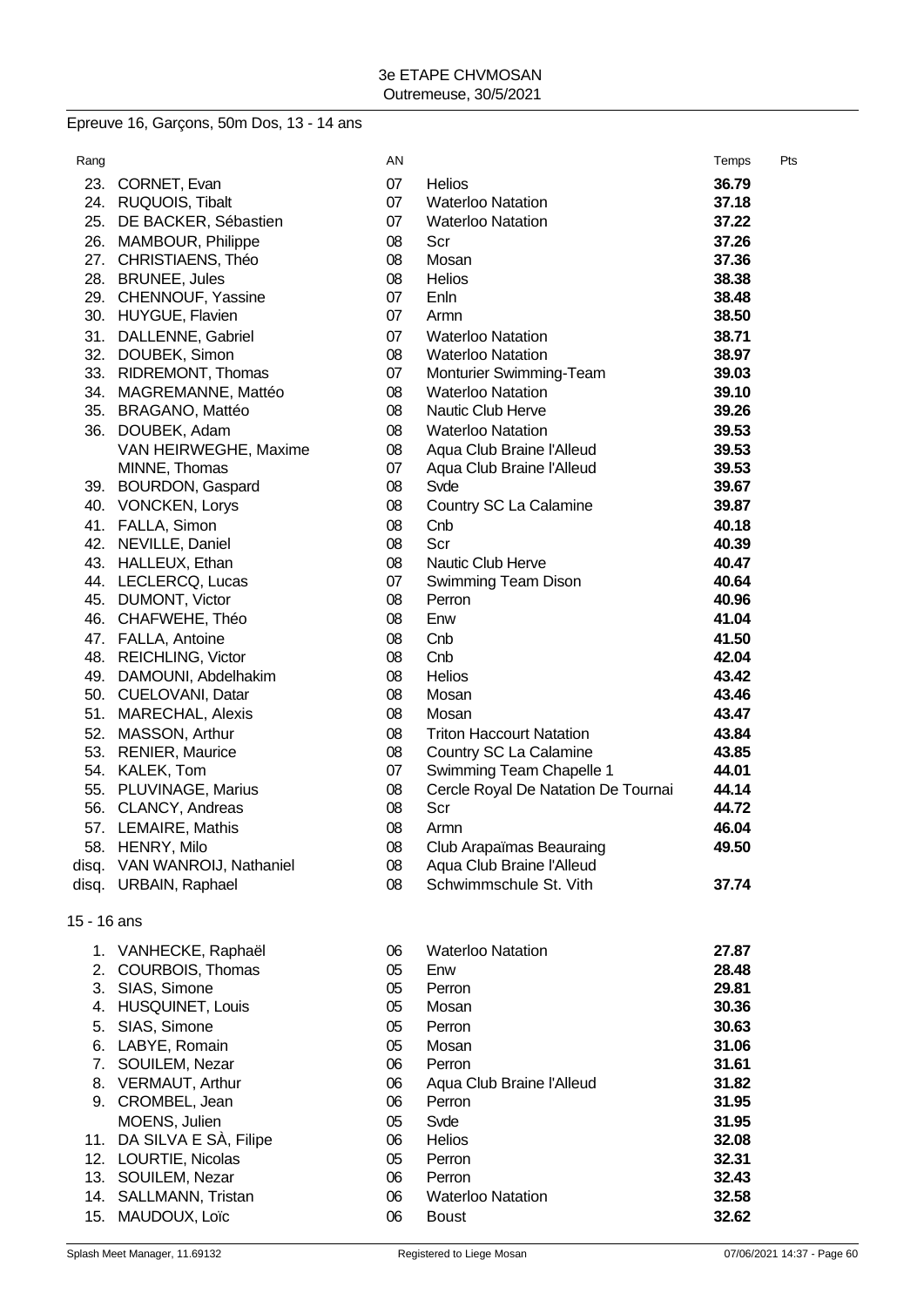# Epreuve 16, Garçons, 50m Dos, 15 - 16 ans

| Rang |                          | AN |                          | Temps | Pts |
|------|--------------------------|----|--------------------------|-------|-----|
| 16.  | GUERN, Malo              | 06 | <b>Waterloo Natation</b> | 32.71 |     |
|      | 17. LEDUC, Thomas        | 05 | Mosan                    | 32.78 |     |
|      | SCHMITZ, Dylan           | 05 | Country SC La Calamine   | 32.78 |     |
| 19.  | DOYEN, Noé               | 06 | Swimming Team Dison      | 33.31 |     |
| 20.  | <b>GRÉGOIRE, Nicolas</b> | 06 | Enln                     | 33.38 |     |
| 21.  | MACHER, Aloïs            | 06 | <b>Waterloo Natation</b> | 33.90 |     |
| 22.  | LOURTIE, Nicolas         | 05 | Perron                   | 34.25 |     |
| 23.  | LOUIS, Maxence           | 05 | Mosan                    | 34.40 |     |
|      | GRÉGOIRE, Jonas          | 06 | Enln                     | 34.40 |     |
| 25.  | GOIRE, Antoine           | 06 | Enw                      | 34.45 |     |
| 26.  | FONDEUR, Mael            | 05 | Swimming Team Dison      | 34.69 |     |
| 27.  | MAES, Antoine            | 06 | Scr                      | 35.66 |     |
| 28.  | EDDEGDAG, Adam           | 06 | Svde                     | 36.05 |     |
| 29.  | BERMUDEZ-ATENCIA, Joa    | 05 | Perron                   | 36.14 |     |
| 30.  | LEDECQ, Noé              | 05 | <b>Boust</b>             | 36.16 |     |
| 31.  | MARIE, Tom               | 06 | <b>Huy</b>               | 36.24 |     |
| 32.  | <b>GEHLEN, Marvin</b>    | 06 | Country SC La Calamine   | 36.42 |     |
| 33.  | THIRY, Damien            | 05 | Svde                     | 37.52 |     |
| 34.  | BERMUDEZ-ATENCIA, Joa    | 05 | Perron                   | 37.57 |     |
| 35.  | <b>BARATUCCI, Vinz</b>   | 06 | <b>Helios</b>            | 37.87 |     |
| 36.  | LEDENS, Victor           | 06 | Scr                      | 39.46 |     |
| 37.  | GIANASSO, Nicolas        | 06 | <b>Waterloo Natation</b> | 40.24 |     |
| 38.  | AKKUS, Ervan             | 05 | Mosan                    | 41.96 |     |
| 39.  | MAIRE, Elliott           | 06 | Cnb                      | 42.04 |     |
| 40.  | MENGHINI, Alessandro     | 06 | Swimming Team Chapelle 1 | 43.34 |     |
|      |                          |    |                          |       |     |

17 - 18 ans

| 1.  | BIAD, Mehdi                   | 03 | Mhn                       | 26.45 |
|-----|-------------------------------|----|---------------------------|-------|
| 2.  | BULBO, Noah                   | 03 | Enln                      | 27.27 |
| 3.  | DEVILLE, Louis                | 03 | Perron                    | 27.38 |
| 4.  | HUBAUT, Theo                  | 04 | Mhn                       | 27.62 |
| 5.  | REMACLE, Hugo                 | 03 | Nautic Club Herve         | 27.96 |
| 6.  | GARRAUX, Aloïs                | 03 | Perron                    | 29.22 |
| 7.  | <b>TAMIGNEAUX, Arthur</b>     | 04 | Perron                    | 29.61 |
| 8.  | TAIS, Charles                 | 04 | <b>Boust</b>              | 29.82 |
| 9.  | VAN WANROIJ, Sebastian        | 04 | Aqua Club Braine l'Alleud | 30.38 |
| 10. | CAUCHETEUR, Yann              | 04 | Mosan                     | 30.94 |
| 11. | LECLERCQ, Justin              | 04 | <b>Helios</b>             | 31.89 |
|     | RENARD, Enzo                  | 04 | Cnb                       | 31.89 |
| 13. | BODSON, Simon                 | 04 | Esn                       | 32.53 |
| 14. | <b>BOURDIAUD'HUY, Alexis</b>  | 03 | Monturier Swimming-Team   | 33.01 |
| 15. | <b>GRONDAL, Loup</b>          | 03 | Perron                    | 33.18 |
| 16. | <b>BRANDT, Thomas</b>         | 03 | Cnb                       | 35.90 |
| 17. | ORTMANN, Noé                  | 03 | Svde                      | 36.28 |
| 18. | ROUDOMETKIN, Vlad             | 04 | <b>Helios</b>             | 38.68 |
| 19. | VISENTI, Mathéo               | 03 | Monturier Swimming-Team   | 42.14 |
|     | disq. VANLIEFFERINGE, Mathias | 04 | Aqua Club Braine l'Alleud |       |

19 ans et plus

| 1. GIRS. Matheo     | 02 | Cnb                    | 30.34 |
|---------------------|----|------------------------|-------|
| 2. BENZIGER, Sacha  | 02 | Perron                 | 31.21 |
| 3. MASSIGNAN, Ilias | 02 | Perron                 | 32.29 |
| 4. MICHEL, Leo      | 00 | Country SC La Calamine | 33.32 |
| 5. MASSIGNAN, Ilias | 02 | Perron                 | 33.45 |
|                     |    |                        |       |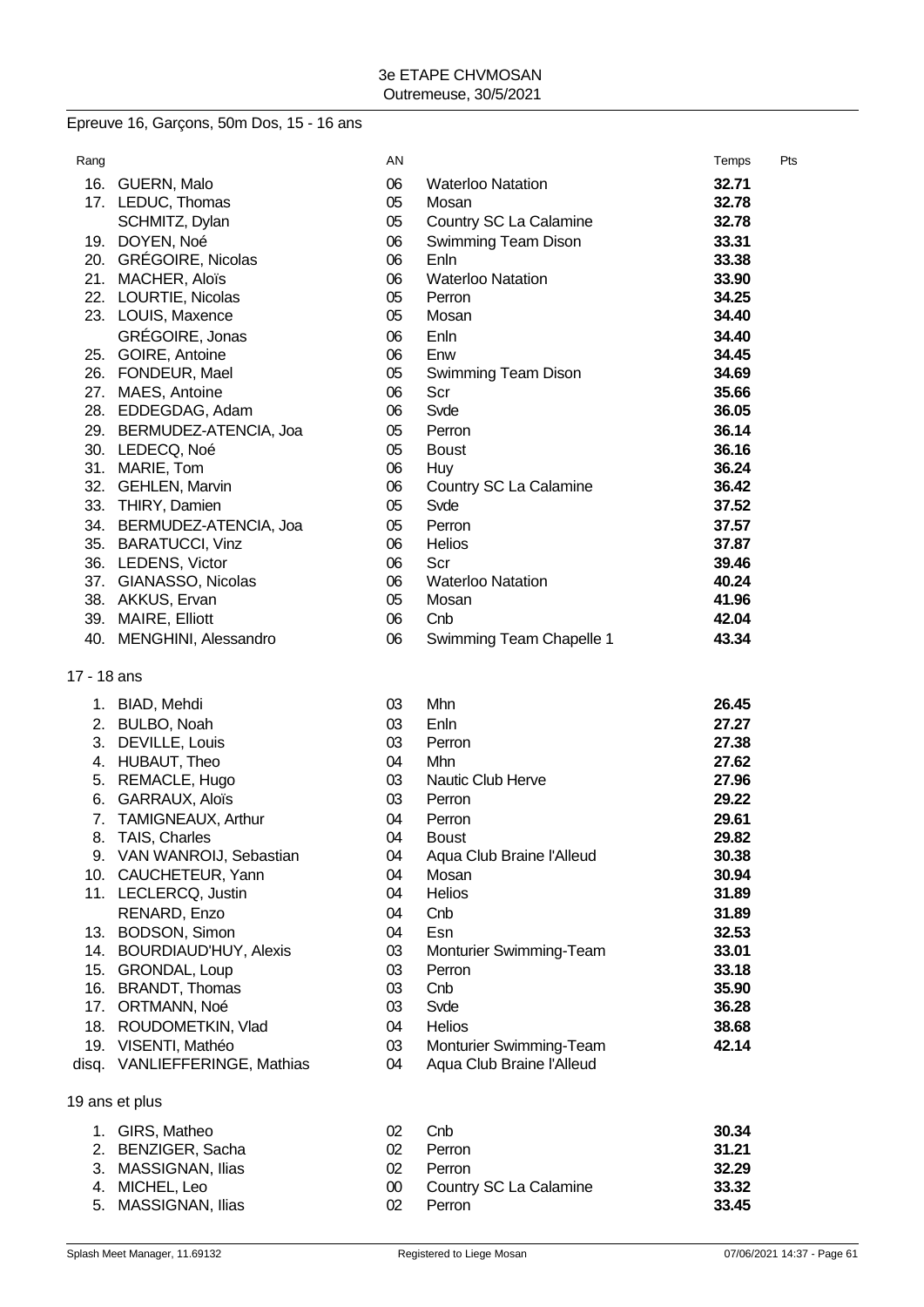Epreuve 16, Messieurs, 50m Dos

hc. FAUCHE, Emile 10 Boust

| Points: FINA 2021<br>AN<br>Temps<br>Pts<br>Rang<br>8 - 10 ans<br>1. BAJOT, Clémence<br>36.24<br>11<br>Liège Natation<br>2.<br>DELSAER, Laurien<br>11<br>37.80<br>Enw<br>WÉGRIA, Elena<br>3.<br>11<br>Enw<br>39.61<br>4. DE GYNS, Lilwenn<br>11<br>40.42<br>Mosan<br>Cercle Royal De Natation De Tournai<br>42.21<br>5.<br>DEBOUVRIE, Marie<br>11<br>42.60<br>6. ABDELKAHLEK, Lina<br>11<br><b>Boust</b><br>44.85<br>7. GOSUIN, Léopoldine<br>11<br>Mosan<br>8. DEJON PERRINE,<br>11<br>44.93<br>Liège Natation<br>45.52<br>9. STRAMARE, Kiara<br>11<br>Enw<br>10. BECKERS, Léna<br>11<br>45.92<br>Swimming Team Dison<br>Nautic Club Herve<br>11. CHEFNEUX, Manon<br>11<br>48.02<br>12. CHEFNEUX, Anaïs<br>48.19<br>11<br>Nautic Club Herve<br>13. MARCHAL, Lauraline<br>11<br>50.20<br><b>Noc</b><br>14. DELSAER, Cato<br>13<br>Enw<br>51.13<br>15. LECLERCQ, Elin<br>11<br><b>Helios</b><br>52.58<br>11<br>Schwimmschule St. Vith<br>52.65<br>16. SCHWALL, Laurence<br>THONET, Julia<br>11<br><b>Triton Haccourt Natation</b><br>52.76<br>17.<br>54.27<br>18. LETOR, Emmeline<br>11<br>Swimming Team Dison<br>12<br>19. GILLAIN, Gwenalynn<br>55.74<br>Mosan<br>12<br>20. CHARLIER, Sarah<br>56.00<br>Swimming Team Dison<br>12<br>56.36<br>21. DELEPLANQUE, Erin<br><b>Helios</b><br>22.<br>ABOUABDERRAHMANE, Inès<br>12<br>Enw<br>56.46<br>23. NOIRHOMME, Juliette<br>11<br><b>Noc</b><br>56.84<br>11<br>Mosan<br>57.07<br>24. MARECHAL, Jeanne<br>25. KAPALATA, Serena<br>12<br>57.28<br>Perron<br>26. BELLEFONTAINE, Louna<br>11<br><b>Triton Haccourt Natation</b><br>58.20<br><b>DIGNEFFE, Shelly</b><br>11<br><b>Triton Haccourt Natation</b><br>59.40<br>27.<br>28. ROUDOMETKINA, Ksenia<br>12<br>59.58<br><b>Helios</b><br><b>WOLFS, Lise</b><br>13<br>1:00.34<br>29.<br>Perron<br>11<br>1:00.58<br>30. ABRAHAM, Célia<br>Cercle Royal De Natation De Tournai<br>31. VANDERBECK, Emy<br>11<br>Nautic Club Herve<br>1:02.62<br>32. FONK, Ella<br>11<br>Schwimmschule St. Vith<br>1:03.78<br>33. CORNET, Elisa<br>11<br><b>Helios</b><br>1:04.90<br>1:06.38<br>34. BASTIN, Pauline<br>12 <sup>°</sup><br>Perron<br>35. HAVELANGE, Océane<br>12 <sup>°</sup><br>Club Arapaïmas Beauraing<br>1:11.42<br>36. FAUCHE, Marie-Claire<br>11<br><b>Boust</b><br>1:19.32<br>11 - 12 ans<br>32.66<br>1. GILLET, Maelle<br>09<br>Enw<br>34.26<br>2. VACHAUDEZ, Ella<br>09<br>Enln<br>36.34<br>3. SEVRIN, Clémence<br>09<br>Swimming Team Dison<br>37.52<br>4. ROUX, Nina<br>10 <sup>°</sup><br>Mhn<br>38.09<br>5. ANTONIAN, Juliette<br>10 <sup>°</sup><br>Enw<br>6. LHOIR, Eloïse<br>10 <sup>°</sup><br>Aqua Club Braine l'Alleud<br>38.37<br>7. PAVAN, Nahla<br>09<br>Monturier Swimming-Team<br>39.00<br>8. RANCILLON, Eline<br>09<br>Aqua Club Braine l'Alleud<br>39.63<br>9. BENNANI, Maryam<br>Mosan<br>39.76<br>10 | Epreuve 17<br>30/05/2021 |  | Dames, 50m Papillon |  |  |  |
|-------------------------------------------------------------------------------------------------------------------------------------------------------------------------------------------------------------------------------------------------------------------------------------------------------------------------------------------------------------------------------------------------------------------------------------------------------------------------------------------------------------------------------------------------------------------------------------------------------------------------------------------------------------------------------------------------------------------------------------------------------------------------------------------------------------------------------------------------------------------------------------------------------------------------------------------------------------------------------------------------------------------------------------------------------------------------------------------------------------------------------------------------------------------------------------------------------------------------------------------------------------------------------------------------------------------------------------------------------------------------------------------------------------------------------------------------------------------------------------------------------------------------------------------------------------------------------------------------------------------------------------------------------------------------------------------------------------------------------------------------------------------------------------------------------------------------------------------------------------------------------------------------------------------------------------------------------------------------------------------------------------------------------------------------------------------------------------------------------------------------------------------------------------------------------------------------------------------------------------------------------------------------------------------------------------------------------------------------------------------------------------------------------------------------------------------------------------------------------------------------------------------------------------------------------------------------------------------------------------------------------------------------------------------------------------------------------------------------------------------------------------------------------------------------------------------------|--------------------------|--|---------------------|--|--|--|
|                                                                                                                                                                                                                                                                                                                                                                                                                                                                                                                                                                                                                                                                                                                                                                                                                                                                                                                                                                                                                                                                                                                                                                                                                                                                                                                                                                                                                                                                                                                                                                                                                                                                                                                                                                                                                                                                                                                                                                                                                                                                                                                                                                                                                                                                                                                                                                                                                                                                                                                                                                                                                                                                                                                                                                                                                         |                          |  |                     |  |  |  |
|                                                                                                                                                                                                                                                                                                                                                                                                                                                                                                                                                                                                                                                                                                                                                                                                                                                                                                                                                                                                                                                                                                                                                                                                                                                                                                                                                                                                                                                                                                                                                                                                                                                                                                                                                                                                                                                                                                                                                                                                                                                                                                                                                                                                                                                                                                                                                                                                                                                                                                                                                                                                                                                                                                                                                                                                                         |                          |  |                     |  |  |  |
|                                                                                                                                                                                                                                                                                                                                                                                                                                                                                                                                                                                                                                                                                                                                                                                                                                                                                                                                                                                                                                                                                                                                                                                                                                                                                                                                                                                                                                                                                                                                                                                                                                                                                                                                                                                                                                                                                                                                                                                                                                                                                                                                                                                                                                                                                                                                                                                                                                                                                                                                                                                                                                                                                                                                                                                                                         |                          |  |                     |  |  |  |
|                                                                                                                                                                                                                                                                                                                                                                                                                                                                                                                                                                                                                                                                                                                                                                                                                                                                                                                                                                                                                                                                                                                                                                                                                                                                                                                                                                                                                                                                                                                                                                                                                                                                                                                                                                                                                                                                                                                                                                                                                                                                                                                                                                                                                                                                                                                                                                                                                                                                                                                                                                                                                                                                                                                                                                                                                         |                          |  |                     |  |  |  |
|                                                                                                                                                                                                                                                                                                                                                                                                                                                                                                                                                                                                                                                                                                                                                                                                                                                                                                                                                                                                                                                                                                                                                                                                                                                                                                                                                                                                                                                                                                                                                                                                                                                                                                                                                                                                                                                                                                                                                                                                                                                                                                                                                                                                                                                                                                                                                                                                                                                                                                                                                                                                                                                                                                                                                                                                                         |                          |  |                     |  |  |  |
|                                                                                                                                                                                                                                                                                                                                                                                                                                                                                                                                                                                                                                                                                                                                                                                                                                                                                                                                                                                                                                                                                                                                                                                                                                                                                                                                                                                                                                                                                                                                                                                                                                                                                                                                                                                                                                                                                                                                                                                                                                                                                                                                                                                                                                                                                                                                                                                                                                                                                                                                                                                                                                                                                                                                                                                                                         |                          |  |                     |  |  |  |
|                                                                                                                                                                                                                                                                                                                                                                                                                                                                                                                                                                                                                                                                                                                                                                                                                                                                                                                                                                                                                                                                                                                                                                                                                                                                                                                                                                                                                                                                                                                                                                                                                                                                                                                                                                                                                                                                                                                                                                                                                                                                                                                                                                                                                                                                                                                                                                                                                                                                                                                                                                                                                                                                                                                                                                                                                         |                          |  |                     |  |  |  |
|                                                                                                                                                                                                                                                                                                                                                                                                                                                                                                                                                                                                                                                                                                                                                                                                                                                                                                                                                                                                                                                                                                                                                                                                                                                                                                                                                                                                                                                                                                                                                                                                                                                                                                                                                                                                                                                                                                                                                                                                                                                                                                                                                                                                                                                                                                                                                                                                                                                                                                                                                                                                                                                                                                                                                                                                                         |                          |  |                     |  |  |  |
|                                                                                                                                                                                                                                                                                                                                                                                                                                                                                                                                                                                                                                                                                                                                                                                                                                                                                                                                                                                                                                                                                                                                                                                                                                                                                                                                                                                                                                                                                                                                                                                                                                                                                                                                                                                                                                                                                                                                                                                                                                                                                                                                                                                                                                                                                                                                                                                                                                                                                                                                                                                                                                                                                                                                                                                                                         |                          |  |                     |  |  |  |
|                                                                                                                                                                                                                                                                                                                                                                                                                                                                                                                                                                                                                                                                                                                                                                                                                                                                                                                                                                                                                                                                                                                                                                                                                                                                                                                                                                                                                                                                                                                                                                                                                                                                                                                                                                                                                                                                                                                                                                                                                                                                                                                                                                                                                                                                                                                                                                                                                                                                                                                                                                                                                                                                                                                                                                                                                         |                          |  |                     |  |  |  |
|                                                                                                                                                                                                                                                                                                                                                                                                                                                                                                                                                                                                                                                                                                                                                                                                                                                                                                                                                                                                                                                                                                                                                                                                                                                                                                                                                                                                                                                                                                                                                                                                                                                                                                                                                                                                                                                                                                                                                                                                                                                                                                                                                                                                                                                                                                                                                                                                                                                                                                                                                                                                                                                                                                                                                                                                                         |                          |  |                     |  |  |  |
|                                                                                                                                                                                                                                                                                                                                                                                                                                                                                                                                                                                                                                                                                                                                                                                                                                                                                                                                                                                                                                                                                                                                                                                                                                                                                                                                                                                                                                                                                                                                                                                                                                                                                                                                                                                                                                                                                                                                                                                                                                                                                                                                                                                                                                                                                                                                                                                                                                                                                                                                                                                                                                                                                                                                                                                                                         |                          |  |                     |  |  |  |
|                                                                                                                                                                                                                                                                                                                                                                                                                                                                                                                                                                                                                                                                                                                                                                                                                                                                                                                                                                                                                                                                                                                                                                                                                                                                                                                                                                                                                                                                                                                                                                                                                                                                                                                                                                                                                                                                                                                                                                                                                                                                                                                                                                                                                                                                                                                                                                                                                                                                                                                                                                                                                                                                                                                                                                                                                         |                          |  |                     |  |  |  |
|                                                                                                                                                                                                                                                                                                                                                                                                                                                                                                                                                                                                                                                                                                                                                                                                                                                                                                                                                                                                                                                                                                                                                                                                                                                                                                                                                                                                                                                                                                                                                                                                                                                                                                                                                                                                                                                                                                                                                                                                                                                                                                                                                                                                                                                                                                                                                                                                                                                                                                                                                                                                                                                                                                                                                                                                                         |                          |  |                     |  |  |  |
|                                                                                                                                                                                                                                                                                                                                                                                                                                                                                                                                                                                                                                                                                                                                                                                                                                                                                                                                                                                                                                                                                                                                                                                                                                                                                                                                                                                                                                                                                                                                                                                                                                                                                                                                                                                                                                                                                                                                                                                                                                                                                                                                                                                                                                                                                                                                                                                                                                                                                                                                                                                                                                                                                                                                                                                                                         |                          |  |                     |  |  |  |
|                                                                                                                                                                                                                                                                                                                                                                                                                                                                                                                                                                                                                                                                                                                                                                                                                                                                                                                                                                                                                                                                                                                                                                                                                                                                                                                                                                                                                                                                                                                                                                                                                                                                                                                                                                                                                                                                                                                                                                                                                                                                                                                                                                                                                                                                                                                                                                                                                                                                                                                                                                                                                                                                                                                                                                                                                         |                          |  |                     |  |  |  |
|                                                                                                                                                                                                                                                                                                                                                                                                                                                                                                                                                                                                                                                                                                                                                                                                                                                                                                                                                                                                                                                                                                                                                                                                                                                                                                                                                                                                                                                                                                                                                                                                                                                                                                                                                                                                                                                                                                                                                                                                                                                                                                                                                                                                                                                                                                                                                                                                                                                                                                                                                                                                                                                                                                                                                                                                                         |                          |  |                     |  |  |  |
|                                                                                                                                                                                                                                                                                                                                                                                                                                                                                                                                                                                                                                                                                                                                                                                                                                                                                                                                                                                                                                                                                                                                                                                                                                                                                                                                                                                                                                                                                                                                                                                                                                                                                                                                                                                                                                                                                                                                                                                                                                                                                                                                                                                                                                                                                                                                                                                                                                                                                                                                                                                                                                                                                                                                                                                                                         |                          |  |                     |  |  |  |
|                                                                                                                                                                                                                                                                                                                                                                                                                                                                                                                                                                                                                                                                                                                                                                                                                                                                                                                                                                                                                                                                                                                                                                                                                                                                                                                                                                                                                                                                                                                                                                                                                                                                                                                                                                                                                                                                                                                                                                                                                                                                                                                                                                                                                                                                                                                                                                                                                                                                                                                                                                                                                                                                                                                                                                                                                         |                          |  |                     |  |  |  |
|                                                                                                                                                                                                                                                                                                                                                                                                                                                                                                                                                                                                                                                                                                                                                                                                                                                                                                                                                                                                                                                                                                                                                                                                                                                                                                                                                                                                                                                                                                                                                                                                                                                                                                                                                                                                                                                                                                                                                                                                                                                                                                                                                                                                                                                                                                                                                                                                                                                                                                                                                                                                                                                                                                                                                                                                                         |                          |  |                     |  |  |  |
|                                                                                                                                                                                                                                                                                                                                                                                                                                                                                                                                                                                                                                                                                                                                                                                                                                                                                                                                                                                                                                                                                                                                                                                                                                                                                                                                                                                                                                                                                                                                                                                                                                                                                                                                                                                                                                                                                                                                                                                                                                                                                                                                                                                                                                                                                                                                                                                                                                                                                                                                                                                                                                                                                                                                                                                                                         |                          |  |                     |  |  |  |
|                                                                                                                                                                                                                                                                                                                                                                                                                                                                                                                                                                                                                                                                                                                                                                                                                                                                                                                                                                                                                                                                                                                                                                                                                                                                                                                                                                                                                                                                                                                                                                                                                                                                                                                                                                                                                                                                                                                                                                                                                                                                                                                                                                                                                                                                                                                                                                                                                                                                                                                                                                                                                                                                                                                                                                                                                         |                          |  |                     |  |  |  |
|                                                                                                                                                                                                                                                                                                                                                                                                                                                                                                                                                                                                                                                                                                                                                                                                                                                                                                                                                                                                                                                                                                                                                                                                                                                                                                                                                                                                                                                                                                                                                                                                                                                                                                                                                                                                                                                                                                                                                                                                                                                                                                                                                                                                                                                                                                                                                                                                                                                                                                                                                                                                                                                                                                                                                                                                                         |                          |  |                     |  |  |  |
|                                                                                                                                                                                                                                                                                                                                                                                                                                                                                                                                                                                                                                                                                                                                                                                                                                                                                                                                                                                                                                                                                                                                                                                                                                                                                                                                                                                                                                                                                                                                                                                                                                                                                                                                                                                                                                                                                                                                                                                                                                                                                                                                                                                                                                                                                                                                                                                                                                                                                                                                                                                                                                                                                                                                                                                                                         |                          |  |                     |  |  |  |
|                                                                                                                                                                                                                                                                                                                                                                                                                                                                                                                                                                                                                                                                                                                                                                                                                                                                                                                                                                                                                                                                                                                                                                                                                                                                                                                                                                                                                                                                                                                                                                                                                                                                                                                                                                                                                                                                                                                                                                                                                                                                                                                                                                                                                                                                                                                                                                                                                                                                                                                                                                                                                                                                                                                                                                                                                         |                          |  |                     |  |  |  |
|                                                                                                                                                                                                                                                                                                                                                                                                                                                                                                                                                                                                                                                                                                                                                                                                                                                                                                                                                                                                                                                                                                                                                                                                                                                                                                                                                                                                                                                                                                                                                                                                                                                                                                                                                                                                                                                                                                                                                                                                                                                                                                                                                                                                                                                                                                                                                                                                                                                                                                                                                                                                                                                                                                                                                                                                                         |                          |  |                     |  |  |  |
|                                                                                                                                                                                                                                                                                                                                                                                                                                                                                                                                                                                                                                                                                                                                                                                                                                                                                                                                                                                                                                                                                                                                                                                                                                                                                                                                                                                                                                                                                                                                                                                                                                                                                                                                                                                                                                                                                                                                                                                                                                                                                                                                                                                                                                                                                                                                                                                                                                                                                                                                                                                                                                                                                                                                                                                                                         |                          |  |                     |  |  |  |
|                                                                                                                                                                                                                                                                                                                                                                                                                                                                                                                                                                                                                                                                                                                                                                                                                                                                                                                                                                                                                                                                                                                                                                                                                                                                                                                                                                                                                                                                                                                                                                                                                                                                                                                                                                                                                                                                                                                                                                                                                                                                                                                                                                                                                                                                                                                                                                                                                                                                                                                                                                                                                                                                                                                                                                                                                         |                          |  |                     |  |  |  |
|                                                                                                                                                                                                                                                                                                                                                                                                                                                                                                                                                                                                                                                                                                                                                                                                                                                                                                                                                                                                                                                                                                                                                                                                                                                                                                                                                                                                                                                                                                                                                                                                                                                                                                                                                                                                                                                                                                                                                                                                                                                                                                                                                                                                                                                                                                                                                                                                                                                                                                                                                                                                                                                                                                                                                                                                                         |                          |  |                     |  |  |  |
|                                                                                                                                                                                                                                                                                                                                                                                                                                                                                                                                                                                                                                                                                                                                                                                                                                                                                                                                                                                                                                                                                                                                                                                                                                                                                                                                                                                                                                                                                                                                                                                                                                                                                                                                                                                                                                                                                                                                                                                                                                                                                                                                                                                                                                                                                                                                                                                                                                                                                                                                                                                                                                                                                                                                                                                                                         |                          |  |                     |  |  |  |
|                                                                                                                                                                                                                                                                                                                                                                                                                                                                                                                                                                                                                                                                                                                                                                                                                                                                                                                                                                                                                                                                                                                                                                                                                                                                                                                                                                                                                                                                                                                                                                                                                                                                                                                                                                                                                                                                                                                                                                                                                                                                                                                                                                                                                                                                                                                                                                                                                                                                                                                                                                                                                                                                                                                                                                                                                         |                          |  |                     |  |  |  |
|                                                                                                                                                                                                                                                                                                                                                                                                                                                                                                                                                                                                                                                                                                                                                                                                                                                                                                                                                                                                                                                                                                                                                                                                                                                                                                                                                                                                                                                                                                                                                                                                                                                                                                                                                                                                                                                                                                                                                                                                                                                                                                                                                                                                                                                                                                                                                                                                                                                                                                                                                                                                                                                                                                                                                                                                                         |                          |  |                     |  |  |  |
|                                                                                                                                                                                                                                                                                                                                                                                                                                                                                                                                                                                                                                                                                                                                                                                                                                                                                                                                                                                                                                                                                                                                                                                                                                                                                                                                                                                                                                                                                                                                                                                                                                                                                                                                                                                                                                                                                                                                                                                                                                                                                                                                                                                                                                                                                                                                                                                                                                                                                                                                                                                                                                                                                                                                                                                                                         |                          |  |                     |  |  |  |
|                                                                                                                                                                                                                                                                                                                                                                                                                                                                                                                                                                                                                                                                                                                                                                                                                                                                                                                                                                                                                                                                                                                                                                                                                                                                                                                                                                                                                                                                                                                                                                                                                                                                                                                                                                                                                                                                                                                                                                                                                                                                                                                                                                                                                                                                                                                                                                                                                                                                                                                                                                                                                                                                                                                                                                                                                         |                          |  |                     |  |  |  |
|                                                                                                                                                                                                                                                                                                                                                                                                                                                                                                                                                                                                                                                                                                                                                                                                                                                                                                                                                                                                                                                                                                                                                                                                                                                                                                                                                                                                                                                                                                                                                                                                                                                                                                                                                                                                                                                                                                                                                                                                                                                                                                                                                                                                                                                                                                                                                                                                                                                                                                                                                                                                                                                                                                                                                                                                                         |                          |  |                     |  |  |  |
|                                                                                                                                                                                                                                                                                                                                                                                                                                                                                                                                                                                                                                                                                                                                                                                                                                                                                                                                                                                                                                                                                                                                                                                                                                                                                                                                                                                                                                                                                                                                                                                                                                                                                                                                                                                                                                                                                                                                                                                                                                                                                                                                                                                                                                                                                                                                                                                                                                                                                                                                                                                                                                                                                                                                                                                                                         |                          |  |                     |  |  |  |
|                                                                                                                                                                                                                                                                                                                                                                                                                                                                                                                                                                                                                                                                                                                                                                                                                                                                                                                                                                                                                                                                                                                                                                                                                                                                                                                                                                                                                                                                                                                                                                                                                                                                                                                                                                                                                                                                                                                                                                                                                                                                                                                                                                                                                                                                                                                                                                                                                                                                                                                                                                                                                                                                                                                                                                                                                         |                          |  |                     |  |  |  |
|                                                                                                                                                                                                                                                                                                                                                                                                                                                                                                                                                                                                                                                                                                                                                                                                                                                                                                                                                                                                                                                                                                                                                                                                                                                                                                                                                                                                                                                                                                                                                                                                                                                                                                                                                                                                                                                                                                                                                                                                                                                                                                                                                                                                                                                                                                                                                                                                                                                                                                                                                                                                                                                                                                                                                                                                                         |                          |  |                     |  |  |  |
|                                                                                                                                                                                                                                                                                                                                                                                                                                                                                                                                                                                                                                                                                                                                                                                                                                                                                                                                                                                                                                                                                                                                                                                                                                                                                                                                                                                                                                                                                                                                                                                                                                                                                                                                                                                                                                                                                                                                                                                                                                                                                                                                                                                                                                                                                                                                                                                                                                                                                                                                                                                                                                                                                                                                                                                                                         |                          |  |                     |  |  |  |
|                                                                                                                                                                                                                                                                                                                                                                                                                                                                                                                                                                                                                                                                                                                                                                                                                                                                                                                                                                                                                                                                                                                                                                                                                                                                                                                                                                                                                                                                                                                                                                                                                                                                                                                                                                                                                                                                                                                                                                                                                                                                                                                                                                                                                                                                                                                                                                                                                                                                                                                                                                                                                                                                                                                                                                                                                         |                          |  |                     |  |  |  |
|                                                                                                                                                                                                                                                                                                                                                                                                                                                                                                                                                                                                                                                                                                                                                                                                                                                                                                                                                                                                                                                                                                                                                                                                                                                                                                                                                                                                                                                                                                                                                                                                                                                                                                                                                                                                                                                                                                                                                                                                                                                                                                                                                                                                                                                                                                                                                                                                                                                                                                                                                                                                                                                                                                                                                                                                                         |                          |  |                     |  |  |  |
|                                                                                                                                                                                                                                                                                                                                                                                                                                                                                                                                                                                                                                                                                                                                                                                                                                                                                                                                                                                                                                                                                                                                                                                                                                                                                                                                                                                                                                                                                                                                                                                                                                                                                                                                                                                                                                                                                                                                                                                                                                                                                                                                                                                                                                                                                                                                                                                                                                                                                                                                                                                                                                                                                                                                                                                                                         |                          |  |                     |  |  |  |
|                                                                                                                                                                                                                                                                                                                                                                                                                                                                                                                                                                                                                                                                                                                                                                                                                                                                                                                                                                                                                                                                                                                                                                                                                                                                                                                                                                                                                                                                                                                                                                                                                                                                                                                                                                                                                                                                                                                                                                                                                                                                                                                                                                                                                                                                                                                                                                                                                                                                                                                                                                                                                                                                                                                                                                                                                         |                          |  |                     |  |  |  |
|                                                                                                                                                                                                                                                                                                                                                                                                                                                                                                                                                                                                                                                                                                                                                                                                                                                                                                                                                                                                                                                                                                                                                                                                                                                                                                                                                                                                                                                                                                                                                                                                                                                                                                                                                                                                                                                                                                                                                                                                                                                                                                                                                                                                                                                                                                                                                                                                                                                                                                                                                                                                                                                                                                                                                                                                                         |                          |  |                     |  |  |  |
|                                                                                                                                                                                                                                                                                                                                                                                                                                                                                                                                                                                                                                                                                                                                                                                                                                                                                                                                                                                                                                                                                                                                                                                                                                                                                                                                                                                                                                                                                                                                                                                                                                                                                                                                                                                                                                                                                                                                                                                                                                                                                                                                                                                                                                                                                                                                                                                                                                                                                                                                                                                                                                                                                                                                                                                                                         |                          |  |                     |  |  |  |
|                                                                                                                                                                                                                                                                                                                                                                                                                                                                                                                                                                                                                                                                                                                                                                                                                                                                                                                                                                                                                                                                                                                                                                                                                                                                                                                                                                                                                                                                                                                                                                                                                                                                                                                                                                                                                                                                                                                                                                                                                                                                                                                                                                                                                                                                                                                                                                                                                                                                                                                                                                                                                                                                                                                                                                                                                         |                          |  |                     |  |  |  |
|                                                                                                                                                                                                                                                                                                                                                                                                                                                                                                                                                                                                                                                                                                                                                                                                                                                                                                                                                                                                                                                                                                                                                                                                                                                                                                                                                                                                                                                                                                                                                                                                                                                                                                                                                                                                                                                                                                                                                                                                                                                                                                                                                                                                                                                                                                                                                                                                                                                                                                                                                                                                                                                                                                                                                                                                                         |                          |  |                     |  |  |  |
|                                                                                                                                                                                                                                                                                                                                                                                                                                                                                                                                                                                                                                                                                                                                                                                                                                                                                                                                                                                                                                                                                                                                                                                                                                                                                                                                                                                                                                                                                                                                                                                                                                                                                                                                                                                                                                                                                                                                                                                                                                                                                                                                                                                                                                                                                                                                                                                                                                                                                                                                                                                                                                                                                                                                                                                                                         |                          |  |                     |  |  |  |
|                                                                                                                                                                                                                                                                                                                                                                                                                                                                                                                                                                                                                                                                                                                                                                                                                                                                                                                                                                                                                                                                                                                                                                                                                                                                                                                                                                                                                                                                                                                                                                                                                                                                                                                                                                                                                                                                                                                                                                                                                                                                                                                                                                                                                                                                                                                                                                                                                                                                                                                                                                                                                                                                                                                                                                                                                         |                          |  |                     |  |  |  |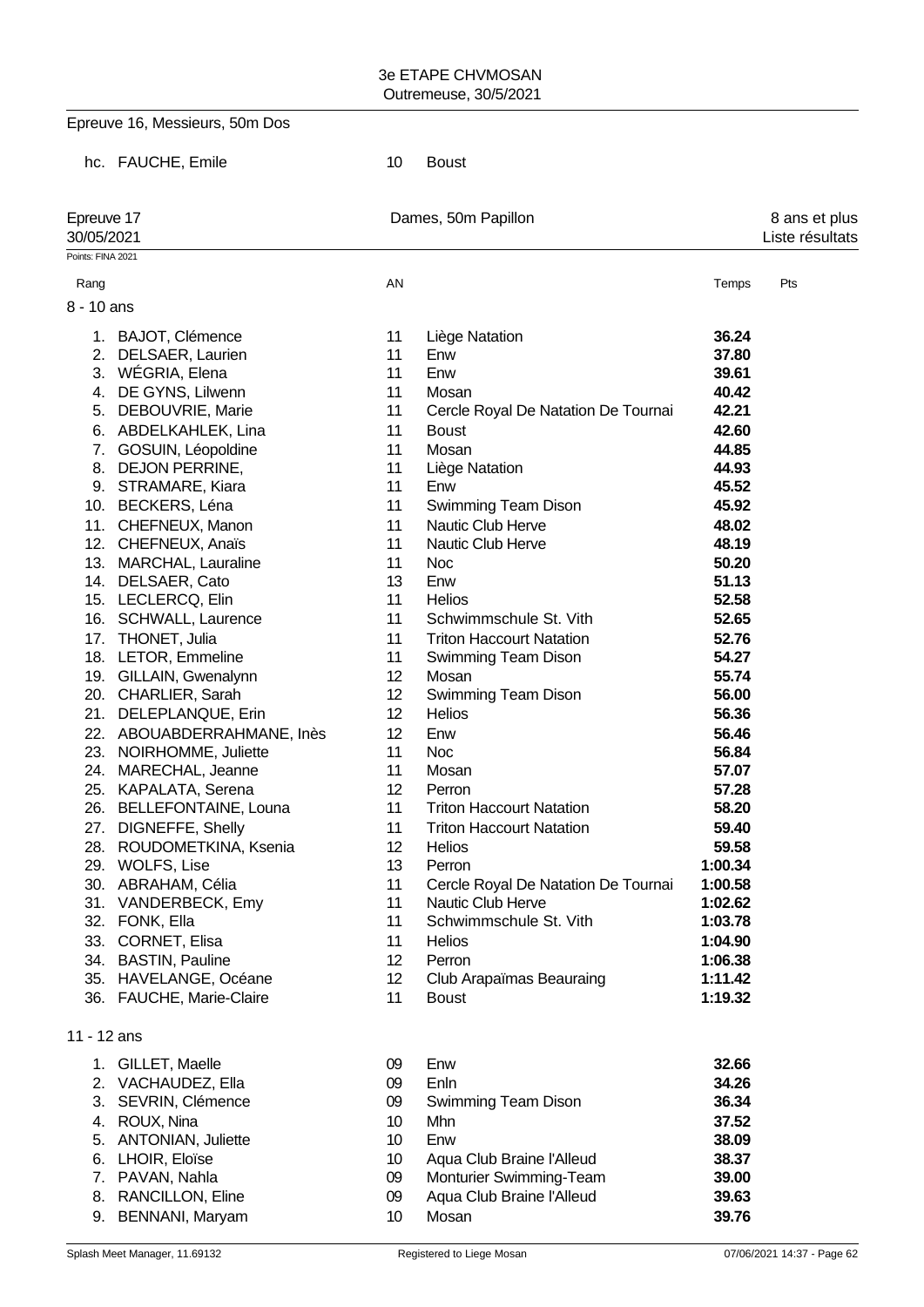# Epreuve 17, Filles, 50m Papillon, 11 - 12 ans

| Rang  |                                             | AN              |                                     | Temps          | Pts |
|-------|---------------------------------------------|-----------------|-------------------------------------|----------------|-----|
|       | 10. TIGNY, Solène                           | 10 <sup>°</sup> | Huy                                 | 40.51          |     |
|       | 11. JOHNEN, Emma                            | 10 <sup>°</sup> | Nautic Club Herve                   | 40.55          |     |
|       | 12. LECLERCQ, Aline                         | 10 <sup>°</sup> | Cercle Royal De Natation De Tournai | 41.03          |     |
|       | 13. WILLEMYNS, Marie-Lou                    | 10 <sup>°</sup> | Cercle Royal De Natation De Tournai | 41.43          |     |
|       | 14. LEGRAND, Constance                      | 09              | Cercle Royal De Natation De Tournai | 42.04          |     |
|       | 15. CUYCKEN, Juliette                       | 10 <sup>°</sup> | Enw                                 | 42.28          |     |
|       | 16. RESMINI, Giulia                         | 10 <sup>°</sup> | Aqua Club Braine l'Alleud           | 42.40          |     |
|       | 17. MULONE, Chiara                          | 09              | Mosan                               | 42.44          |     |
|       | 18. ANDOURA, Judie                          | 09              | Mosan                               | 42.47          |     |
|       | 19. POSSEN, Olivia                          | 10              | Svde                                | 42.50          |     |
|       | 20. CARLOS DA SILVA, Ilana Luiza            | 10 <sup>°</sup> | Mosan                               | 42.70          |     |
|       | 21. FONTAINE, Chloé                         | 09              | <b>Waterloo Natation</b>            | 43.07          |     |
|       | 22. DOHN, Ninon                             | 10 <sup>°</sup> | <b>Noc</b>                          | 43.54          |     |
|       | 23. KAPALATA, yanina                        | 10 <sup>°</sup> | Perron                              | 44.25          |     |
|       | 24. HESSENS, Aurélie                        | 09              | Nautic Club Herve                   | 44.49          |     |
|       | 25. ANTOINE, Anaïs                          | 09              | <b>Boust</b>                        | 44.60          |     |
|       | 26. CHRISTIAENS, Camille                    | 10              | Mosan                               | 44.61          |     |
|       | 27. DURY, Elisabeth                         | 10 <sup>°</sup> | Scr                                 | 45.23          |     |
|       | 28. BODEUX, Léa                             | 09              | Cnspa                               | 46.45          |     |
|       | 29. GILIS, Noémie                           | 09              | Perron                              | 46.46          |     |
|       | 30. FORTEMPS, Florine                       | 09              | Perron                              | 46.50          |     |
|       | 31. AZZOUZI, Lina                           | 09              | Svde                                | 47.19          |     |
|       | 32. DETHIER, Mélinda                        | 10              | Nautic Club Herve                   | 47.26          |     |
|       | 33. JOVANOVIC, Lola                         | 09              | <b>Waterloo Natation</b>            | 47.40          |     |
| 34.   | MASSCHELEIN, Charline                       | 10              | Aqua Club Braine l'Alleud           | 47.99          |     |
|       | 35. PAUWELS, Perinne                        | 09              | Monturier Swimming-Team             | 48.74          |     |
|       | 36. BUSTO, Léonore                          | 10              | Scr                                 | 48.97          |     |
|       | 37. DE JESUS, Camille                       | 10              | Huy                                 | 49.92          |     |
| 38.   | MAGHUE, Nina                                | 09              | Monturier Swimming-Team             | 50.12          |     |
|       | 39. MERTENS-GOOSSENS, Manuela               | 10 <sup>°</sup> | Scr                                 | 51.17          |     |
|       | 40. FICHEFET, Agathe                        | 09              | Cnspa                               | 51.45          |     |
| 41.   | PONSEN, Maéva                               | 10 <sup>°</sup> | Swimming Team Dison                 | 53.48          |     |
|       | 42. GODEFROID, Charlize                     | 10 <sup>°</sup> | Scr                                 | 53.57          |     |
|       | 43. MICHEL, Charline                        | 09              | Monturier Swimming-Team             | 54.81          |     |
| 44.   | DELVAUX, Ellynn                             | 10              | <b>Triton Haccourt Natation</b>     | 54.90          |     |
|       | 45. VANDERSTICHELEN, Zélie                  | 10 <sup>°</sup> | Cercle Royal De Natation De Tournai | 55.10<br>55.68 |     |
|       | 46. STRAETEN, Jeanne<br>47. GASPARD, Olivia | 10<br>10        | Perron<br>Cnb                       | 56.34          |     |
|       | 48. NOISETTE, Julie                         | 10              | <b>Triton Haccourt Natation</b>     | 56.82          |     |
|       | 49. MARTELEUR, Elodie                       | 10              | <b>Boust</b>                        | 57.11          |     |
|       | 50. HALL, Sofia                             | 10 <sup>°</sup> | <b>Waterloo Natation</b>            | 58.67          |     |
|       | 51. BRUNEE, Emilie                          | 10 <sup>°</sup> | <b>Helios</b>                       | 59.43          |     |
|       | 52. HERMANS, Lucie                          | 10              | Helios                              | 1:01.62        |     |
| 53.   | DA SILVEIRA, Mélissa                        | 10              | Perron                              | 1:01.99        |     |
|       | 54. DUMONT, Luan                            | 10              | Helios                              | 1:02.64        |     |
|       | 55. DELIGNIERE, Eva                         | 10              | Cnb                                 | 1:03.59        |     |
|       | 56. BALDE, Djenabu                          | 10 <sup>°</sup> | Mosan                               | 1:09.34        |     |
| disq. | STEVENS, Eleonore                           | 09              | Aqua Club Braine l'Alleud           |                |     |
| disq. | MOLINA FUEYO, Marisa                        | 10 <sup>°</sup> | Aqua Club Braine l'Alleud           |                |     |
|       |                                             |                 |                                     |                |     |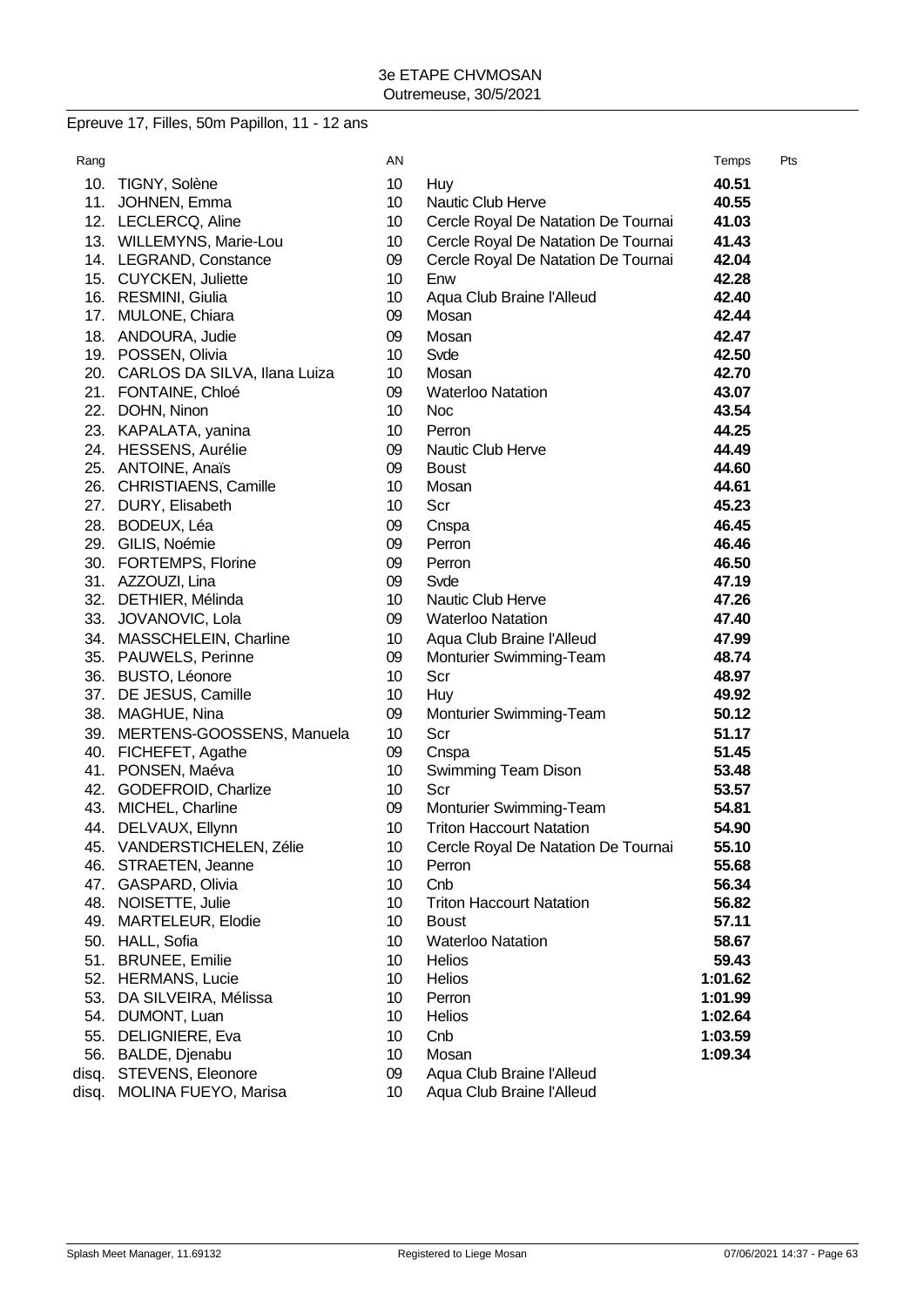# Epreuve 17, Dames, 50m Papillon

| 13 - 14 ans |                              |    |                                     |       |
|-------------|------------------------------|----|-------------------------------------|-------|
|             | 1. LABASSE, Clémence         | 07 | Mosan                               | 29.90 |
|             | 2. RINCHON, Rachel           | 08 | <b>Helios</b>                       | 30.98 |
|             | 3. DUPONT, Shannah           | 07 | Cercle Royal De Natation De Tournai | 31.55 |
|             | 4. MAYERES, Tess             | 07 | Nautic Club Herve                   | 31.65 |
| 5.          | MONTEGAUDIO, Elisa           | 07 | Mosan                               | 32.16 |
|             | 6. MICHAUX, Valentine        | 07 | <b>Helios</b>                       | 32.19 |
|             | 7. BRAUN, Emelie             | 07 | Country SC La Calamine              | 32.48 |
|             | 8. ZELLER, Pauline           | 07 | <b>Noc</b>                          | 32.66 |
|             | 9. PARLA, Charlotte          | 07 | Esn                                 | 33.49 |
|             | 10. DEVILLÉ, Hélene          | 08 | Perron                              | 33.75 |
|             | 11. CORBISIER, Mylene        | 07 | Mhn                                 | 33.84 |
|             | 12. DAVID, Ryana             | 08 | Perron                              | 33.97 |
|             | 13. COLINET, Charlotte       | 07 | Scr                                 | 34.66 |
|             | 14. HUISMAN BRUNIN, Laura    | 07 | <b>Waterloo Natation</b>            | 34.70 |
|             | 15. THIRY, Alice             | 08 | Cnb                                 | 34.76 |
|             | 16. DEBOUVRIE, Lyse          | 08 | Cercle Royal De Natation De Tournai | 34.79 |
|             | 17. FRANCOIS, Shannon        | 07 | <b>Helios</b>                       | 34.95 |
|             | 18. NICOLAS, Julie           | 07 | Cercle Royal De Natation De Tournai | 35.04 |
|             | 19. COLINET, Manon           | 07 | Scr                                 | 35.29 |
|             | DE BECKER, Aurore            | 07 | <b>Waterloo Natation</b>            | 35.29 |
|             | 21. DEMOULIN, Célia          | 07 | Nautic Club Herve                   | 35.34 |
|             | 22. MITU, Maria              | 08 | Aqua Club Braine l'Alleud           | 35.96 |
|             | 23. TIGNY, Clémence          | 07 | Huy                                 | 36.19 |
|             | 24. DEBOUVRIE, Klara         | 07 | Cercle Royal De Natation De Tournai | 36.70 |
|             | 25. POLITANO, Christina      | 07 | Perron                              | 36.75 |
|             | 26. FALZONE, Eva             | 08 | Enln                                | 36.80 |
|             | 27. MERTENS-GOOSSENS, Milena | 07 | Scr                                 | 37.02 |
|             | 28. COUNARD, Emilie          | 07 | Enw                                 | 37.58 |
|             | 29. GILLAIN, Gabrielle       | 08 | Mosan                               | 37.59 |
|             | 30. LETOR, Claire            | 07 | Swimming Team Dison                 | 37.72 |
|             | 31. POLITANO, Christina      | 07 | Perron                              | 37.79 |
| 32.         | PUGENGER, Marine             | 08 | Enln                                | 37.83 |
|             | 33. ZANANE, Aycha            | 07 | Mosan                               | 38.60 |
|             | 34. BOCK, Annouk             | 08 | Cnb                                 | 39.14 |
|             | 35. AERTS, Océane            | 08 | Mosan                               | 39.23 |
|             | 36. ZOUHAD, Sofia            | 07 | Mosan                               | 39.32 |
|             | 37. ÖZEN, Sena-Ayse          | 08 | Helios                              | 39.61 |
|             | 38. LECLERCQ, Anaïs          | 07 | Cercle Royal De Natation De Tournai | 39.78 |
|             | 39. HALLEUX, Clothilde       | 07 | Perron                              | 40.29 |
| 40.         | PAIROUX, Eloise              | 08 | Perron                              | 40.55 |
|             | 41. HANF-BRAIBANT, kim       | 07 | Svde                                | 41.08 |
|             | 42. LEGRAND, Angel           | 08 | Monturier Swimming-Team             | 41.22 |
|             | 43. DELEPLANQUE, Emma        | 08 | <b>Helios</b>                       | 41.81 |
| 44.         | DUCOMBLE, Anne               | 07 | <b>Waterloo Natation</b>            | 41.88 |
| 45.         | FRANKINET, Margaux           | 08 | Mosan                               | 41.90 |
|             | REMY, Clémentine             | 07 | Mosan                               | 41.90 |
| 47.         | DE BEYS, Valentine           | 08 | <b>Waterloo Natation</b>            | 42.34 |
| 48.         | MOUREAU, Victoria            | 08 | <b>Waterloo Natation</b>            | 42.40 |
| 49.         | GLINKA, Ada                  | 08 | Scr                                 | 43.06 |
| 50.         | RONDAGS, Lilou               | 08 | <b>Waterloo Natation</b>            | 43.27 |
| 51.         | CARBAJAL, Vic                | 08 | <b>Triton Haccourt Natation</b>     | 43.44 |
| 52.         | MUSSCHEBROECK, Raphaëlle     | 07 | Scr                                 | 44.43 |
| 53.         | DE PASCALE, Olivia           | 07 | Swimming Team Chapelle 1            | 46.30 |
|             | 54. ZYDAK, Emma              | 08 | Svde                                | 46.40 |
| 55.         | STROOBANTS, Léa              | 08 | Swimming Team Chapelle 1            | 47.90 |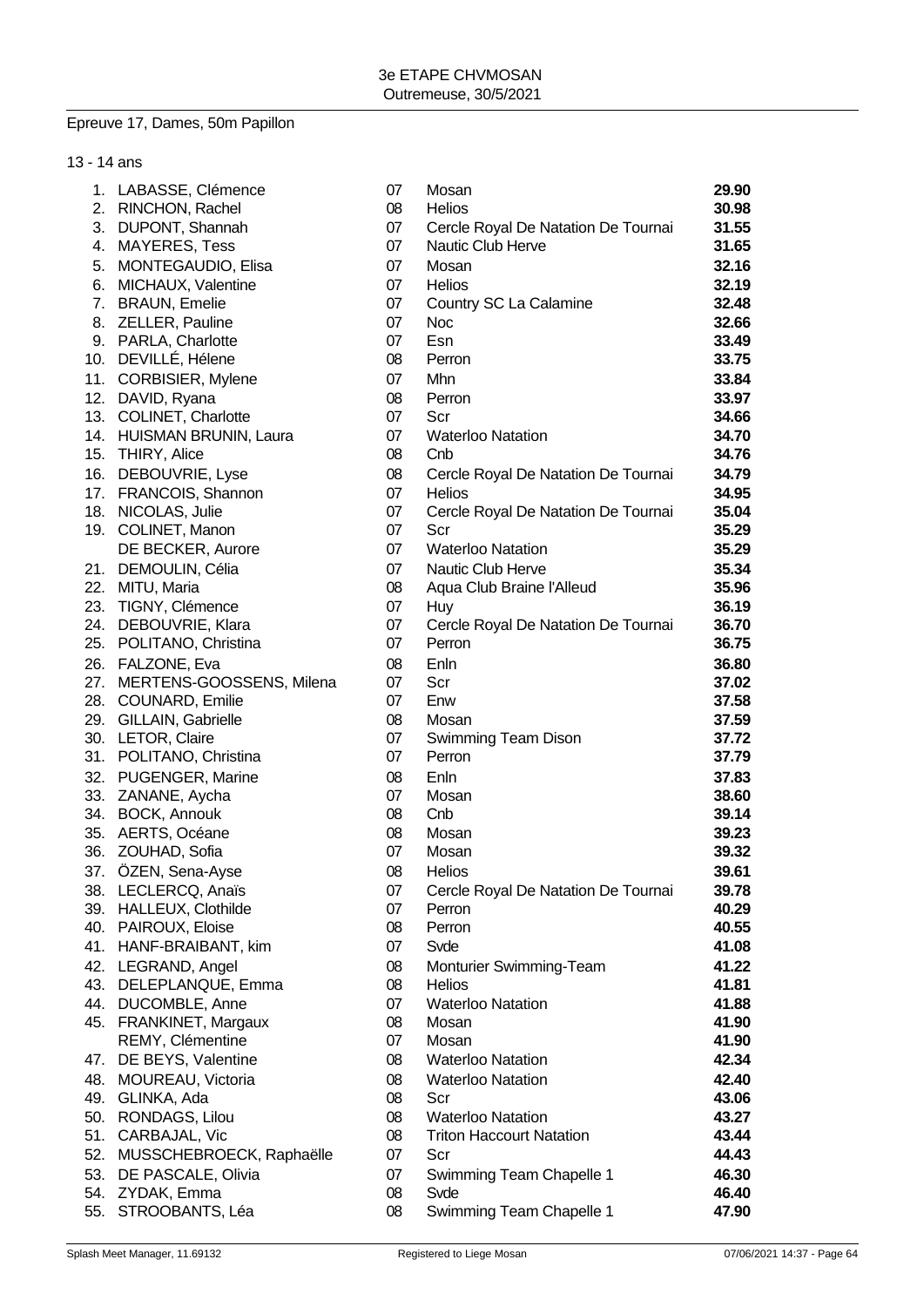## Epreuve 17, Filles, 50m Papillon, 13 - 14 ans

15 - 16 ans

| 1. | DRUEZ, Lena               | 05 | Mhn                                 | 29.55 |
|----|---------------------------|----|-------------------------------------|-------|
|    | 2. PETITJEAN, Elise       | 05 | Enw                                 | 29.92 |
|    | 3. BORRÉ, Chloé           | 05 | Perron                              | 30.91 |
|    | 4. DAVID, Sarah           | 06 | Perron                              | 31.45 |
|    | 5. JAMIN, Pauline         | 06 | Perron                              | 32.38 |
|    | 6. SITLIVY, Florence      | 05 | Mosan                               | 32.53 |
|    | 7. RENSON, Marilou        | 05 | Enw                                 | 33.40 |
| 8. | CHABOT, Camille           | 06 | Perron                              | 33.45 |
|    | 9. URBAIN, Lara           | 05 | Schwimmschule St. Vith              | 33.58 |
|    | 10. DAVID, Sarah          | 06 | Perron                              | 33.65 |
|    | DENEF, Anne-Laure         | 06 | Scr                                 | 33.65 |
|    | 12. BAYETTO, Shania       | 06 | Swimming Team Dison                 | 33.76 |
|    | 13. FAEMS, Elise          | 05 | Scr                                 | 33.87 |
|    | 14. JURDAN, Yanaëlle      | 06 | Mosan                               | 33.92 |
|    | 15. RASK, Marie           | 06 | <b>Waterloo Natation</b>            | 34.26 |
|    | 16. BOUTET, Line          | 05 | Nautic Club Herve                   | 34.36 |
|    | 17. STROOBANTS, Pauline   | 05 | Swimming Team Chapelle 1            | 34.38 |
|    | 18. PICARD, Chiara        | 05 | Mosan                               | 34.57 |
|    | 19. BEAUFORT, Héloise     | 06 | <b>Boust</b>                        | 35.08 |
|    | 20. JAMAR, Laura          | 05 | Perron                              | 35.35 |
|    | 21. JAMAR, Laura          | 05 | Perron                              | 35.66 |
|    | 22. CHABOT, Camille       | 06 | Perron                              | 35.68 |
|    | 23. PICARD, Inès          | 05 | Mosan                               | 35.85 |
|    | 24. DORADO VERREYDT, Satu | 06 | <b>Waterloo Natation</b>            | 36.10 |
|    | 25. DAMOISEAU, Fleur      | 06 | Enln                                | 36.15 |
|    | 26. CAVALERU, Teodora     | 05 | Aqua Club Braine l'Alleud           | 36.31 |
|    | 27. HENDRICK, Léna        | 05 | Perron                              | 36.52 |
|    | 28. DULLIER, Déborah      | 06 | <b>Helios</b>                       | 36.82 |
|    | 29. HOUET, Céline         | 06 | Nautic Club Herve                   | 36.98 |
|    | 30. BERNARD, Maureen      | 05 | Huy                                 | 37.84 |
|    | 31. BOCQUET, Julia        | 05 | Cercle Royal De Natation De Tournai | 38.16 |
|    | 32. DULLIER, Coralie      | 06 | <b>Helios</b>                       | 38.77 |
|    | 33. GREGOIRE, Heloïse     | 05 | Cnb                                 | 39.09 |
|    | 34. MISONNE, Alessandra   | 06 | Enln                                | 39.20 |
|    | 35. BAXTER, Elizabeth     | 06 | Scr                                 | 40.22 |
|    | 36. BURET, Adèle          | 06 | Cercle Royal De Natation De Tournai | 41.88 |
|    | 37. BEUDIN, Laura         | 05 | Cercle Royal De Natation De Tournai | 42.19 |
|    | 38. DI BALLO, Olivia      | 06 | Monturier Swimming-Team             | 42.45 |
|    | 39. BAURIN, Romane        | 06 | <b>Triton Haccourt Natation</b>     | 44.72 |
|    | 40. SITDINOVA, Adeline    | 06 | Mosan                               | 45.27 |
|    | 41. VERTEREN, Célina      | 06 | Monturier Swimming-Team             | 46.87 |
|    | malade LIESSE, Aurore     | 06 | Cnb                                 |       |
|    |                           |    |                                     |       |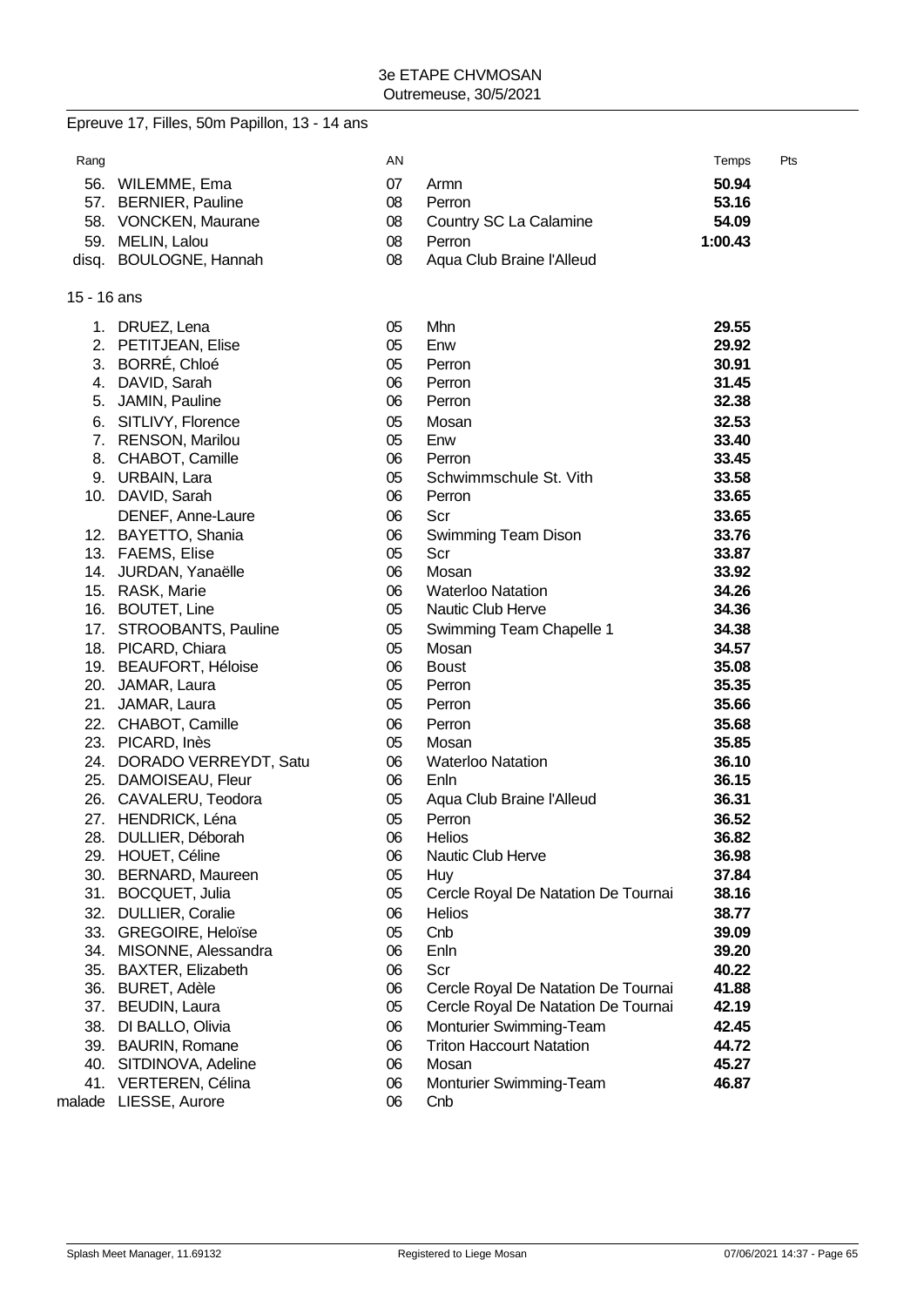#### Epreuve 17, Dames, 50m Papillon

| 17 - 18 ans |                       |    |                                     |       |
|-------------|-----------------------|----|-------------------------------------|-------|
| 1.          | GARRAUX, Eva          | 03 | Perron                              | 29.42 |
| 2.          | MAYERES, Nell         | 04 | Nautic Club Herve                   | 30.04 |
| 3.          | PISANE, Alisée        | 03 | Enw                                 | 30.10 |
| 4.          | <b>HERMANS, Célia</b> | 04 | <b>Boust</b>                        | 30.50 |
|             | PEETERS, Elisa        | 04 | <b>Boust</b>                        | 30.50 |
| 6.          | GHELEYNS, Juliette    | 04 | Cercle Royal De Natation De Tournai | 30.51 |
| 7.          | GOREUX, Léa           | 04 | Enw                                 | 31.76 |
| 8.          | CUTILLO, Léna         | 03 | Mosan                               | 31.94 |
| 9.          | RIHON, Chloé          | 04 | Enw                                 | 31.98 |
| 10.         | DERBAIX, Emilie       | 04 | Perron                              | 32.17 |
| 11.         | DARGE, Zoé            | 04 | Scr                                 | 32.42 |
| 12.         | CHABOT, Amélie        | 04 | Perron                              | 32.77 |
| 13.         | CHABOT, Amélie        | 04 | Perron                              | 33.64 |
| 14.         | <b>BEAUDOT, Laly</b>  | 04 | <b>Noc</b>                          | 33.89 |
|             | 15. LAVET, Mélusine   | 04 | Nautic Club Herve                   | 33.96 |
| 16.         | GOIRE, Charlotte      | 04 | Enw                                 | 34.36 |
| 17.         | <b>COHNEN, Sally</b>  | 04 | Schwimmschule St. Vith              | 34.40 |
| 18.         | CASSEZ, Rosalie       | 03 | Monturier Swimming-Team             | 35.52 |
| 19.         | <b>BRAL, Marie</b>    | 03 | Cercle Royal De Natation De Tournai | 38.60 |
| 20.         | GHEERARDYN, juliette  | 03 | Mhn                                 | 39.60 |
|             | 21. VERCHEVAL, Elise  | 04 | <b>Triton Haccourt Natation</b>     | 42.48 |
| 22.         | LOURTIE, Flavie       | 03 | Perron                              | 42.97 |
| 23.         | IOANNIDIS, Elisa      | 03 | Monturier Swimming-Team             | 45.62 |
| 24.         | LOURTIE, Flavie       | 03 | Perron                              | 46.80 |

## 1. MARION, Gladys 01 Esn **30.35** 2. STREPENNE, Elisa 00 Perron **31.54** 3. VAN DESSEL, Erika 98 Enln **31.73** 4. ARGUN, Laura 02 Schwimmschule St. Vith **32.16** 5. CNOCKAERT, Julie 96 Mhn **32.18** 6. SEBILLE, Chloé 02 Enln **32.63** 7. MATHY, Leah 02 Nautic Club Herve **32.99** 8. WILLAYE, Lola 02 Mhn **38.58** 9. JANDRAIN, Claire 02 Triton Haccourt Natation **38.86** 10. BACZYNSKI, Alizéa 02 Triton Haccourt Natation **39.24** 11. ESSAIDI, Samia 02 Perron **42.90** 12. ESSAIDI, Samia 02 Perron **44.07**

| hc. ETIENNE, Constance | 06 Boust  |
|------------------------|-----------|
| hc. PIERLOT, Amelie    | 07 Perror |

19 ans et plus

| Epreuve 18<br>30/05/2021   |    |                          |                         | 8 ans et plus<br>Liste résultats |
|----------------------------|----|--------------------------|-------------------------|----------------------------------|
| Points: FINA 2021          |    |                          |                         |                                  |
|                            | AN |                          | Temps                   | Pts                              |
| 8 - 10 ans                 |    |                          |                         |                                  |
| JAENEN, Per                | 11 | Enw                      | 36.99                   |                                  |
| RENSON, Esteban<br>2.      | 11 | Enw                      | 42.32                   |                                  |
| 3. GLODKIEWICZ, Alexandre  | 11 | Enw                      | 43.84                   |                                  |
| CHAU, Duarte<br>4.         | 11 | Enw                      | 44.44                   |                                  |
| 5. CHABOTTIER, Largo       | 12 | Enw                      | 44.66                   |                                  |
| <b>KERGUIDUFF, Tristan</b> | 11 | <b>Waterloo Natation</b> | 44.79                   |                                  |
|                            |    |                          | Messieurs, 50m Papillon |                                  |

07 Perron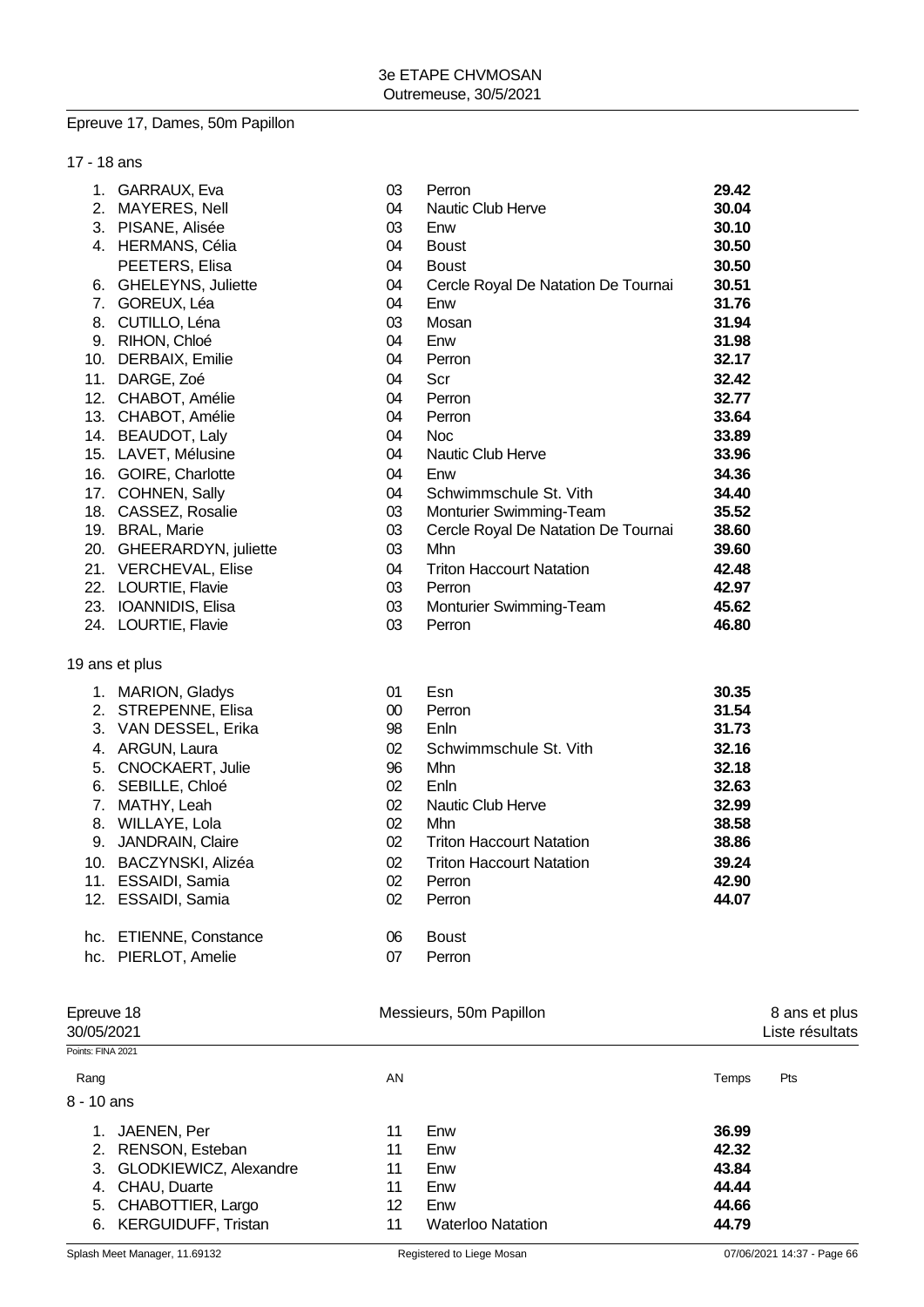# Epreuve 18, Garçons, 50m Papillon, 8 - 10 ans

| Rang        |                            | AN |                                     | Temps   | Pts |
|-------------|----------------------------|----|-------------------------------------|---------|-----|
|             | 7. ALBORES-SANCHEZ, Rafael | 11 | Mosan                               | 46.77   |     |
|             | 8. GEYSENBERGHS, Mathys    | 11 | Liège Natation                      | 47.00   |     |
|             | 9. FRAUENKRON, Luca        | 11 | Schwimmschule St. Vith              | 49.16   |     |
|             | 10. GENOVA, Rafaël         | 11 | <b>Triton Haccourt Natation</b>     | 49.46   |     |
|             | 11. JEANFILS, Jules        | 12 | Enw                                 | 50.05   |     |
|             | 12. DUBRUNQUEZ, Antoine    | 12 | Enw                                 | 51.25   |     |
|             | <b>CORDIER, Cesar</b>      | 11 | Mhn                                 | 51.25   |     |
|             | 14. ALONGI, Calogero       | 11 | Mhn                                 | 51.53   |     |
|             | 15. SOORS, Nicolas         | 11 | <b>Nautic Club Herve</b>            | 51.66   |     |
|             | 16. GILSON, Max            | 11 | Schwimmschule St. Vith              | 51.77   |     |
|             | 17. DENEUBOURG, Kylhian    | 11 | <b>Helios</b>                       | 52.53   |     |
|             | 18. FERRARI, Maxime        | 11 | Perron                              | 52.59   |     |
|             | 19. VARVENNES, Valentin    | 12 | Cercle Royal De Natation De Tournai | 53.02   |     |
|             | 20. MICHEL, Eliott         | 11 | Monturier Swimming-Team             | 53.14   |     |
|             | 21. JACRI, Thibault        | 11 | Enw                                 | 53.20   |     |
|             | DEVILLE, mael              | 12 | Perron                              | 53.20   |     |
|             | 23. FICHER, Arsène         | 12 | Nautic Club Herve                   | 54.26   |     |
|             | 24. CHÉRON, Théo           | 11 | Monturier Swimming-Team             | 56.89   |     |
|             | 25. RONI, Marcelin         | 11 | Mosan                               | 58.89   |     |
|             | 26. LEGROSCOLLARD, Romain  | 11 | Mosan                               | 1:00.10 |     |
|             | 27. AMRI, Yassin           | 12 | Mosan                               | 1:00.72 |     |
|             | 28. MANON, Antoine         | 12 | <b>Boust</b>                        | 1:01.18 |     |
|             | 29. VANWERS, Térence       | 12 | Nautic Club Herve                   | 1:01.60 |     |
|             | 30. COLIENNE, Hugo         | 11 | Schwimmschule St. Vith              | 1:03.56 |     |
|             | 31. MOTTISS, Rayan         | 12 | Mosan                               | 1:06.84 |     |
|             | 32. RAMET, Etan            | 12 | Swimming Team Dison                 | 1:08.38 |     |
|             | 33. SEYDI, Yanis           | 12 | <b>Boust</b>                        | 1:13.24 |     |
|             | 34. LIENARD, Alexandre     | 11 | <b>Boust</b>                        | 1:22.69 |     |
| 11 - 12 ans |                            |    |                                     |         |     |
|             | 1. BUTTARELLI, Claudio     | 09 | <b>Waterloo Natation</b>            | 30.87   |     |
|             | 2. PELLE, Luca-Alexandru   | 09 | Aqua Club Braine l'Alleud           | 34.09   |     |
|             | 3. DESMET, Nicolas         | 09 | Mosan                               | 35.59   |     |
|             | 4. DERKENNE, Matéo         | 09 | <b>Triton Haccourt Natation</b>     | 36.30   |     |
| 5.          | DUBRUNQUEZ, Alexandre      | 10 | Enw                                 | 36.82   |     |
| 6.          | STRUYS, Gabriel            | 09 | Swimming Team Dison                 | 37.18   |     |
|             | 7. DUCARME, Mathis         | 09 | Monturier Swimming-Team             | 37.61   |     |
| 8.          | DE BAENE, Mathys           | 09 | <b>Waterloo Natation</b>            | 37.64   |     |
|             | 9. WERY, Simon             | 09 | <b>Nautic Club Herve</b>            | 38.09   |     |
|             | 10. DUBOIS, Simon          | 09 | Mosan                               | 38.27   |     |
| 11.         | PERREAULT-MOONEY, Benjamin | 09 | <b>Waterloo Natation</b>            | 39.41   |     |
| 12.         | COUNARD, Matéo             | 10 | Enw                                 | 40.80   |     |
| 13.         | DAVID, Alan                | 10 | Perron                              | 42.01   |     |
|             | 14. BRAGANO, Timéo         | 10 | Nautic Club Herve                   | 42.50   |     |
| 15.         | FONTAINE, Mathis           | 10 | Enln                                | 42.70   |     |
| 16.         | GEHLEN, Milan              | 10 | Country SC La Calamine              | 43.06   |     |
| 17.         | MURER, Thimeo              | 09 | Monturier Swimming-Team             | 43.52   |     |
| 18.         | MACHER, Gaspard            | 09 | <b>Waterloo Natation</b>            | 43.78   |     |
| 19.         | FALZONE, Raphaël           | 10 | Enln                                | 44.13   |     |
|             | 20. CABO, Nolan            | 09 | Enln                                | 44.31   |     |
|             | COLONERUS, Jonas           | 10 | Schwimmschule St. Vith              | 44.31   |     |
|             | 22. HENRY, Lucas           | 09 | Nautic Club Herve                   | 44.37   |     |
| 23.         | DE BECKER, Aurélien        | 10 | <b>Waterloo Natation</b>            | 44.54   |     |
| 24.         | LETOR, Quentin             | 09 | <b>Swimming Team Dison</b>          | 44.98   |     |
| 25.         | NICOLAES, Jeremy           | 10 | Country SC La Calamine              | 45.69   |     |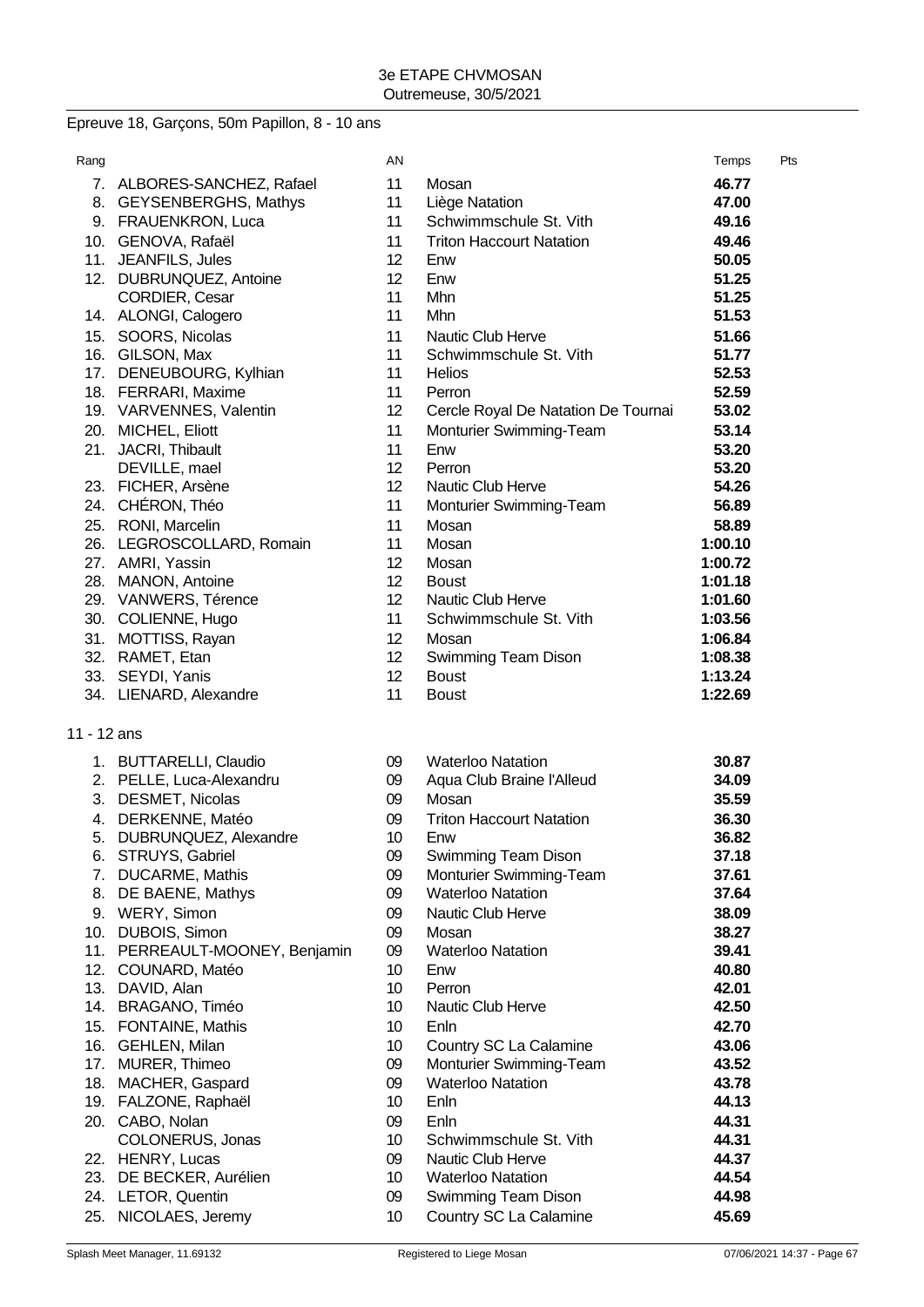# Epreuve 18, Garçons, 50m Papillon, 11 - 12 ans

|                         | AN                                                                                                                                                                                                                                                                                                                                                                                                                                                                                                                                                                                                                                                                                                                                                                                                                                                                                                                                                                                      |                                                                                                                | Temps                                                                                                                                                                                                                                                                                                                                                                                                       | Pts                                                                                                                                                                                                                                    |
|-------------------------|-----------------------------------------------------------------------------------------------------------------------------------------------------------------------------------------------------------------------------------------------------------------------------------------------------------------------------------------------------------------------------------------------------------------------------------------------------------------------------------------------------------------------------------------------------------------------------------------------------------------------------------------------------------------------------------------------------------------------------------------------------------------------------------------------------------------------------------------------------------------------------------------------------------------------------------------------------------------------------------------|----------------------------------------------------------------------------------------------------------------|-------------------------------------------------------------------------------------------------------------------------------------------------------------------------------------------------------------------------------------------------------------------------------------------------------------------------------------------------------------------------------------------------------------|----------------------------------------------------------------------------------------------------------------------------------------------------------------------------------------------------------------------------------------|
|                         | 09                                                                                                                                                                                                                                                                                                                                                                                                                                                                                                                                                                                                                                                                                                                                                                                                                                                                                                                                                                                      | Svde                                                                                                           | 45.90                                                                                                                                                                                                                                                                                                                                                                                                       |                                                                                                                                                                                                                                        |
|                         | 09                                                                                                                                                                                                                                                                                                                                                                                                                                                                                                                                                                                                                                                                                                                                                                                                                                                                                                                                                                                      | <b>Waterloo Natation</b>                                                                                       | 46.01                                                                                                                                                                                                                                                                                                                                                                                                       |                                                                                                                                                                                                                                        |
|                         | 09                                                                                                                                                                                                                                                                                                                                                                                                                                                                                                                                                                                                                                                                                                                                                                                                                                                                                                                                                                                      |                                                                                                                | 46.19                                                                                                                                                                                                                                                                                                                                                                                                       |                                                                                                                                                                                                                                        |
|                         | 09                                                                                                                                                                                                                                                                                                                                                                                                                                                                                                                                                                                                                                                                                                                                                                                                                                                                                                                                                                                      | Nautic Club Herve                                                                                              |                                                                                                                                                                                                                                                                                                                                                                                                             |                                                                                                                                                                                                                                        |
|                         |                                                                                                                                                                                                                                                                                                                                                                                                                                                                                                                                                                                                                                                                                                                                                                                                                                                                                                                                                                                         | Perron                                                                                                         |                                                                                                                                                                                                                                                                                                                                                                                                             |                                                                                                                                                                                                                                        |
|                         |                                                                                                                                                                                                                                                                                                                                                                                                                                                                                                                                                                                                                                                                                                                                                                                                                                                                                                                                                                                         |                                                                                                                |                                                                                                                                                                                                                                                                                                                                                                                                             |                                                                                                                                                                                                                                        |
|                         | 09                                                                                                                                                                                                                                                                                                                                                                                                                                                                                                                                                                                                                                                                                                                                                                                                                                                                                                                                                                                      | Scr                                                                                                            | 46.95                                                                                                                                                                                                                                                                                                                                                                                                       |                                                                                                                                                                                                                                        |
|                         | 10                                                                                                                                                                                                                                                                                                                                                                                                                                                                                                                                                                                                                                                                                                                                                                                                                                                                                                                                                                                      |                                                                                                                | 47.33                                                                                                                                                                                                                                                                                                                                                                                                       |                                                                                                                                                                                                                                        |
|                         | 10                                                                                                                                                                                                                                                                                                                                                                                                                                                                                                                                                                                                                                                                                                                                                                                                                                                                                                                                                                                      | Mosan                                                                                                          |                                                                                                                                                                                                                                                                                                                                                                                                             |                                                                                                                                                                                                                                        |
|                         | 10                                                                                                                                                                                                                                                                                                                                                                                                                                                                                                                                                                                                                                                                                                                                                                                                                                                                                                                                                                                      | <b>Waterloo Natation</b>                                                                                       |                                                                                                                                                                                                                                                                                                                                                                                                             |                                                                                                                                                                                                                                        |
|                         | 10                                                                                                                                                                                                                                                                                                                                                                                                                                                                                                                                                                                                                                                                                                                                                                                                                                                                                                                                                                                      | <b>Waterloo Natation</b>                                                                                       | 49.89                                                                                                                                                                                                                                                                                                                                                                                                       |                                                                                                                                                                                                                                        |
| 37. LOPEZ, Xavi         | 10                                                                                                                                                                                                                                                                                                                                                                                                                                                                                                                                                                                                                                                                                                                                                                                                                                                                                                                                                                                      | Mosan                                                                                                          | 51.62                                                                                                                                                                                                                                                                                                                                                                                                       |                                                                                                                                                                                                                                        |
| 38. ESLAMI, Sam         | 10                                                                                                                                                                                                                                                                                                                                                                                                                                                                                                                                                                                                                                                                                                                                                                                                                                                                                                                                                                                      | <b>Waterloo Natation</b>                                                                                       | 51.79                                                                                                                                                                                                                                                                                                                                                                                                       |                                                                                                                                                                                                                                        |
|                         |                                                                                                                                                                                                                                                                                                                                                                                                                                                                                                                                                                                                                                                                                                                                                                                                                                                                                                                                                                                         |                                                                                                                |                                                                                                                                                                                                                                                                                                                                                                                                             |                                                                                                                                                                                                                                        |
|                         | 10                                                                                                                                                                                                                                                                                                                                                                                                                                                                                                                                                                                                                                                                                                                                                                                                                                                                                                                                                                                      | Mosan                                                                                                          | 52.20                                                                                                                                                                                                                                                                                                                                                                                                       |                                                                                                                                                                                                                                        |
|                         | 09                                                                                                                                                                                                                                                                                                                                                                                                                                                                                                                                                                                                                                                                                                                                                                                                                                                                                                                                                                                      |                                                                                                                | 52.41                                                                                                                                                                                                                                                                                                                                                                                                       |                                                                                                                                                                                                                                        |
| 42. MATHEW, Jared       | 09                                                                                                                                                                                                                                                                                                                                                                                                                                                                                                                                                                                                                                                                                                                                                                                                                                                                                                                                                                                      | <b>Waterloo Natation</b>                                                                                       | 52.54                                                                                                                                                                                                                                                                                                                                                                                                       |                                                                                                                                                                                                                                        |
|                         | 09                                                                                                                                                                                                                                                                                                                                                                                                                                                                                                                                                                                                                                                                                                                                                                                                                                                                                                                                                                                      | Mosan                                                                                                          | 52.60                                                                                                                                                                                                                                                                                                                                                                                                       |                                                                                                                                                                                                                                        |
|                         |                                                                                                                                                                                                                                                                                                                                                                                                                                                                                                                                                                                                                                                                                                                                                                                                                                                                                                                                                                                         |                                                                                                                |                                                                                                                                                                                                                                                                                                                                                                                                             |                                                                                                                                                                                                                                        |
|                         | 10                                                                                                                                                                                                                                                                                                                                                                                                                                                                                                                                                                                                                                                                                                                                                                                                                                                                                                                                                                                      | Scr                                                                                                            |                                                                                                                                                                                                                                                                                                                                                                                                             |                                                                                                                                                                                                                                        |
|                         | 10 <sup>°</sup>                                                                                                                                                                                                                                                                                                                                                                                                                                                                                                                                                                                                                                                                                                                                                                                                                                                                                                                                                                         | <b>Waterloo Natation</b>                                                                                       | 55.23                                                                                                                                                                                                                                                                                                                                                                                                       |                                                                                                                                                                                                                                        |
|                         | 09                                                                                                                                                                                                                                                                                                                                                                                                                                                                                                                                                                                                                                                                                                                                                                                                                                                                                                                                                                                      | <b>Waterloo Natation</b>                                                                                       | 56.47                                                                                                                                                                                                                                                                                                                                                                                                       |                                                                                                                                                                                                                                        |
|                         | 10                                                                                                                                                                                                                                                                                                                                                                                                                                                                                                                                                                                                                                                                                                                                                                                                                                                                                                                                                                                      |                                                                                                                | 1:00.45                                                                                                                                                                                                                                                                                                                                                                                                     |                                                                                                                                                                                                                                        |
| 49. KERFF, Peter        | 10                                                                                                                                                                                                                                                                                                                                                                                                                                                                                                                                                                                                                                                                                                                                                                                                                                                                                                                                                                                      | Mosan                                                                                                          | 1:01.72                                                                                                                                                                                                                                                                                                                                                                                                     |                                                                                                                                                                                                                                        |
|                         | 10                                                                                                                                                                                                                                                                                                                                                                                                                                                                                                                                                                                                                                                                                                                                                                                                                                                                                                                                                                                      | Perron                                                                                                         | 1:02.65                                                                                                                                                                                                                                                                                                                                                                                                     |                                                                                                                                                                                                                                        |
|                         | 10                                                                                                                                                                                                                                                                                                                                                                                                                                                                                                                                                                                                                                                                                                                                                                                                                                                                                                                                                                                      | <b>Boust</b>                                                                                                   | 1:03.00                                                                                                                                                                                                                                                                                                                                                                                                     |                                                                                                                                                                                                                                        |
| 52. EL BOUSTANE, Dawood | 10                                                                                                                                                                                                                                                                                                                                                                                                                                                                                                                                                                                                                                                                                                                                                                                                                                                                                                                                                                                      | Mosan                                                                                                          | 1:05.54                                                                                                                                                                                                                                                                                                                                                                                                     |                                                                                                                                                                                                                                        |
| 53. KARWAS, Roman       | 10                                                                                                                                                                                                                                                                                                                                                                                                                                                                                                                                                                                                                                                                                                                                                                                                                                                                                                                                                                                      | <b>Helios</b>                                                                                                  | 1:29.56                                                                                                                                                                                                                                                                                                                                                                                                     |                                                                                                                                                                                                                                        |
| disq. MASAITIS, Mantas  | 10                                                                                                                                                                                                                                                                                                                                                                                                                                                                                                                                                                                                                                                                                                                                                                                                                                                                                                                                                                                      | Aqua Club Braine l'Alleud                                                                                      |                                                                                                                                                                                                                                                                                                                                                                                                             |                                                                                                                                                                                                                                        |
| 13 - 14 ans             |                                                                                                                                                                                                                                                                                                                                                                                                                                                                                                                                                                                                                                                                                                                                                                                                                                                                                                                                                                                         |                                                                                                                |                                                                                                                                                                                                                                                                                                                                                                                                             |                                                                                                                                                                                                                                        |
|                         |                                                                                                                                                                                                                                                                                                                                                                                                                                                                                                                                                                                                                                                                                                                                                                                                                                                                                                                                                                                         |                                                                                                                |                                                                                                                                                                                                                                                                                                                                                                                                             |                                                                                                                                                                                                                                        |
|                         |                                                                                                                                                                                                                                                                                                                                                                                                                                                                                                                                                                                                                                                                                                                                                                                                                                                                                                                                                                                         |                                                                                                                |                                                                                                                                                                                                                                                                                                                                                                                                             |                                                                                                                                                                                                                                        |
|                         |                                                                                                                                                                                                                                                                                                                                                                                                                                                                                                                                                                                                                                                                                                                                                                                                                                                                                                                                                                                         |                                                                                                                |                                                                                                                                                                                                                                                                                                                                                                                                             |                                                                                                                                                                                                                                        |
|                         |                                                                                                                                                                                                                                                                                                                                                                                                                                                                                                                                                                                                                                                                                                                                                                                                                                                                                                                                                                                         |                                                                                                                |                                                                                                                                                                                                                                                                                                                                                                                                             |                                                                                                                                                                                                                                        |
|                         |                                                                                                                                                                                                                                                                                                                                                                                                                                                                                                                                                                                                                                                                                                                                                                                                                                                                                                                                                                                         |                                                                                                                |                                                                                                                                                                                                                                                                                                                                                                                                             |                                                                                                                                                                                                                                        |
|                         |                                                                                                                                                                                                                                                                                                                                                                                                                                                                                                                                                                                                                                                                                                                                                                                                                                                                                                                                                                                         |                                                                                                                |                                                                                                                                                                                                                                                                                                                                                                                                             |                                                                                                                                                                                                                                        |
|                         |                                                                                                                                                                                                                                                                                                                                                                                                                                                                                                                                                                                                                                                                                                                                                                                                                                                                                                                                                                                         |                                                                                                                |                                                                                                                                                                                                                                                                                                                                                                                                             |                                                                                                                                                                                                                                        |
|                         |                                                                                                                                                                                                                                                                                                                                                                                                                                                                                                                                                                                                                                                                                                                                                                                                                                                                                                                                                                                         |                                                                                                                |                                                                                                                                                                                                                                                                                                                                                                                                             |                                                                                                                                                                                                                                        |
|                         |                                                                                                                                                                                                                                                                                                                                                                                                                                                                                                                                                                                                                                                                                                                                                                                                                                                                                                                                                                                         |                                                                                                                |                                                                                                                                                                                                                                                                                                                                                                                                             |                                                                                                                                                                                                                                        |
|                         |                                                                                                                                                                                                                                                                                                                                                                                                                                                                                                                                                                                                                                                                                                                                                                                                                                                                                                                                                                                         |                                                                                                                |                                                                                                                                                                                                                                                                                                                                                                                                             |                                                                                                                                                                                                                                        |
|                         |                                                                                                                                                                                                                                                                                                                                                                                                                                                                                                                                                                                                                                                                                                                                                                                                                                                                                                                                                                                         |                                                                                                                |                                                                                                                                                                                                                                                                                                                                                                                                             |                                                                                                                                                                                                                                        |
|                         | 07                                                                                                                                                                                                                                                                                                                                                                                                                                                                                                                                                                                                                                                                                                                                                                                                                                                                                                                                                                                      | Enw                                                                                                            |                                                                                                                                                                                                                                                                                                                                                                                                             |                                                                                                                                                                                                                                        |
|                         |                                                                                                                                                                                                                                                                                                                                                                                                                                                                                                                                                                                                                                                                                                                                                                                                                                                                                                                                                                                         |                                                                                                                |                                                                                                                                                                                                                                                                                                                                                                                                             |                                                                                                                                                                                                                                        |
|                         |                                                                                                                                                                                                                                                                                                                                                                                                                                                                                                                                                                                                                                                                                                                                                                                                                                                                                                                                                                                         |                                                                                                                |                                                                                                                                                                                                                                                                                                                                                                                                             |                                                                                                                                                                                                                                        |
|                         | 08                                                                                                                                                                                                                                                                                                                                                                                                                                                                                                                                                                                                                                                                                                                                                                                                                                                                                                                                                                                      |                                                                                                                |                                                                                                                                                                                                                                                                                                                                                                                                             |                                                                                                                                                                                                                                        |
|                         | 07                                                                                                                                                                                                                                                                                                                                                                                                                                                                                                                                                                                                                                                                                                                                                                                                                                                                                                                                                                                      |                                                                                                                |                                                                                                                                                                                                                                                                                                                                                                                                             |                                                                                                                                                                                                                                        |
|                         | 08                                                                                                                                                                                                                                                                                                                                                                                                                                                                                                                                                                                                                                                                                                                                                                                                                                                                                                                                                                                      | Perron                                                                                                         |                                                                                                                                                                                                                                                                                                                                                                                                             |                                                                                                                                                                                                                                        |
| 18. COQUILLAT, Dorian   | 07                                                                                                                                                                                                                                                                                                                                                                                                                                                                                                                                                                                                                                                                                                                                                                                                                                                                                                                                                                                      | <b>Waterloo Natation</b>                                                                                       | 33.88                                                                                                                                                                                                                                                                                                                                                                                                       |                                                                                                                                                                                                                                        |
|                         | 07                                                                                                                                                                                                                                                                                                                                                                                                                                                                                                                                                                                                                                                                                                                                                                                                                                                                                                                                                                                      |                                                                                                                | 34.23                                                                                                                                                                                                                                                                                                                                                                                                       |                                                                                                                                                                                                                                        |
|                         |                                                                                                                                                                                                                                                                                                                                                                                                                                                                                                                                                                                                                                                                                                                                                                                                                                                                                                                                                                                         | Perron                                                                                                         |                                                                                                                                                                                                                                                                                                                                                                                                             |                                                                                                                                                                                                                                        |
|                         | 08                                                                                                                                                                                                                                                                                                                                                                                                                                                                                                                                                                                                                                                                                                                                                                                                                                                                                                                                                                                      | Nautic Club Herve                                                                                              | 34.48                                                                                                                                                                                                                                                                                                                                                                                                       |                                                                                                                                                                                                                                        |
| 22. THYSSEN, Mattéo     | 08                                                                                                                                                                                                                                                                                                                                                                                                                                                                                                                                                                                                                                                                                                                                                                                                                                                                                                                                                                                      |                                                                                                                | 34.86                                                                                                                                                                                                                                                                                                                                                                                                       |                                                                                                                                                                                                                                        |
| 23. CORNET, Evan        | 07                                                                                                                                                                                                                                                                                                                                                                                                                                                                                                                                                                                                                                                                                                                                                                                                                                                                                                                                                                                      | <b>Helios</b>                                                                                                  | 35.09                                                                                                                                                                                                                                                                                                                                                                                                       |                                                                                                                                                                                                                                        |
| DOUBEK, Adam<br>24.     |                                                                                                                                                                                                                                                                                                                                                                                                                                                                                                                                                                                                                                                                                                                                                                                                                                                                                                                                                                                         | <b>Waterloo Natation</b>                                                                                       | 35.19                                                                                                                                                                                                                                                                                                                                                                                                       |                                                                                                                                                                                                                                        |
|                         | 26. EDDEGDAG, Amir<br>27. VAN POUCKE, Jimmy<br>28. FAUTRE, Raphael<br>29. INZILLO, Hugo<br>30. PIERLOT, Adrien<br>31. KHEDIMALLAH, Rayan<br>32. VASSART, Benjamin<br>33. SYLVIO, Sacha<br>34. CUELOVANI, Demetre<br>35. JANSSENS, Louka<br>36. LIENARD, Ylian<br>39. CONROTTE, Jehan<br>40. NEZER, Tom<br>41. ABRAHAM, Noa<br>43. REMY, Martin<br>44. PEYRIÈRE, noah<br>45. LONCOUR, Titouan<br>46. LUYCKX, Joey<br>47. HEYMANS, Alexandre<br>48. DOCQUIER, Mat<br>50. WOLFS, guillaume<br>51. TRAN, Bao-Duc<br>1. FICHER, Augustin<br>2. GARNIER, Terence<br>3. LOURTIE, Clément<br>4. LOURTIE, Clément<br>5. ESCHETTE, Louis<br>6. LAVIOLETTE, Simon<br>7. PERREAULT-MOONEY, Leo<br>8. BENNANI, Walid<br>9. LEMPEREUR, Simon<br>10. DUFOND, Nathan<br>11. RIDREMONT, Thomas<br>12. RENSON, Titouan<br>13. LECOCQ, Justin<br>14. NICOLAES, Aidan Noah<br>15. CUELOVANI, Datar<br>16. TAIS, Henri<br>17. DEVILLE, Manu<br>19. STEVENS, Mattéo<br>20. DEVILLE, Manu<br>21. VANWERS, Etan | 09<br>10<br>10<br>10<br>07<br>07<br>07<br>07<br>07<br>08<br>07<br>07<br>07<br>08<br>07<br>08<br>07<br>08<br>08 | Aqua Club Braine l'Alleud<br>Enw<br>Monturier Swimming-Team<br>Cnb<br>Cercle Royal De Natation De Tournai<br>Perron<br>Swimming Team Dison<br><b>Nautic Club Herve</b><br>Mhn<br>Perron<br>Perron<br>Cnb<br>Scr<br><b>Waterloo Natation</b><br>Mosan<br>Perron<br>Enln<br>Monturier Swimming-Team<br>Mosan<br>Country SC La Calamine<br>Mosan<br><b>Boust</b><br>Swimming Team Dison<br>Swimming Team Dison | 46.22<br>46.53<br>46.74<br>47.46<br>49.40<br>51.88<br>53.20<br>53.60<br>27.85<br>28.68<br>29.61<br>29.71<br>30.98<br>31.09<br>31.27<br>31.59<br>31.62<br>31.72<br>31.80<br>32.06<br>32.16<br>32.28<br>33.00<br>33.06<br>33.71<br>34.46 |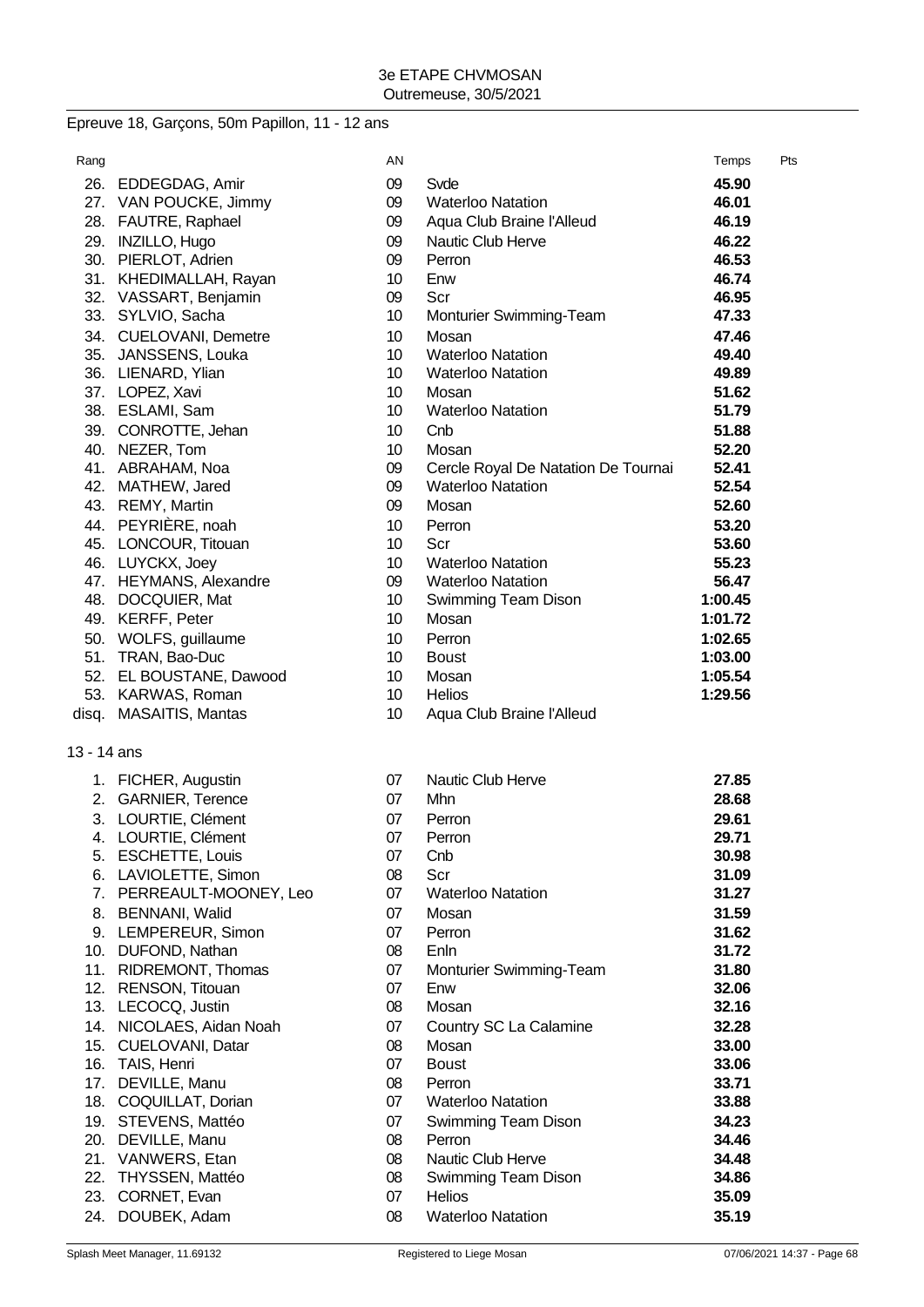# Epreuve 18, Garçons, 50m Papillon, 13 - 14 ans

| Rang        |                              | AN |                                     | Temps | Pts |
|-------------|------------------------------|----|-------------------------------------|-------|-----|
|             | 25. MAMBOUR, Philippe        | 08 | Scr                                 | 35.44 |     |
|             | 26. LECLERCQ, Lucas          | 07 | Swimming Team Dison                 | 35.66 |     |
|             | 27. VAN HEIRWEGHE, Maxime    | 08 | Aqua Club Braine l'Alleud           | 35.95 |     |
|             | 28. NOWAK, Adrien            | 08 | Nautic Club Herve                   | 36.07 |     |
|             | DOUBEK, Simon                | 08 | <b>Waterloo Natation</b>            | 36.07 |     |
|             | 30. MAGREMANNE, Mattéo       | 08 | <b>Waterloo Natation</b>            | 36.33 |     |
|             | 31. VARVENNES, Arthur        | 07 | Cercle Royal De Natation De Tournai | 36.36 |     |
|             | 32. BRAGANO, Mattéo          | 08 | Nautic Club Herve                   | 36.49 |     |
|             | 33. MUNARON, Théo            | 08 | Enln                                | 36.93 |     |
|             | 34. DE BACKER, Sébastien     | 07 | <b>Waterloo Natation</b>            | 36.97 |     |
|             | 35. VANDERSTICHELEN, Oscar   | 08 | Cercle Royal De Natation De Tournai | 37.16 |     |
|             | 36. COLONERUS, Daniel        | 08 | Schwimmschule St. Vith              | 37.34 |     |
|             | 37. JANSSENS, Arthur         | 07 | <b>Waterloo Natation</b>            | 37.54 |     |
|             | 38. MILOS, Sacha             | 07 | Mosan                               | 37.82 |     |
|             | 39. BRUNEE, Jules            | 08 | Helios                              | 37.98 |     |
|             | 40. VANNEROM, Nathan         | 08 | Perron                              | 38.03 |     |
|             | 41. WÉRY, Pierre-Alexandre   | 08 | Nautic Club Herve                   | 38.34 |     |
|             | 42. FALLA, Simon             | 08 | Cnb                                 | 39.09 |     |
|             | 43. MINNE, Thomas            | 07 | Aqua Club Braine l'Alleud           | 39.67 |     |
|             | 44. MARIAGE, Emilien         | 07 | Swimming Team Chapelle 1            | 39.68 |     |
|             | 45. BOURDON, Gaspard         | 08 | Svde                                | 39.78 |     |
|             | 46. CHRISTIAENS, Théo        | 08 | Mosan                               | 39.90 |     |
|             | 47. DUMONT, Victor           | 08 | Perron                              | 41.47 |     |
|             | 48. VONCKEN, Lorys           | 08 | Country SC La Calamine              | 42.16 |     |
|             | 49. FALLA, Antoine           | 08 | Cnb                                 | 42.40 |     |
|             | 50. DUMONT, Victor           | 08 | Perron                              | 42.99 |     |
|             | 51. RENIER, Maurice          | 08 | Country SC La Calamine              | 44.53 |     |
|             | NEVILLE, Daniel              | 08 | Scr                                 | 44.53 |     |
|             | 53. REICHLING, Victor        | 08 | Cnb                                 | 44.98 |     |
|             | 54. MASSON, Arthur           | 08 | <b>Triton Haccourt Natation</b>     | 45.24 |     |
|             | 55. MARECHAL, Alexis         | 08 | Mosan                               | 46.13 |     |
|             | 56. KALEK, Tom               | 07 | Swimming Team Chapelle 1            | 52.61 |     |
|             | disq. VAN WANROIJ, Nathaniel | 08 | Aqua Club Braine l'Alleud           |       |     |
|             |                              |    |                                     |       |     |
| 15 - 16 ans |                              |    |                                     |       |     |
|             | 1. VANHECKE, Raphaël         | 06 | <b>Waterloo Natation</b>            | 27.00 |     |
|             | 2. BIAD, Malik               | 05 | Mhn                                 | 27.12 |     |
| 3.          | CAPITTE, Baptiste            | 06 | Enln                                | 27.43 |     |
|             | 4. COURBOIS, Thomas          | 05 | Enw                                 | 27.90 |     |
|             | 5. PETRE, Olivier            | 06 | Enln                                | 28.25 |     |
|             | 6. MOENS, Julien             | 05 | Svde                                | 28.67 |     |
|             | VERMAUT, Arthur              | 06 | Aqua Club Braine l'Alleud           | 28.67 |     |
|             | 8. HUSQUINET, Louis          | 05 | Mosan                               | 28.76 |     |
|             | 9. DA SILVA E SÀ, Filipe     | 06 | Helios                              | 28.78 |     |
|             | 10. REMACLE, Nathan          | 06 | Nautic Club Herve                   | 29.46 |     |
|             | 11. CROMBEL, Jean            | 06 | Perron                              | 29.51 |     |
|             | 12. LABYE, Romain            | 05 | Mosan                               | 29.55 |     |
|             | 13. RIHON, Bastien           | 06 | Enw                                 | 29.73 |     |
| 14.         | <b>GREGOIRE, Corentin</b>    | 06 | Esn                                 | 29.95 |     |
|             | 15. SIAS, Simone             | 05 | Perron                              | 30.09 |     |
|             | 16. SIAS, Simone             | 05 | Perron                              | 30.34 |     |
| 17.         | MAIRE, Elliott               | 06 | Cnb                                 | 30.43 |     |
| 18.         | <b>GERGIANAKIS, Georges</b>  | 05 | Cercle Royal De Natation De Tournai | 30.50 |     |
|             | 19. SCHMITZ, Dylan           | 05 | Country SC La Calamine              | 30.59 |     |
| 20.         | CRAPANZANO, Théo             | 06 | Esn                                 | 30.60 |     |
|             |                              |    |                                     |       |     |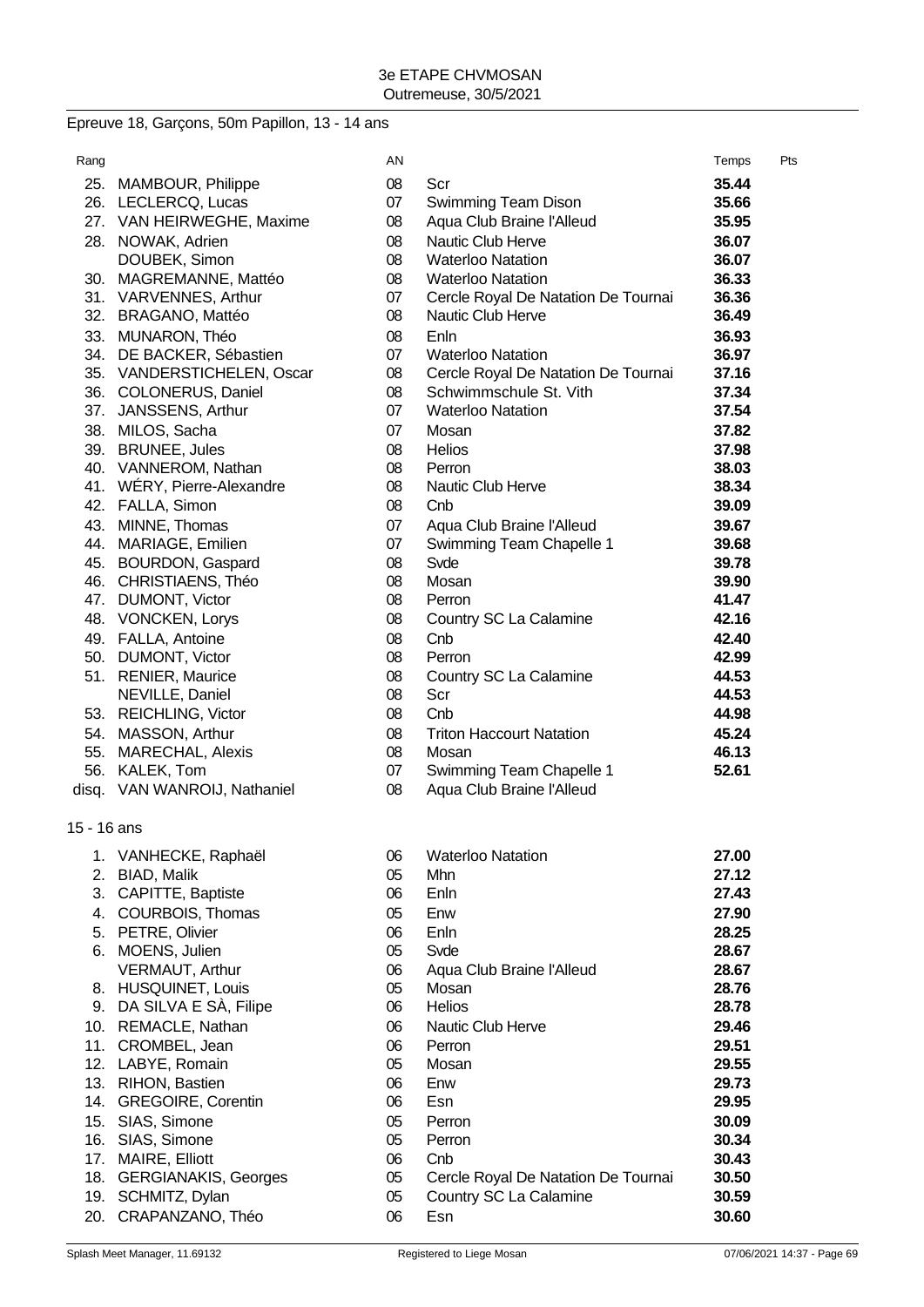# Epreuve 18, Garçons, 50m Papillon, 15 - 16 ans

| Rang        |                                                 | AN       |                                     | Temps          | Pts |
|-------------|-------------------------------------------------|----------|-------------------------------------|----------------|-----|
|             | 21. LOURTIE, Nicolas                            | 05       | Perron                              | 30.87          |     |
|             | 22. DEPINOIS, William                           | 05       | Perron                              | 30.92          |     |
|             | 23. FONDEUR, Mael                               | 05       | Swimming Team Dison                 | 30.98          |     |
|             | 24. MAUDOUX, Loïc                               | 06       | <b>Boust</b>                        | 31.30          |     |
|             | SOUILEM, Nezar                                  | 06       | Perron                              | 31.30          |     |
|             | 26. JAJKIEWICZ, Maxime                          | 05       | Mhn                                 | 31.64          |     |
|             | 27. LEDUC, Thomas                               | 05       | Mosan                               | 31.68          |     |
|             | 28. LOURTIE, Nicolas                            | 05       | Perron                              | 32.07          |     |
|             | 29. GUERN, Malo                                 | 06       | <b>Waterloo Natation</b>            | 32.21          |     |
|             | 30. ZYDAK, Julian                               | 05       | Svde                                | 32.43          |     |
|             | 31. GERGIANAKIS, Michaël                        | 05       | Cercle Royal De Natation De Tournai | 32.59          |     |
|             | 32. FONTAINE, Alexis                            | 06       | Enln                                | 32.67          |     |
|             | 33. SALLMANN, Tristan                           | 06       | <b>Waterloo Natation</b>            | 32.79          |     |
|             | 34. MAES, Antoine                               | 06       | Scr                                 | 32.87          |     |
|             | 35. LOUIS, Maxence                              | 05       | Mosan                               | 33.01          |     |
|             | 36. LEDENS, Victor                              | 06       | Scr                                 | 33.44          |     |
|             | 37. MARIE, Tom                                  | 06       | Huy                                 | 33.66          |     |
|             | 38. SERBAN, Andrei                              | 05       | <b>Waterloo Natation</b>            | 33.79          |     |
|             | 39. GOSUIN, Cyril                               | 06       | Mosan                               | 33.82          |     |
|             | 40. SOUILEM, Nezar                              | 06       | Perron                              | 33.83          |     |
|             | 41. GILSOUL, Sebastien                          | 05       | <b>Noc</b>                          | 33.89          |     |
|             | 42. MACHER, Aloïs                               | 06       | <b>Waterloo Natation</b>            | 34.52          |     |
|             | 43. LEDECQ, Noé                                 | 05       | <b>Boust</b>                        | 35.08          |     |
|             | 44. BARATUCCI, Vinz                             | 06       | <b>Helios</b>                       | 35.20          |     |
|             | 45. DOYEN, Noé                                  | 06       | Swimming Team Dison                 | 35.44          |     |
|             | 46. RADOUX, Xavier                              | 05       | <b>Triton Haccourt Natation</b>     | 35.56          |     |
|             | 47. GOIRE, Antoine                              | 06<br>06 | Enw<br>Svde                         | 35.68<br>35.93 |     |
|             | 48. AZZOUZI, Yanis<br>49. FRAITURE, Sullivan    | 06       | Schwimmschule St. Vith              | 36.07          |     |
|             |                                                 |          |                                     |                |     |
|             | 50. EDDEGDAG, Adam<br>51. BERMUDEZ-ATENCIA, Joa | 06<br>05 | Svde<br>Perron                      | 36.09<br>36.19 |     |
|             | 52. BERMUDEZ-ATENCIA, Joa                       | 05       | Perron                              | 36.88          |     |
|             | 53. AKKUS, Ervan                                | 05       | Mosan                               | 36.98          |     |
|             | 54. THIRY, Damien                               | 05       | Svde                                | 38.65          |     |
|             | 55. MENGHINI, Alessandro                        | 06       | Swimming Team Chapelle 1            | 42.81          |     |
|             |                                                 |          |                                     |                |     |
| 17 - 18 ans |                                                 |          |                                     |                |     |
|             | 1. REMACLE, Hugo                                | 03       | <b>Nautic Club Herve</b>            | 25.88          |     |
|             | 2. DEVILLE, Louis                               | 03       | Perron                              | 26.58          |     |
|             | 3. TAIS, Charles                                | 04       | <b>Boust</b>                        | 26.74          |     |
|             | 4. MORREALE, Matheo                             | 03       | Esn                                 | 26.84          |     |
|             | 5. BERTRAND, Adrien                             | 04       | Mhn                                 | 26.90          |     |
|             | 6. CROMBEL, Théo                                | 03       | Perron                              | 26.93          |     |
|             | 7. JANSSENS, Matéo                              | 04       | <b>Boust</b>                        | 28.17          |     |
|             | 8. SAIVE, Antoine                               | 04       | Esn                                 | 28.64          |     |
|             | 9. LOURTIE, Théo                                | 04       | Perron                              | 28.92          |     |
|             | 10. BOURDIAUD'HUY, Alexis                       | 03       | Monturier Swimming-Team             | 29.00          |     |
|             | 11. CHO, Grégory                                | 03       | <b>Waterloo Natation</b>            | 29.17          |     |
|             | 12. TAMIGNEAUX, Arthur                          | 04       | Perron                              | 29.22          |     |
|             | 13. VAN WANROIJ, Sebastian                      | 04       | Aqua Club Braine l'Alleud           | 29.40          |     |
|             | 14. GARRAUX, Aloïs                              | 03       | Perron                              | 29.42          |     |
|             | 15. GRONDAL, Loup                               | 03       | Perron                              | 29.68          |     |
|             | 16. LECLERCQ, Justin                            | 04       | <b>Helios</b>                       | 29.69          |     |
|             | 17. LOURTIE, Théo                               | 04       | Perron                              | 29.73          |     |
|             | 18. LEROY, Guillaume                            | 03       | <b>Noc</b>                          | 31.14          |     |